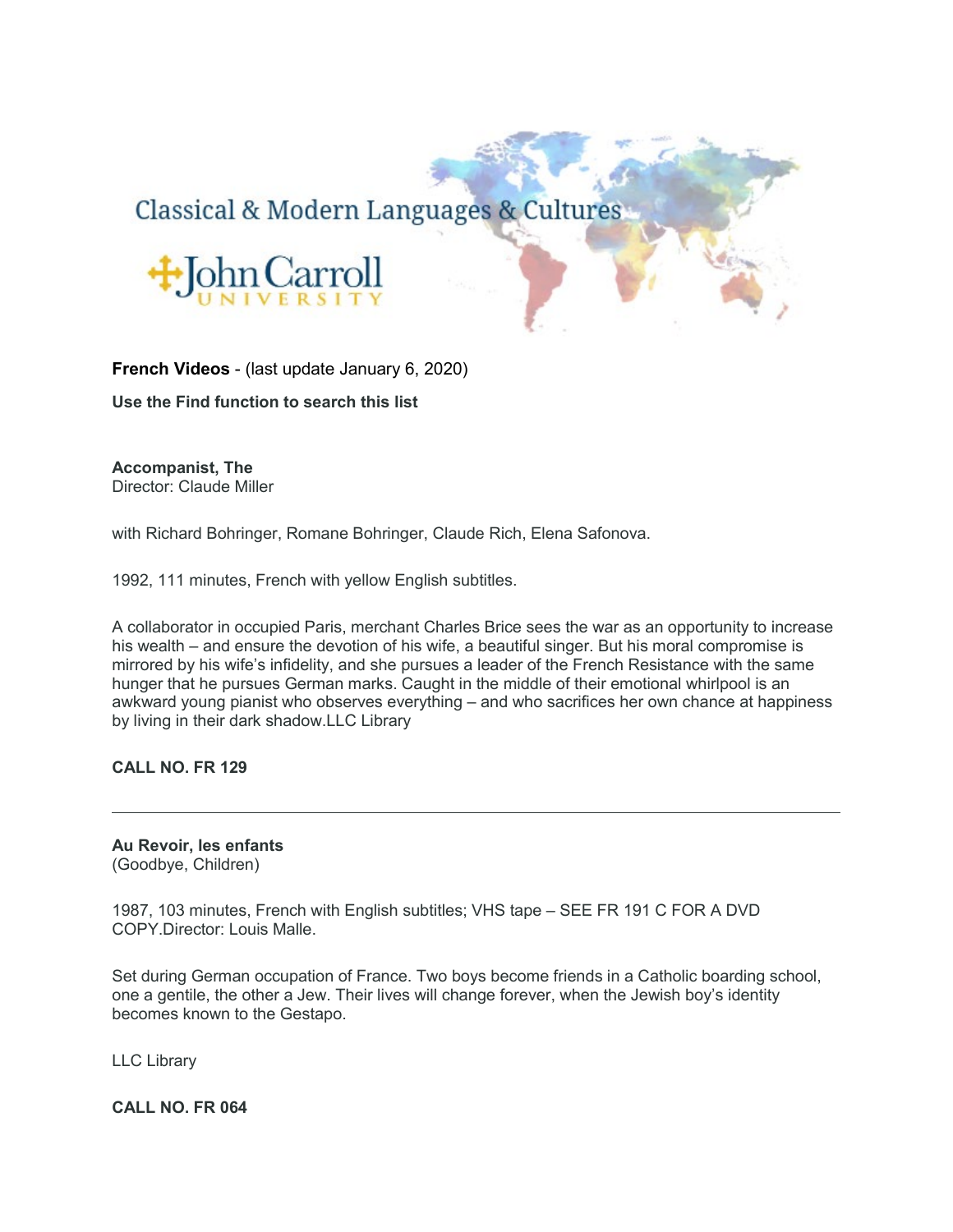**Babette's Feast**

Director: Gabriel Axel

with Stéphane Audran, Birgitte Federspiel, Bodil Kjer, Bibi Anderson, Jarl Kulle.

1988, 102 minutes, French and D with English subtitles.

Babette, a superb French chef, lives an anonymous life among a pious congregation on the desolate coast of Denmark. As cook and housekeeper to two elderly, religious women, she's never called upon to prepare anything more exciting than the traditional boiled codfish and ale-bread soup, until one day she wins 10,000 francs and decides to spend it all by creating the most memorable, mouthwatering, magnificent meal ever consumed – even though her guests, the simple villagers, will have no idea what they're eating.

LLC Library

## **CALL NO. MLSC 005**

**Baker's Wife, The** Director: Marcel Pagnol

with Raimu and Ginette Leclerc.

1938, 130 minutes, French with English subtitles.

A simple country baker debuts in a new town and it is spoiled when his younger wife runs away with a local shepherd. His steadfast (and unfounded) belief in his bride's fidelity becomes the marvel and blessing of the whole village.

LLC Library

**CALL NO. FR 058**

**Beauty and the Beast, with lesson plan** Director: Jean Cocteau

with Jean Marais, Josette Day.

1946, 90 minutes, B&W, French with English subtitles.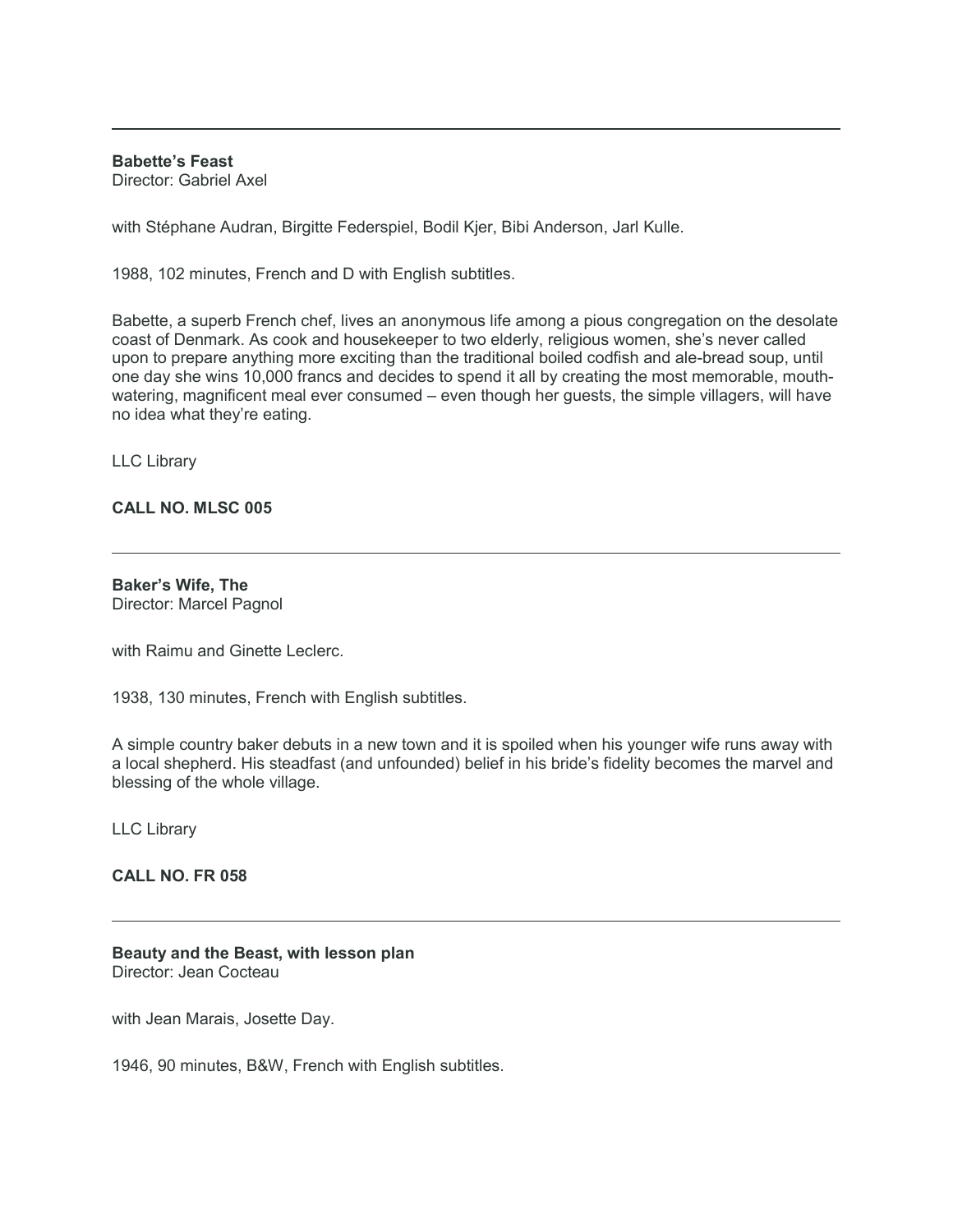The enchanting fable of the kindly beast and the self-sacrificing beauty whose love releases the prince in him. Cocteau creates a mood of dream-like delicacy and ethereal charm which makes this film an unforgettable experience.

LLC Library one copy VHS one copy DVD

## **CALL NO. FR 071**

**Blue** see Bleu (Trois Couleur)

#### **Bolero, Part 1**

Part 1 takes up about half the tape.

Language used in Part 1 is English and French.

The story takes place in Europe in the 1930s and 1940s, before and after WWII. Some scenes also take place in the USA. Most scenes are in France showing some soldiers and war scenes, etc. They emphasize the Nazis in Germany and other places in Europe showing how they rounded up Jews, sent them to concentration camps, etc.

LLC Library

## **CALL NO. FR 072 – 1**

#### **Bolero, Part 2**

Part 1 takes up about half the tape.

Part 2 is a continuation of Part 1.

Language used is English and French.

The story involves the lives of several people on both continents. The time jumps to the 1960s. The Russians get into the action, too, including a defector from the Bolshoi. Some people in the movie seem to know each other, some are not connected at all. The film is hard to follow. There does not seem to be a point. The story jumps all over the place. The action is overdramatized.

LLC Library

**CALL NO. FR 072 – 2**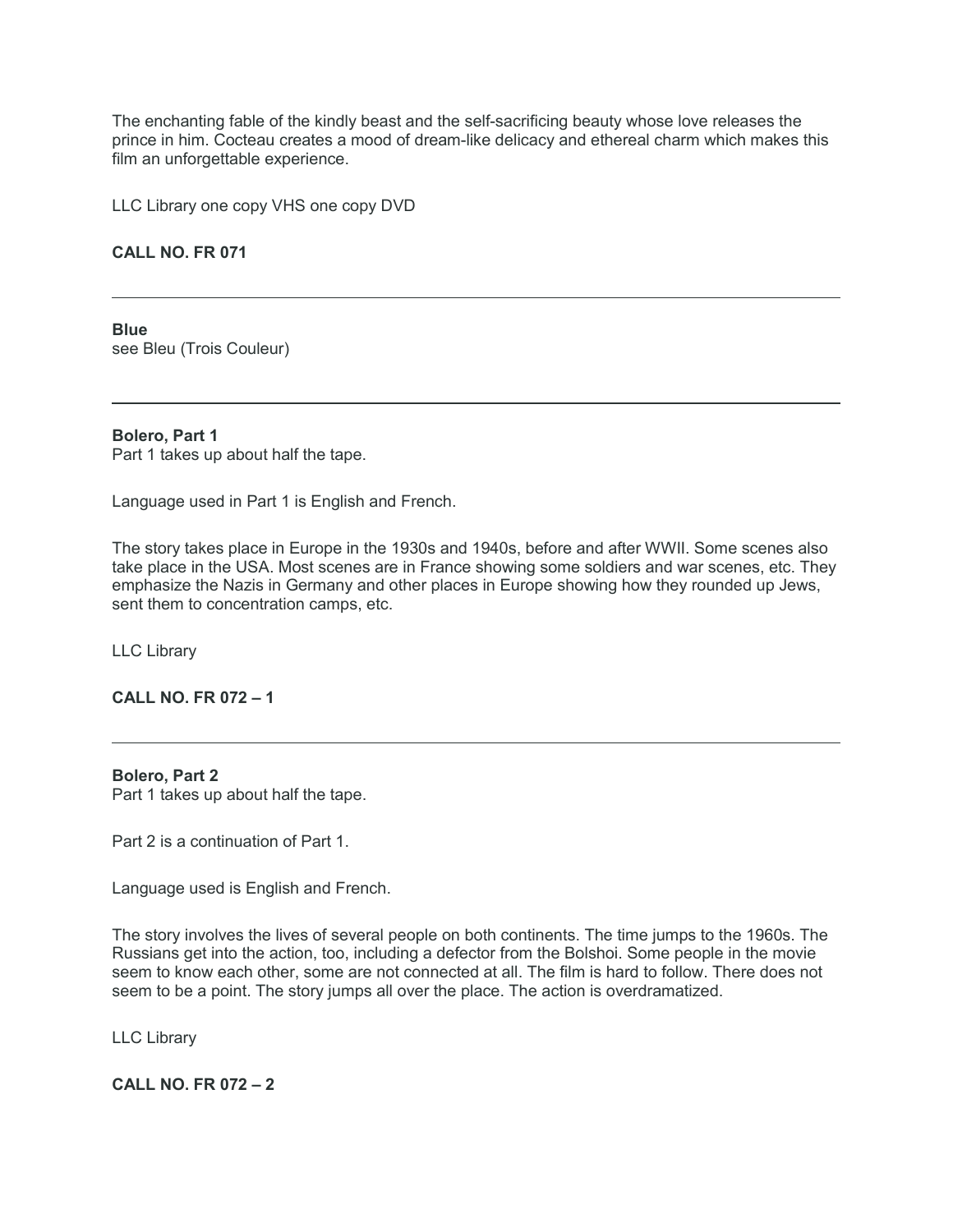## **Boudo sauvé des eaux**

Director: Jean Renoir

with Michel Simon, Charles Granval and Marcelle Hania.

1932, 87 minutes, French with English subtitles.

A tramp is fished out of the Seine by a Paris bookseller and taken to his home, only to bring chaos into the family.

LLC Library

**CALL NO. FR 013**

## **Boyfriends and Girlfriends – see L'ami de mon amie**

Director: Eric Rohmer

with Emmanuelle Chaulet, Sohpie Renoir, Anne-Laure Meury, Eric Viellard.

1988, 102 minutes, color, French with yellow English subtitles.

Boyfriends and Girlfriends is a lighthearted bedroom comedy with irresistible wit and a deliciously happy ending.

Set outside of Paris, this saucy French tale tracks the friendship between Blanche and Léa, two total opposites whose lives and loves seem destined to intertwine. Blanche is a shy civil servant, new in town and romantically unattached. Léa's a free spirit who lives with boyfriend Fabien, but still shops around for other attachments. Léa would like her friend to find a lover and helps Blanche summon the nerve to meet Alexandre, a handsome hunk of an engineer who leaves Blanche speechless.

The story really takes off when Léa goes on vacation with a mysterious someone and Blanche finds herself involved with the abandoned Fabien. Expect the unexpected as this rollicking tale of love unfolds.

LLC Library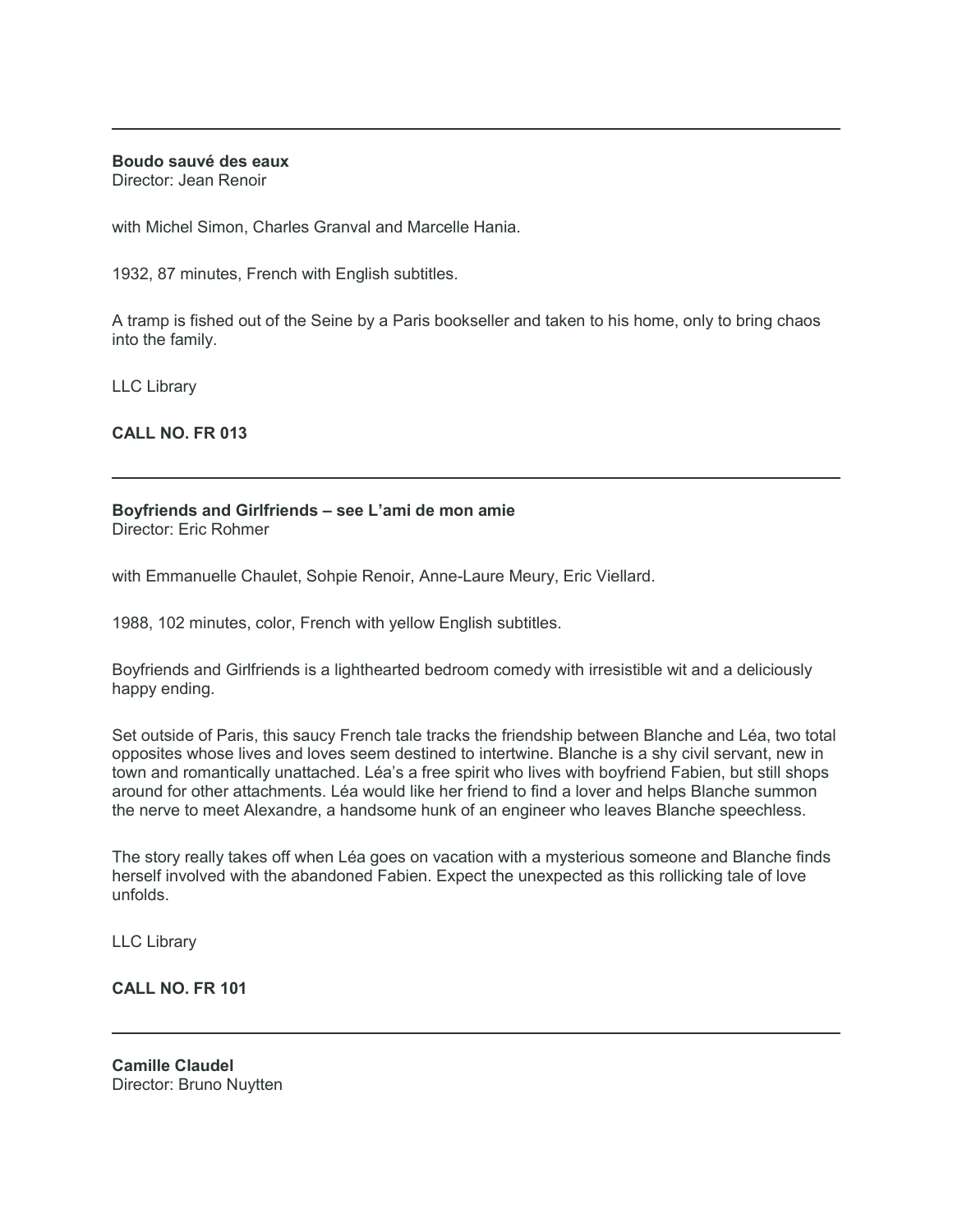with Isabelle Adjani and Gérard Depardieu.

1989, 1989 minutes, French with yellow English subtitles.

Both an inspiring saga of artistic vision and the haunting story of a doomed romance, it offers a brilliant study of the thin line separating creativity, passion, and madness. Combining stunning cinematography, powerful perfomances and a timelss love story, this film is itself a masterpiece.

LLC Library

### **CALL NO. FR 053**

**Carnival in Flanders** Director: Jacques Feyder

1936, 90 minutes, French with English subtitles.

A satire concerning the 17th-century conquest of a Flemish village by Spanish invaders. The seductive wiles of the female townsfolk save the day after the men turn tail and run.

LLC Library

#### **CALL NO. FR 026**

## **César**

Director: Marcel Pagnol

1936, 117 minutes, French with English subtitles.

Part 3 of the "Marseilles Trilogy". The characters come to grips with tragedy and separation.

LLC Library

## **CALL NO. FR 009**

#### **Children of Paradise** Director: Marcel Carné

with Jean-Louis Barrault, Arletty, Pierre Brasseur.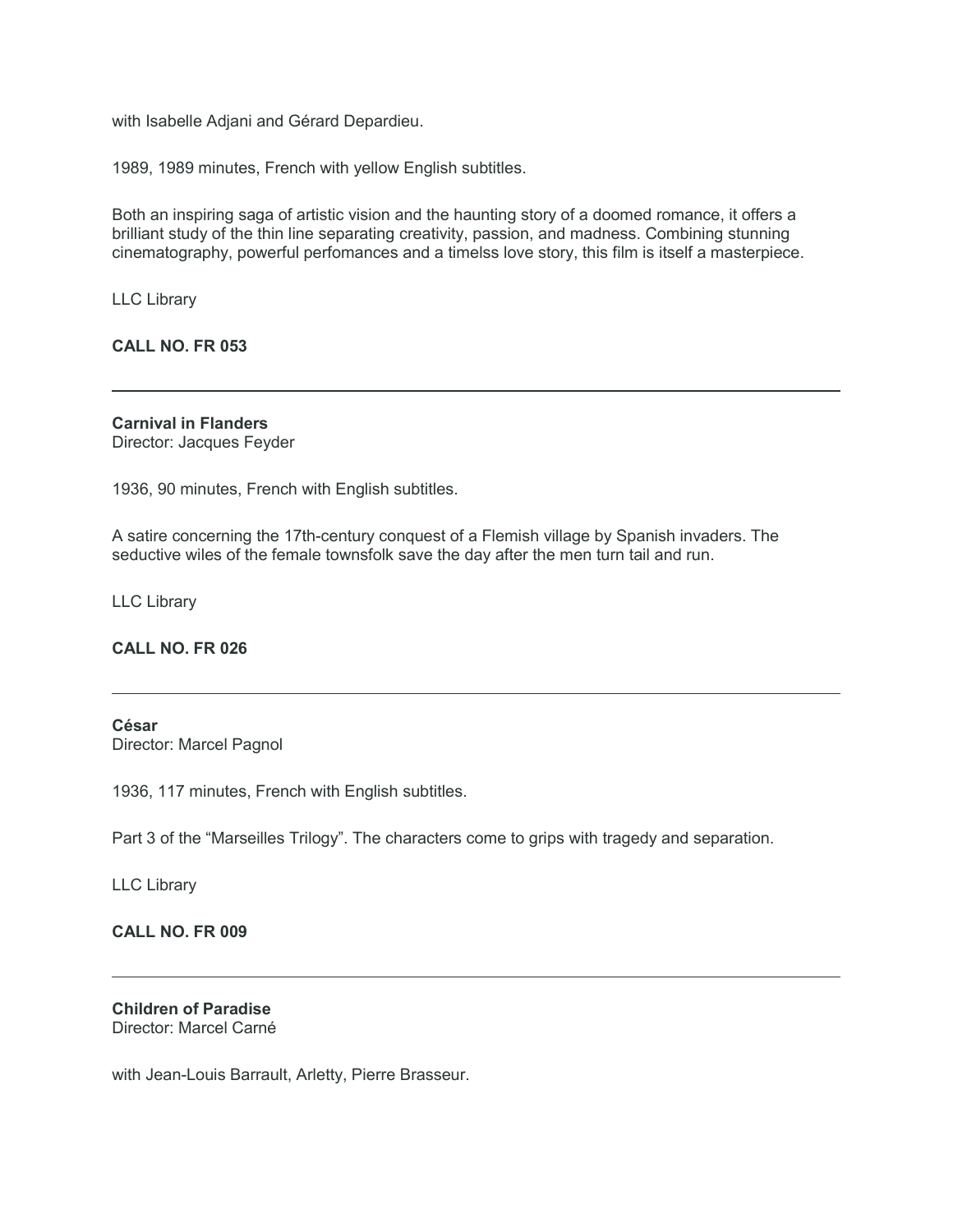1943-1945, 189 minutes, French with English subtitles.

Set in the theater district of early 19th-century Paris, the film recreates a glittering world of backstage life. Garance, an elusive courtesan, is loved by four men – a talented mime, an ambitious actor, a nihilistic villain, and a snobbish aristocrat. Bursting with passion, jealousy, and deception, Prévert's screenplay has been called < >. With an overwhelming visual richness, this beguiling romantic epic changes with every viewing. Arletty's Garance emerges as an utterly modern herioine; Jean-Louis Barrault's performance as the lovelorn mime is legendary. Filmed at peril during the Nazi Occupaiton, Marcel Carné's masterpiece belongs among the milestones of cinema.

LLC Library

**CALL NO. FR 089 – 1/2**

**Cinema belge francophone with Transcript** Catalogue T-EF-I & T-EF-J.

PICS, The University of Iowa.

1990, 29 minutes, French.

Belgian francophone cinema needs to be exported to survive financially. This exhaustive and witty panorama of the current state of the film industy shows the diversity and the vitality of its filmmakers, their productions, and the problems facing its future. Abundant film clips illustrate interviews with such internationally known directors as Chantal Ackerman, Andrée Delvaux, Jean-Jacques Andrieu, and others.

LLC Library

**CALL NO. FR 079**

**Claire's Knee – see Le genou de Claire** Director: Eric Rohmer

with Jean-Claude Brialy and Lawrence De Monaghan.

1970, 111 minutes, French with English subtitles.

A comedy which focuses on the temptations of a diplomat who visits his childhood home just before he is married to a woman with whom he has lived for six years.

LLC Library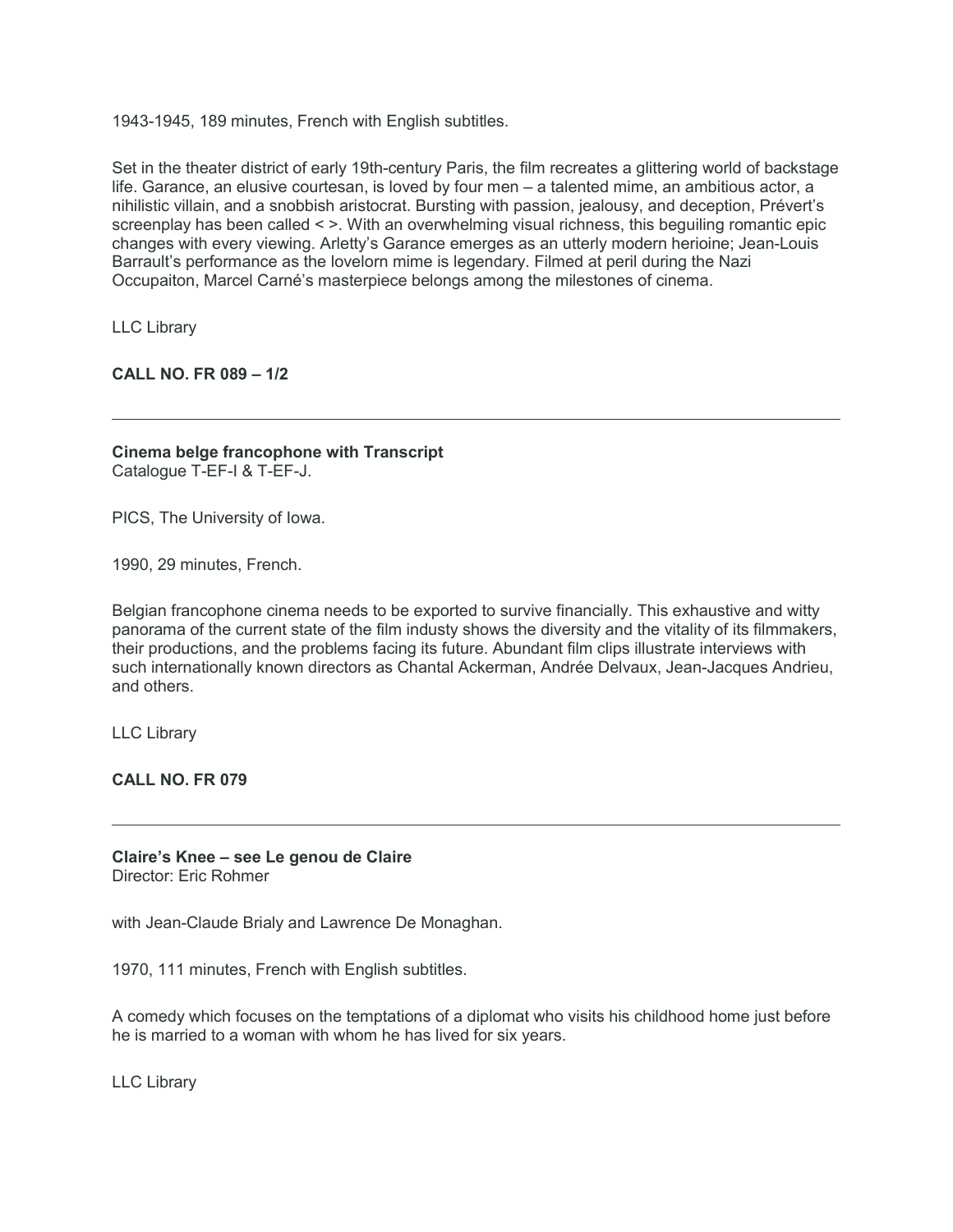#### **Coup de foudre – see Entre Nous**

#### **Crime of Monsieur Lange, The** Director: Jean Renoir

with Renée Lefèvre and Jules Berry.

1935, 90 minutes, French with English subtitles.

When the boss embezzles the company funds and is declared dead while fleeing the country, the workers at a publishing frim band together to produce a very successful series of "Arizona Jim" cowboy stories. All is well until the boss returns to cash in.

LLC Library

**CALL NO. FR 057**

#### **Cross My Heart** with lesson plans

Director: Jacques Fansten

with Sylvain Copans, Nicolas Parodi.

1992, 105 minutes, French with English subtitles.

Not since Stand By Me has a film captured all the innocence, pain, and fun of growing up. When Antoine and Jerome follow their best friend Martin home from school one day, they discover why he has been acting so strange – his mother has been dead for three days and he's been keeping it a secret for fear of being sent to an orphanage. That calls for a pact – to preserve Martin's home life at all costs. They'll learn to cook, sign his report cards, even sell the furniture in order to keep him out of the clutches of meddlesome adults. Filled with comic escapades and bittersweet adventures, Cross My Heart brings back the magic and mystery of childhood.

#### LLC Library

## **CALL NO. FR 119-A/B**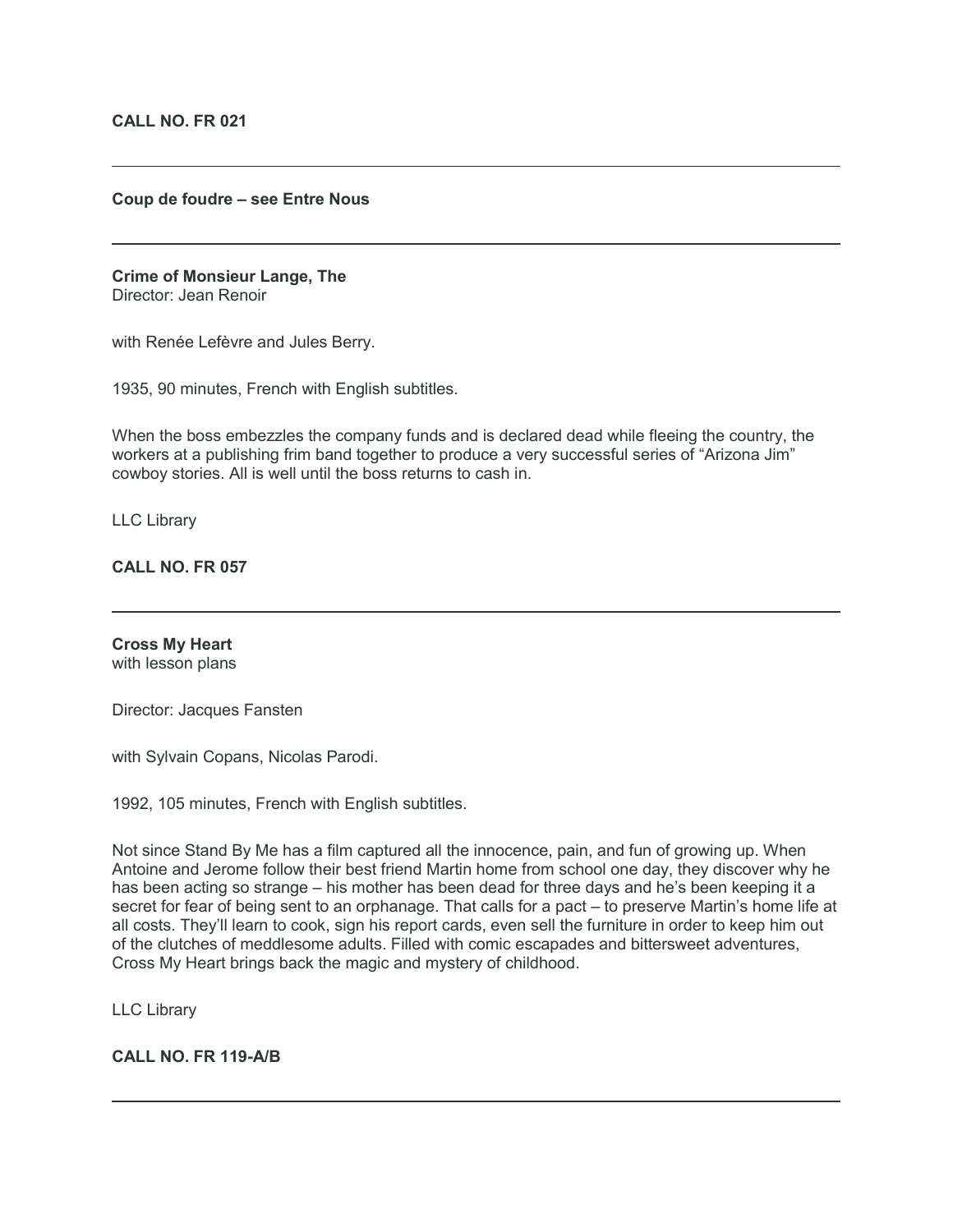## **Cyrano de Bergérac**

Director: Jean-Claude Petit

with Gérard Depardieu, Jacques Weber, Anne Brochet, Vincent Perez, Roland Bertin.

1990, 138 minutes, French with yellow English subtitles.

Film about large-nosed poet, swordsman, social gadfly and unlikely romantic hero.

LLC Library (2 copies, 1 VHS, 1 DVD)

## **CALL NO. FR 095 (2 copies)**

**Danton** Director: Andrzej Wajda

1983, 136 minutes, Fench with English subtitles.

LLC Library

## **CALL NO. FR 044**

### **Day for Night** Director: Francois Truffaut

with Jaqueline Bisset, Valentina Cortese, Dani, Alexandra Steweart, Jean-Pierre Aumont, Jean Champion, Jean-Pierre Leaud, Francois Truffaut.

1973, 120 minutes, English language version.

The title is taken from a technique for shooting night scenes in daylight with special lens filters. While editing the film Two English Girls, Truffaut was struck with the interplay between screen people in real life and the people they portray in films. Jaqueline Bisset plays the role of an international beauty recovering from a nervous breakdown. Jean-Pierre Leaud, Truffaut's alter-ego, portrayed a young man intoxicated with the script girl, the actresses, the cinema itself. Francois Truffaut made his own fiml acting debut in the role of the film's director, part creator, part craftsman, part ringmaster of the circus he unveils. This film carries us into the heart and mimd of a great filmmaker at work. Lyrical , yet vigourous, affectionalte yet unsentimental, the film reveals the methodology behind the magic – and somehow leaves us feeling that movies are more magical than ever.

LLC Library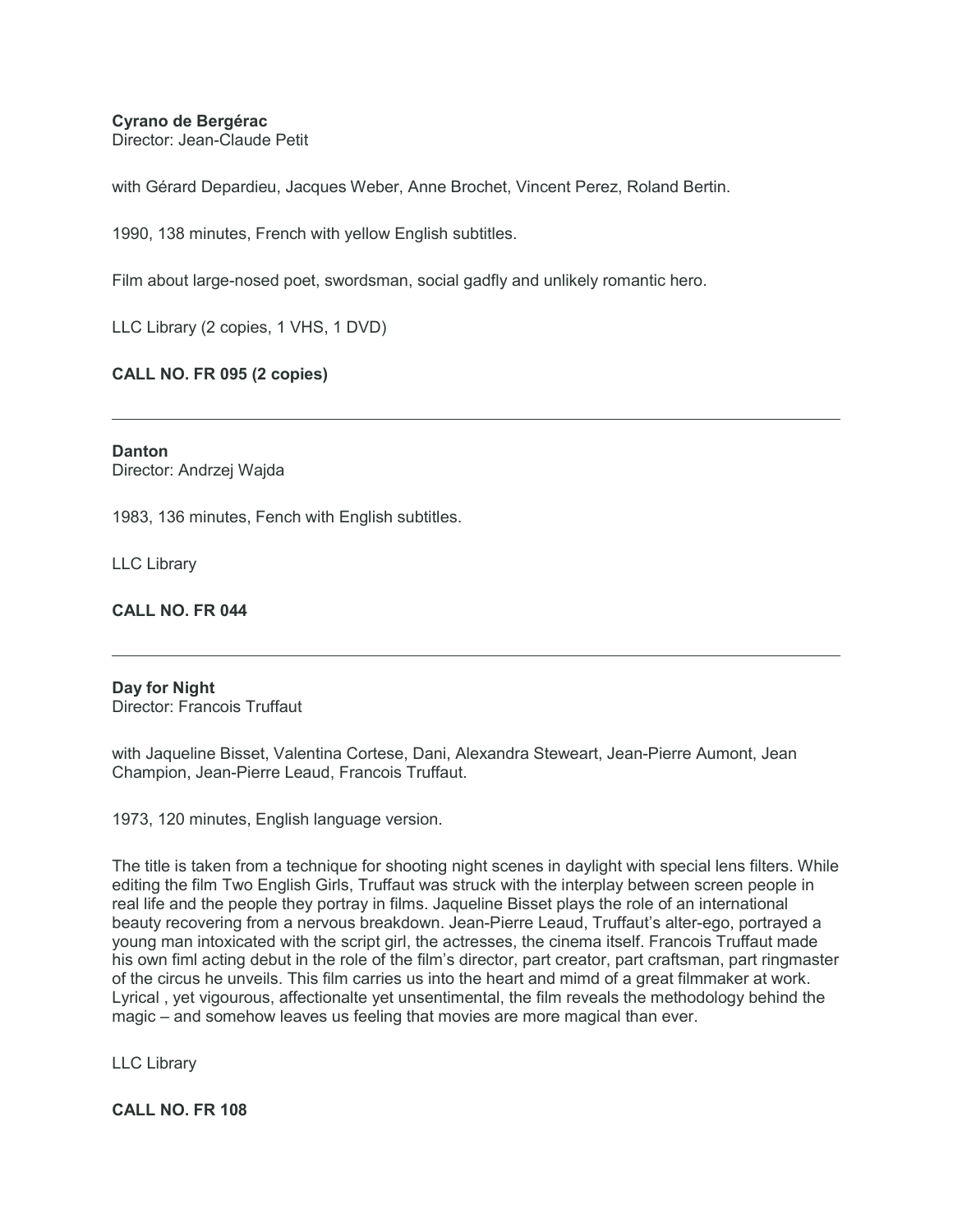### **Devil's Envoy, The – see Les Visiteurs du soir.**

#### **Diabolique**

Director: Henri-Georges Clouzot

with Simone Signoret, Vera Clouzot and Paul Meurisse.

1955, 116 minutes, French with English subtitles.

A cruel schoolmaster is murdered by his wife and his mistress…or is he? A frightening tale of suspense and desperation.

LLC Library

## **CALL NO. FR 016 (one VHS copy, one DVD copy)**

## **Dossier I**

PICS, The University of Iowa.

29 minutes.

The first installment of Espace francophone is subdivided into four segments: an introduction to Les Plouffe, a film by québécois filmmaker Gilles Carle, featuring two clips, an interview with the filmmaker and reactions of the public at the Paris opening; Gilles Vigneault, one of the leading singers from Québec, performs his most popular song "Il me reste un pays" on stage; a discussion with Haitian writer René Depestre about art as a reflection of society; a dossier on the Agence de la Coopération Culturelle et Technique, including an interview with its secretary-general, Francois Owono-Ngueme.

LLC Library

#### **CALL NO. FR 073**

**Enfants de Brel et de personne with Transcript** Catalogue T-EF-D & T-EF-F.

PICS, The University of Iowa.

LLC Library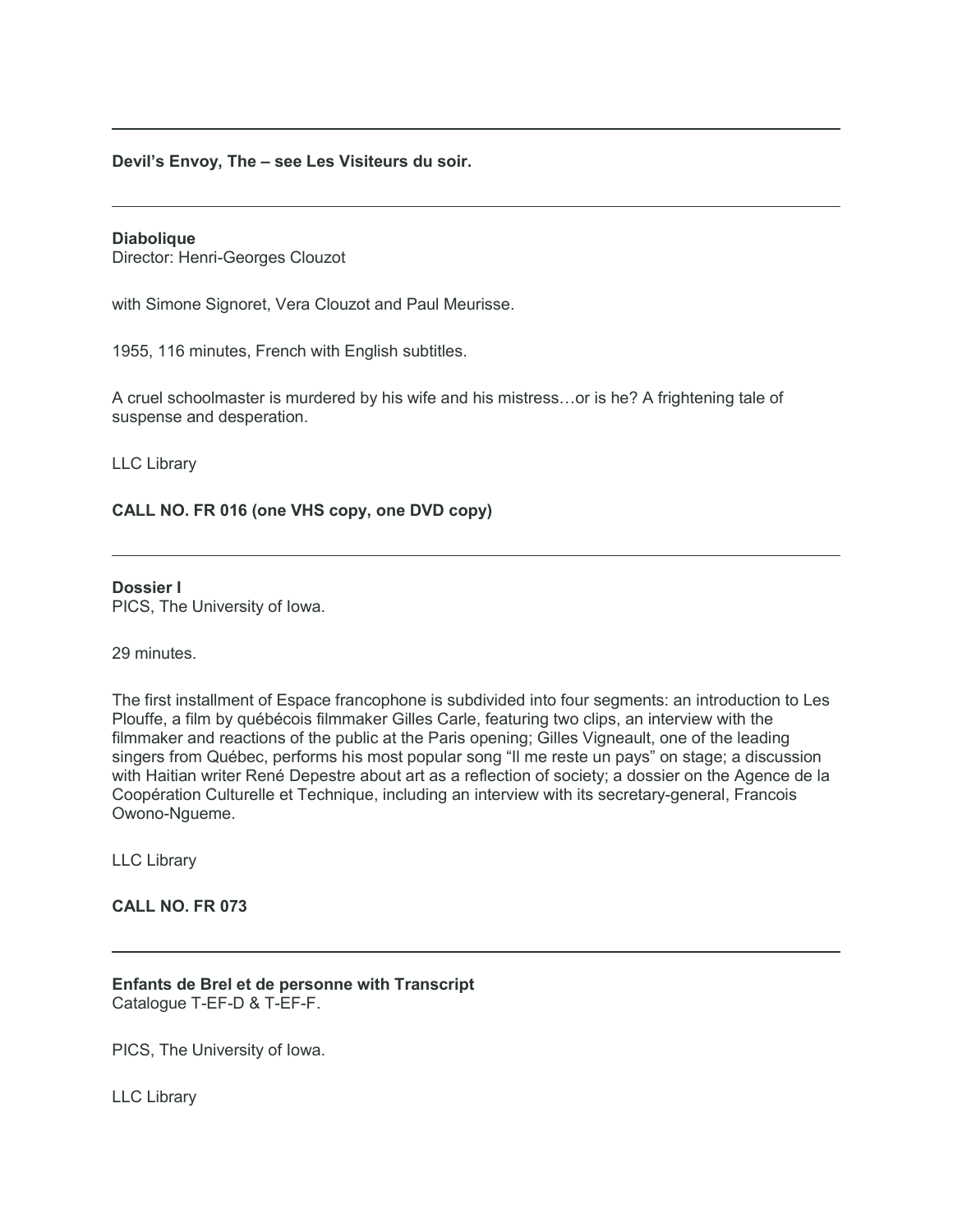## **CALL NO. FR 076**

#### **Entre Nous**

Director: Diane Kurys

with Miou Miou, Isabelle Huppert, Guy Marchand.

1983, 110 minutes, French with English subtitles.

Moving, multi-layered story of two women who from a bond of friendship that lasts many years, takes many turns, and threatens their ineffectual husbands. Compassionate telling by Kurys of her own mother's story, with extraordinary performances.

LLC Library

## **CALL NO. FR 107**

### **Entre amis: An Interactive Approach to First Year French**

Oates/Oukada/Altman: Interactive Approahc to 1st year French.

Demonstartion tape.

Program for use with Entre Amis

Copy 1

LLC Library

**CALL NO. FR 051 – copy 1**

**Entre amis: An Interactive Approach to First Year French** Oates/Oukada/Altman: Interactive Approahc to 1st year French.

Demonstartion tape.

Program for use with Entre Amis

Copy 2

LLC Library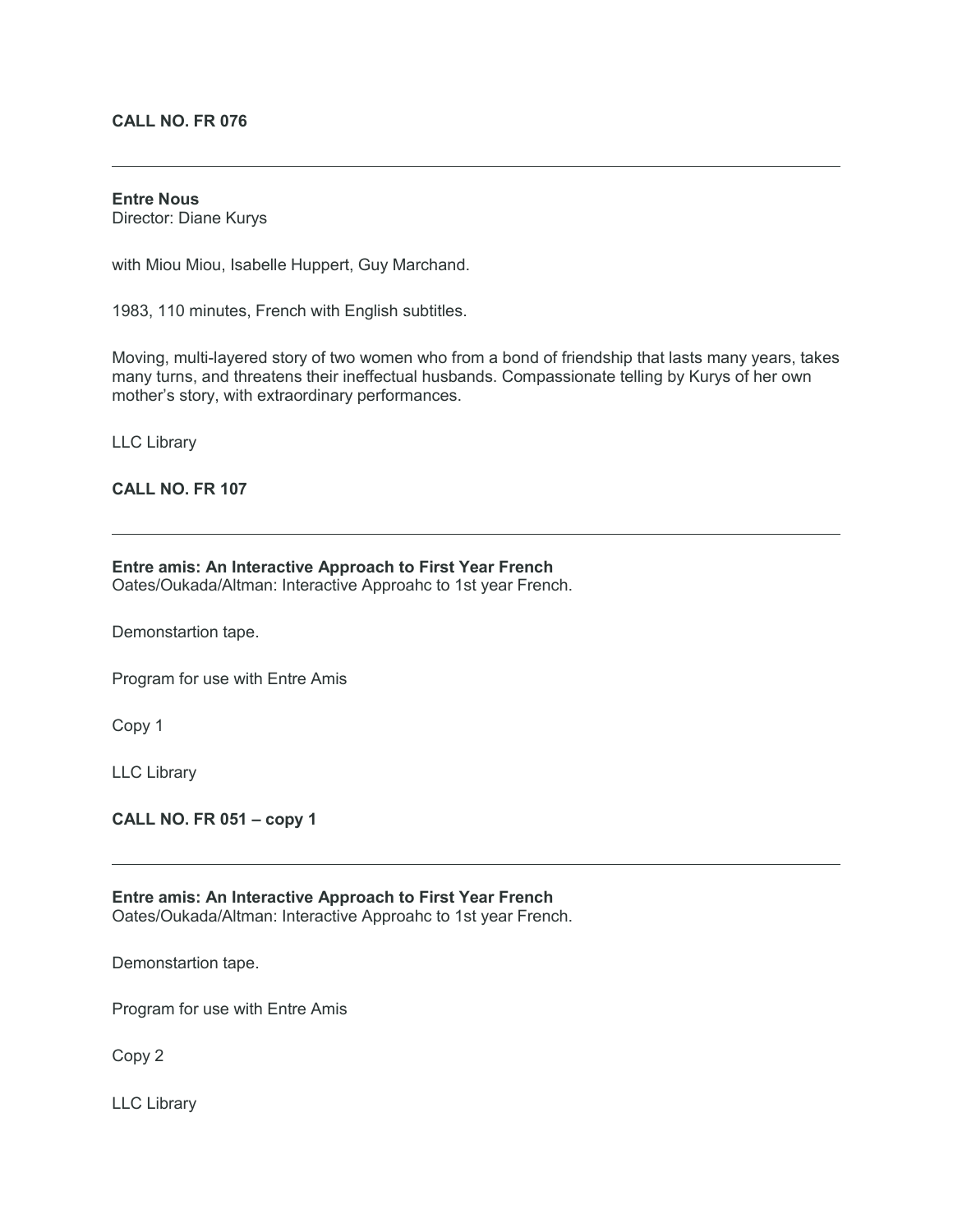### **CALL NO. FR 051 – copy 2**

#### **Expressions québecoises**

PICS, The University of Iowa.

29 minutes.

The contribution of québécois artists to the French language has been noted especially since the nationalist movement of the sixties brought forth such singers as Gilles Vigneault, Félix Leclerc, and Robert Charlesbois. Interviews follow in which the artists explain their position in French culture in North America. Also, the oppression by French speakers is being discussed by director Arthur Lamothe who believes that this should not occult the real oppression of the native American cultures which existed before the arival of Champlain, a preoccupation that has brought him to documentary filmmaking.LLC Library

**CALL NO. FR 074**

## **Eyes Without a Face**

Director: Georges Franju

with Pierre Brasseur, Edith Scob and Alida Valli.

1959, 88 minutes, French with English Subtitles.

The origional Gallic Version of the chillingly poetic shocker about a surgeon's murderous attempts to restore the disfigured face of his daughter.LLC Library

## **CALL NO. FR 065**

#### **Fanny**

Director: Marc Allegret with Peirre Fresnay, Orane Demazis and Raimu. 1932, 126 minutes, French with English subtitles. Part 2 of the "Marseilles Trilogy: Marius answers the call of the sea, abandoning fanny with his child, while Ceasar plays matchmaker.

LLC Library

**CALL NO. FR 008 (second copy part of two-disc set, Marius & Fanny, Call No FR 008a)**

**Forbidden Games** -see Jeux Interdits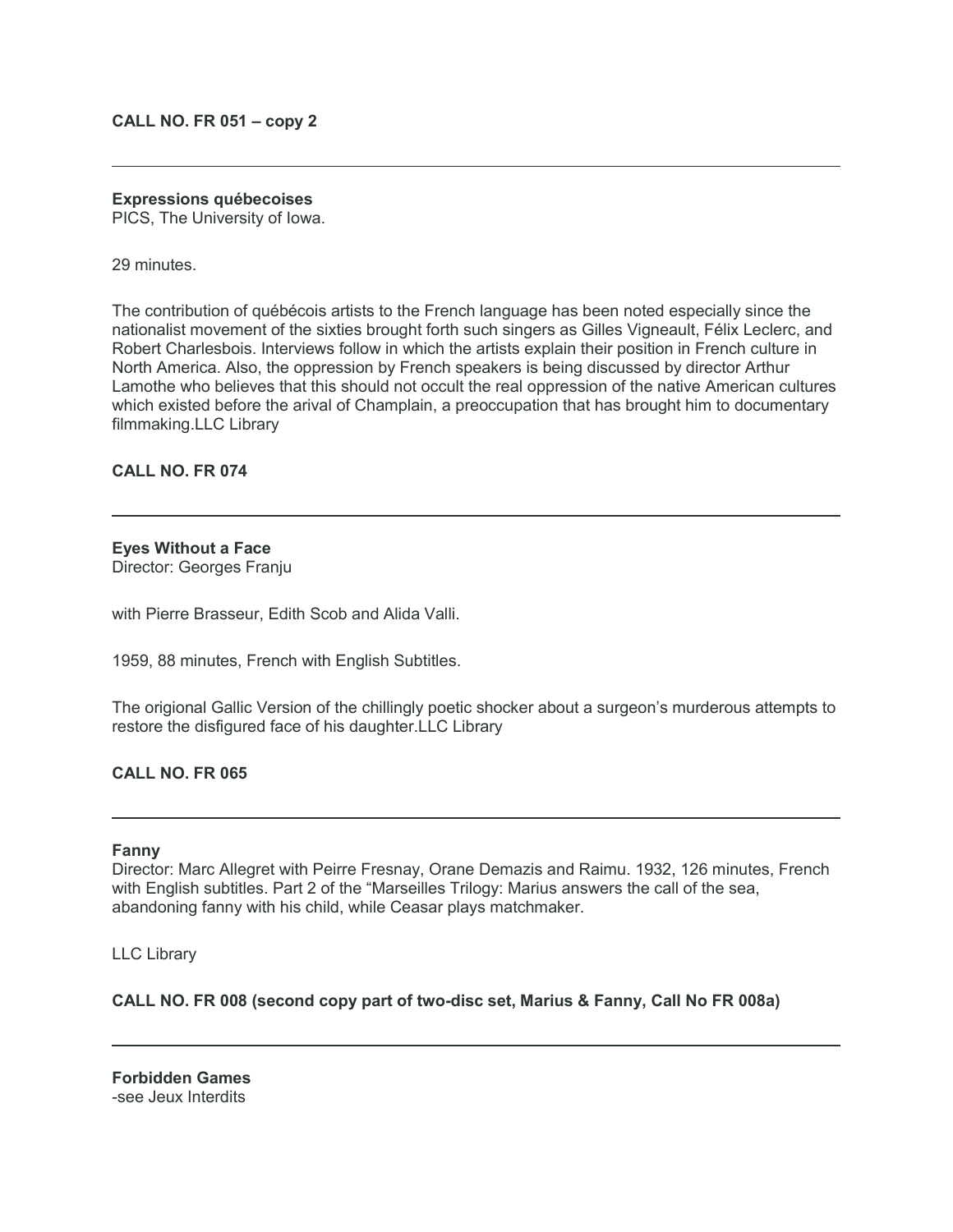Director: Rene Clement

with Brigitte Fossey and George Poujouly. 1952, 102 minutes, French with English subtitles.

A touching drama focusing on a young girl who loses her parents in an air raid and is taken in by a poor family.LLC Libary

#### **CALL NO. FR 060**

**400 Blows, The** see Les 400 Coups

#### **France**

comes with booklet in video cover

Come discover the Glory of France. Its people, history, culture, and cuisine. Fall in love with Paris as you visit the Eiffel Tower, Arc de Triomphe, Champs-Elysées, Louvre museum and the bohemian Left Bank. Slip behind the scenes into the haute couture world of Peirre Cardin and persue the shops that define international style. Discover the secrets of French cuisine and learn the art of selecting wine from France's foremost chef, Paul Bocuse. Visit the Alpine slopes of Mt. Blanc, the sun-drenched Cote d' Azur, the chateaux of the Loire Valley and the many other treasures of France.

LLC Library

**CALL NO. FR 087**

**France Nobody Knows, The** Passport to Adventure.

Discover the World.

1986.

The is a travelogue type documentary hi-lighting several interesting regions of France.

LLC – Library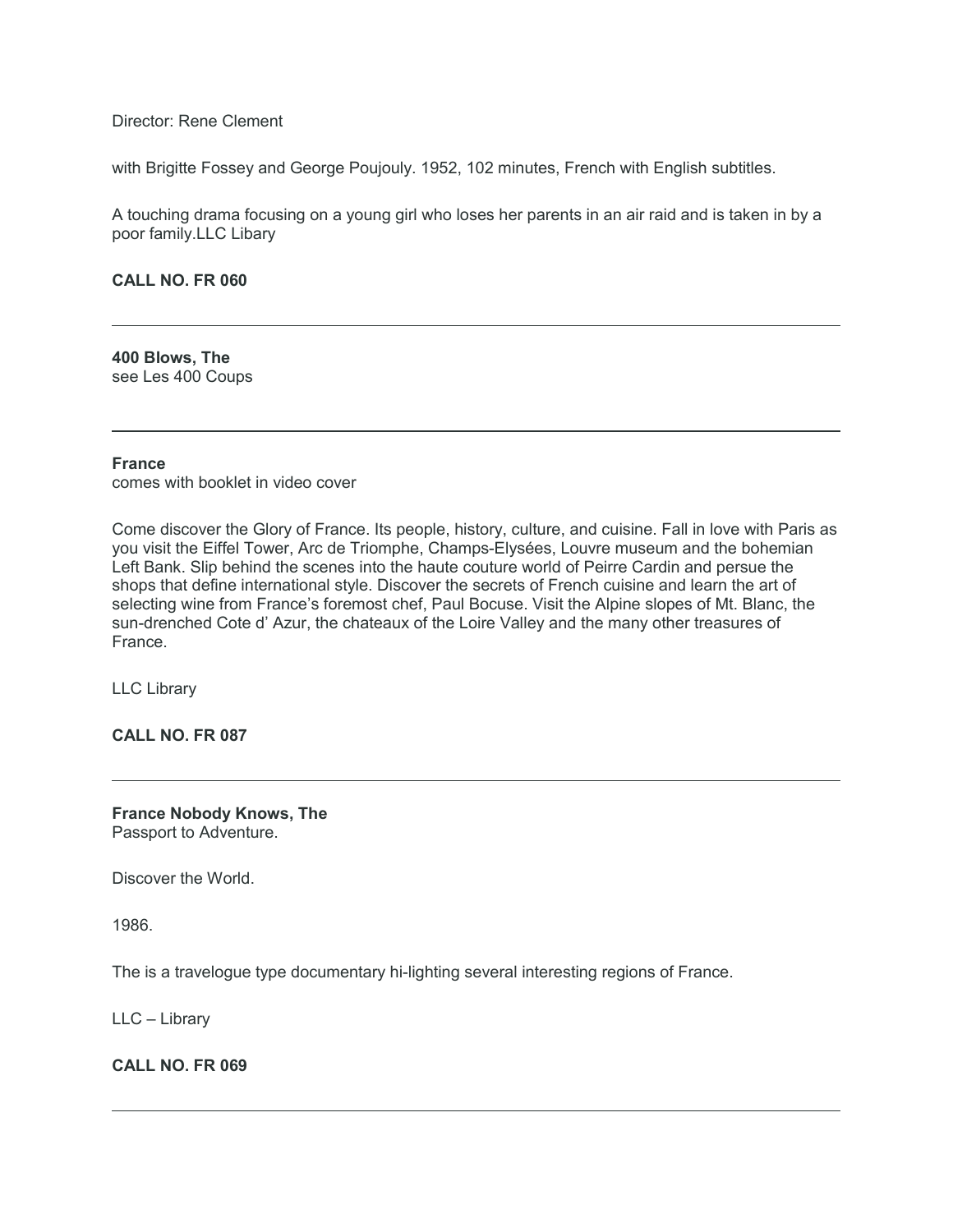**France from Within** Video Sample for tapes 1 & 2

Bernard Petit Video Production.

1987.

see also French Way, The.

Tape 1 features the T.G.V., and open-air market, preparation of  $a \leq \epsilon$ , the game of  $\leq \epsilon$ , a winery tour, a Parisian < <café>>, and interviews with < > Paul Bocuse, a young law student, a < < lycée>> philosophy professor, a < > in Grenoble, and an engaging Parisian < <bouchère>>.

Tape 2 features the Dior boutique and < > in Paris, a < >, a perfectly French perfect, a World War II < <résistant>>, < >, the 2 CV, a < >, Normandy and more.Student Guide to Accompany France from Within, Video #I.

Heinle and Heinle Publishers, Inc., Boston, Mass., 1987.

Petit, Bernard:

Tapescript for France from Within, Video #2

Heinle and Heinle Publishers, Inc., Boston, Mass., 1987.

</résistant></bouchère></lycée></café>

**CALL NO. FR 030 (2 copies)**

**French Can-Can** Director: Jean Renoir

With Jean Gabin and Maria Felix.

1956, 93 minutes, French with English subtitles.

The early days of the Moulin Rouge and the entrepreneur who began it are backdrops for beautiful, high-kicking chorus girls and their swirling petticoats.

LLC Library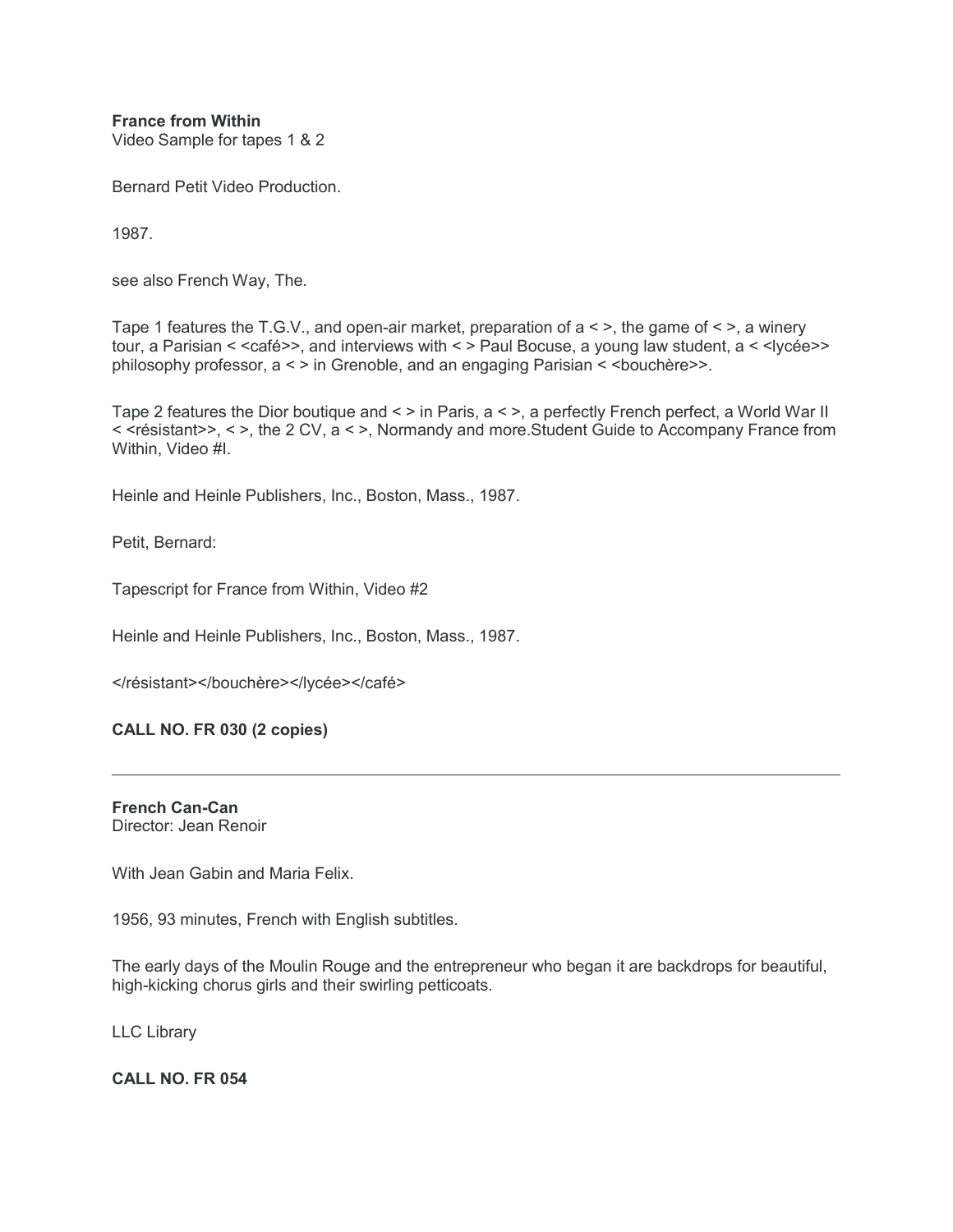## **French Classical Style of the 17th & 18th Centuries**

French Classical Style of the 17th & 18th Centuries

1992 Studio Quart, about 30 minutes.

Masterpieces of the Hermitage – Museum of St. Petersburg.

LLC – Library

## **CALL NO. MLGP 018**

**French Way, The** Video Sample. Same description as for France from Within.

Petit, Bernard Vbideo Production.:

1986.

Heinle and Heinle Publishers, Inc., Boston, Mass., 1986.

LLC -Library, Copy 2

**CALL NO. FR 029 (2 copies)**

**Gardens of France** Home Video Library

1905.

LLC – Library

**CALL NO. FR 109**

# **George Meliès: Cinema Magician**

1978, 27 minutes

Documentary on the father of the special effect. Biography, plus clips from newfound negatives, "The Impossible Voyage" and others.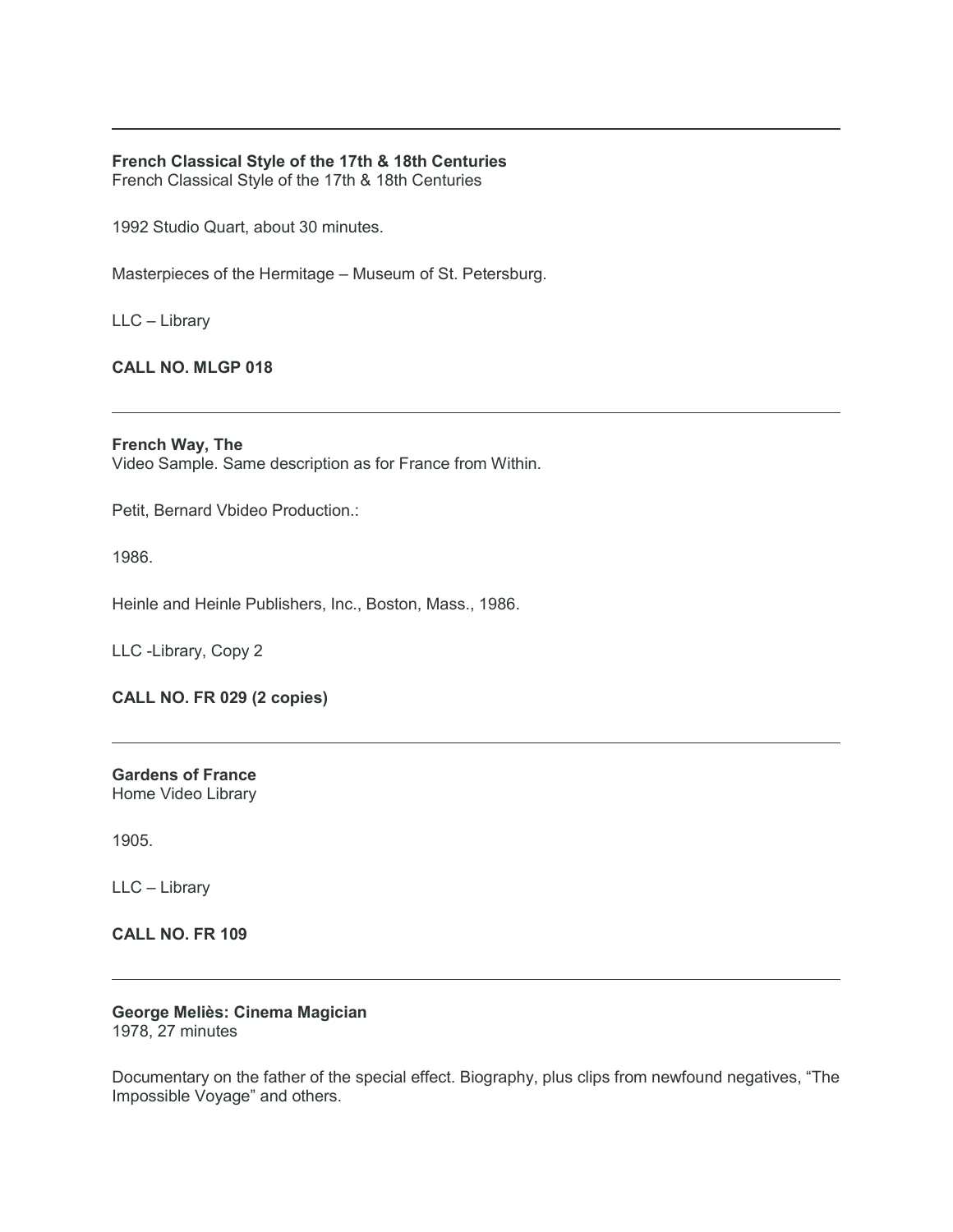LLC -Library

## **CALL NO. FR 011**

## **Gervaise**

Director: Rene Clement

With Maria Schell and Francois Perier.

1957, 116 minutes, French with English Subtitles.

A woman struggles to keep her family together when her husband, injured at work, becomes an alcoholic.

LLC – Library

## **CALL NO. FR 025**

### **Godard-Truffaut Shorts**

Directors: Godard and Truffaut.

1957, 39 minutes, French with English subtitles.

Truffaut's "Les Mistons" looks at a group of teens, mystified by love, who decide to follow a pair of lovers; Godard's "All the Boys are Named Parick" follows a young man's loves and infidelities.

LLC – Library

**CALL NO. FR 001**

**Goodbye, Children** see Au Revoir, les enfants.

**Grand Highway** – see Le grand chemin

**Grand Illusion**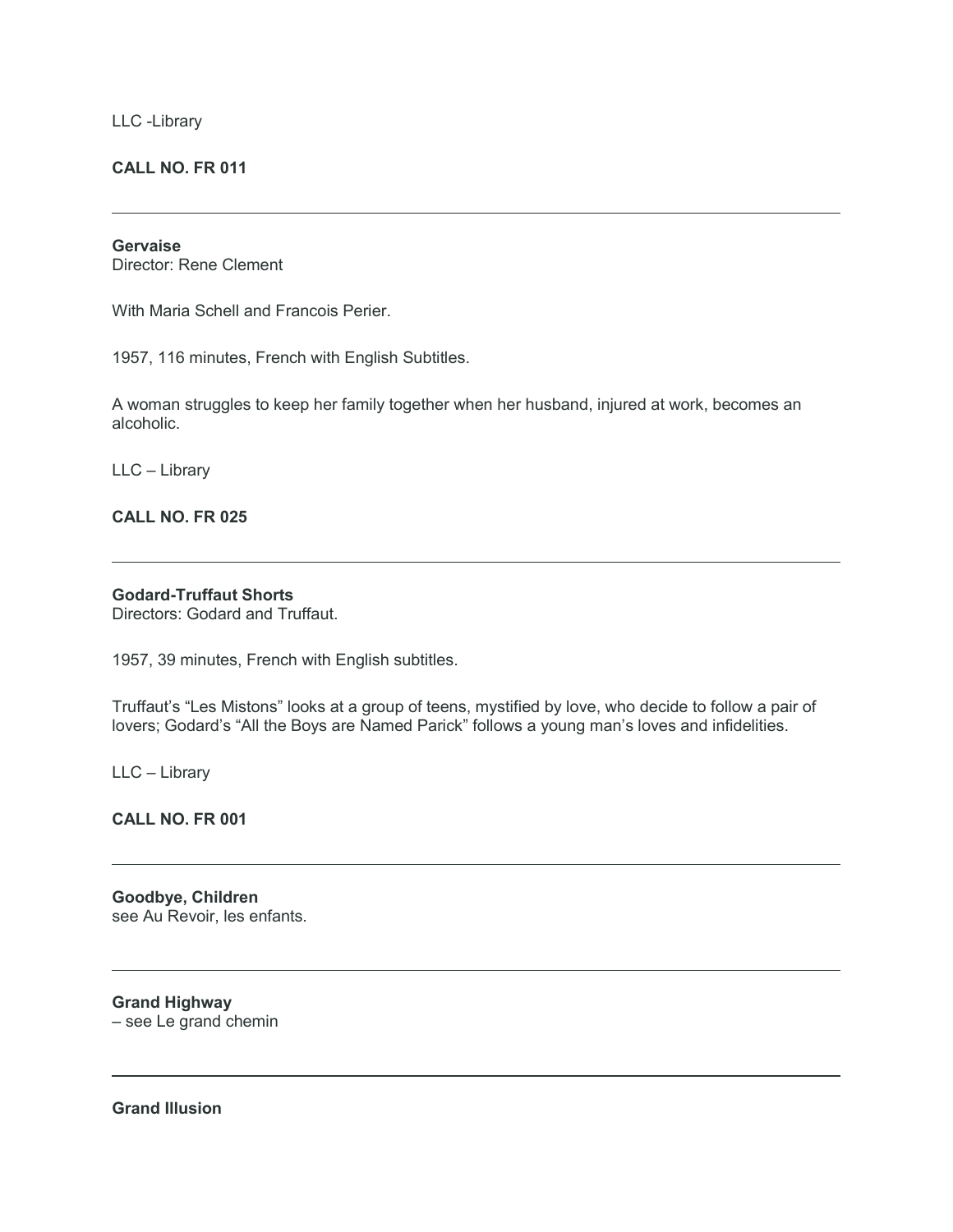Director: Jean Renoir

With Jean Gabin, Pierre Fresnay, and Marcel Dalio 1937, 111 minutes, French with English subtitles.

French officers in World War I are captured and sent to a German prison camp run by aristocratic commandant Erich von Stroheim.

One DVD copy, one VHS copy

**CALL NO. FR 003**

**Haïti: Un Peuple Créateur** PICS, The University of Iowa.

29 minutes.

The republic of Haïti was the first independent black nation in the world. This program explores some or the best known aspects of Haïtian popular culture and explains their connections to religious beliefs and practices, especially the infamous voodoo tradition. Interviews with artists and artisans alternate with scenes of voodoo dances and displays of local customs, while two university professors provide background information on the history and the evolution of the country.

LLC – Library

**CALL NO. FR 075**

**Horse of Pride, The** Director: Claude Chabrol

With Jacques Dufilho and Francois Cluzet.

1980, 118 minutes, French with English subtitles.

A look at the lives of the peasants of Breton in the early 1900's through their loves, tragedies and triumphs.

LLC – Library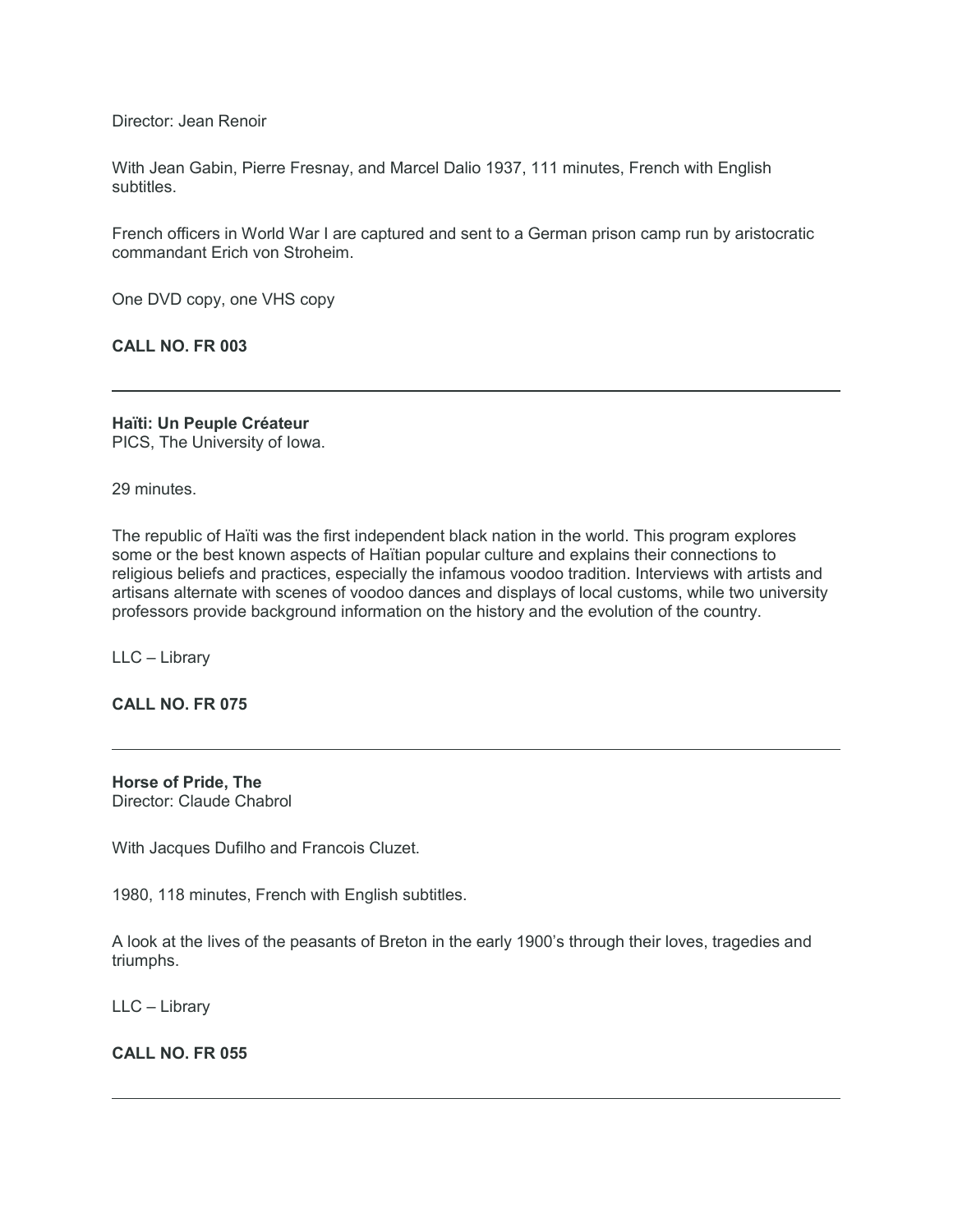## **In a Brilliant Light: van Gogh in Arles**

The Metropolitan Museum of Art.

1984, 57 minutes.

LLC – Library

**CALL NO. MLNE 003**

## **Indochine**

1992 Run Time: 156 minutes Language: French Subtitles: English DVD

Director: Regis Wargnier

With Catherine Deneuve, Vincent Perez, Linh Dan Pham, Jean Yanne, Dominique Blanc, Henri Marteau.

This film depicts a story of passion and revolution in colonial Vietnam. Deneuve stars as Eliane Devries, the seemingly repressed owner of a prosperous rubber plantation in French Inochina. Her steely exterior, however, is only a mask intended to hide her torrid love affairs from upper class society. But when her adopted Indochinese daughter innocently falls in love with Eliane's secret lover, the scandalous lovers' triangle threatens to destroy their entire family. A sensual story of unbridled passion set against the violence of the bloody Communist uprising. Indochine is a historically accurate, emotionally wrenching epic of love and war.

LLC – Library

**CALL NO. FR 032**

**Ingrès, Portrait of an Artist** Vol 22: Slaves of Fashion

An RM Arts/BBC Production

1981, 50 minutes.

In his own day, Ingrès was admired by many for his scrupulous attention to detail, and won respect as a champion of neoclassicism against the rising Romantic tide. The film is enhanced by contemporary musical extracts.

LLC – Library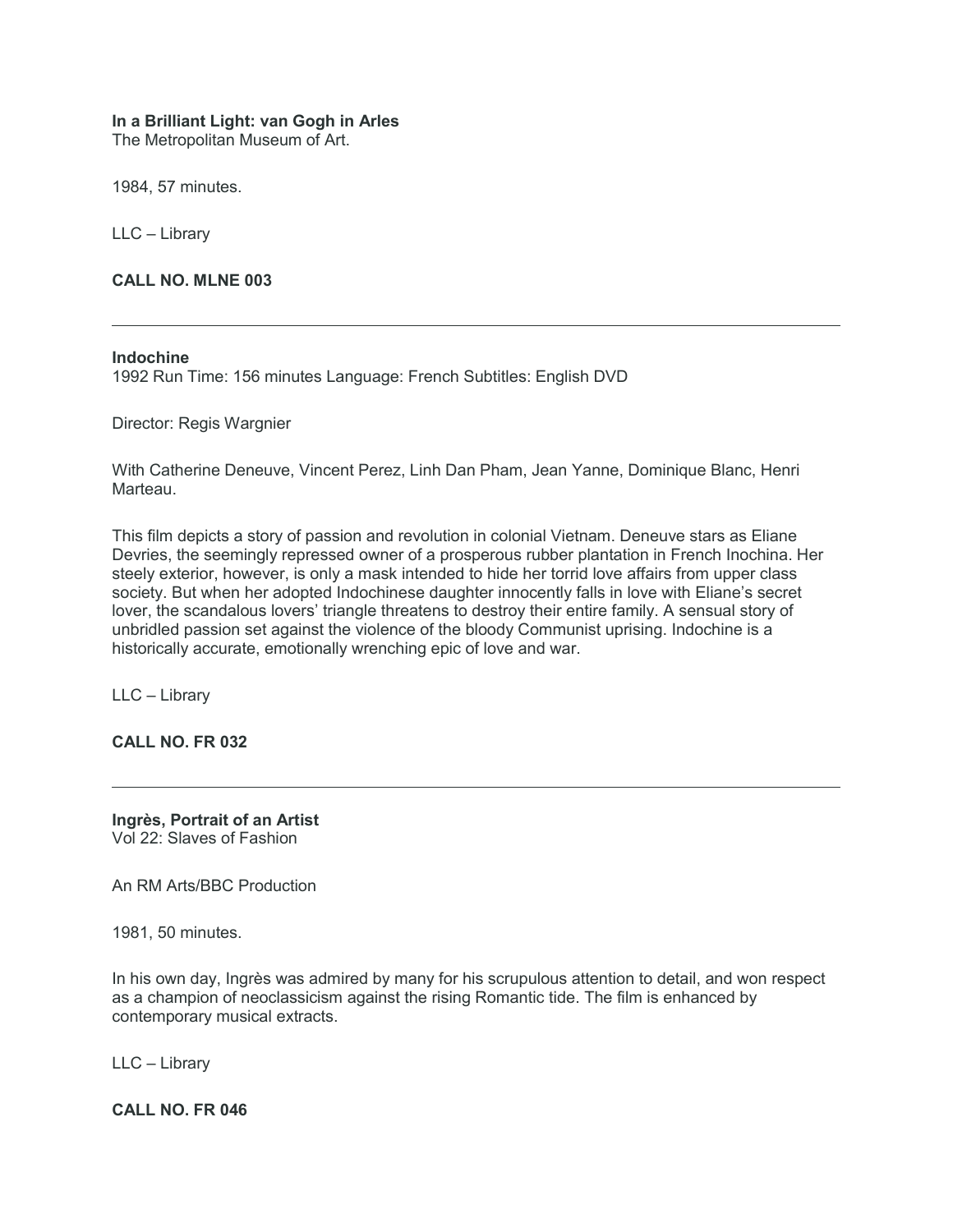## **Italian Straw Hat, The**

– see Un Châpeau de paille d'Italie.

# **Jean de Florette**

Director: Claude Berri

With Gérard Depardieu, Yves Montand, Daniel Auteuil, Elisabeth Depardieu, and Ernestine Mazurowna.

1986, 122 minutes, French with English subtitles.

The story of Jean Cadoret, a hunchback who inherits a farm from his mother and hopes to become a farmer. But even before he arrives, his powerful neighbor is plotting to steal his land. The ending is heartbreak and tragedy for Jean who is no match for his wily neighbor.

JCJ Library –

## **CALL NO. PQ2631.A26J42 1988**

**Jesus of Montreal** Director: Denys Arcand

with Lothaire Bluteau, Remy Gierard.

1989, 119 minutes, French with English subtitles.

Acclaimed Canadian comedy-drama that takes savage swipes at modern religious hypocracy and greed. An unemployed actor is hired by a Montreal priest to run a local Passion Play, but his attempts to re-create the Easter story place him into some antagonistic situations that strangely parallel the play's scenes.

LLC Library

#### **CALL NO. see Modern Languages**

**Jeux Interdits** see Forbidden Games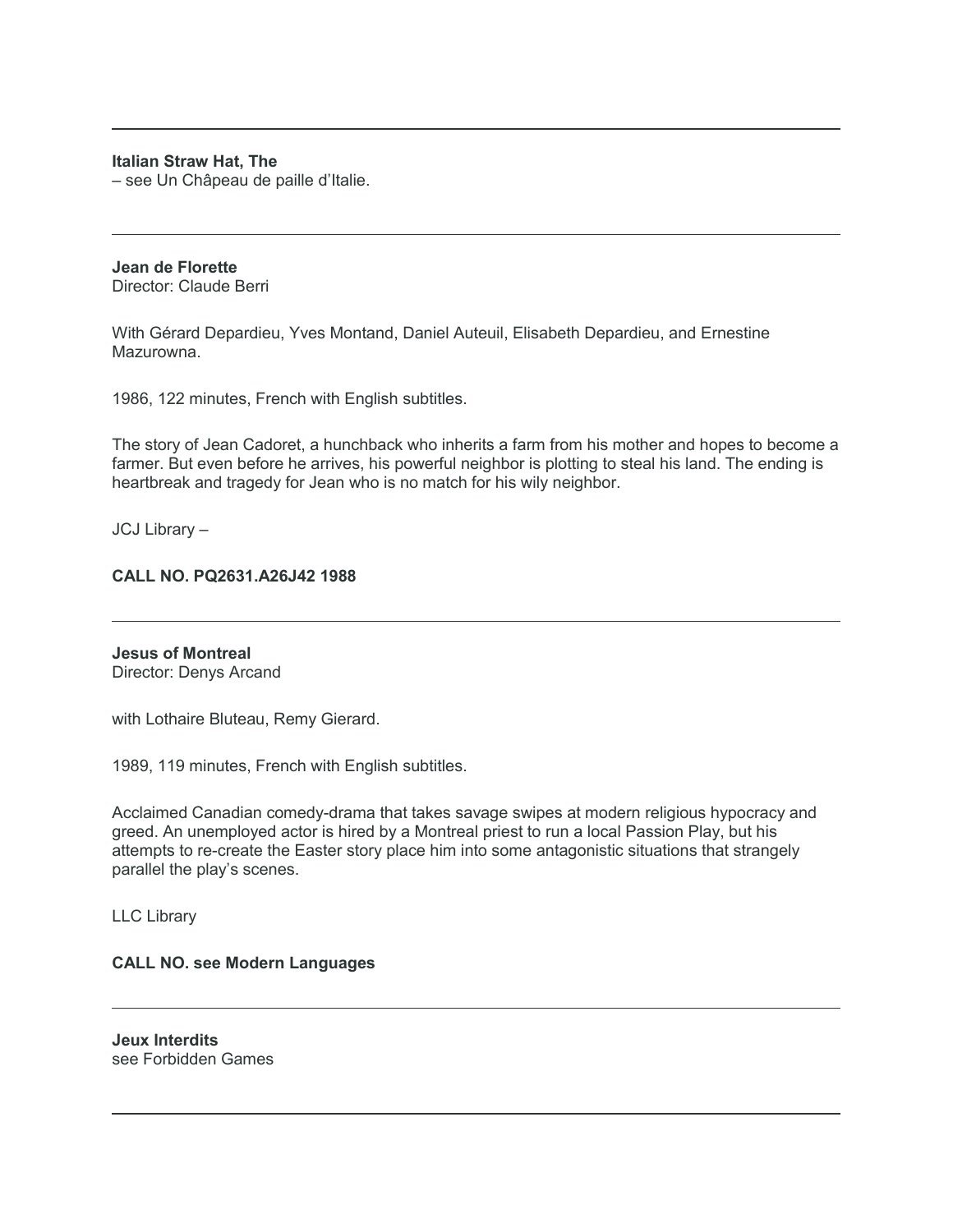#### **Josephine Baker**

– see Princess Tam Tam

– see Zou Zou

#### **L'Age d'or**

Directors: Luis Bunuel and Salvador Dali

With Lya Lys, Gason Modot and Max Ernst.

1930, 60 minutes, French with English subtitles.

A series of bizarre, bewildering images that mock religious hypocrisy while framing a surprisingly sentimental love story.

LLC Library

### **CALL NO. FR 002**

#### **Haiti: Killing the Dream**

1992, Crowing Rooster Production

"Haiti: Killing the Dream provides an emotionally gripping and politically profound illumination of the Boat People's story and the details of their current state of affairs." Jonathan Demne

"This film deeply moved me by showing not only the pain and suffering of the Haitian people today, but also the hope and potential for the beautiful Haiti that is dawning tomorrow.

It's not just a question of Haitian People, but a question of democracy throughout the world."

President Jean-Bertrand Aristide.

LLC – Library

## **CALL NO. FR 091**

#### **L'Année dernière à Marienbad** Director: Alain Resnais

With Delphine Seyrig and Giorgio Albertazzi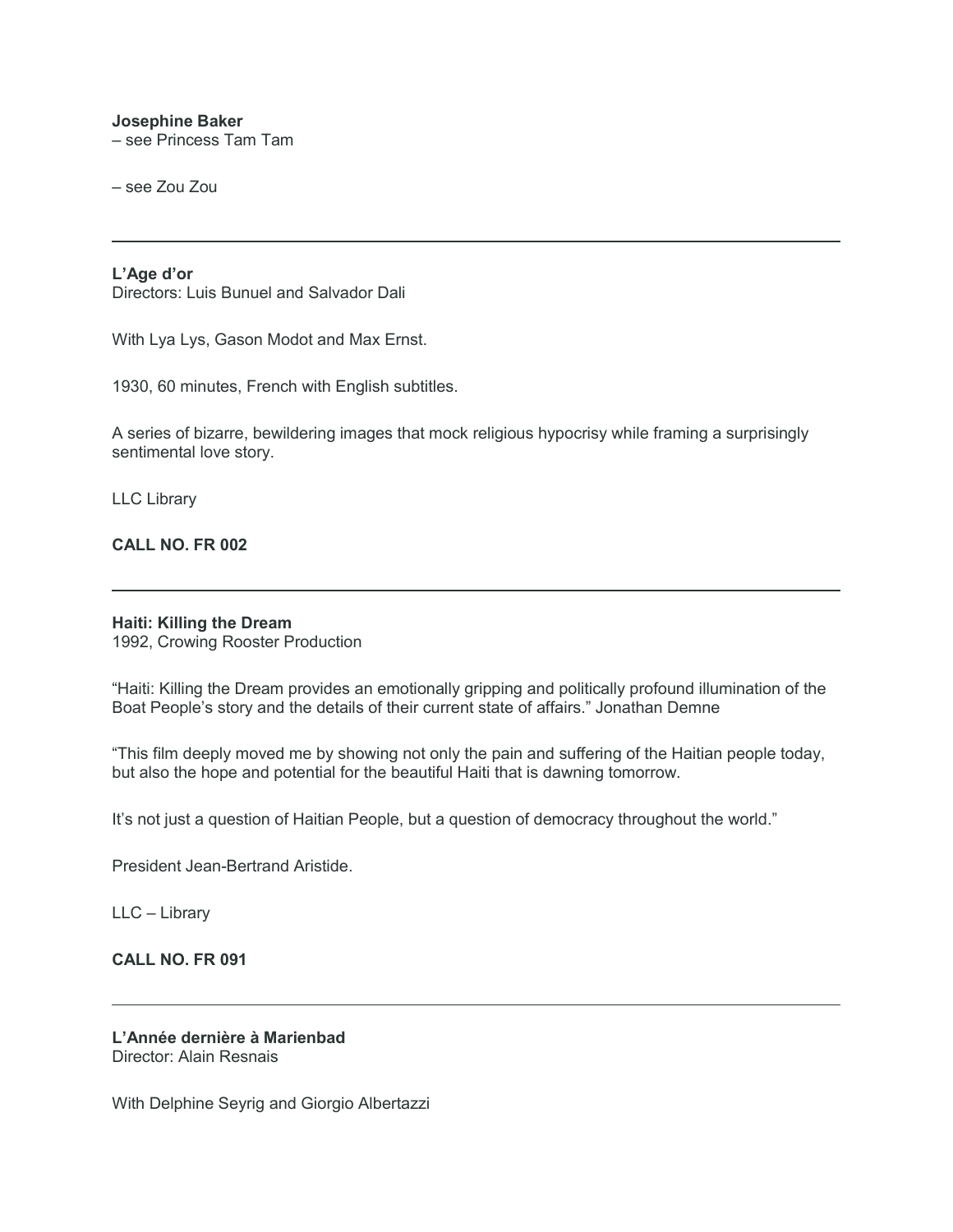1962, 93 minutes, French with English subtitles

A controversial, visually surreal study of two unwilling lovers who feel compelled by destiny to be together.

LLC Library

**CALL NO. FR 017**

**L'Argent de Poche** see Small Change.

**L'Enfant Sauvage** – see Wild Child, The

**La Femme du Boulanger** – see Baker's Wife, The

**La Femme Nikita** Director: Luc Besson

With Anne Parillaud, Jeanne Moreau.

1991, 117 minutes, French with English subtitles.

Exciting, sexy and violent thriller about a beautiful junkie, condemned to die for murdering a policeman, who is given a second chance by becoming a secret political assassin for the government. She eventually falls in love with a grocery clerk who has no idea of her real identity.

LLC Library

**CALL NO. FR 097**

**La Gloire de mon Père** – see My Father's Glory.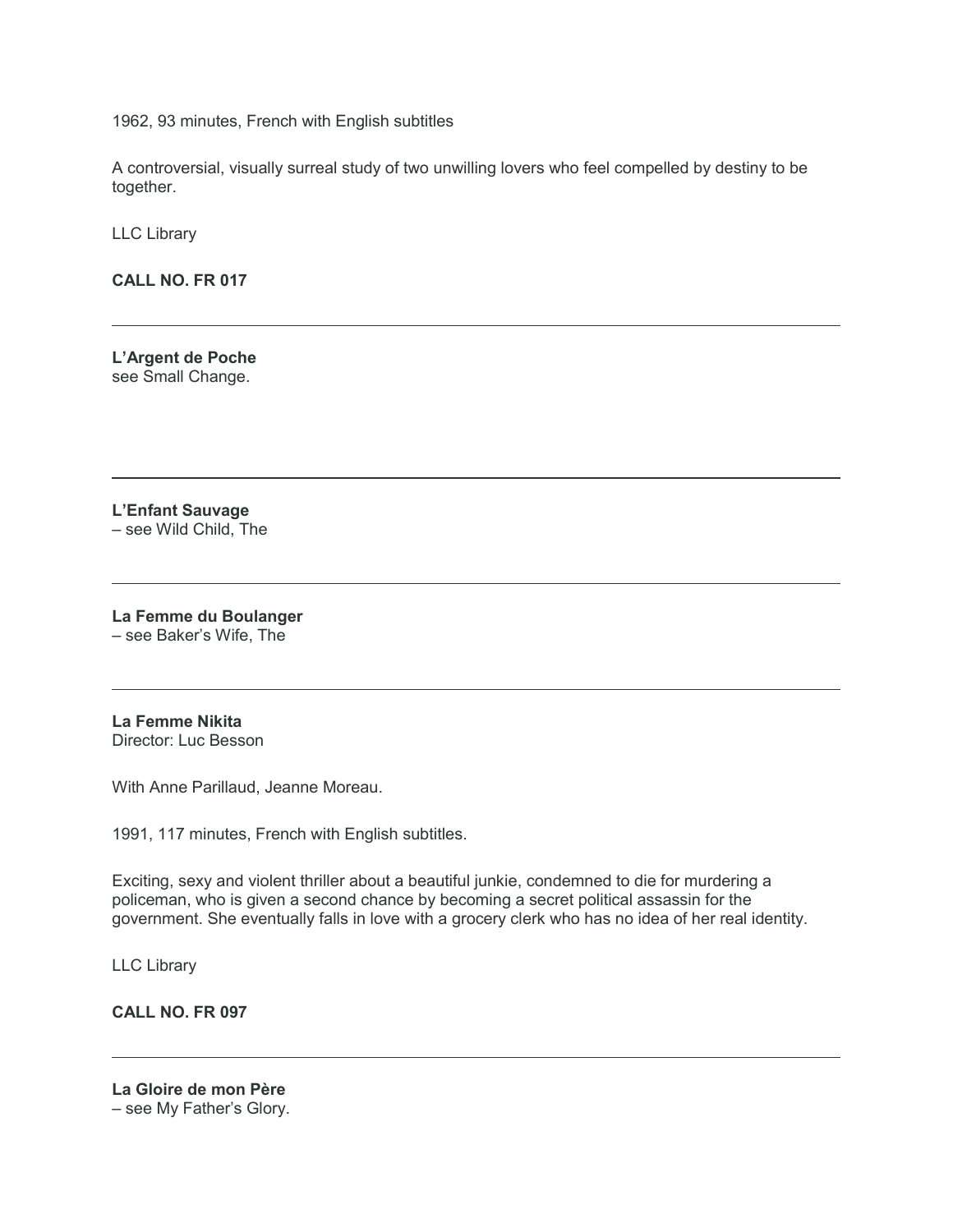#### **La petit voleuse**

Un film de Claude Miller

Avec Charlotte Gaisnbourg, Simon de la Brosse, Didier Bezace, Chlothilde de Bayser, Raoul Billery, Chantal Banlier, Nathalie Cardone.

1988, 110 minutes, in French.

Elle est prêre à tous les mensonges pour obtenir ce qu'elle veut: l'argent, l'affection, l'amour…en un mot, sa place au soleil.

Énchappée de l'école de reform, Janine se retrouve à l'école de la vie, où elle apprendra que le chemin du bonheur n'a rien à voir avec la route sur laquelle elle s'est engagée. Elle n'a ni scrupules, ni pudeur, et tous les gens qui l'entourent deviendrong les victims de ses manigances. Mais comme Michel, Séverine et Raoul, vous aussi succomberez au charme innocent et irresistible de la petite voleuse.

LLC Library

## **CALL NO. FR 040**

**Last Metro, The** (Le Dernier metro)

Director: François Traffaut

With Catherine Deneuve, Heinz Bennent, Gerard Depardieu, Jean Poiret.

1986, 135 minutes, color, (copy 1 dubbed in English).

The Last metro is a poignant, compelling drama set in nazi-occupied Paris. It unfolds in the theatre Montmartre, as a group of actors rehearse a play. But almost everyone in this troupe is also harboring a crucial secret. Every night the star and company boss, Marion, visits her exiled Jewish husband, who is hiding in a secret apartment under the stage. The group's new leading man, Bernard, a compulsive womanizer, is a member of the Resistance. Marion must cope with a powerful, fanatically anti-Semitic critic who suspects her husband is still in Paris, as well as her growing attraction to Bernard. All of France hungers for liberation in this touching, tense, intelligent and insightful drama.

LLC LibraryTwo copies – copy one VHS (dubbed into English); copy two DVD – a 2 disk set, including supplements, in French with optional English subtitles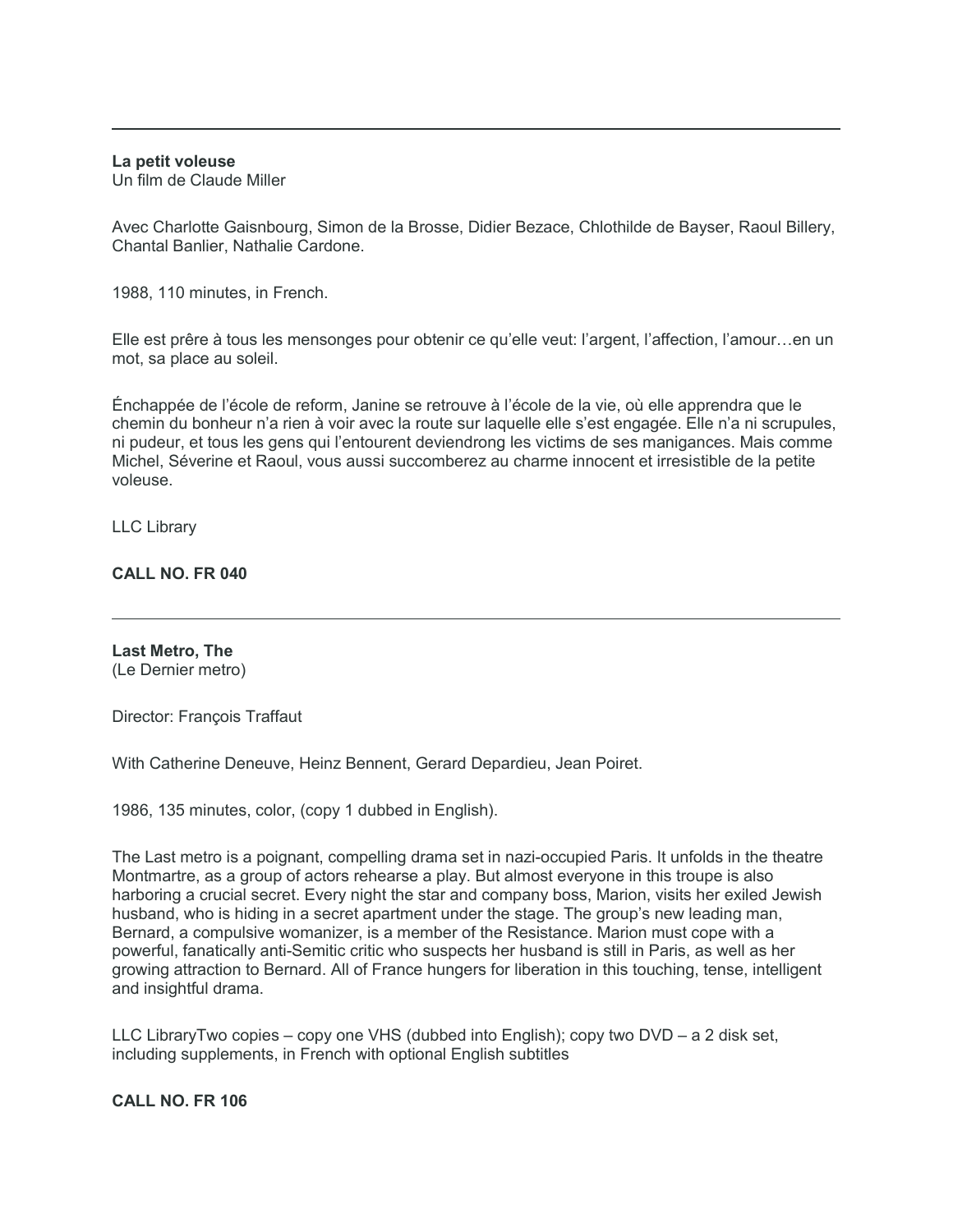## **Last Year in Marienbad**

– see L'année derniére à Marienbad

#### **Le Bourgeois Gentilhomme**

1958, 97 minutes, French with English subtitles.

A combination of comedy, dance and song – a French satire on human excesses.

LLC Library

**CALL NO. FR 006 (2 copies)**

## **Le Bourgeios Gentilhomme**

1997, 97 minutes, French with English subtitles.

"A Comedie-Ballet in 5 acts in prose…for the entertainment of the king." Performed by the Comédie Français. An evening's combination of music, dance, and song. Written by Moliére, whose plays were often comedies about human personality traits satirized to excess. The "Would be Gentleman" in this case is adorned with an elegant dressing gown and an absurd chapeau, as he aspires to a higher station in life. The music is by Jean Baptiste Lully, a contemporary of Molière whose music set the pattern for French Opera, concert music and even the symphonic orchestra in years to come. Lully's melodies are lyrical and colorful; his settings featured lavish costumes, ballets and dances. Opulence to both ear and eye came from Molière and Lully in abundance. C'est Magnifique!

LLC Library

**CALL NO. FR 115**

**Le Château de ma mere** – see My Mother's Castle.

**Le Cheval d'orgueil** – see Horse of Pride, The.

**Le Crabe Tambour** Director: Pierre Schoendoerffer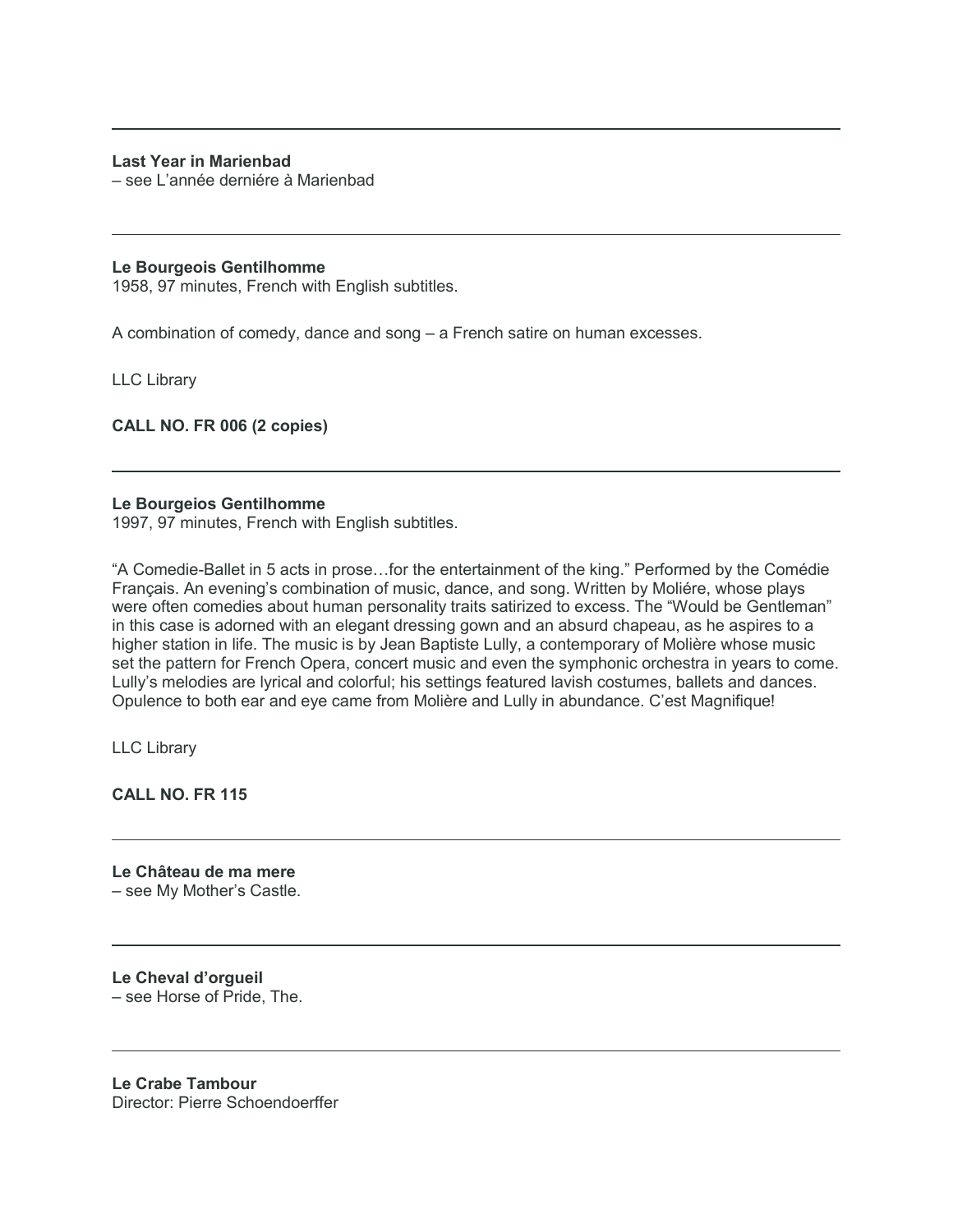With Jean Rochefort, Claude Rich, Jacques Dufilho, and Jacques Perrin.

1977, 120 minutes, French with English subtitles.

Three ex-soldiers reminisce about a colorful officer with whom each served in various parts of the world, their exploits being shown in flashback.

LLC Library

**CALL NO. FR 056**

**Le Genou de Claire** – see Claire's Knee

**Le Grand Chemin** Director: Jean-Loup Hubert

With Antoine Hubert, Anémone and Richard Bohringer.

1987, 104 minutes, French with English subtitles.

This comedy depicts the adventures of a young boy who is sent to live with friends while his mother goes to the hospital to give birth.

LLC Library

**CALL NO. FR 063**

**Le Retour de Martin Guerre** see Return of Martin Guerre, The.

**Les Bas-fonds** Director: Jean Renoir

With Louis Jouvet, Jean Gabin, Jany Holt and Suzy Prim.

1935, 91 minutes, French with English subtitles.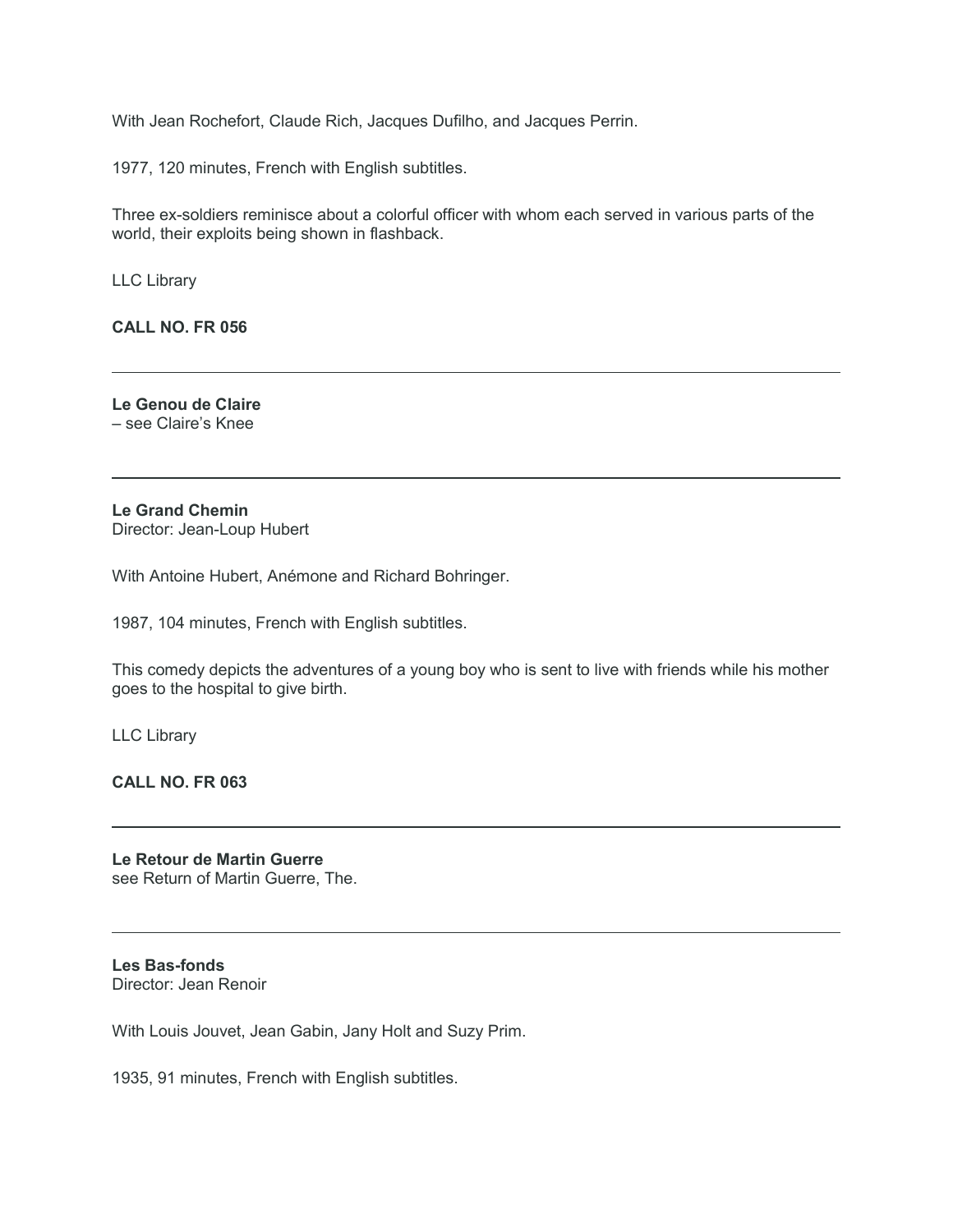A financially ruined nobleman learns about life from a street thief in the slums.

LLC Library

**CALL NO. FR 019**

## **Les Compéres**

Director: Francis Véber

With Pierre Richard, Gérard Depardieu, Anny Duperey.

1985, 92 minutes, French with English subtitles.

When her teenage son runs away with a wanton girl and her husband refuses to search for him, a frantic mother calls on two old lovers to help. They join forces on the Riviera and in comedic fashion try to rescue the boy from gangsters.

LLC Library

**CALL NO. FR 042**

**Les Enfants du Paradis** See Children of Paradise

**Les Misérables (Les Régles du jeu)** Director: Jean Renoir

With Roland Toutain, Nora Grégor, Marcel Dalio and Renoir.

1939, 110 minutes, French with English subtitles

A witty, acerbic look at the jaded and amoral lifestyles of the aristocracy in the days before World War II.

LLC Library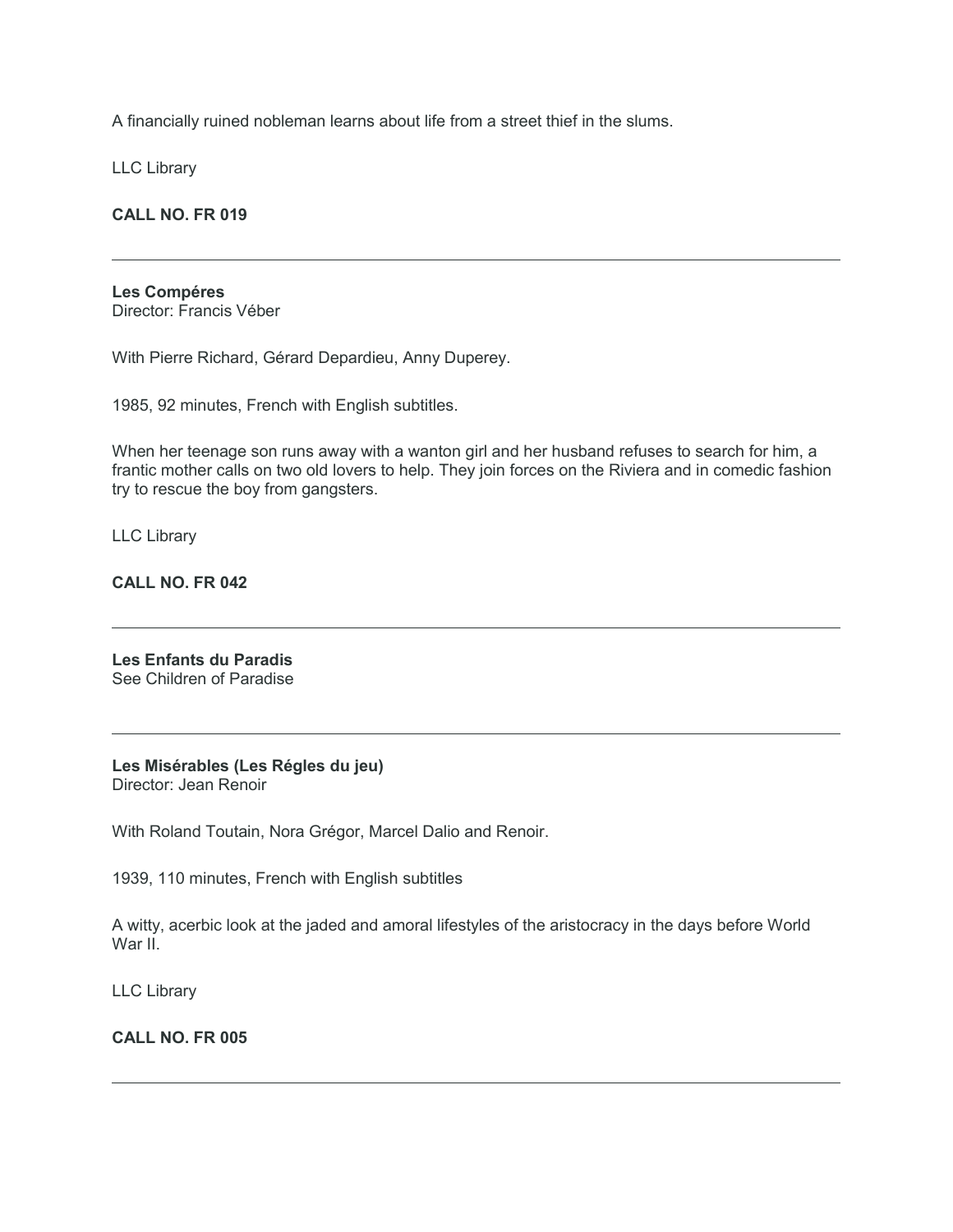**Les Misérables**

With lesson plans

Director: Claude Lelouch

With Jean-Paul Belmondo, Michel Boujenah, Alessandra Martines, Annie Giradot.

1995, 175 minutes, French with English subtitles.

It comes like lightning. The Nazis overrun France and for its proud people, it begins the most miserable of times. Yet it's not so miserable that the goodness of one man cannot triumph. In Les Misérables, two-time Academy Award winner Claude Lelouch fashions a magnificent achievement that won the Golden Glove Award as 1995's best Foreign Language Film. Legendary Jean-Paul Belmondo stars as Henri Fortin, a true and simple man whose life parallels that of Jean Valjean, the hero of Victor Hugo's great novel. But those papllels do not mean a simple updating of Hugo's tale. Instead, Lelouch uses them to frame a towering cascade of events, traits, and emotions: nobility, suffering, persistence, joy, hate, longing, love, greed, betrayal, war, peace, and life-affirming joy and hope. "After 34 films, I am dedicated to filming hope," Lelouch states. Here he does it with exquisite power and grace.

LLC Library

## **CALL NO. FR 117-1/2**

**Les 400 Coups** Director: François Truffaut

With Jean-Pierre Leaud

1959, 98 minutes, French with English subtitles.

Leaud is the 12-year-old Doinel, who begins a life of petty crime in response to a troubled home life, until he uses his inner strength to overcome his situation.

LLC Library

#### **CALL NO. FR 018**

#### **Les Roseaux Sauvages** Director: Jean Renoir

With Elodie Bouchez, Gaël Morel, Stéphanie Rideau, Frédéric Gorny, Michèle Moretti.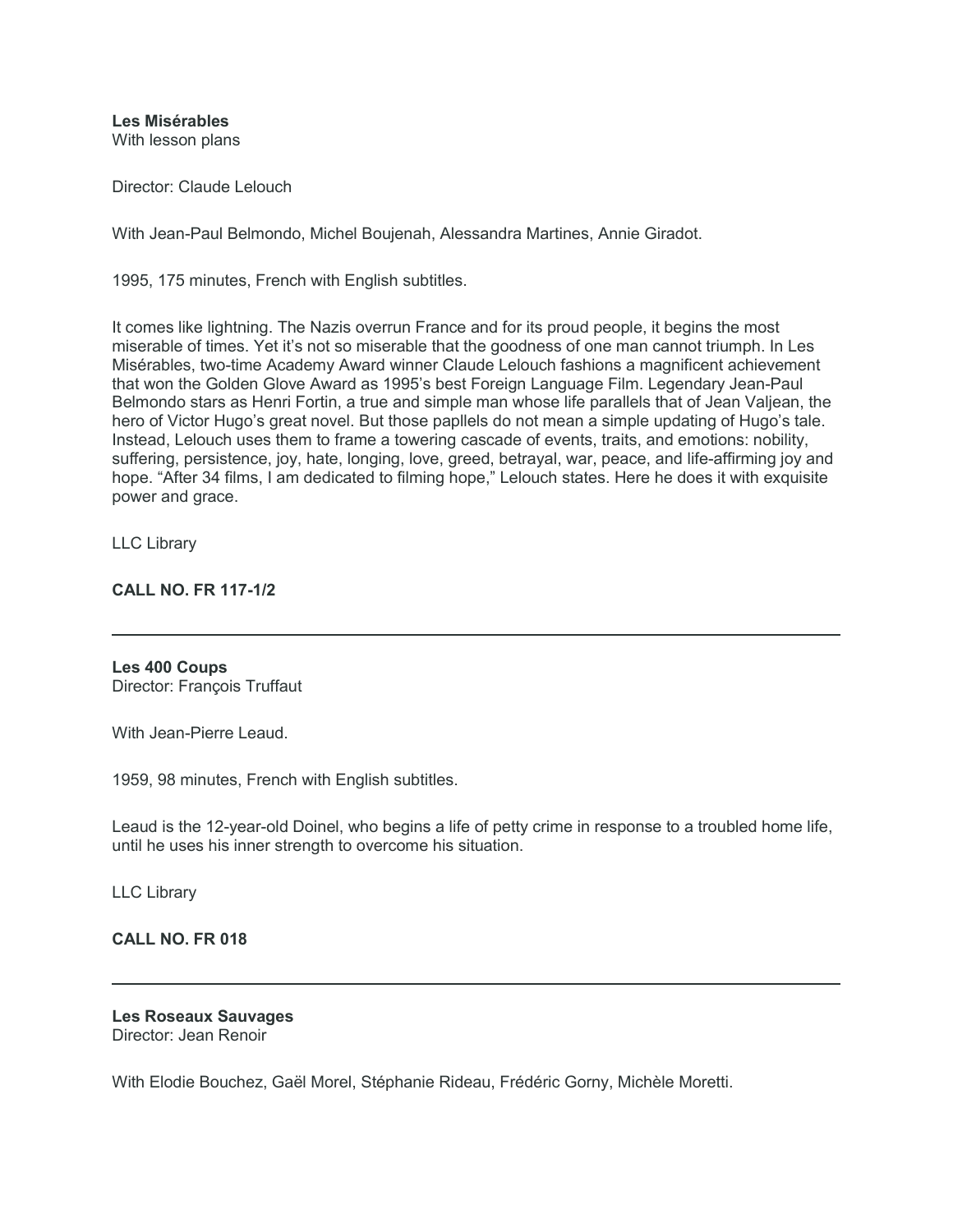1994, 110 minutes, in French.

En France, dans un petit lycée du sud-ouest, débarque < >. Il s'appelle Henri et c'est l'année du premiere bac. C'est aussi le dernier trimestre et et la promesse de l'été. L'intrusion de ce garcon animé par la haine va bouleverser les petites habitudes de l'internat… Henri, le pied-noir exile, milite ouvertement pour la terre brûlée, considére tous les Français comme des trâitres et les communistes comme des bêtes à abattre…Avec lui, c'est la guerre civile qui va entrer dans un monde qui savait vivre a l'abri des vents du dehors…. Cet étranger va reveler à eux-mêmes tous les personages de notre histoire en les mettant au pied du mur, en les confrontant à leur proper désir….

LLC Library

**CALL NO. FR 066**

**Les Troyens** with notes.

Hector Berlioz

Conductor: Levine, The Metropolitian Opera Orchestra and Chorus

With Tatiana Troyanos, Jessye Norman, Placido Dominutesgo, Allan Monk, Paul Plishka.

Performed October 8, 1983, 253 minutes, French with English subtitles.

Story of the fall of Troy, the wooden horse and Cassandra's vision and suicide. Aeneas on his way to Italy stops in Carthage where Dido falls in love with him. But their happiness does not last. Aeneas sails to Italy to fulfill his destiny. Dido, betrayed, kills herself.

LLC Library

**CALL NO. FR 037-1/2**

**Les visiteurs du soir** -see Devils' Envoys, The.

Director: Marcel Carné

With Arletty, Jules Berry, Marie Dea, Alain Cuny, Frenand Ledoux.

1942, 120 minutes, French with English subtitles.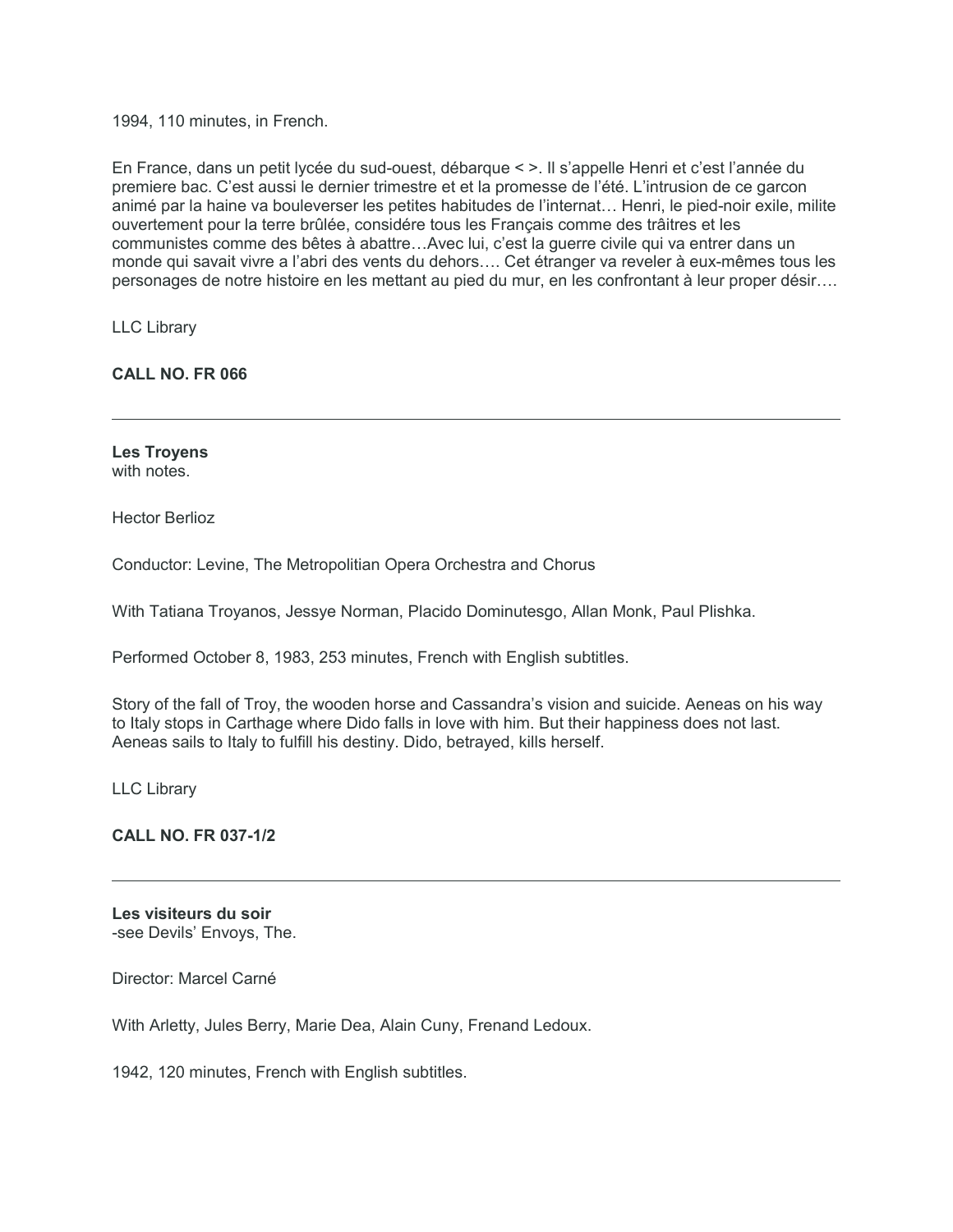Made during the German Occupation, this historical masterpiece explores the will of the individual pitted against the forces of evil. Marcel Carné and Jaques Prévert were forbidden to be witnesses of their time, so Carné reverted to the hope and beauty of the Middle Ages. In this romantic fantasy based on French legend, the Devil sends two emissaries to earth to create anarchy. But much to the Devil's dismay, the two eventually succumb to the powers of love.

LLC Library – Call Number: Les visiteurs du soir – see Devils' Envoys, The.

Director: Marcel Carné

With Arletty, Jules Berry, Marie Dea, Alain Cuny, Frenand Ledoux.

1942, 120 minutes, French with English subtitles.

Made during the German Occupation, this historical masterpiece explores the will of the individual pitted against the forces of evil. Marcel Carné and Jaques Prévert were forbidden to be witnesses of their time, so Carné reverted to the hope and beauty of the Middle Ages. In this romantic fantasy based on French legend, the Devil sends two emissaries to earth to create anarchy. But much to the Devil's dismay, the two eventually succumb to the powers of love.

LLC Library

## **CALL NO. FR 088**

#### **Les Yeux sans visage** – See Eyes Without a Face.

**Manon des sources** – See Manon of the Springs

**Manon of the Springs** see Manon des sources.

Director: Claude Berri

With Emanuelle Béart, Yves Montand, Daniel Auteuil, Hippolyte Girardot.

1986, 112 minutes, French with English subtitles.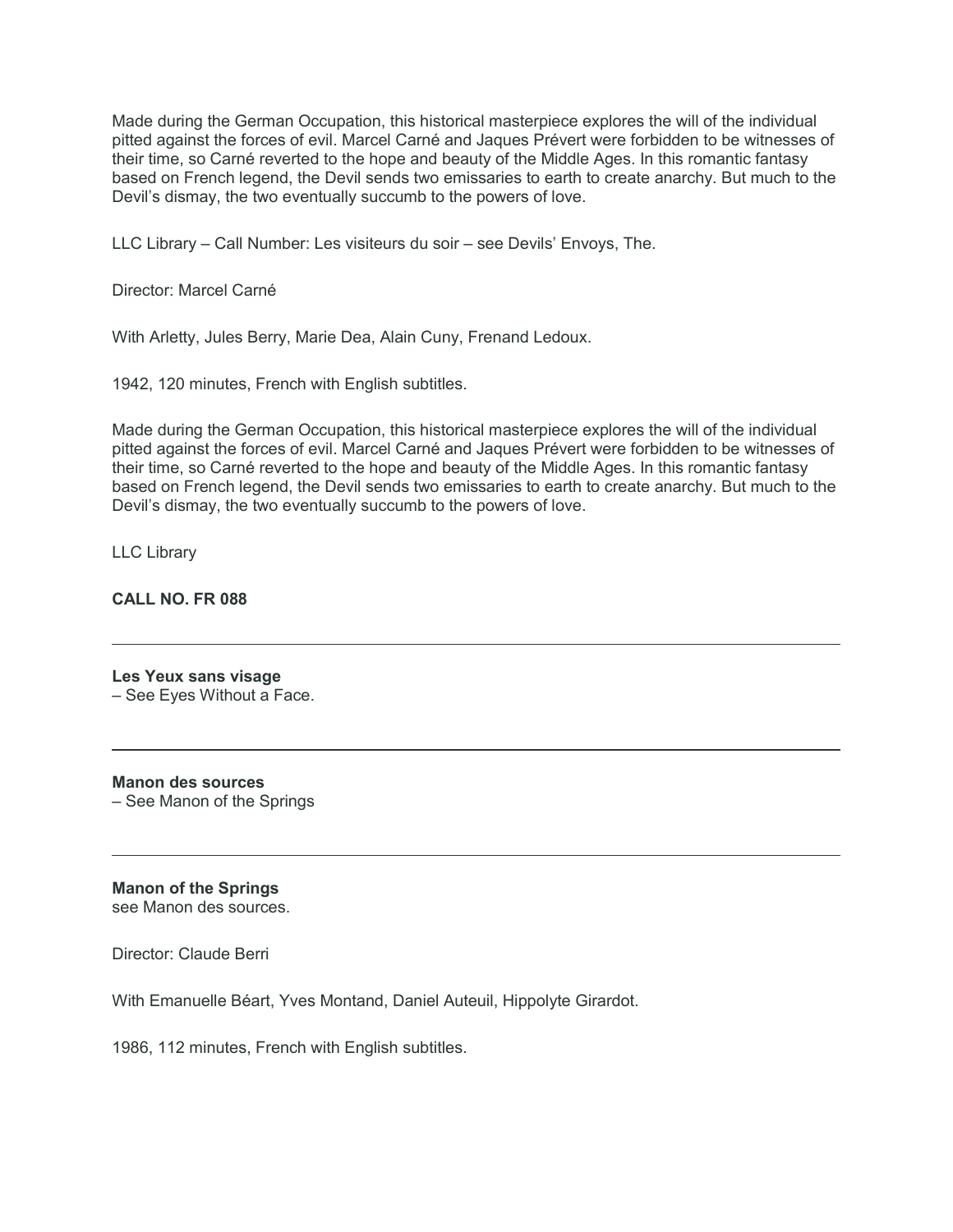Ten years have passed since the tragic events of Jean de Florette. Jean's daughter, Manon, appears in town to accuse the Soubeyrans of killing her father. A tragedy results that nearly destroys César, the neighbor who destroyed Jean.

JCU Library

## **CALL NO. PQ2631.A26M26 1988**

#### **Maria Chapdelaine**

With Jean Gabin, Jean-Pierre Aumont and Madeleine Renaud.

1934, 75 minutes, French with English subtitles.

Gabin is the trapper bying with jean-Pierre Aumont for Madeleine Renaud's affections.

### LLC Library

### **CALL NO. FR 045**

#### **Marius**

Directo: Alexander Korda

With Jules Raimu, Orane Demazis, and Pierre Fresnay.

1931, 125 minutes, French with English subtitles.

Part 1 of the "Marseilles Trilogy." An introduction to the many delightful and fascinating characters of the city's waterfront and their tangled relationships.

LLC Library

## **CALL NO. FR 010 (second disk part of two disk set, Marius and Fanny, Call No. 008a)**

#### **Marivaux: La Double Inconstance**

Films for the Humanities and Sciences.

1991, 135 minutes, color, in French.

Marivaux's own favorite among his plays, this comedy tells of two lovers separated by the prince both of whom fall in love with others at court.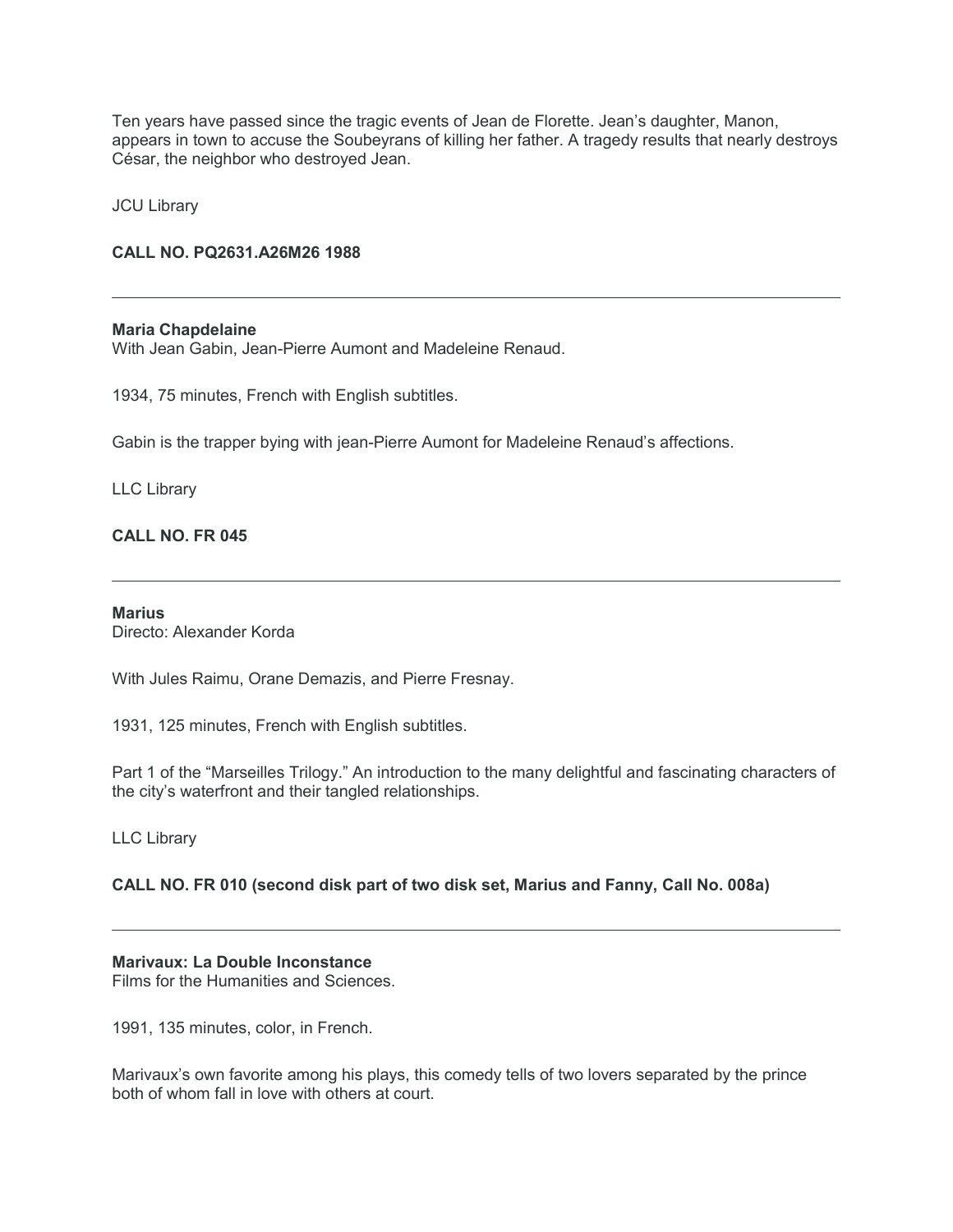#### LLC Library

## **CALL NO. FR 110-1/2**

#### **Modernism: Matisse, Picasso & More 20th Century Painters** 1992 Studio Quart, about 30 minutes.

Masterpieces of the Hermitage – Museum of St. Petersburg.

LLC Library – Call Number: MLGE[neral Purpose] 020

#### **CALL NO. MLGP 020**

#### **Moliére**

Ecrite et mise en scene par Ariane Mnouchkine

Avec Phillippe Caubère, Josephine Derenne, Mari-Françoise Audollent, Jonathan Sutton, Nicole Félix et al.

1992, 280 minutes, in French.

Ce film raconte l'histoire de Moliére. Comment un petit garcon né en 1622 d'un père tapissier et d'une tender mere qu'il perda trop tôt, deviendra-t-il cet acteur prodigieux, cet auteur universel que nous connaissons tous? Nous allons le suivre de son enfance à sa mort dans cetrte France du XVIIe siècle, sauvage et raffinée…

LLC Library

**CALL NO. FR 103-1/2**

**Moliére: L'oeil en coulisses** PICS, The University of Iowa.

56 minutes.

Twenty-two excerpts from six Moliére plays plus interviews with five famous French actors and directors. The interviews include discussions of the six plays, Moliére's career, how to act and stage his plays, the importance of Moliére for today's audiences, and some of the issues raised by the plays. The plays excerpted are La Malade imaginaire, Le Misanthrope, Tartuffe, Le Bourgeois gentilhomme, L'Ecole des femmes and Amphitryon.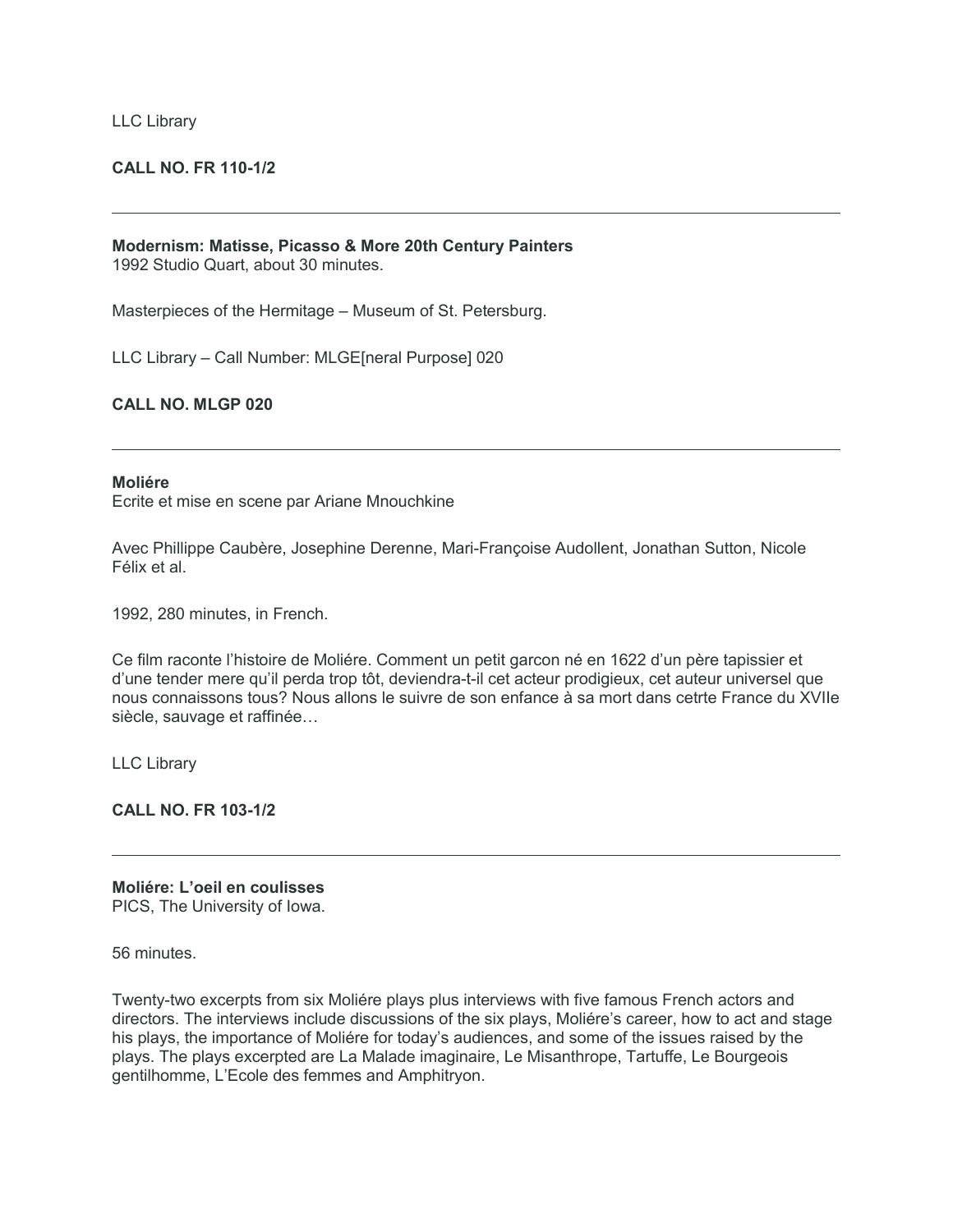LLC Library

**CALL NO. FR 082**

**Mon Oncle d'Amerique**

Director: Alain Resnais

With Gerard Depardieu, Nicole Garcia, Roger Pierre.

1980, 123 minutes, French with English subtitles.

Three people seek success: Jean – a man who wants fame in politics or literature [it hardly matters as long as he achieves the desired end]; Janine – a woman who needs a complete and total change in her life and so becomes a starving actress; and René – a man who escapes the declining economy of agriculture to find his fortune [or misfortune] in the city.

Three lives brought together by the hand of fate – together they discover the excitement and joy of their success and face the frustrations and hardships of the dream. The film is not a drama, it is a comedy about the drama of life, turning the struggles of everyday into a hilarious romp!

LLC Library

#### **CALL NO. FR 105**

**Monsieur Hire** Director: Patrice Leconte

With Michel Blanc, Sandrine Bonnaire.

1990, 88 minutes, French with yellow English subtitles.

Gripping erotic French thriller about a reclusive tailor whose only human contact comes from his nightly peeping sessions on a beautiful neighbor. At first shocked, she begins to welcome his attention, but the murder of a local woman soon sends her relationship in an even more bizarre, and dangerous direction.

One DVD copy, one VHS copy

**CALL NO. FR 098**

**Mont St. Michel**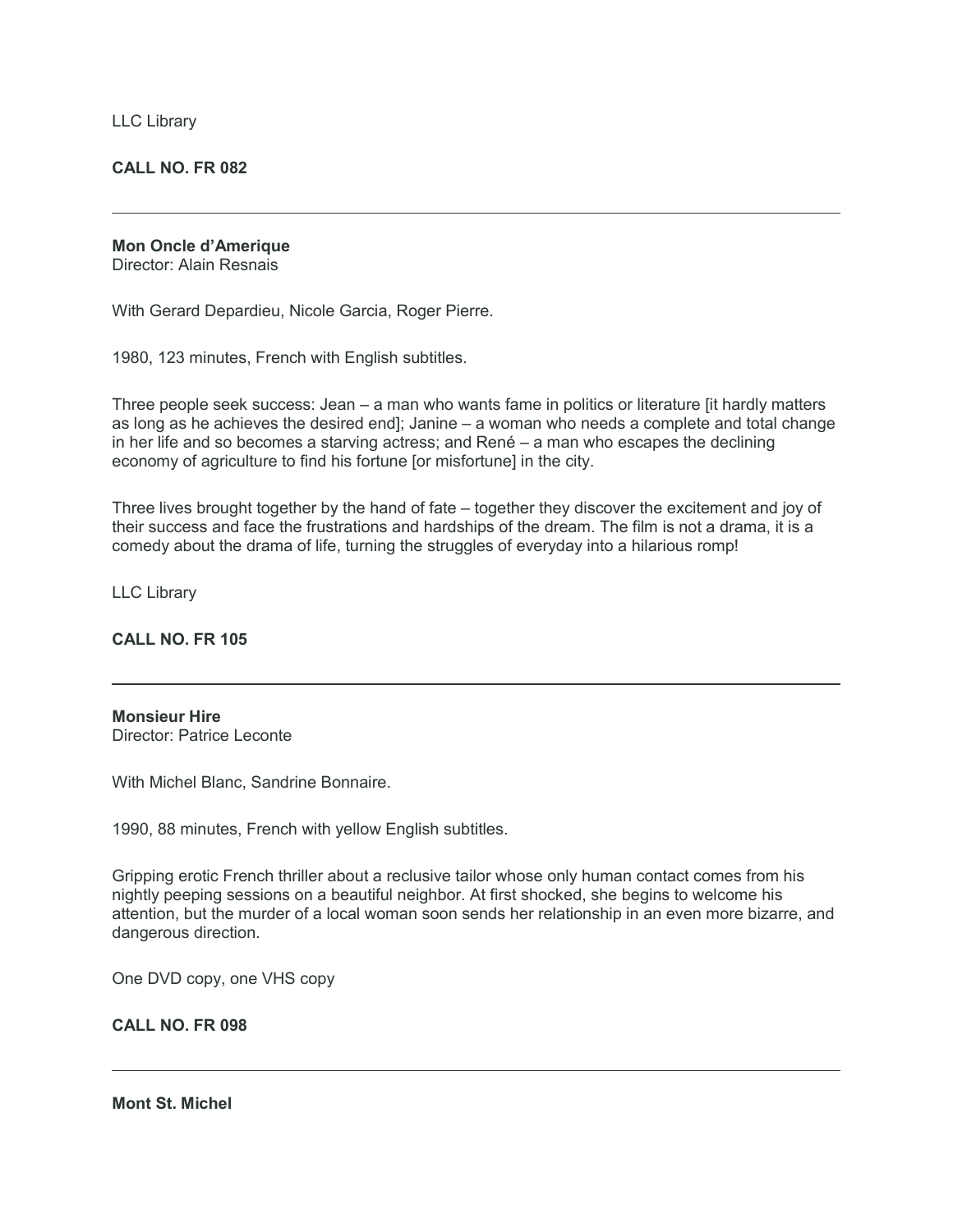56 minutes.

Presents a tour of the cathedral of Mont St. Michel which reveals every aspect of this extraordinary structure and its unique surroundings.

JCU Library

**CALL NO. DC801.M66**

**My Mother's Castle** Director: Yves Robert

with Phillippe Caubère, Nathalie Roussel, Thérèse Liotard, Didier Pain.

1991, 98 minutes, French with yellow English subtitles.

The continuation of Marcel Pagnol's adventures follows the young protagonist's experiences in a prestigious school, his Christmas in the country, and how his family trespasses on a private road en route to their holiday home.

LLC Library

**CALL NO. FR 093 2 copies**

#### **Napoléon – Exclusively in Memphis.**

Emperor and Empire. Legend and Man.

1993.

See the most comprehensive exhibition on Napoléon Bonaparte ever assembled in one place, drawn from nearly 50 prestigious public and private collections from around the world. See his life shown in the things he wore, in the things and people he touched, used and loved. See his glory reflected in the art of the empire, his genius revealed in victory, his ultimate isolation in defeat. Napoléon…general, statesman, lover, emperor. All here, in this exclusive video presentation of this remarkable exhibition.

LLC Library

**CALL NO. FR 086**

**Napoléon**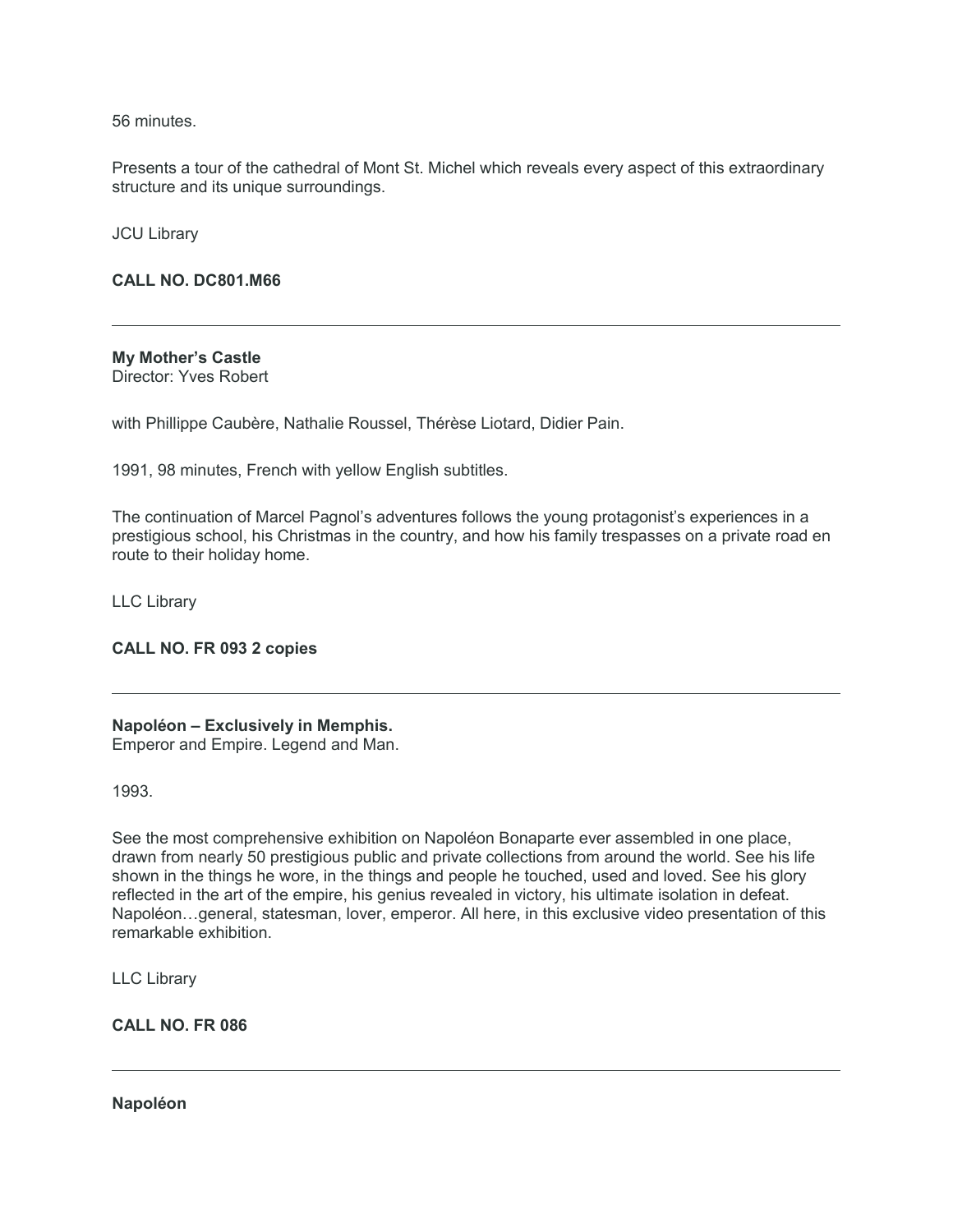Director: Abel Gance.

with Albert Dieudonne.

1927, silent with music score.

Rediscovered and reconstructed by Francis Ford Coppola, music composed and conducted by Carmine Coppola.

1981, 235 minutes, tinted and toned, silent with music.

This epic of the Little Colonel's youth and rise to power during the French Revolution is breathtaking in its scope and revolutionary use of split screen and camera effects, including the three-screen climax [preserved here in a special format].

LLC Library

## **CALL NO. FR 102 -½**

### **New Directions in Technology**

Solutions for Language Learning and Teaching

Heinle & Heinle Publishers

LLC Library

**CALL NO. Look in MLGE**

**Nun, The** Director: Jaques Rivette

With Anna Karina, Lieselotte Pulver, Micheline Presle, Christine Lenier.

1966, 155 minutes, color, French with English subtitles.

Originally banned by the French government, acclaimed French New Wave director J. Rivette's adaptation of Diderot's classic 18th century novel explores with poetic simplicity the moving tale of a 16-year-old girl who is forced by her mother to enter a convent. Suzanne, played by the exceptional Anna Karina, is persuaded by a kind Mother Superior to accept her vows. However, Mother Superior soon dies and Suzanne meets with the rigors and abuses of her harsh successor. Her desperate attempts at freedom land her first in another convent, and then finally, with tragic ends, in the outside world. Despite the controversy over its release. The Nun is less an indictment of a religious society – a society in which women had two choices as dictated by their families: marriage or the convent.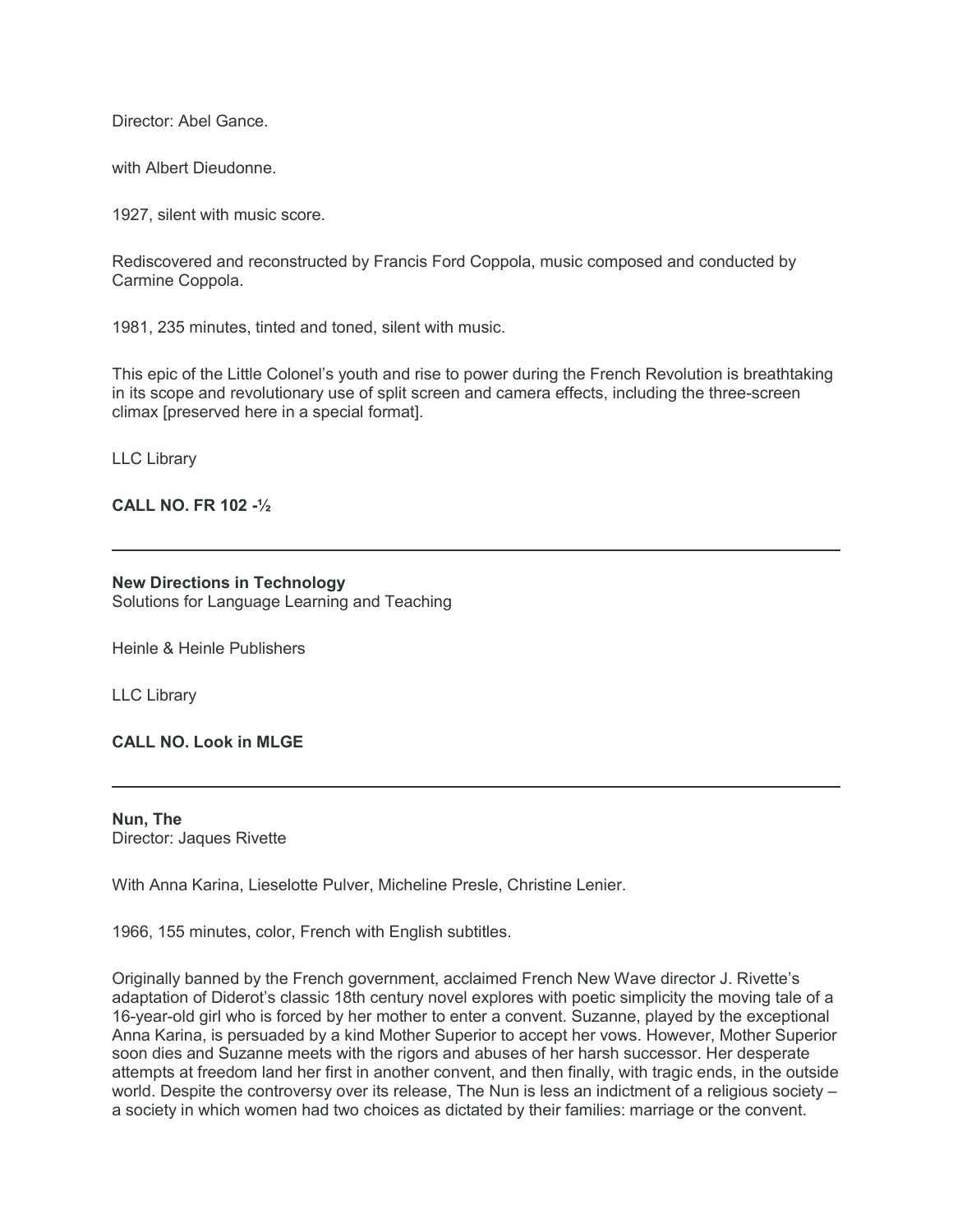LLC Library

## **CALL NO. FR 111**

#### **Orpheus**

Director: Jean Cocteau

With Jean Marais, Maria Cesares, Marie Dea.

1949, 86 minutes, Black and White, French with English subtitles.

Modern story of Orpheus and Eurydice, the love of a poet for the Princess of Death, who travels constantly between this world and the next.

LLC Library

## **CALL NO. FR 038**

#### **Pape Jean Paul II** 1984, in French

Documentary about Pope John Paul visiting Canada in 1984 with a lot of speeches, masses, pop kissing, babies crying, etc.

LLC Library – Copy 1

**CALL NO. FR 023 – Copy 1**

**Pape Jean Paul II** 1984, in French

Documentary about Pope John Paul visiting Canada in 1984 with a lot of speeches, masses, pope kissing, babies crying, etc.

LLC Library-Copy 2

**CALL NO. FR 023 – Copy 2**

## **Paradise**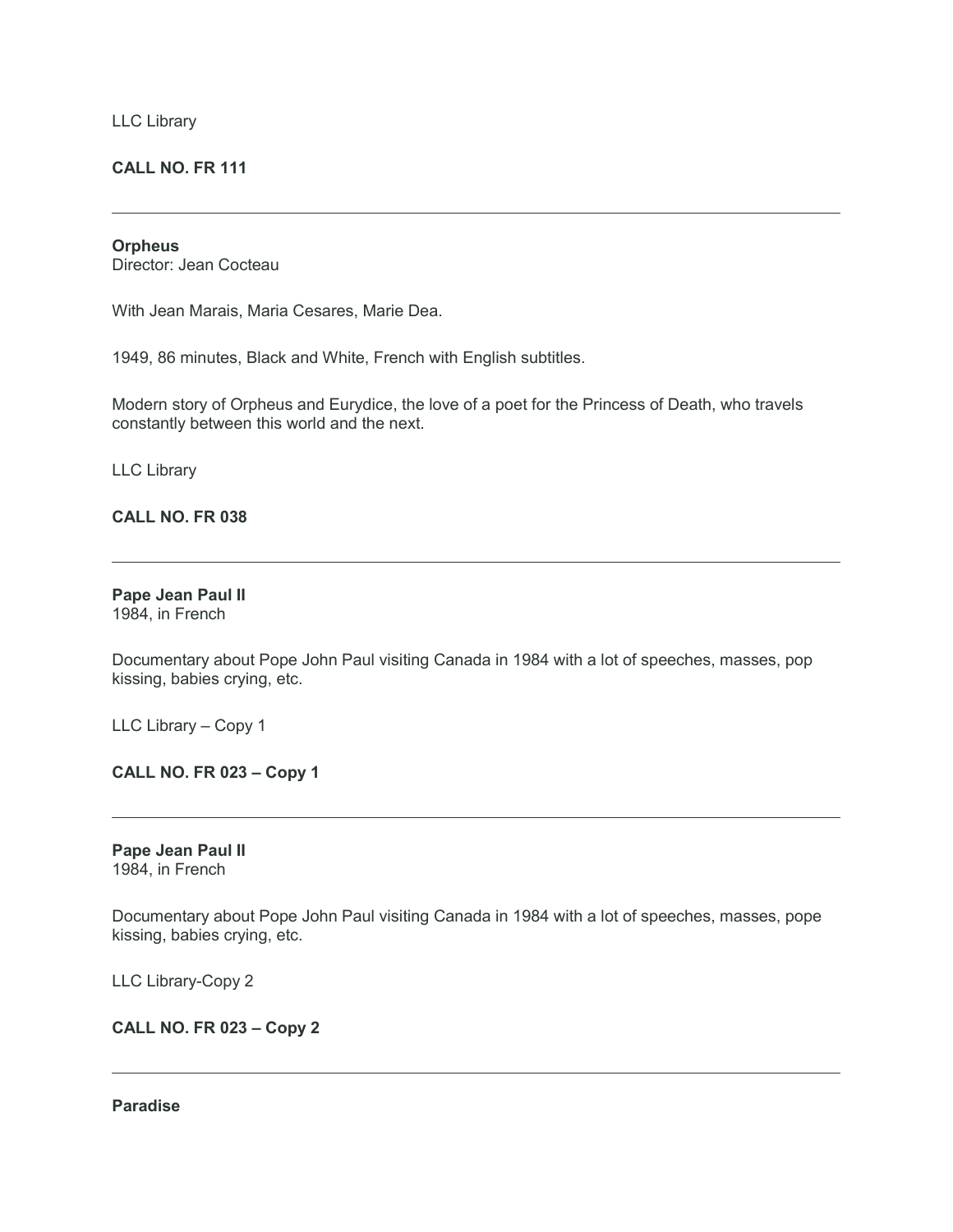Director: Mary Agnes Donoghue.

With Melanie Griffith, Don Johnson, Elija Woods, Thora Birch

1991, 111 minutes.

Griffith and Johnson play a dispassionate couple whose lives were chattered when their young son died. They attempt to heal their marriage by caring for a 10-year-old boy whose mother is about to have her own baby. Based on the French film Le Grand Chemin.

LLC Library

**CALL NO. MLAM 041**

**Paris/Québec/Dakar; Naissance d'un communauté planéraire** with Trans-

Transcript: Catalogue T-EF-I & T-EF J.

PICS, The University of Iowa.

26 minutes.

Following Paris [1986] and Québec [1987], Dakar hosted the third meeting of francophone countries in 1989. Interviews highlight the main concerns of la francophonie in 1989: third-world debt, environmental issues, the relationship of the French language to national language, telecommunication, and most importantly, the future of the francophone world.

LLC Library

**CALL NO. FR 078**

**Pas de Problème!** Houghton Mifflin Company:

An Introductory French Video.

This is a custom-designed video, shot in France. The 60 minutes of programming are divided into twelve convenient modules that can be used to accompany Houghton Mifflin's Introductory French programs. Each module focuses on everyday problem-solving situations, which are left open-ended to prompt student interaction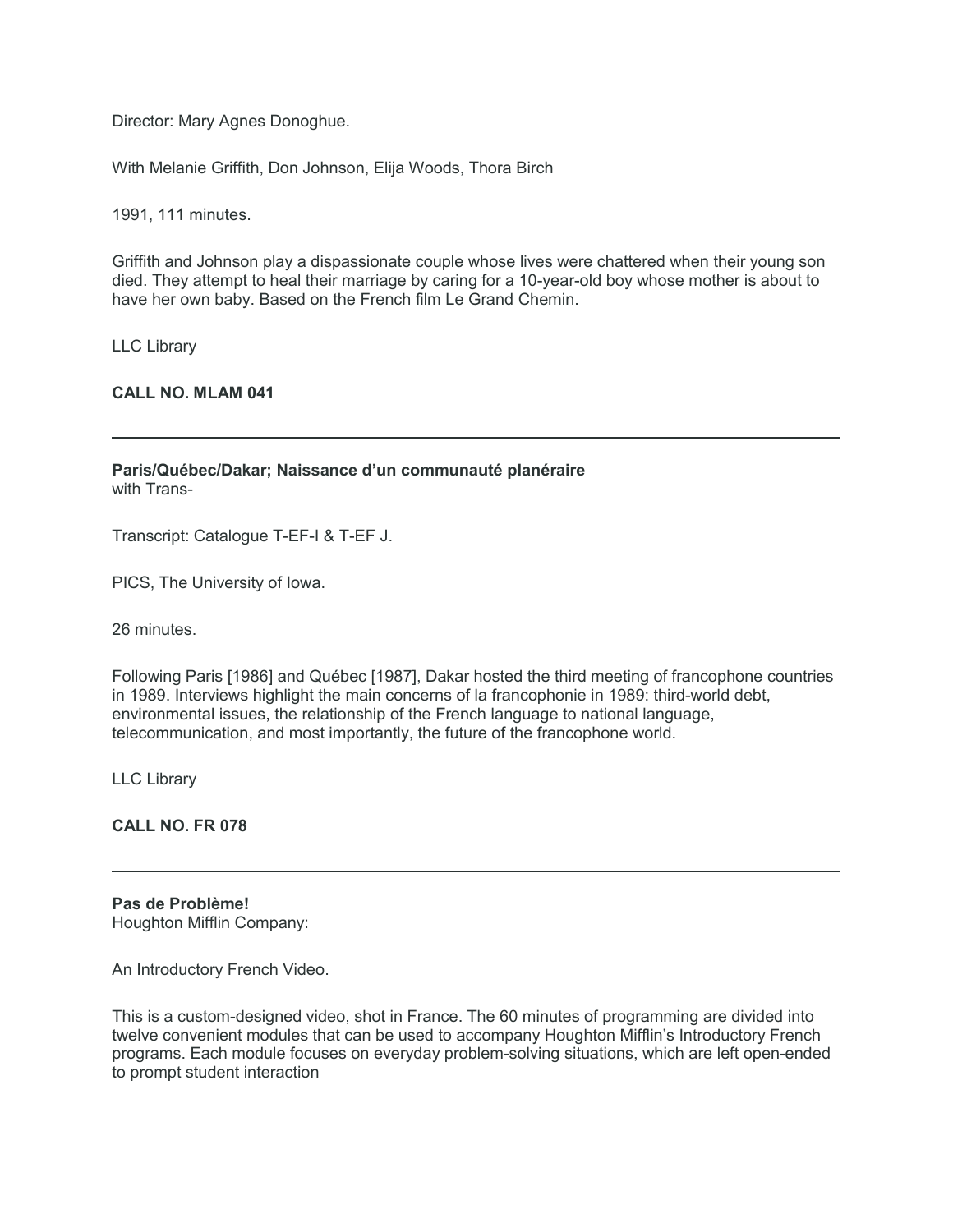Contents:

Au tennis; Le coup de fil; Le metro; La boulangerie; Au café; Château Saint-Jean; La poste; En panne; Au Centre-Pompidou; Au march, rue Mouffetard; Le Papillion; La fête de la musique.

LLC Library – Copy 1

## **CALL NO. FR 070 – copy 1**

## **Pas de Problème!**

Houghton Mifflin Company:

An Introductory French Video.

This is a custom-designed video, shot in France. The 60 minutes of programming are divided into twelve convenient modules that can be used to accompany Houghton Mifflin's Introductory French programs. Each module focuses on everyday problem-solving situations, which are left open-ended to prompt student interaction

Contents:

Au tennis; Le coup de fil; Le metro; La boulangerie; Au café; Château Saint-Jean; La poste; En panne; Au Centre-Pompidou;

Au march, rue Mouffetard; Le Papillion; La fête de la musique.

LLC Library – Copy 2

**CALL NO. FR 070 – copy 2**

**Pas de Problème!** Houghton Mifflin Company:

An Introductory French Video.

This is a custom-designed video, shot in France. The 60 minutes of programming are divided into twelve convenient modules that can be used to accompany Houghton Mifflin's Introductory French programs. Each module focuses on everyday problem-solving situations, which are left open-ended to prompt student interaction

Contents: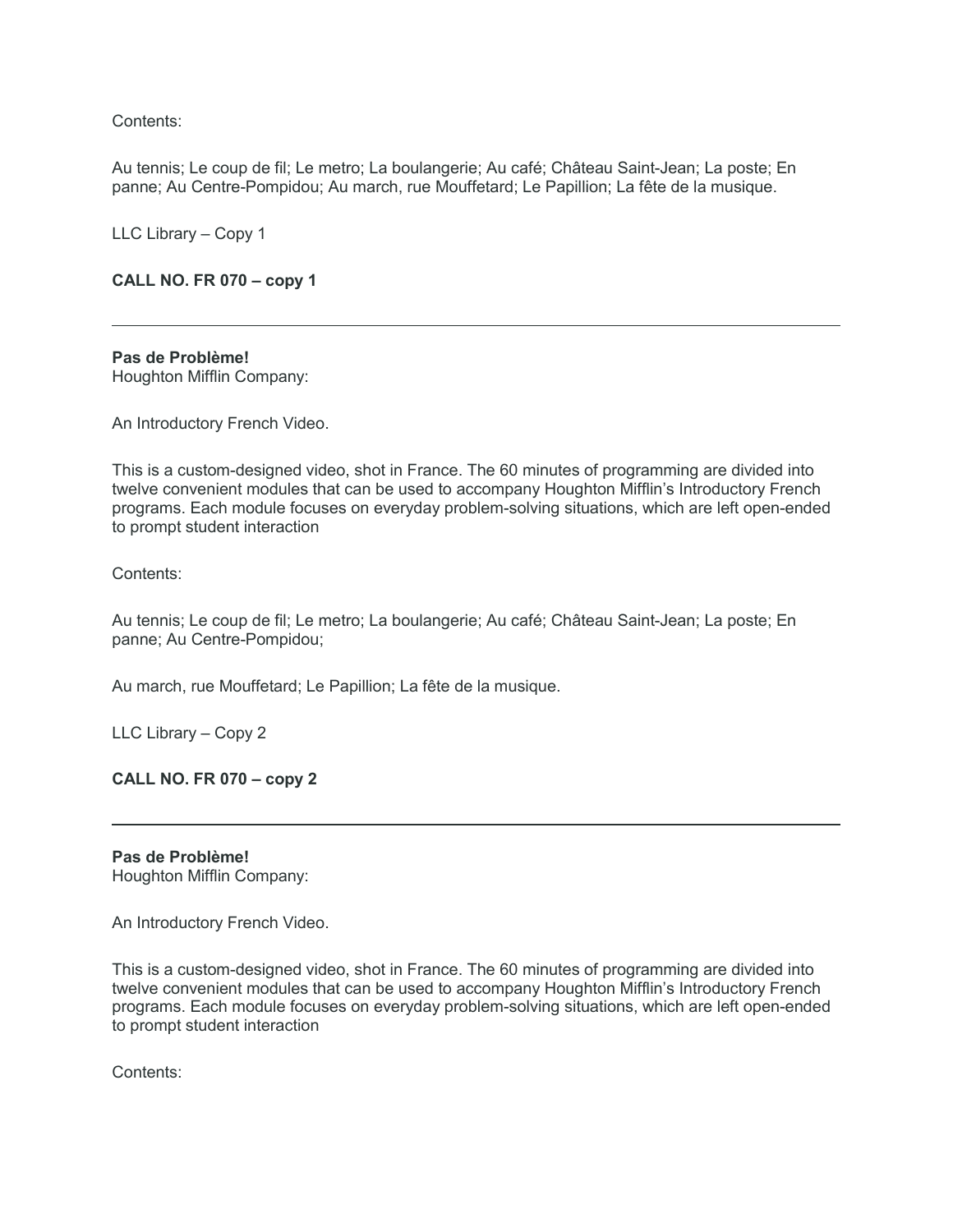Au tennis; Le coup de fil; Le metro;

La boulangerie; Au café; Château Saint-Jean; La poste; En panne; Au Centre-Pompidou; Au march, rue Mouffetard; Le Papillion;

La fête de la musique.

LLC Library – Copy 3

**CALL NO. FR 070 – copy 3**

**Pas de Problème!** Houghton Mifflin Company:

An Introductory French Video.

This is a custom-designed video, shot in France. The 60 minutes of programming are divided into twelve convenient modules that can be used to accompany Houghton Mifflin's Introductory French programs. Each module focuses on everyday problem-solving situations, which are left open-ended to prompt student interaction

Contents:

Au tennis; Le coup de fil; Le metro; La boulangerie; Au café; Château Saint-Jean; La poste; En panne; Au Centre-Pompidou;

Au march, rue Mouffetard; Le Papillion; La fête de la musique.

LLC Library – Copy 4

**CALL NO. FR 070 – copy 4**

**Pas de Problème!** Houghton Mifflin Company:

An Introductory French Video.

This is a custom-designed video, shot in France. The 60 minutes of programming are divided into twelve convenient modules that can be used to accompany Houghton Mifflin's Introductory French programs. Each module focuses on everyday problem-solving situations, which are left open-ended to prompt student interaction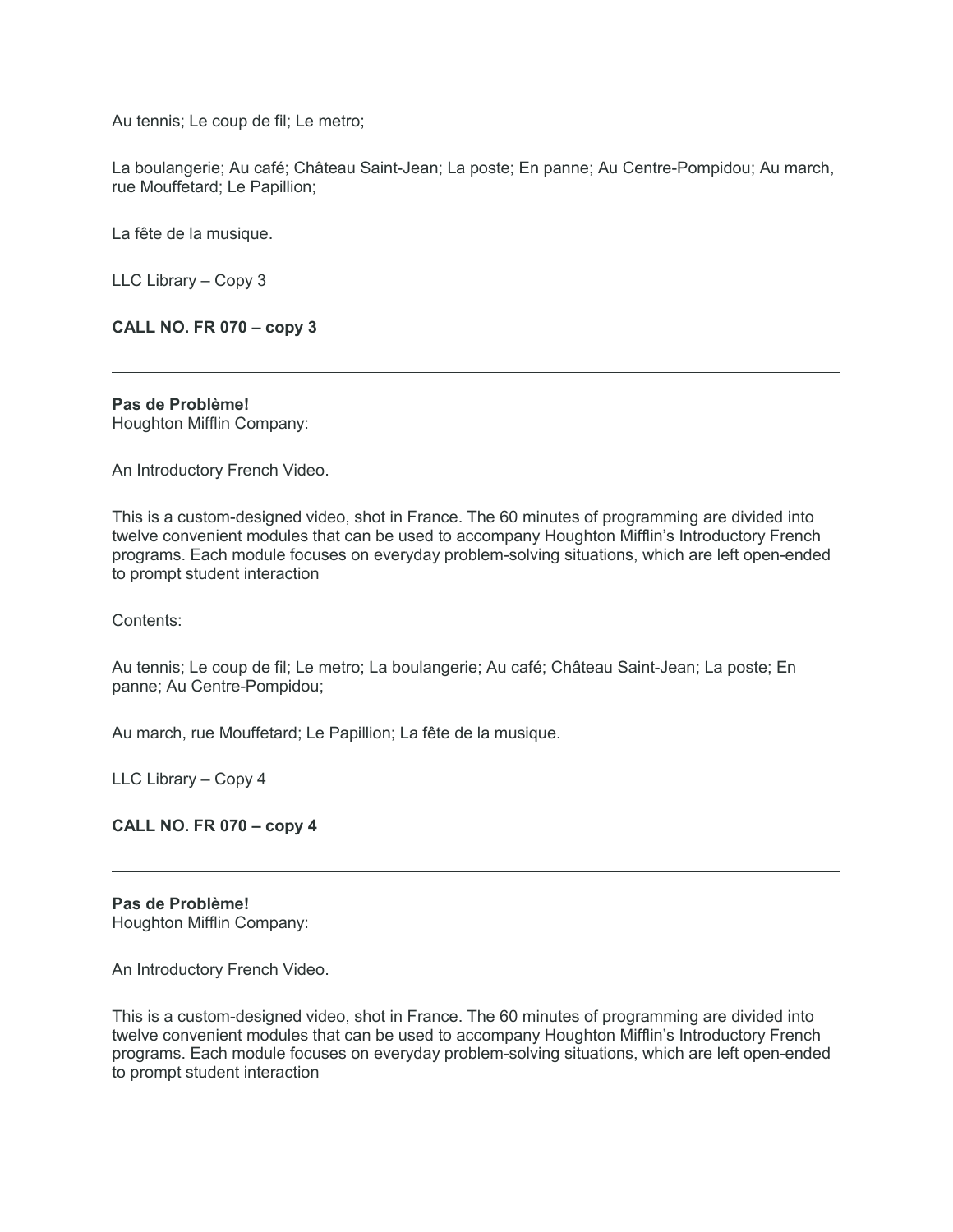Contents:

Au tennis; Le coup de fil;Le metro;

La boulangerie;Au café; Château Saint-Jean;La poste; En panne; Au Centre-Pompidou;Au march, rue Mouffetard; Papillion;

La fête de la musique.

LLC Library – Copy 5

**CALL NO. FR 070 – copy 5**

**Pas de Problème!** Pas de Problème!

Houghton Mifflin Company:

An Introductory French Video.

This is a custom-designed video, shot in France. The 60 minutes of programming are divided into twelve convenient modules that can be used to accompany Houghton Mifflin's Introductory French programs. Each module focuses on everyday problem-solving situations, which are left open-ended to prompt student interaction

Contents:

Au tennis; Le coup de fil; Le metro;La boulangerie;Au café;Château Saint-Jean;La poste;En panne; Au Centre-Pompidou;Au march, rue Mouffetard; Le Papillion;La fête de la musique.

LLC Library – Copy 6

**CALL NO. FR 070 – copy 6**

#### **Phédre**

Tape I: 118 minutes, Tape II: 78 minutes

This is the celebrated Jean Kerchbron version of Racine's famous play, with Silvia Montford as Phédre and Alain Cuny as Thésée.

136 minutes on two tapes.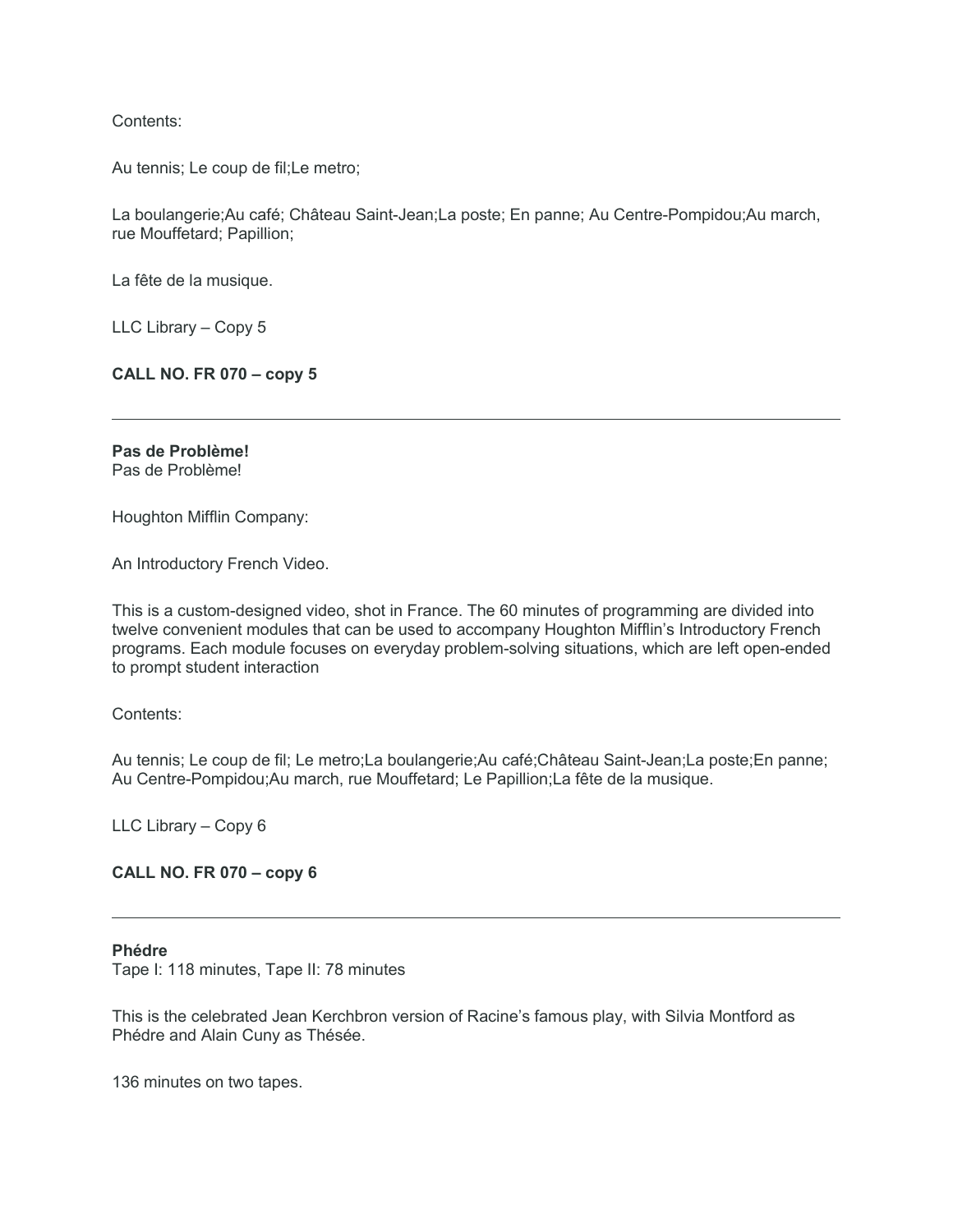#### **CALL NO. FR 083-1/2**

#### **Princess Tam Tam**

Director: Edmond Greville

With Josephone Baker, Albert Prejean, Germaine Aussey, Robert Arnoux.

1935, 80 minutes, French with English subtitles.

Baker plays an African native brought to France by a writer and coached so she can be passed off as an Indian princess in this Pygmalion-like comedy that also showcases Baker in stunning musical sequences

LLC Library

#### **CALL NO. FR 099**

**Quebec and the Atlantic Provinces:** AAA

LLC Library

**CALL NO. FR 112**

## **Rapports – Dossiers Authentiques:**

Un programme video en neuf aprties;

D.C. Heath and Company [c], 1990.

LLC Library

#### **CALL NO. FR 068**

**Red and the Black, The.** Director: Claude Autant-Lara

With Gérard Philipe, Danielle Darrieux and Michelle Morgan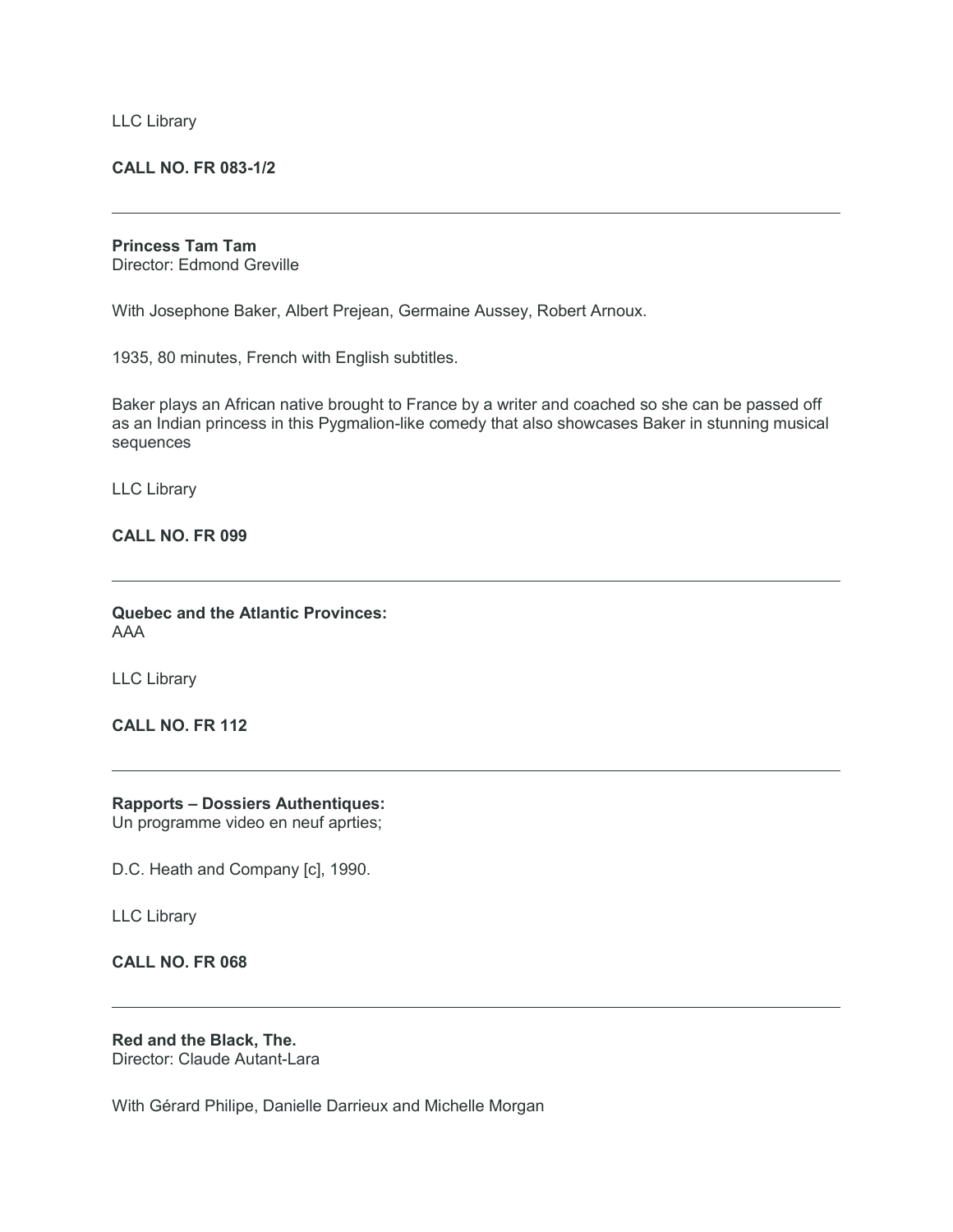1954, 134 minutes, French with English subtitles.

A 19th-century career opportunist's attempts to rise up the social ladder are altered when he falls fro a charming maiden.

LLC Library

**CALL NO. FR 050**

#### **Return of Martin Guerre, The** Direcotr: Daniel Vigne

With Gérard Depardieu and Nathalie Baye.

1983, 123 minutes, French with English subtitles.

Dramatization of an imposture that took place in the 16th century and became a legend; the husband leaves his family and years later, returns. He reintegrates himself into the family and community, but then serious doubts spring up about his identity.

2 DVD copies

## **CALL NO. FR 022**

**Road to Impressionism, The: 19th Century France**

1992 Studio Quart, about 30 minutes.

Masterpieces of the Hermitage – Museum of St. Petersburg

LLC Library – Call Number: MLGE[neral Prupose] 023

**CALL NO. MLGP 023**

**Rouge** Rouge – see: Trois Couleur

**Red** – see: Trois Couleur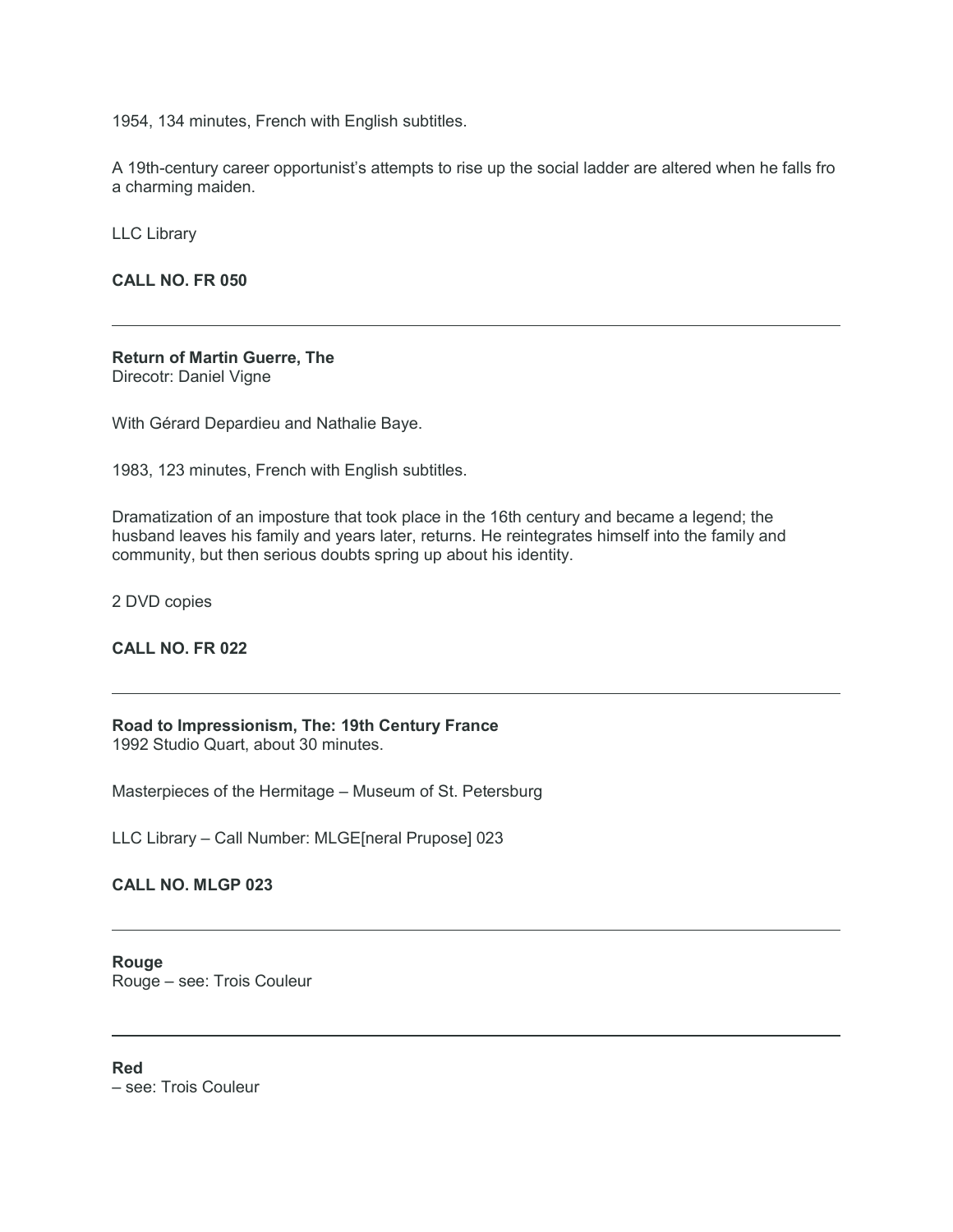#### **Rules of the game**

– see Les Régles du jeu.

## **Sainte-Marie among the Hurons, 1639-1649**

Walk where they walked…

1994.

Here is the powerful story of Ontario's first European community, the French Jesuit mission of Sainte-Marie in the heart of the Huron homeland.

Sainte-Marie among the Hurons dramatizes the courage, inspiration, hope and heartbreak of Sainte-Marie, as revealed in the lore of the longhouse, the splash of the canoe paddle, the sounds of the forge and stable, and legends told around smoky fires.

This is the story of a true historical place, a story you'll never forget, told by costumed historical interpreters at today's Sainte-Marie among the Hurons.

LLC Library

## **CALL NO. see Mod. Languages**

**Sans Toit ni loi** – see Vagabond.

**Scola** 7 minutes.

Chreighton University.

LLC Library

**CALL NO. Look in MLGE**

**Shoot the Piano Player** – see Tirez sur le pianiste.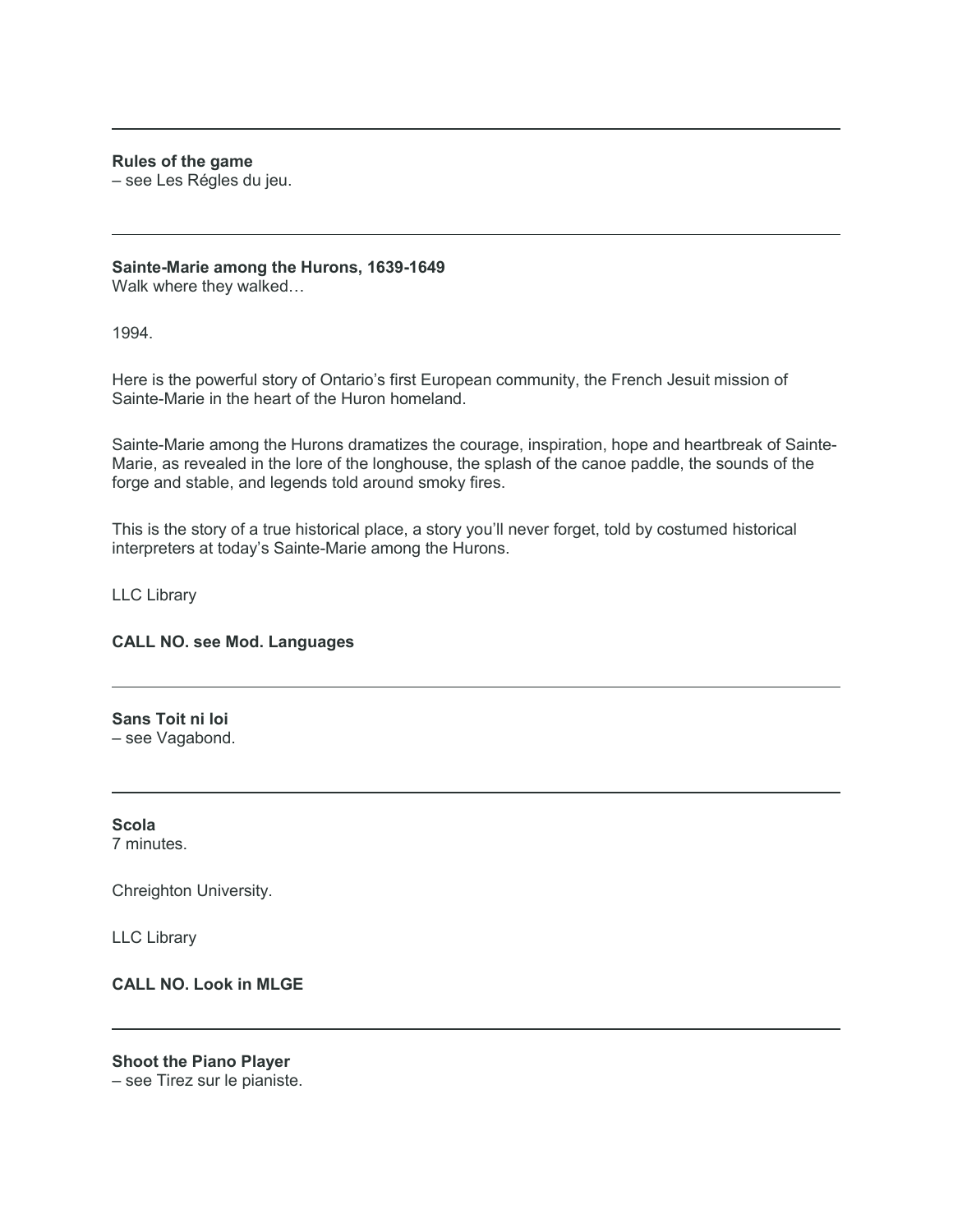## **Situations 01-13**

– see Video Program for French.

**Situations 14-17** Situations 01-13 – see Video Program for French.

– see Video Program for French.

**Small Change** Director: François Traffaut

With Nicole Felix, Chantal Mercier, Jean-François Stévenin, Virginie Thevenet, Tania Torrens.

1976, 105 minutes, French with English subtitles.

A boy finds a few coins in an amusement park. A shy girl sneaks a glance at the even shyer boy she fancies. They're small events, but not for a child. "A child invents life," says Traffaut, who brilliantly captures the joys, yearnings, pain and wonder of childhood in Small Change.

LLC Library

**CALL NO. FR 085**

**Sugar Cane Alley** Director: Euzhan Palcy

With Garry Cadenat, Darling Legitimus Douta Seck, Joby Bernabe.

1985, 107 minutes, French

On a lush sugar cane plantations in Martinique lies a dirt road called Sugar Cane Alley, lined with the shacks of the poor black families who work in the cane fields. In one of these lives Jose, a bright mischievous 11-year-old orphan, and his grandmother, a tough, wise woman determined to save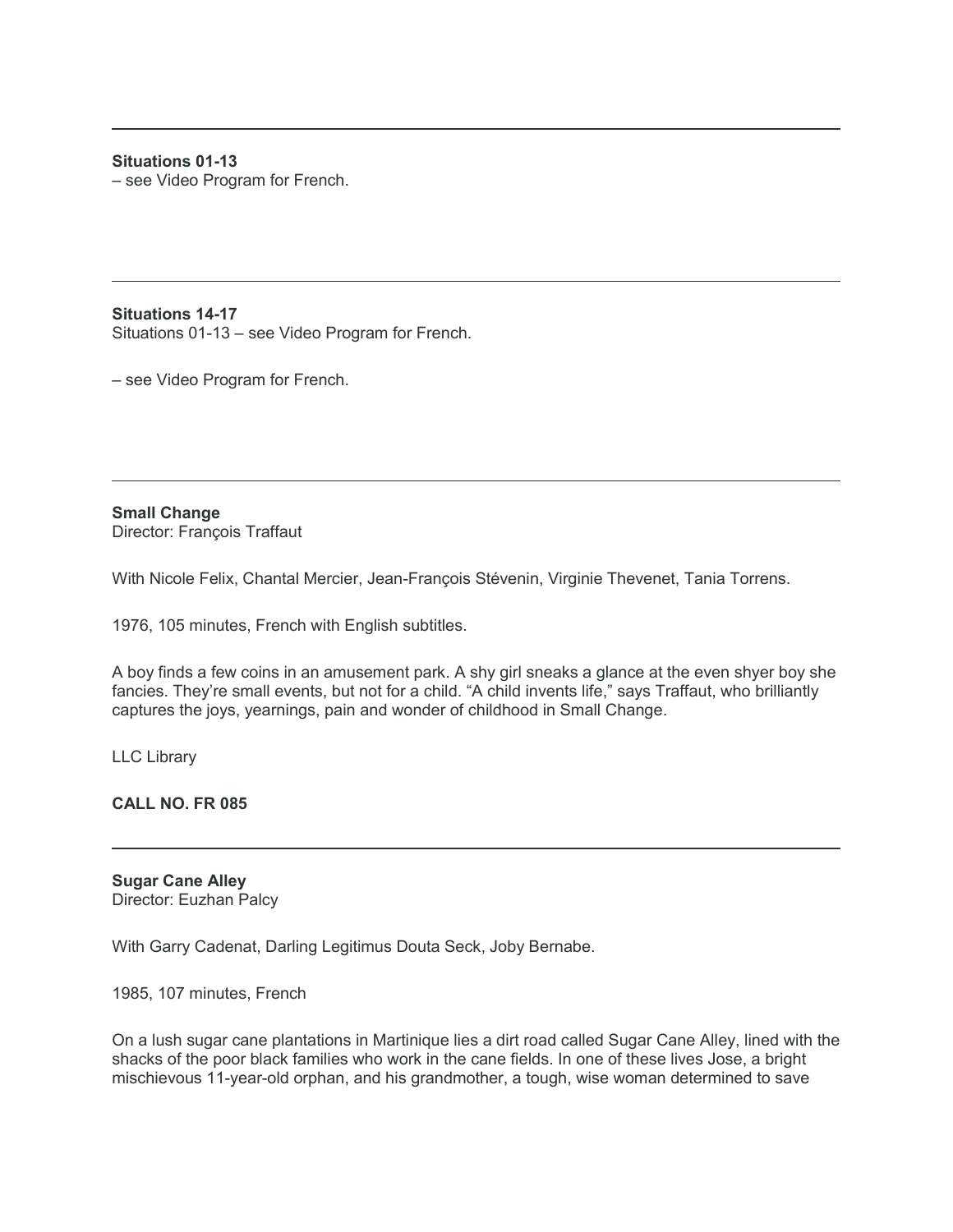Jose from the hard life of the plantation. When Jose wins a partial scholarship at the school in the city, she is ready to sacrifice everything for his chance at education and an escape from the fields.

LLC Library2 copiesc1: VHS tape with yellow English subtitles

c2: DVD with optional English subtitles

## **CALL NO. FR 004**

#### **Tartuffe**

Mise en scene: Jacqueline Duc

Avec Michel Feder, Christian Moro, Patrick Amar, Fabrice Chalot, Gérard Rauber et al.

1990, 110 minutes, French.

LLC Library

## **CALL NO. FR 059**

## **Tatie Danielle**

Director: Etienne Chatiliez

With Tsilla Chelton, Catherine Jacob, Isabele Nanty, Neige Dolsky, Eric Prat, Laurence Février.

1991, 114 minutes, French with English subtitles.

Hilarious Gallic farce about a nasty old woman who is taken in by her naïve relatives who hope she will be a nice old aunti to their children. Little do they realize how mean and miserable Tatie Danielle is!

LLC Library

#### **CALL NO. FR 096**

**Teacher's Discovery: French Commercials** Teacher's Discovery: French Commercials

LLC Library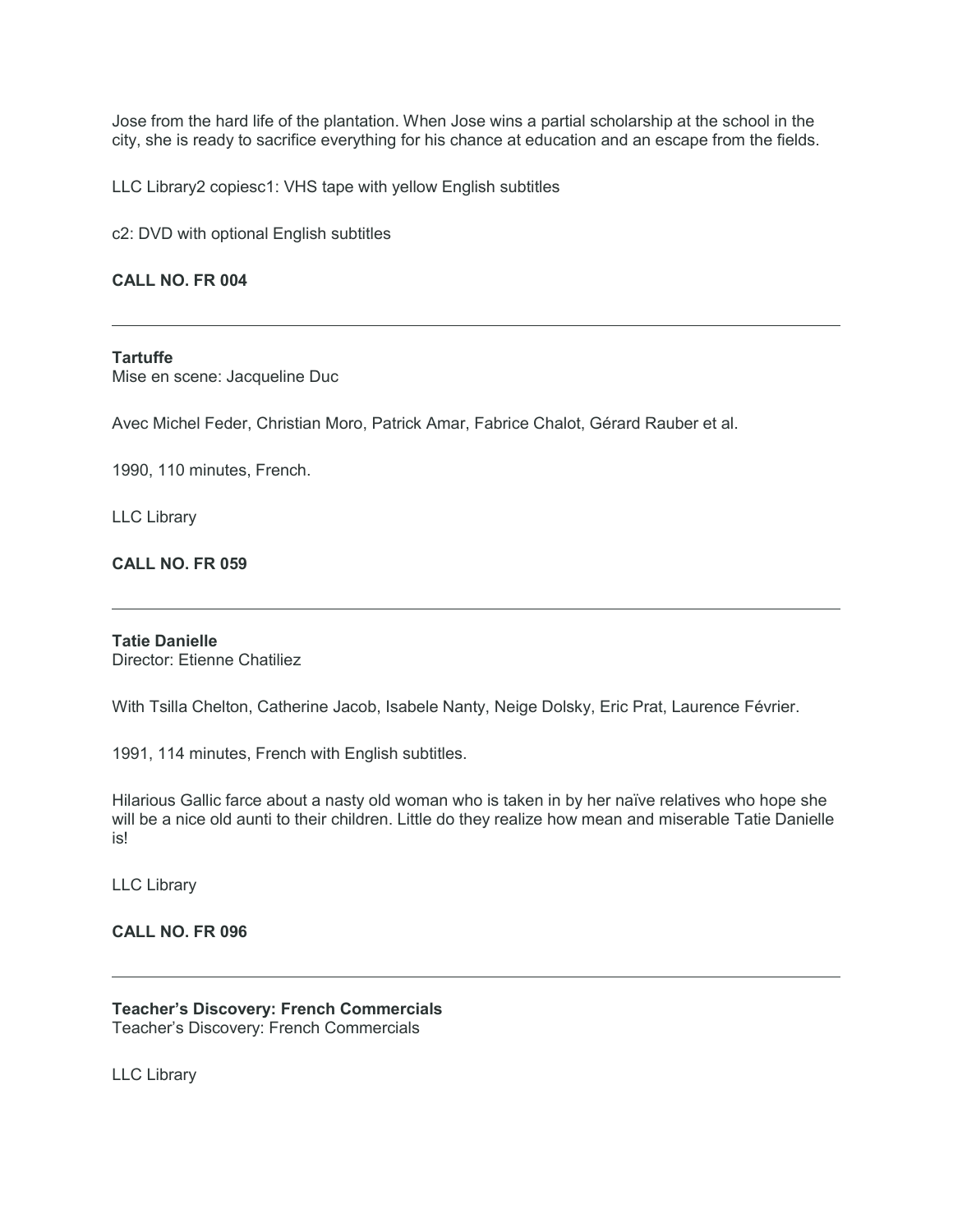**Théâtre noir francophone with Transcript:** with Transcript:

Catalogue T-EF-G & T-EF-H

PICS, The University of Iowa

The African traditions of storytelling is alive and well and available for all to enjoy, thanks to the works of Francophone playwrights in Mali, Cameroon, and the Ivory Coast. Interviews with actors and writers stress the need for theater because of the immediacy of its message. From the more politically oriented protest theater of Cameroon to the educational children's plays of Mali, the vitality and the diversity of the stage testifies to the creativity of the writers and actors. This great oral tradition has also been the basis for Creole theater, as shown in an extract from a Haitian play.

LLC Library

**CALL NO. FR 077**

# **Three Men and a Cradle**

With lesson plans

Director: Coline Serreau

With Roland Giraud, Michel Boujenah, Andre Dussollier.

1985, 106 minutes, French with English subtitles.

A trio of swinging bachelors learn that life's biggest gifts come in small packages in this charming comedy sensation that inspired the hit film 3 Men and a Baby. Life will never be the same again for womanizing roommates Pierre, Jacques and Michel when a basket bearing a small infant – presumably the by-product of one of Jacques' passion plays – suddenly arrives on their doorstep. Now, three men whose entire lives revolve around wine, women and late night parties are about to discover the true meaning of rolling with the punches – and how changing diapers will change their lives forever – in this Academy Award nominated film that Leonard Maltin calls "A Delight!"

LLC Library

**CALL NO. FR 120**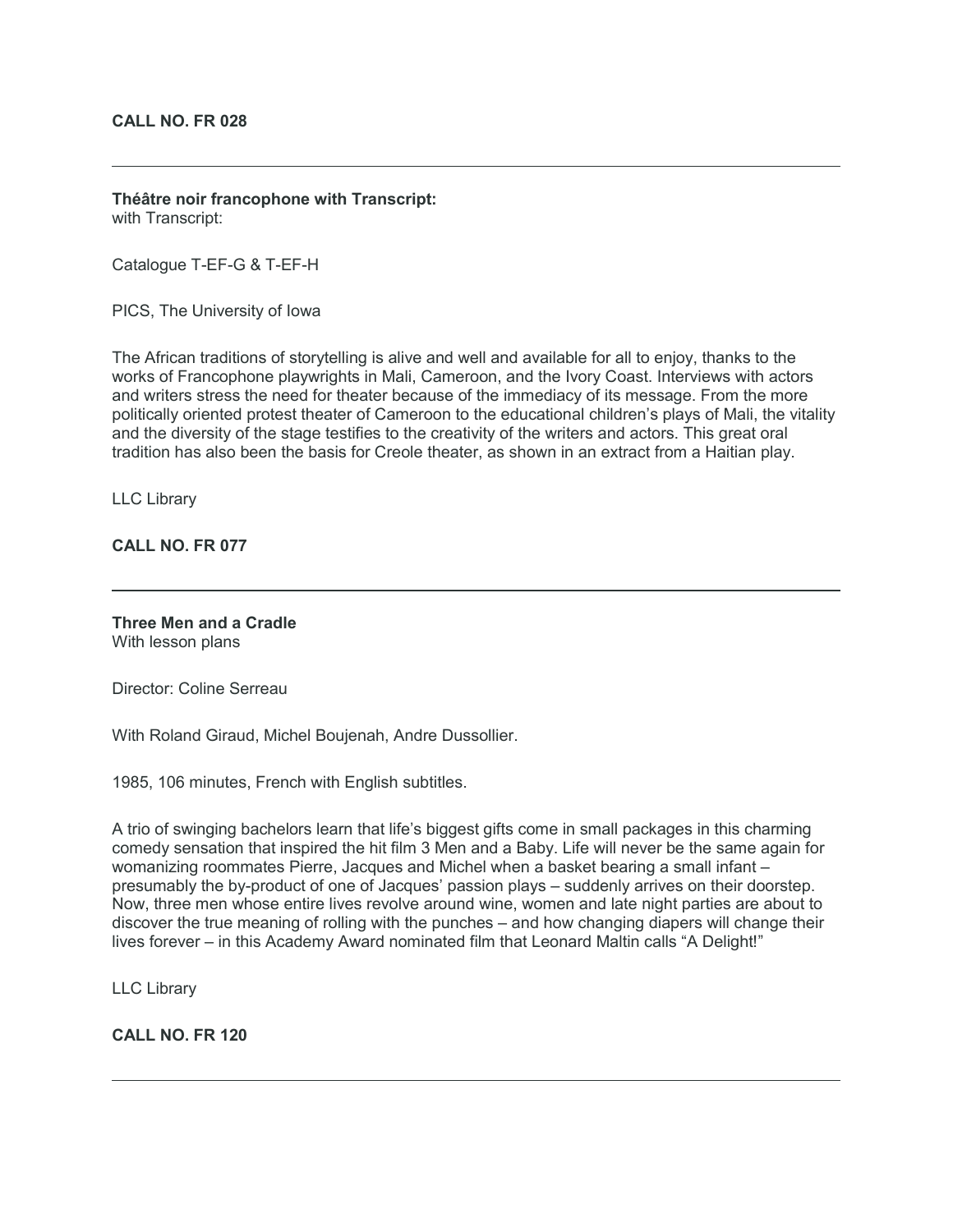**Tirez sur le pianist** Director: François Traffaut

With Charles Aznavour and Marie Dubois.

1960, 84 minutes, French with English subtitles.

A dark mystery with Aznavour as a concert pianist-turned-bar musician involved with the underworld.

LLC Library

**CALL NO. FR 015**

**Topaze** Director: Marcel Pagno

With Fernandel and Hélène Prdrière.

1951, 90 minutes, French with English subtitles.

For being "straight-as-an-arrow" a school teacher is fired from his job for being "too honest" and winds up finding satisfaction as an unscrupulous businessman.

LLC Library

**CALL NO. FR 047**

**Blanc (Trois Couleurs)** With Julie Deply, Zbigniew Zamachowski

1994, 92 minutes, French with English subtitles.

A Polish hairdresser's life crumbles with his French wife divorces him because he can't satisfy her sexually in this second film of the trilogy. The man returns to Poland, where his reinvents his personality and plots revenge.

LLC Library

**CALL NO. FR 104-A**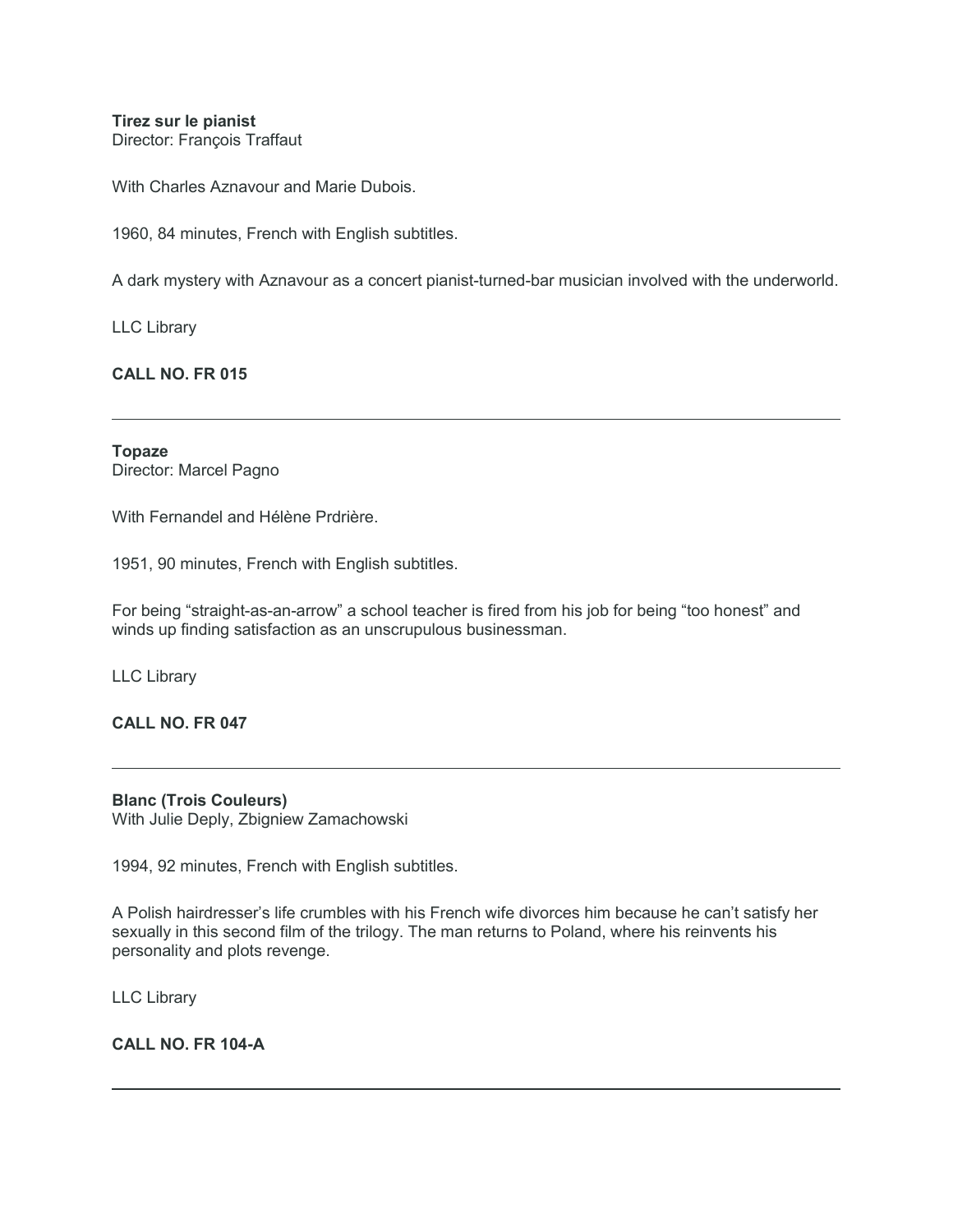**Bleu (Trois Couleurs)**

With Juliette Binoche

1993, 98 minutes, French with English subtitles.

The initial entry in the < > stars Juliette Binoche as a woman who loses her husband and daughter in a car accident and severs all ties to her past. With her new, anonymous persona, she investigates her husband's secret life.

LLC Library –

**CALL NO. FR 104-B**

## **Rouge (Trois Couleurs)**

With Irène Jacob, Jean-Louis Trintignant, Frederique Feder.

1994, 99 minutes, French with English subtitles.

The film focuses on an elderly judge who becomes romantically involved with a beautiful model he's been eavesdropping on over the phone.

LLC Library

## **CALL NO. FR 104-C**

**Un Châpeau de paille d'Italie** Director: Rene Clair

1927, 101 minutes, French.

A silent farce about a hilarious altercation between a soldier and a groom whose horse has chewed the soldier's girlfriend's hat.

LLC Library

## **CALL NO. FR 007**

**Underground or Lower Depths** – see Les Bas-fonds.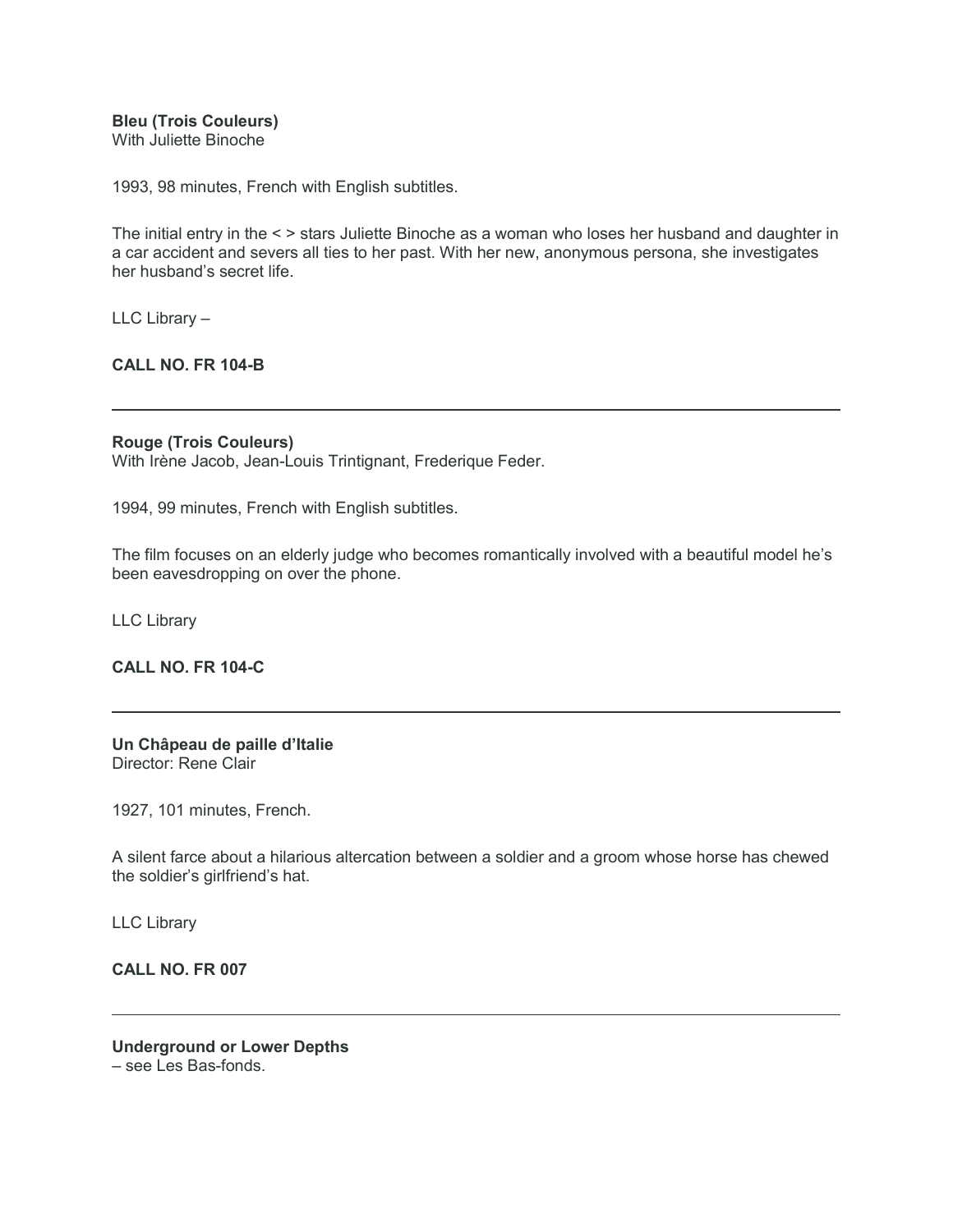**Vagabond**

Director: Agnes Varda

With Sandrinve Bonnaire.

1986, 105 minutes, French with English subtitles.

This story of Mona, an aimless drifter whose only desire in life is to be truly free. On her wanderings she encounters violence, hunger, fear, and cold, She touches deeply the lives of all she encounters, confronting them with their own ideas of freedom.

LLC Library

**CALL NO. FR 062**

## **Video Program for French**

– with booklet.

Situations 01-13

Random House

LLC Library

**CALL NO. FR 031-A/B**

**Video Program for French** with booklet.

Situations 14-17

Random House

LLC Library

**CALL NO. FR 032 – B**

**Vidéo Vérité**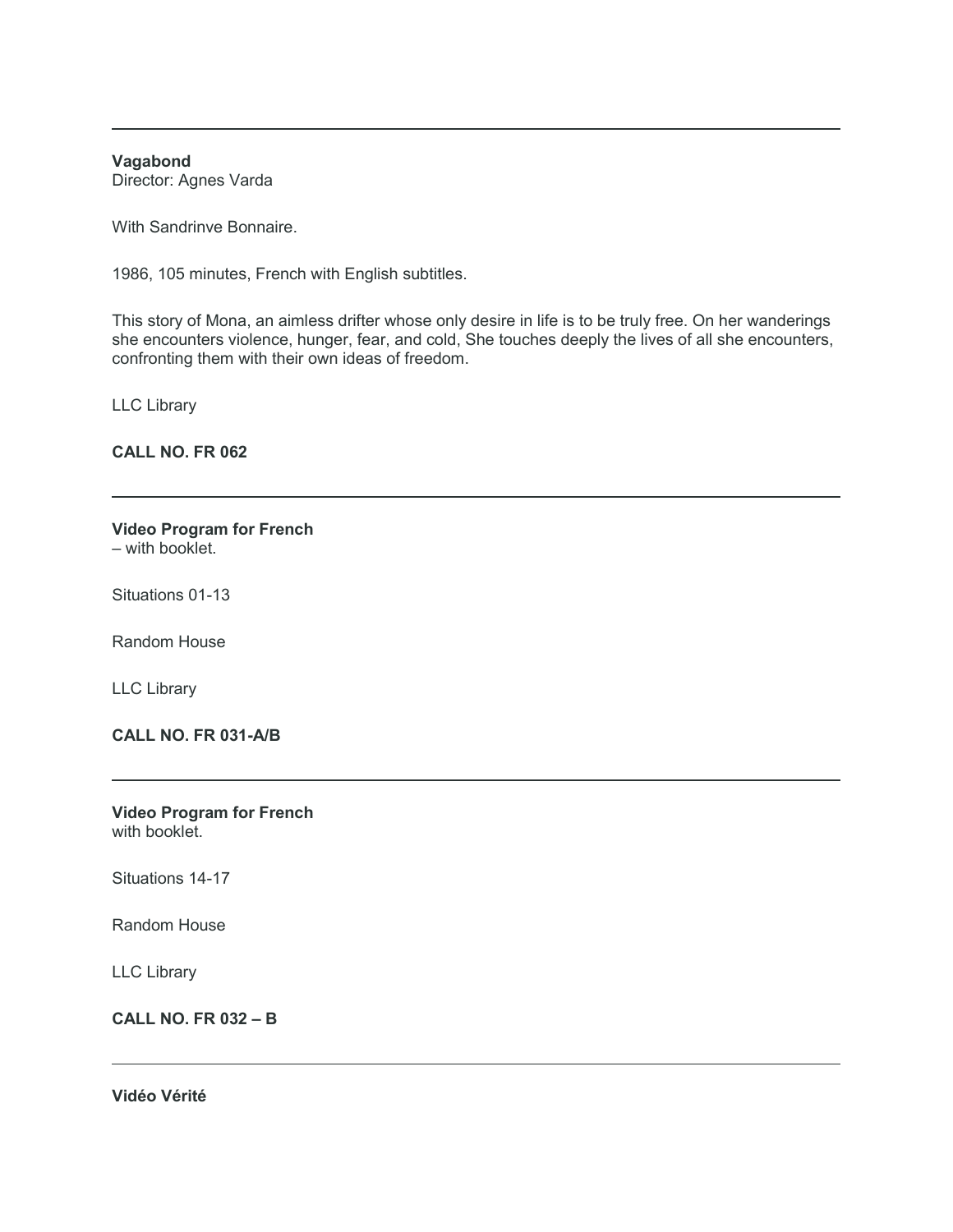Demonstration Video.

1994, Houghton Mifflin Company.

PICS The University of Iowa.

Intermediate-level French video to accompany the text-book with the same title. Authentic footage from French television, divided into 9 modules on a variety of topics such as immigration, divorce, etc.

LLC Library

**CALL NO. FR 081**

# **Vivre pour manger**

Stephen Duplantier.

30 minutes, in Cajun French.

Althought the title means < > the film is more than about the food in Louisiana; it is a questioning of the language, culture, and ecology of Cajun. There are three parts to this documentary. Part 1: two older men discuss food. Part 2: a description of Cajun life and customs. Part 3: 2 older Cajun coupes eat a meal and talk.

LLC Library

**CALL NO. MLAM 047**

**Voici Donald!** Vol. 2, 1987, 22 minutes.

Unve merveilleuse collection de chefs-d'oeuvre du dessin animé créés par le grand maître Walt Disney. La joie et les rires qui ont rendu ces dessins animés éternels jaillissent de chaque volume de cette nouvelle série fantastique. Un plaisir qui ne vieillira jamais…

L'inénarrable râleur professionnell, le seul, l'unique Donald Duck, en vedette dans un trio de dessins animés désopilants.

à la loi [1947]: entre l'acariâtre gérant du motel et un matelas qui n'en fait qu'à sa tête, le pauvre Donald fait des cauchemars avant même de s'être endormi.

L'autruche de Donald [1937]: le chef de gare Donald affronte Hortense, un "colis" égaré qui ne pense qu'à manger et faire des bêtises. Quelqu'un va y perdre ses plumes!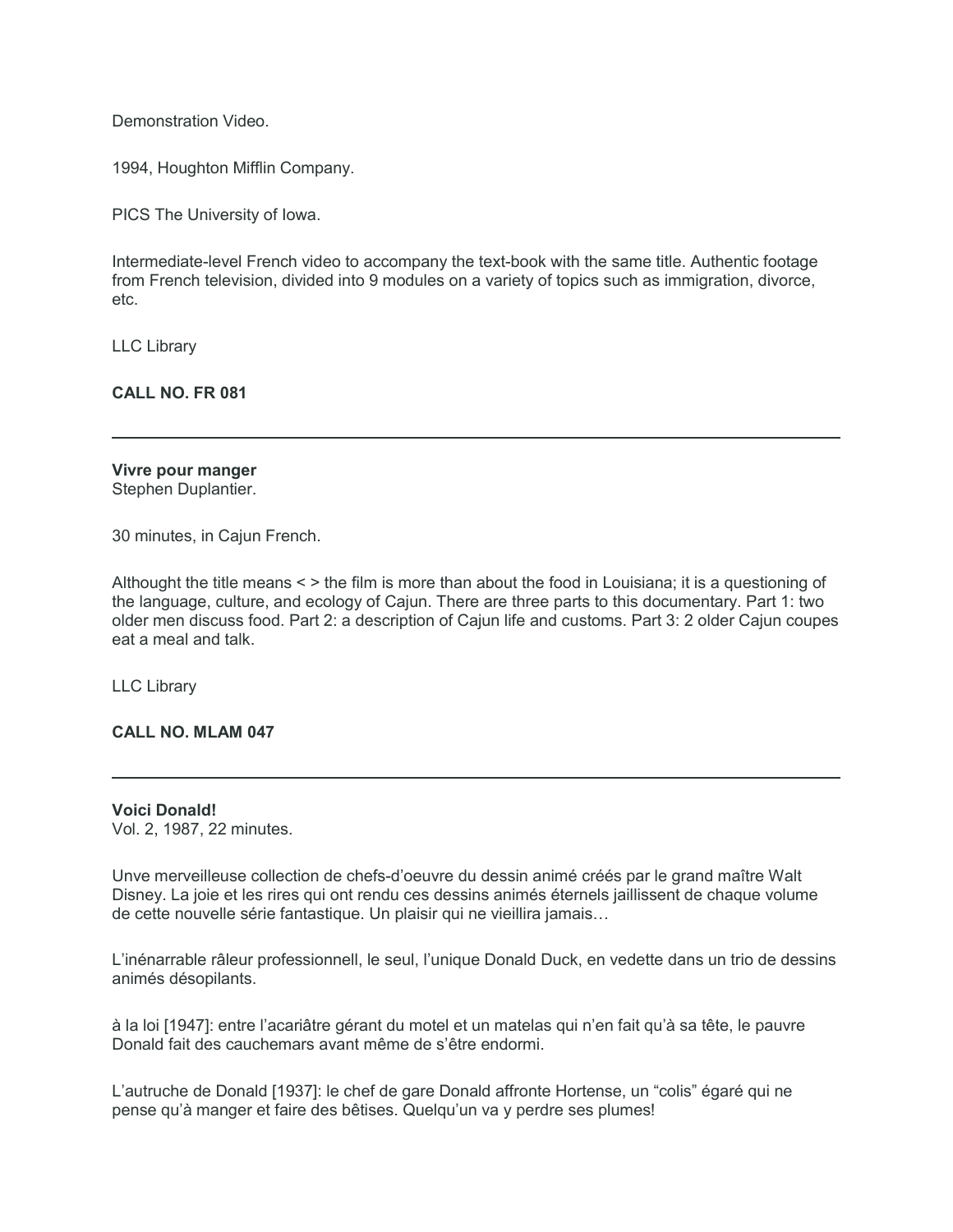Déboires sans boire [1947]: Donald, seigneur du désert, et son fidèle compagnon Dingo, traversent les sables brûlants du Sahara.

LLC Library

#### **CALL NO. MLAM 024**

#### **Force à la loi**

[1947]: entre l'acariâtre gérant du motel et un matelas qui n'en fait qu'à sa tête, le pauvre Donald fait des cauchemars avant même de s'être endormi.

#### **Déboires sans boire**

[1947]: Donald, seigneur du desert, et son fidèe compagnon Dingo, traversent les sables brûlants du Sahara.

LLC Library

**CALL NO. MLAM 024**

#### **What Do Those Old Film Mean?** France 1904-1912

Vol. 4: The Enemy Below.

As seen in such entries as Pour Me Some Brandy, Feting Josephine, Child of the Bamcade and Street-rough's Strike STRIKE, the new art form's appealreached across class lines and gave the masses freedom from rigid social values.

LLC Library

#### **CALL NO. FR 052**

**White** see Blanc (TROIS COULEUR)

**Wild Child, The** Director: Francois Truffaut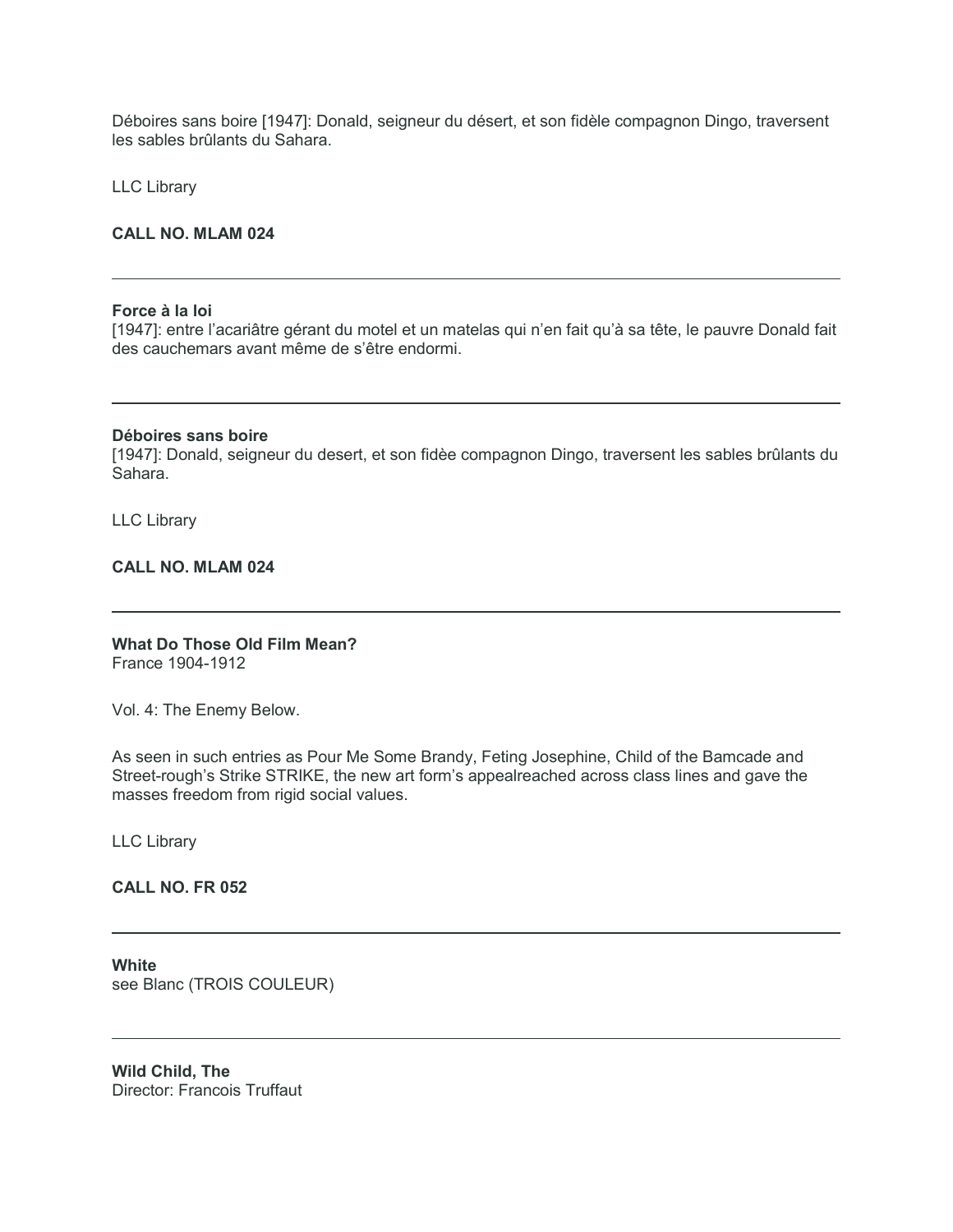with Jean-Pierre Cargol and Truffaut.

1970, 86 minutes, Black and White, French with English subtitles.

Story of a young boy who is discovered living like an animal in the forest. When taken into a home to be transformed into a civilized being, the boy becomes increasingly divided between his longing for the wilderness and his new life. The method used to < > the boy, is similar to today's Montessori Method. The question raised, however, seems to be ambivalent: is the boy turning into a human being or into a semi-civilized idiot?

LLC Library

**CALL NO. FR 061**

**Wild Reeds** With lesson plans

Director: André Téchiné

with Elodie Bouchez, Gaël Morel, Stéphane Rideau, Frédéric Gorny.

1994, 110 minutes, Black and White, French with English subtitles.

Set in southwest France in 1962, André Téchiné's award-winning film Wild Reeds is a poignant coming-of-age sotry about four young teenagers awakening to love in a nation torn apart by war. This bittersweet tale delves into the life of François, a sensitive young man uncertain of his sexuality as he finds himself more attracted to his classmate Serge, than his platonic girlfriend Maite. An older boy, Henri, finds himself drawn into the circle, further complicating relationships. Through their passage into adulthood, the four experience a series of sexual and political conflicts as they explore the mysteries of the human heart.

LLC Library

## **CALL NO. FR 118**

#### **Wolf at the Door, The**

with Donald Sutherland, Jean Yanne, Sofie Braboel and Max von Sydow.

1987, 90 minutes.

A look at 19th century French painter Gaugin, as he returns to Paris after years in Tahiti. He faced critical revilement and several tumultuous relationships with women.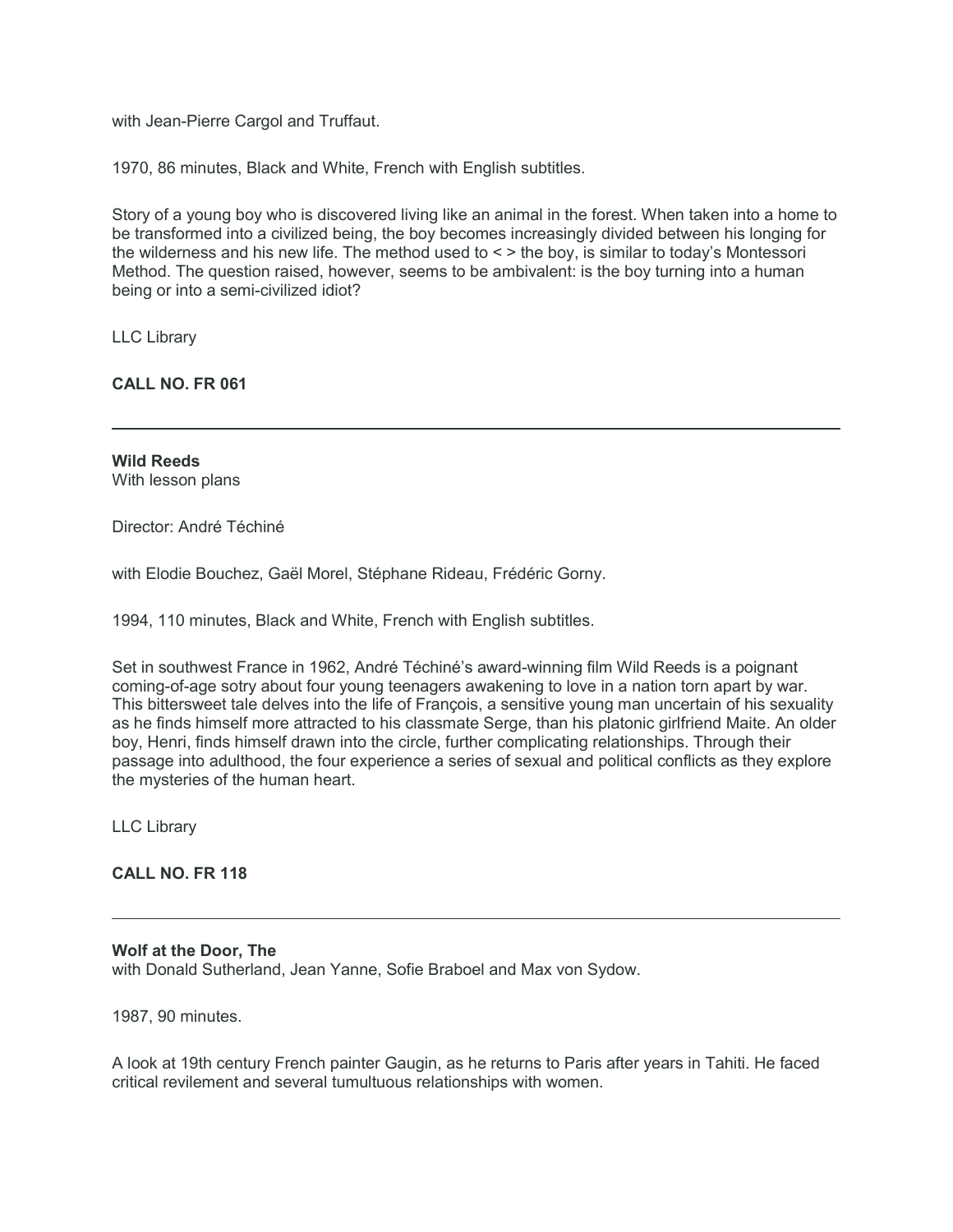#### **CALL NO. PN1997.W65**

## **Year in Provence, A**

BBC TV, 1992, 90 minutes.

The Mayles fulfill their cherished dream when they quit the London rat race and move to rustic Provence to savor the French way of life – good food, fine wines, and seductive climate. Ah, but the Provençal way of life is something quite different – even the French find it peculiar. Based on Peter Mayle's international bestseller by the same name, A Year in Provence is the hilarious first year account of the Mayles' adjusting to both the idiosyncrasies of the locals and the quaint traditions of the ancient and charming region. Vive la différence!SEE:

Winter (Year in Provence) FR 084 – A

Spring (Year in Provence) FR 084 – B

Summer (Year in Provence) FR 084 – C

#### **Winter (Year in Provence)**

The Mayles bid adieu to gloomy London and begin their new life in a cozy farmhouse in the Lubéron Valley.

LLC Library

## **CALL NO. FR 084 – A**

#### **Spring (Year in Provence)**

With the glorious spring comes a parade of visitors lured by the extravagant meals and the generous Mayles.

LLC Library

#### **CALL NO. FR 084 – B**

#### **Summer (Year in Provence)**

Summer is slow and savory, marked by leisurely games of boules – French bowling – in the town square.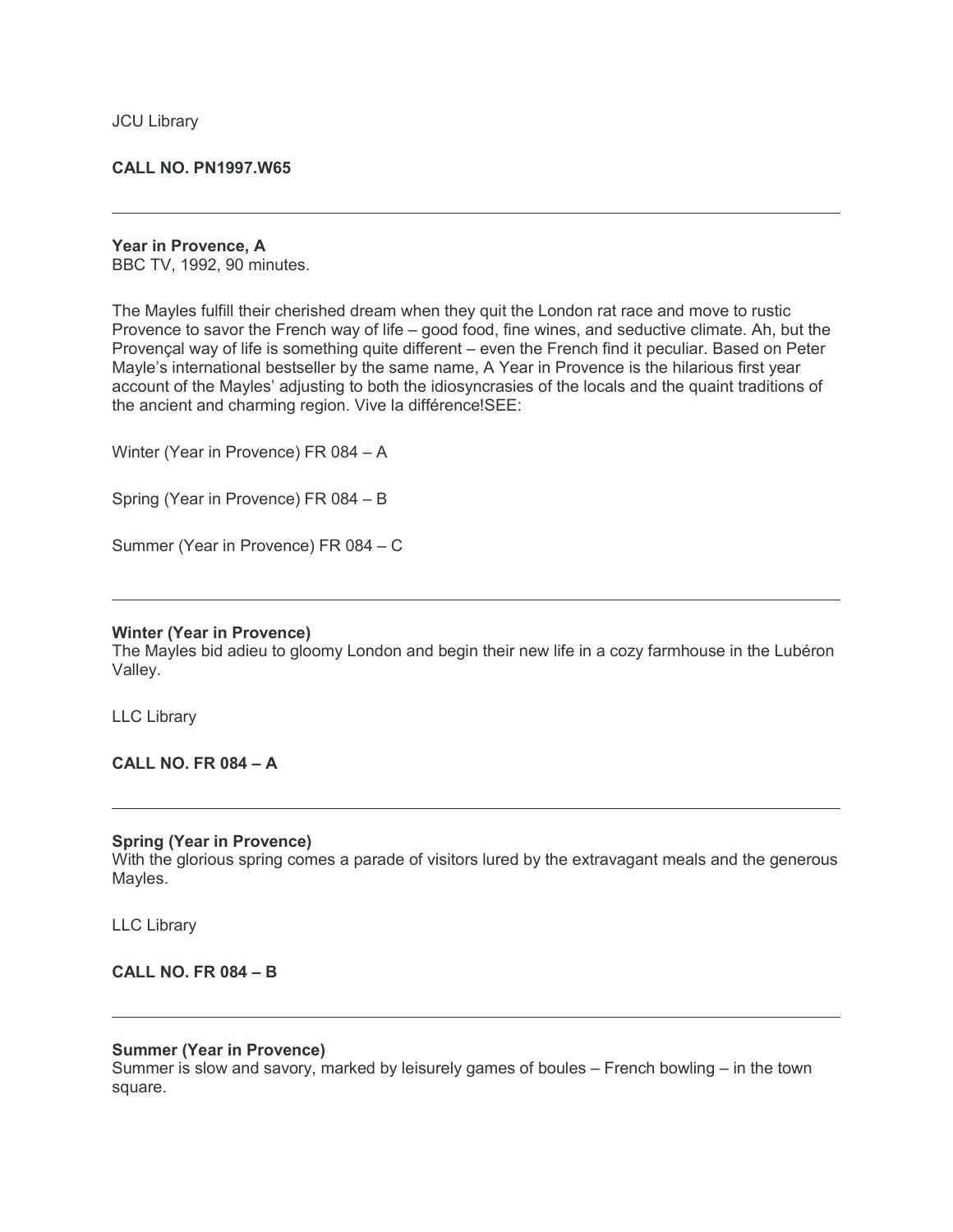LLC Library

#### **CALL NO. FR 084 – C**

#### **Fall (Year in Provence)**

The year in Provence ends with crisp days and a cellar full of wine produced right on the Mayle grounds.

LLC Library

#### **CALL NO. FR 084 – D**

**Yirikan: La Voix du bois with Transcript** Catalogue T-FC-A & T-MF-A.

PICS, The University of Iowa.

30 minutes, native language with French subtitles.

A father passes on to his son the skill he learned from his father: how to dry and carve and shape pieces of wood to evoke the tones referred to in the title. As this craft is revealed to us we also glimpse delightful images of village and family life in Burkina Fasso.

LLC Library

**CALL NO. FR 080**

**Zou Zou** Director: Marc Allegret

with Josephine Baker, Jean Gabin, Yvette Lebon, Pierre Larquey.

1934, 92 minutes, French with English subtitles.

Josephine Baker is featured in this backstage tale of a laundress who fills in for the leading lady on opening night and becomes a sensation.

LLC Library

**CALL NO. FR 100**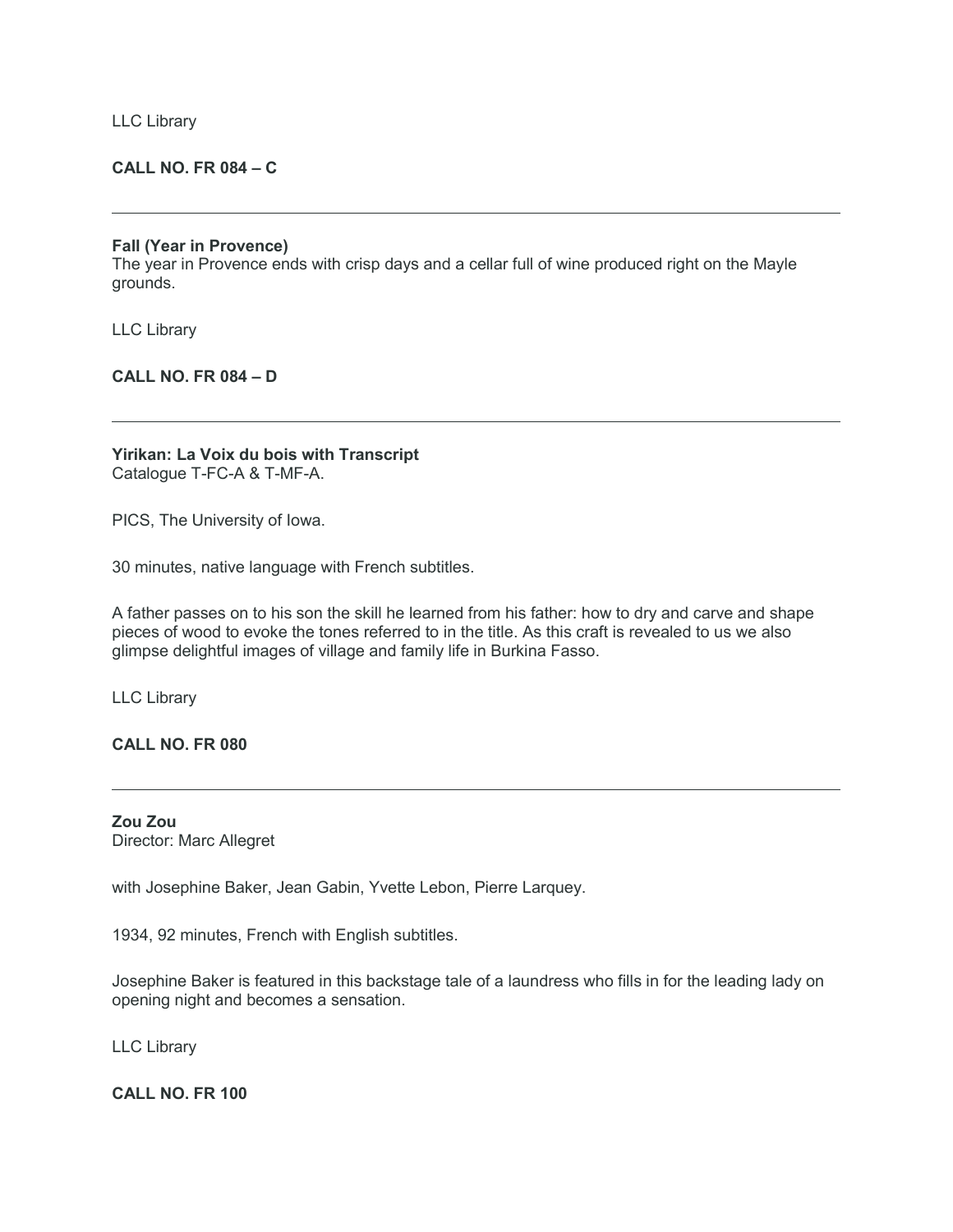#### **Anne Murray** January 1983: Caribbean Cruise Maritimes

LLC Library

**CALL NO. FR U15**

**Invite René Levèsque** Les Lundis de Pierre Nadeau – Invite René Levèsque – Premier

Ministre du Québec

LLC Library

## **CALL NO. FR U12**

**La Cage aux folles** Part I [ English dubbed ]

LLC Library

**CALL NO. FR U01**

**La Cage aux folles** Part II<sup>-</sup>

LLC Library

**CALL NO. FR U02**

**Last Métro, The** Part I

LLC Library

**CALL NO. FR U05**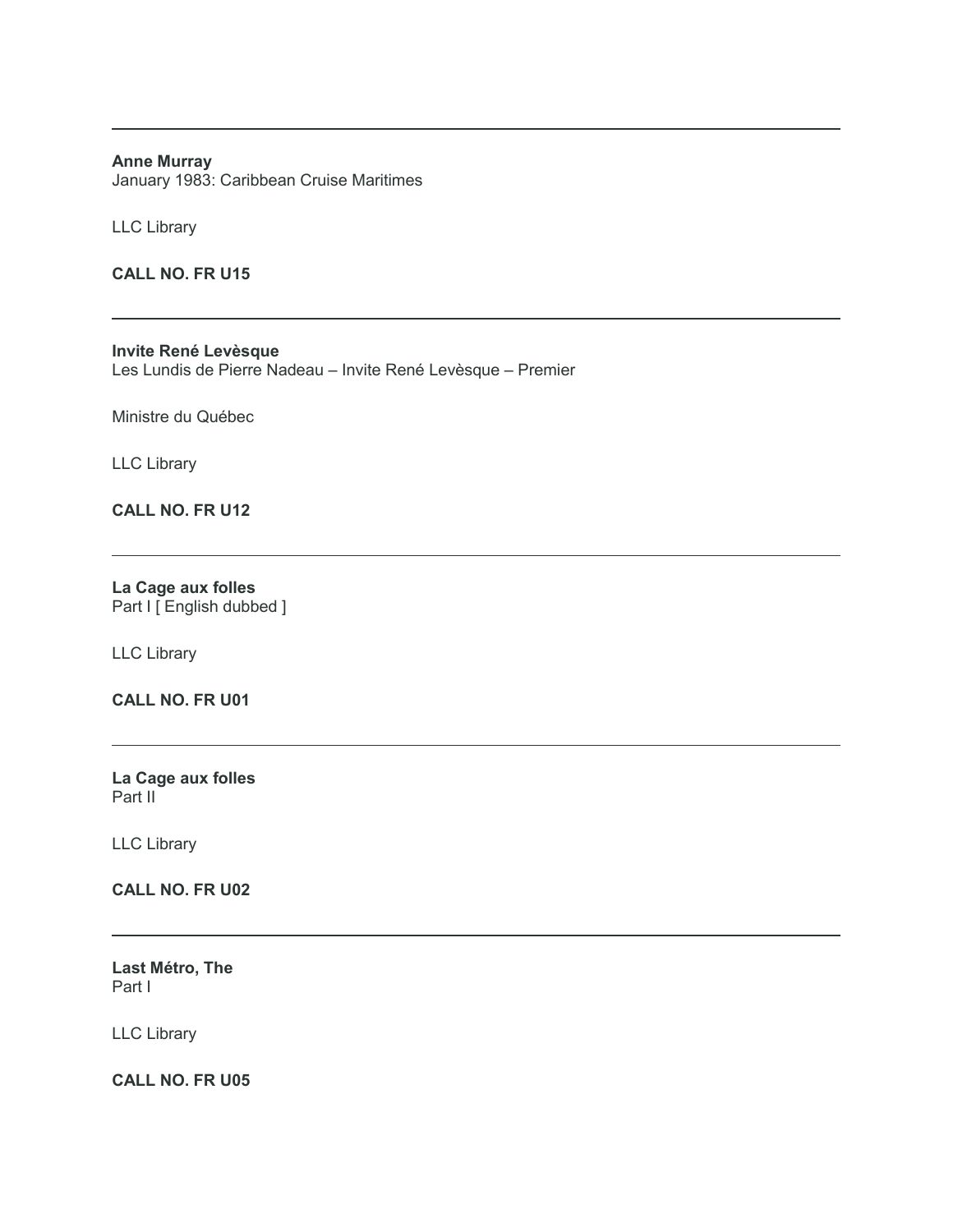**Last Métro, The** Part II

LLC Library

**CALL NO. FR U06**

**L'Or bleu du Québec** LLC Library

**CALL NO. FR U14**

**Sol "Parlez-moi"** Au Restaurant – Au Téléphone – Le Cambrioleur

LLC Library

**CALL NO. FR U08**

**Sol "Parlez-moi"** Sol at Hotel – Sol at Airport

LLC Library

**CALL NO. FR U09**

**Sol "Parlez-moi"** Garder les Enfants – La Douane – Fortune Teller – Weather -La Culture Physique

LLC Library

## **CALL NO. FR U10**

**Sol "Parlez-moi**

Chez le Docteur – Buying a Washing Machine – Car Mechanic – Policeman – Ami Disparu – Fisherman and Sol – Sol and the Gambler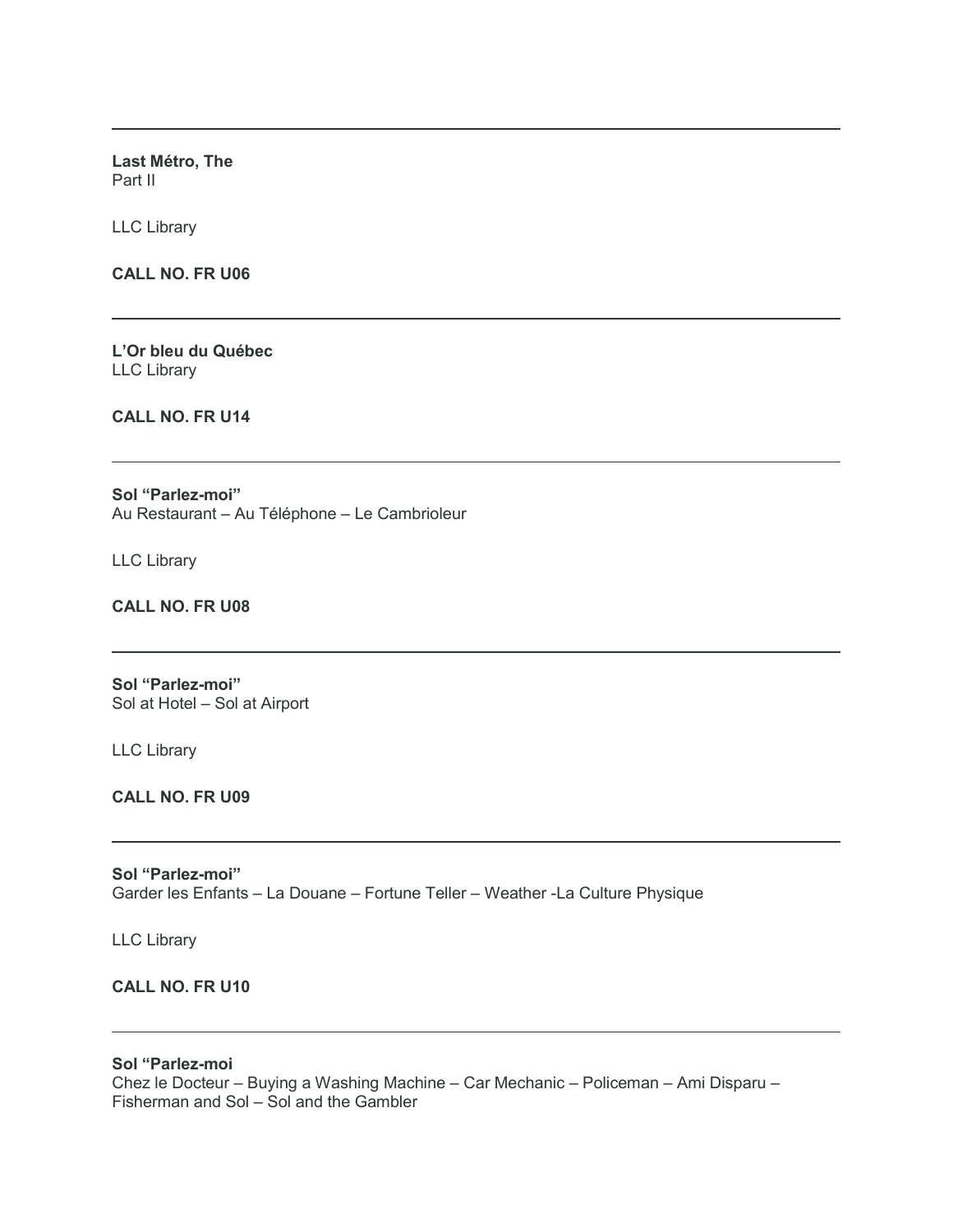LLC Library

## **CALL NO. FR U11**

**Vagabond King, The** Part I

LLC Library

**CALL NO. FR U03**

**Vagabond King, The** Part II

LLC Library

**CALL NO. FR U04**

**Vive le Québec** Québec: A Whole Different World Next Door

LLC Library

**CALL NO. FR U13**

**Year of the French: 1982, The** Parisian Singer Marie-Paule Belle – Skiing Patrolman

LLC Library

## **CALL NO. FR U07**

**Astérix chez les Bretons**

Un film de René Goscinny, Albert Uderzo et Georges Dargaud.

1986, 90 minutes, French.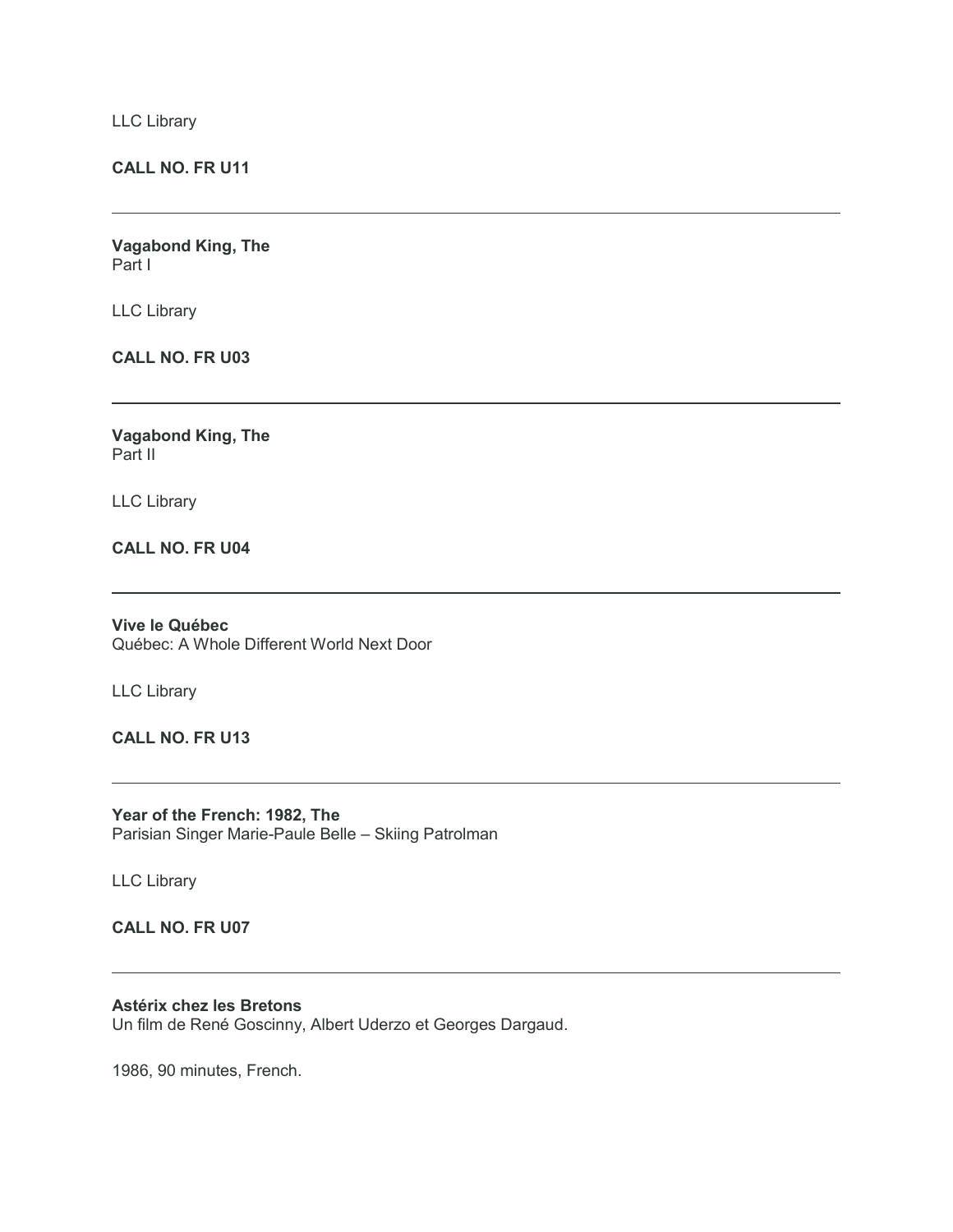Après avoir conquis la Gaule, Jules César s'attaque à la Bretagne. Le Breton Jolitorax demande l'aide de son cousin le Gaulois Astérix pour défendre son village contre les Romains. Astérix et son ami Obélix emporteront dans ce périple un tonneau de la potion magique préparée par le druide Panoramix. Au cours de voyage, les deux Gaulois perdent le tonneau qui s'est mêlé à une cargaison de barriques de vin. Pour retrouver la potion, ils s'engagent dans d'étonnantes aventures.

LLC Library

**CALL NO. FR 116**

**Bande à part** LLC Library

**CALL NO. FR 014**

#### **Dandin** Un film de Roger Plachon

avec Claude Brasseur, Zabou, Daniel Gélin, Nelly Bourgeau, Jean-Claude Adelin, Evelyne Buyle.

1990, 113 minutes, couleur, in French.

Dandin, riche paysan, a fait un marché. En renflouant sa belle-famille, il a aquis un titre "Monsieur de la Dandiniére," un prestige social, et un femme, Angélique. Celle-ci cherche à connaître les jeux dont son marriage premature l'a privée. Elle se refuse á son mari et se laisse courtiser par Clitandre, un gentilhomme libertin et cynique. Dandin veut la confondre en appellant á l'aide ses beauxparents, mais il est, á chaque fois, remis dans sa condition de paysan…

LLC Library

**CALL NO. FR 041**

**Dès le début** Demonstration Tape

LLC Library

**CALL NO. FR 036 – A**

**Dès le début**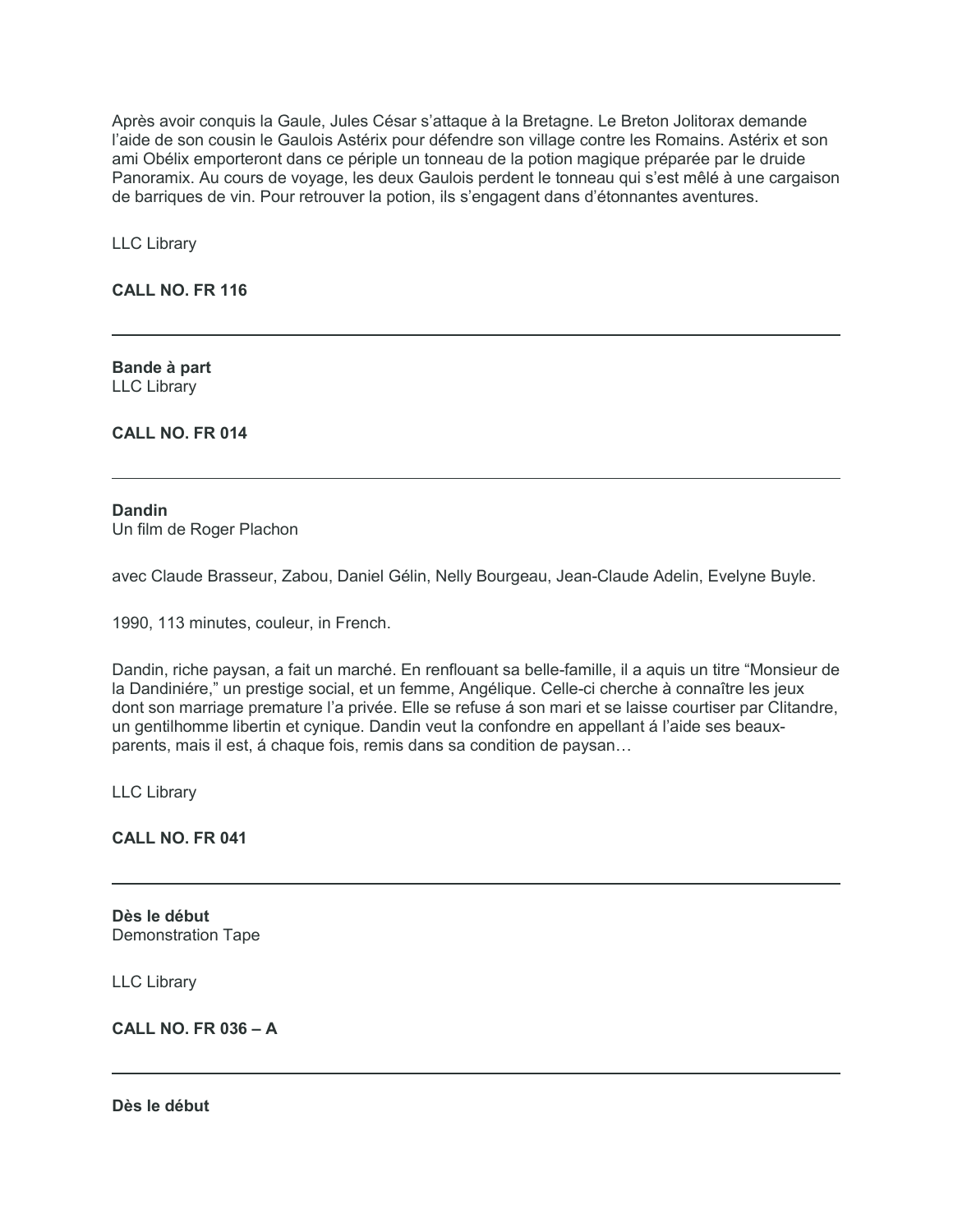Tape #1

LLC Library

**CALL NO. FR 036 – B**

**Dès le début** Tape #2

LLC Library

**CALL NO. FR 036 – C**

**Dès le début** Tape #3

LLC Library

**CALL NO. FR 036 – D**

**Dès le début** Tape #4

LLC Library

**CALL NO. FR 036 – E**

**Dès le début** Tape #5

LLC Library

**CALL NO. FR 036 – F**

**Hiroshima, Mon Amour** Director: Alain Resnais.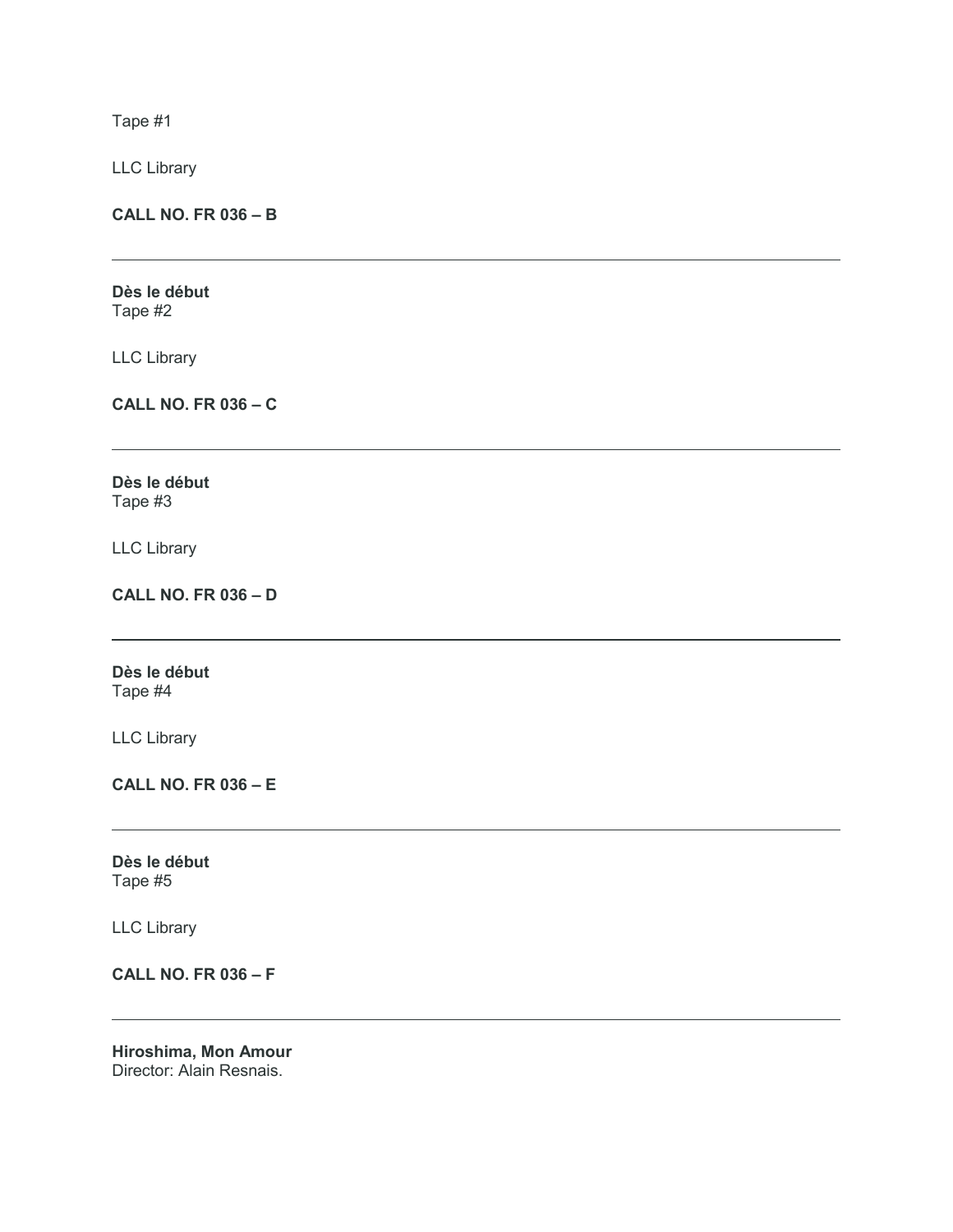1959, 88 minutes, French with English subtitles.

Haunting story of two people who find escape from dark memories in a brief but meaningful love affair.

LLC Library

**CALL NO. FR 020**

**American in Paris, An** American in Paris, An

Director: Vincente Minnelli

with Gene Kelly, Leslie Caron, Oscar Levant, Nina Foch.

1951, 115 minutes.

Story of struggling fine artist, an ex-GI in post-WWII Paris. He meets a lonely French shop girl, engaged to marry a successful entertainer, unless he can convince her otherwise.

LLC Library

## **CALL NO. MLAM 009**

#### **Carmen (Bizet's)**

with Julia Migenes-Johnson and Placido Domingo.

1984, 152 minutes, French with English subtitles.

Opera's classic tale of obsessive, doomed love. A soldier falls for a sultry schemer and abandons his career to be with her. Lavishly filmed on location in Spain.VHS Tape (copy 1) DVD (copy 2)

## **CALL NO. FR 172**

**Estée Lauder, Biography Series** Sweet Smell of Success

A&E, 1999, 50 minutes, color.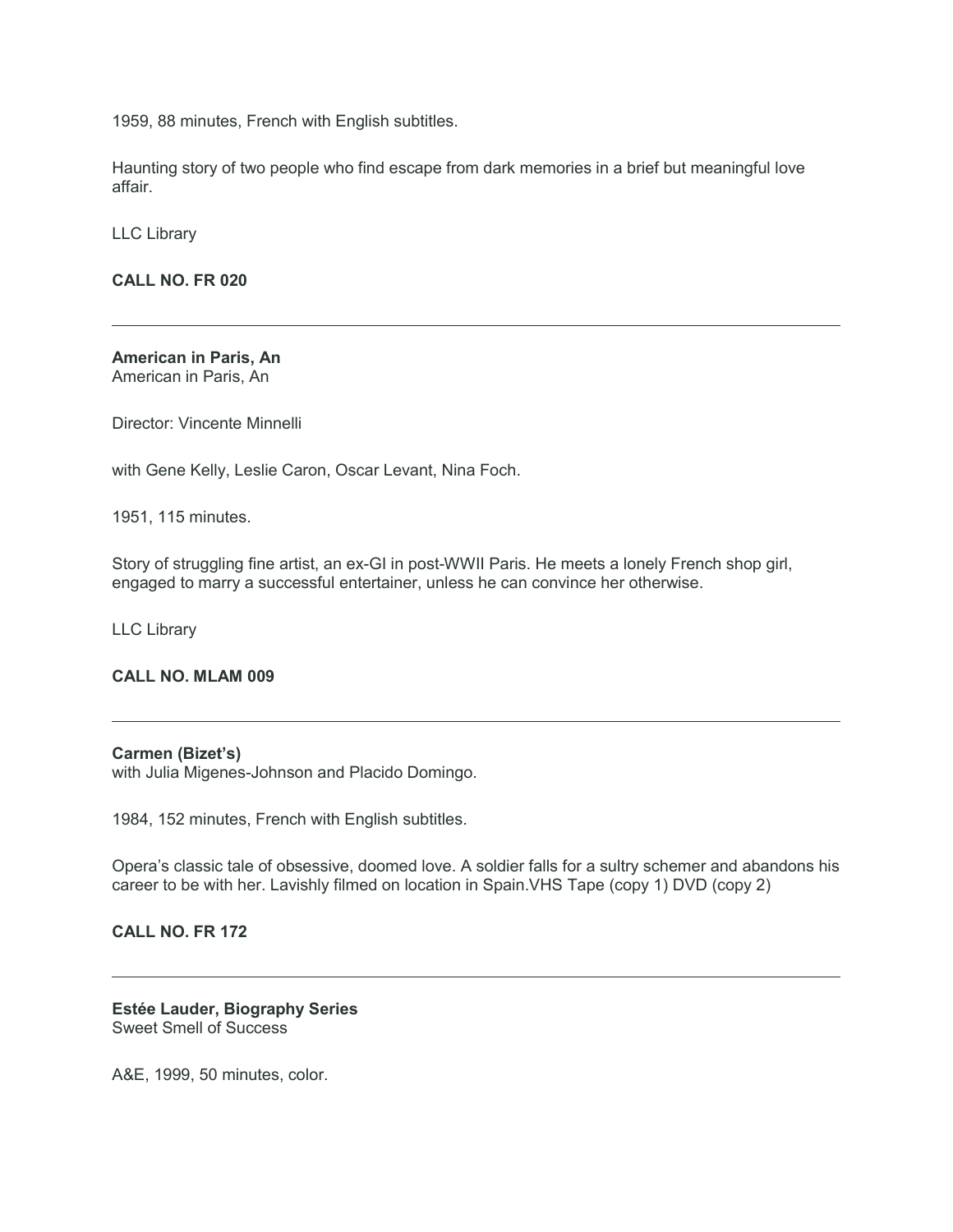#### LLC Library

#### **CALL NO. MLAM 053**

**France: Burgundy, Provence and The Loire, Travel the World Series** hosted by Rick Steves.

1993, 55 minutes.

Burgundy: Savor the subtle pleasures of France in the idyllic hilltown villages of Burgundy.

Cruise Burgundy's romantic canals past chateaus, medieval abbeys and through its magnificent wine country.

Sample a glass of pricey Burgundy wine in a candle-lit crypt.

Provence and the Loire: Travel through the majestic Loire Valley, just south of Paris, often called castle country.

Explore the elegance and Renaissance splendor of the Chambord and Chenonceau

**Castles** 

Further south, view Roman ruins at Arles and the wonderfully preserved palace of the Popes at Avignon.

LLC Library

## **CALL NO. MLAM 052**

|                         | <b>Sacred Waters of Lourdes, The, Ancient Mysteries Series</b> |
|-------------------------|----------------------------------------------------------------|
| hosted by Leonard Nimoy |                                                                |

A&E, 1997, 50 minutes, color.

LLC Library

## **CALL NO. MLAM 051**

#### **Maria Chapdelaine**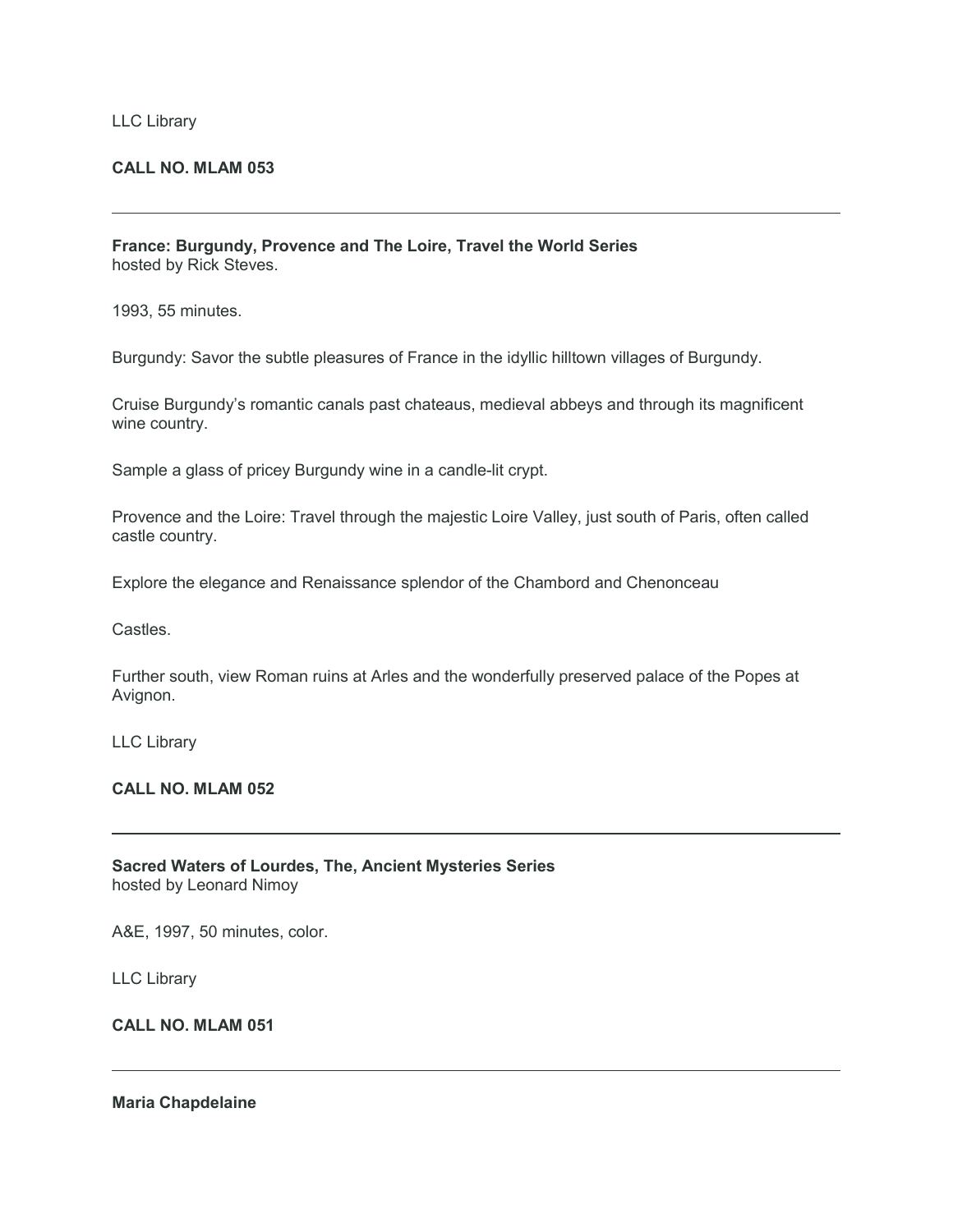Director: Gilles Carle

with Carole Laure, Nick Mancuso, Claude Rich, Oierre Curzi.

1984, 108 minutes, Color, French with English subtitles.

The film illuminates with compassion the profound roles of nature and religion in shaping lives. What makes this film so extraordinary is the deeply spiritual acceptance of live in all its harshness. Flawless in its performances, impeccable in its sense, Maria Chapdelaine is a celebration of French-Canadian culture by one of its most esteemed filmmakers.

LLC Library

**CALL NO. MLCA 014**

**Milky Way** Milky Way

LLC Library – call number FR 141

**CALL NO. FR 141**

**Astérix: Le Gaulois CALL NO. FR 092**

**The Elusive Corporal CALL NO. FR 121**

**Divertimento CALL NO. FR 122**

**Red Kiss CALL NO. FR 123**

**Francois Truffaut CALL NO. FR 125**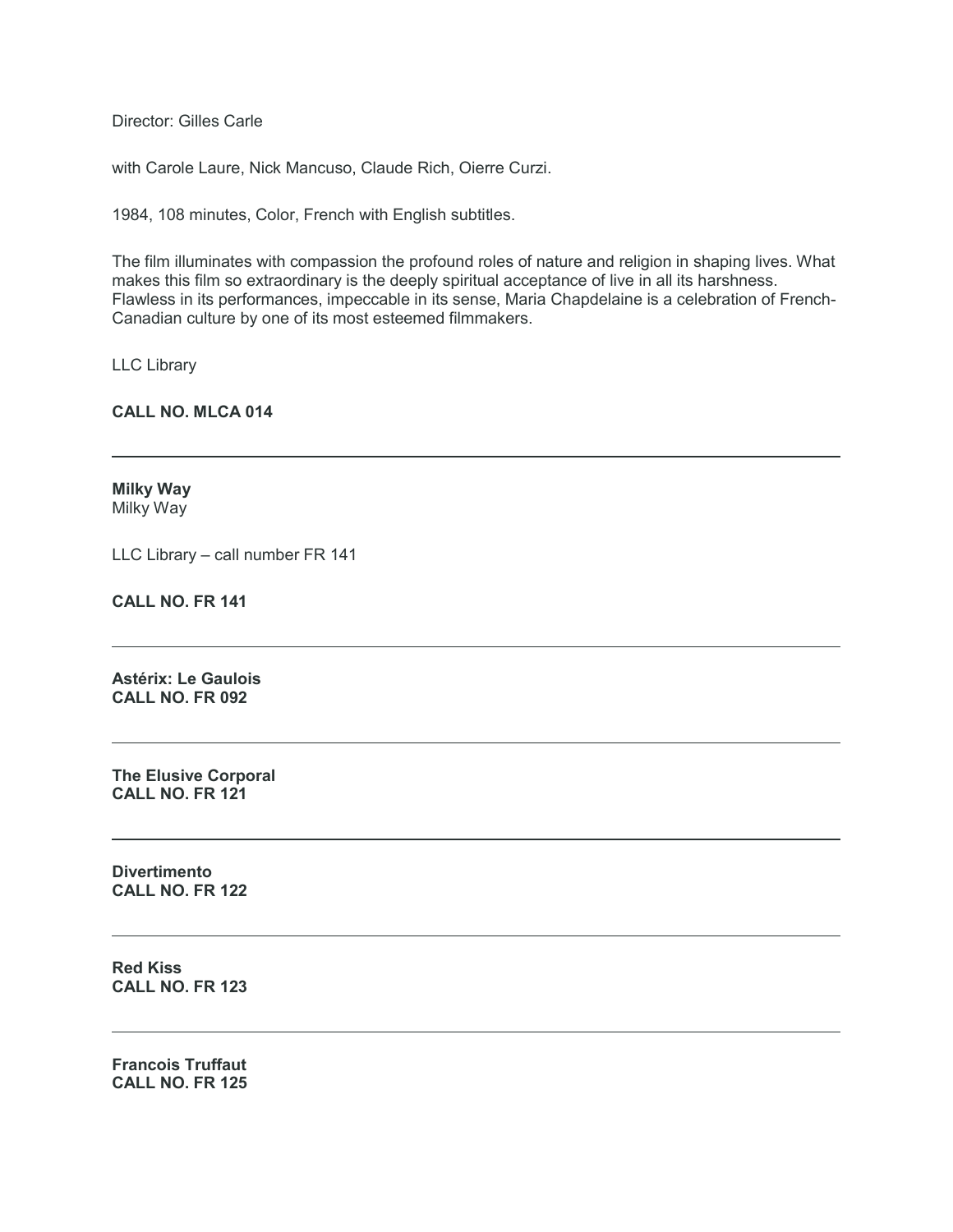#### **Francois Truffaut: Stolen Portraits CALL NO. FR 126**

**Jean de Florette** DVD (PAL format – region 2 – copy 1, copy 2 DVD USA format, copy 3 VHS tape)

**CALL NO. FR 127 3 copies**

**Linnea in Monet's Garden** DVD

**CALL NO. FR 128**

# **Horseman on the Roof**

(Le hussar sur le toit)

1995; Run Time: 118 minutes; Language: French; Subtitles: English

Academy Award(R)-winner Juliette Binoche (Best Supporting Actress, THE ENGLISH PATIENT, 1996) highlights this rousing, passionate adventure! In a world ravaged by revolution and violence, two strangers — a handsome renegade (Oliver Martinez, UNFAITHFUL) and a beautiful countess (Binoche) — find their only chance for survival in each other! Together they undertake a perilous cross-country journey where they will also discover unmatched danger, excitement … and passion! Universally praised by critics and moviegoers, THE HORSEMAN ON THE ROOF is another extraordinary film from the creators of the Academy Award(R)-winning CYRANO DE BERGERACTwo copies; copy 1 VHS; copy 2 DVD

**CALL NO. FR 130**

**Life and Nothing But** (La vie et rien d'autre)

1989; Runtime: 135 minutes; Language: French; Subtitles: English

Directors: Bertrand Tavernier

Actors: Philippe Noiret, Sabine Azéma, Pascale Vignal, Maurice Barrier, François Perrot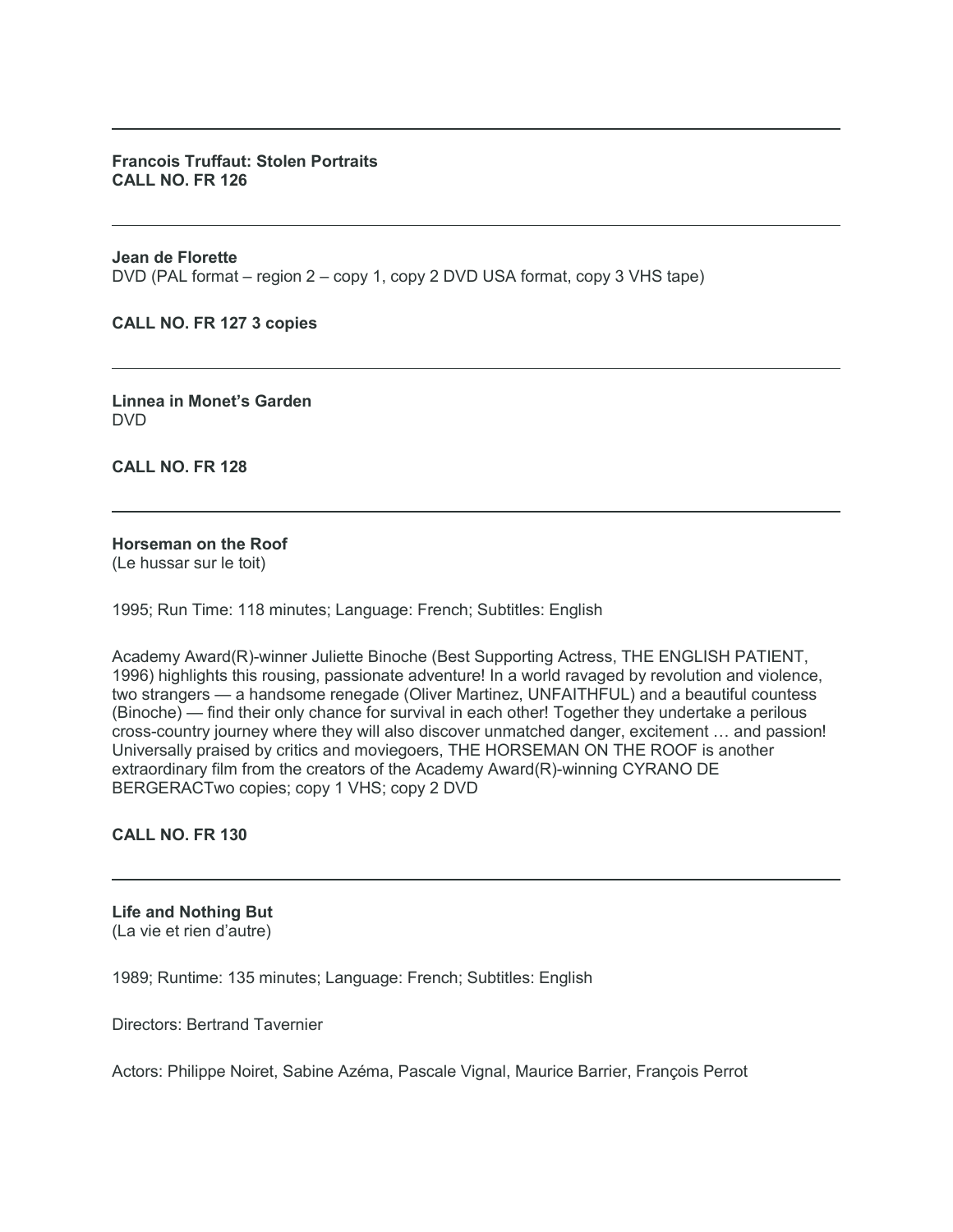A year after WWI has ended, cynical Major Dellaplane (Philippe Noiret – Cinema Paradiso, The Postman) has the difficult task of identifying and interring thousands of fallen French soldiers anonymously languishing in field hospitals and littering the vast Verdun battlefield. Dellaplane has also become reluctant shepherd to an ad hoc society grown around the legions of widowed wives and mothers combing the French countryside for word of their loved ones. When a buried hospital train yields a fresh source of possibly recognizable bodies, Irene, a haughty Parisian aristocrat and Alice, a hopeful young schoolteacher, form an unlikely alliance with the Major. As the train's surprising cargo is revealed, the three searches must choose between life in a post-war world stripped of illusions or the seductive self-imprisonment of bitterness and mourning for days, lives and loves gone by.

Two copies, copy one VHS tape; copy two DVD with optional subtitles

**CALL NO. FR 131**

**Life is a Long Quiet River CALL NO. FR 132**

**Three Men and a Cradle CALL NO. FR 135**

**Un Coeur En Hiver CALL NO. FR 136**

**Uranus CALL NO. FR 137**

**Nelly and Monsieur Arnaud CALL NO. FR 138**

**William the Conqueror: The Triumphant King CALL NO. FR 139**

**Music of the Middle Ages CALL NO. FR 140**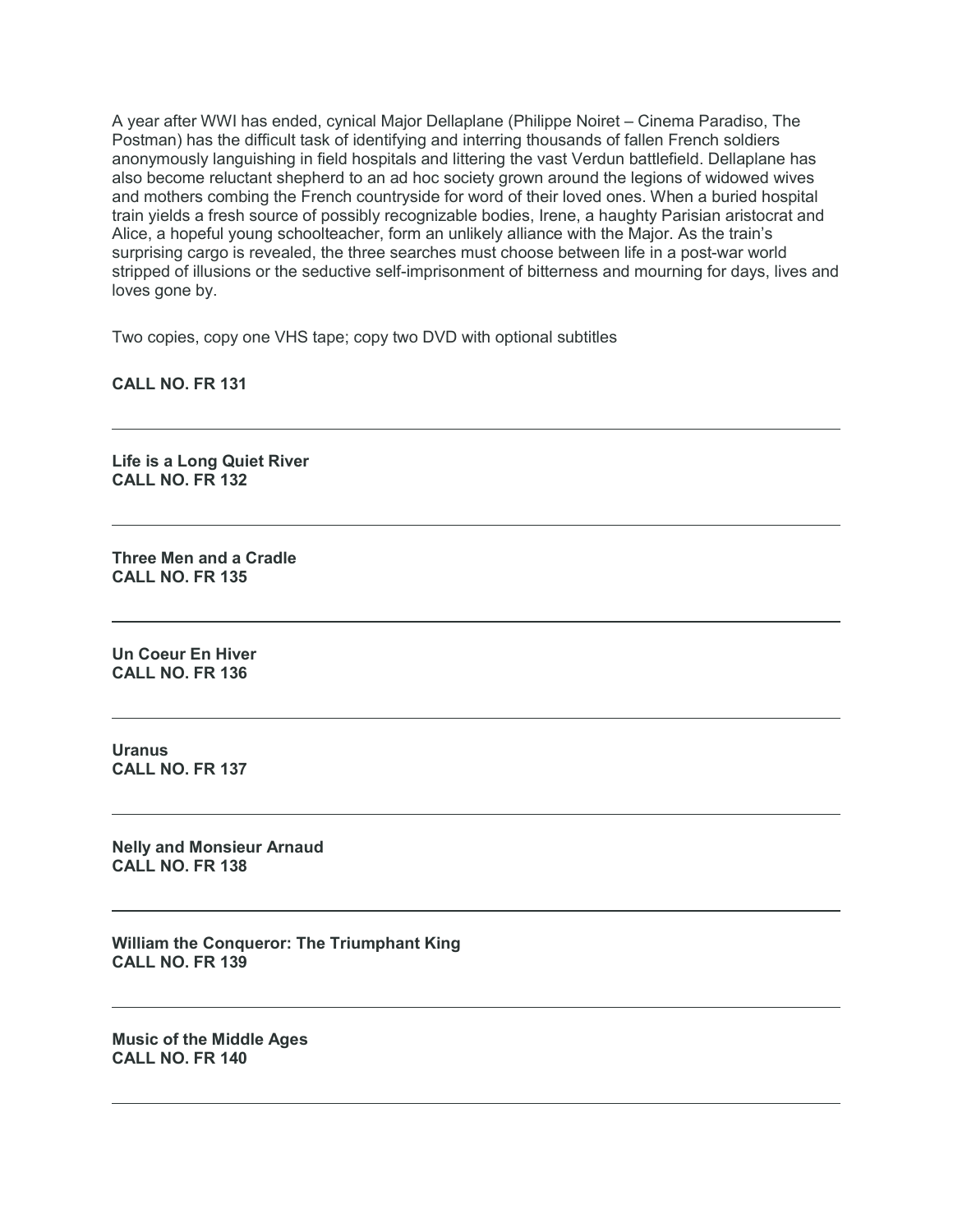**Charlemagne (volume 1) CALL NO. FR 142 A**

**Charlemagne (volume 2) CALL NO. FR 142 B**

**Charlemagne (volume 3) CALL NO. FR 142 C**

**Charlemagne (volume 4) CALL NO. FR 142 D**

**Charlemagne (volume 5) CALL NO. FR 142 E**

**Field of Honor (Champ d'Honneur) CALL NO. FR 143**

**Manon of the Spring** DVD

**CALL NO. FR 147 3 copies**

#### **Ridicule**

1996, 103 minutes, French with yellow English subtitles.

Actors: Charles Berling, Jean Rochefort, Fanny Ardant, Judith Godrèche, Bernard Giraudeau

In a desparate quest to save his home town, a young man quickly learns that a sharp wit is the key to open any door in the Versailles court of Louis XVI. But his mission is complicated when he finds himself locked in a dangerous triangle with two very seductive ladies: a sophisticated older woman who can help him… and an innocent young beauty with nothing to offer but her love.

LLC Library

Two copies; copy one VHS tape, copy 2 DVD with optional subtitles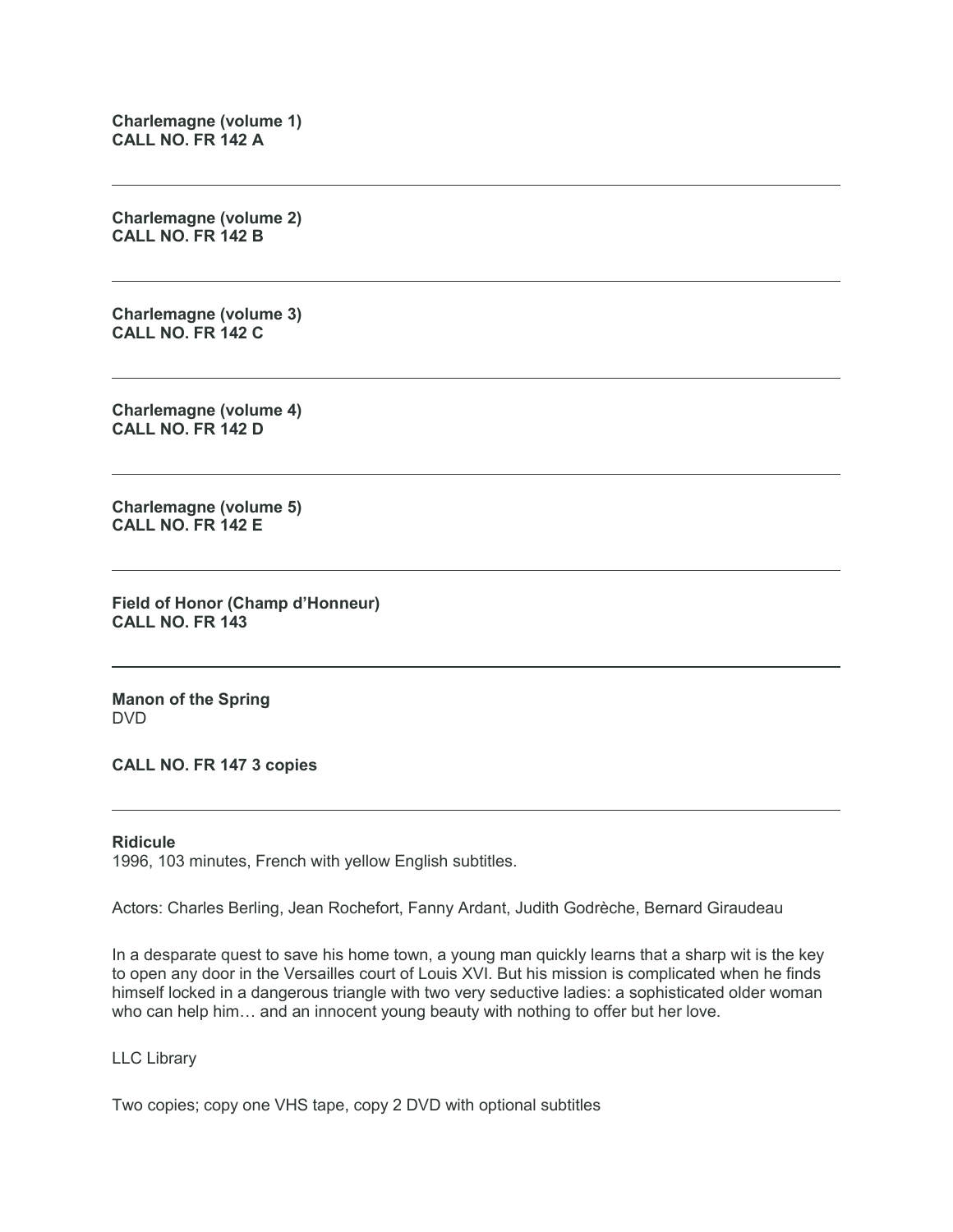#### **CALL NO. FR 133**

#### **Vatel**

2000;Run Time: 103 minutes; Language: English; DVD – copy 2 is region 2 PAL disc, English and French sound tracks – requires special region free DVD player or use VLC media player on computer

Director: Roland Joffé, director.

Actors: Gérard Depardieu, Uma Thurman, and Tim Roth

Vatel is based on the true story of an ordinary man, a decadent king and the woman caught between them! In the west of France, Prince de Conde has a scheme to save his bankrupt province: he'll regain the favor of King Louis XIV with a weekend of spectacle and merriment. The plan's success rests with Vatel (Depardieu), the one man who can deliver the sumptuous food, elaborate amusements and all-out decadence fit for this king! But in the midst of it all, Vatel catches the eye of the beautiful Anne (Thurman) … and places himself in direct competition with the King!

DVD special features: widescreen, English

**CALL NO. FR 148** two copies

**Sunday in the Country, A** (Un dimanche à la champagne)

Bertrand Tavernier with Louis Ducreux, Michel Aumont, Sabina Azema, Genevieve Mnich.

1984, 94 minutes, French with English subtitles.

This film is an exquisite acted portrait of French family life on the brink of WW I.

Monsieur Ladmiral, an Impressionist painter by trade, awakes happily on Sunday to meet his son's family for their weekly visit to his Parisian country-side home. Before long, however, a sense of sadness and regret infects the day. Ladmiral is a widower in his twilight years, and the push of time is beginning to strain family relations. Though son Gonzague provides stability and grandchildren, it is his daughter Irene who inspires the old man in his meditations about life. Unexpected, Irene arrives at the gathering in her fast new car. By the time the afternoon is over, her vibrant spirit shakes the family to its core … and Ladmiral discovers a side of himself he never knew.

LLC LibraryTwo copies, copy one VHS tape, copy 2 DVD

#### **CALL NO. FR 134**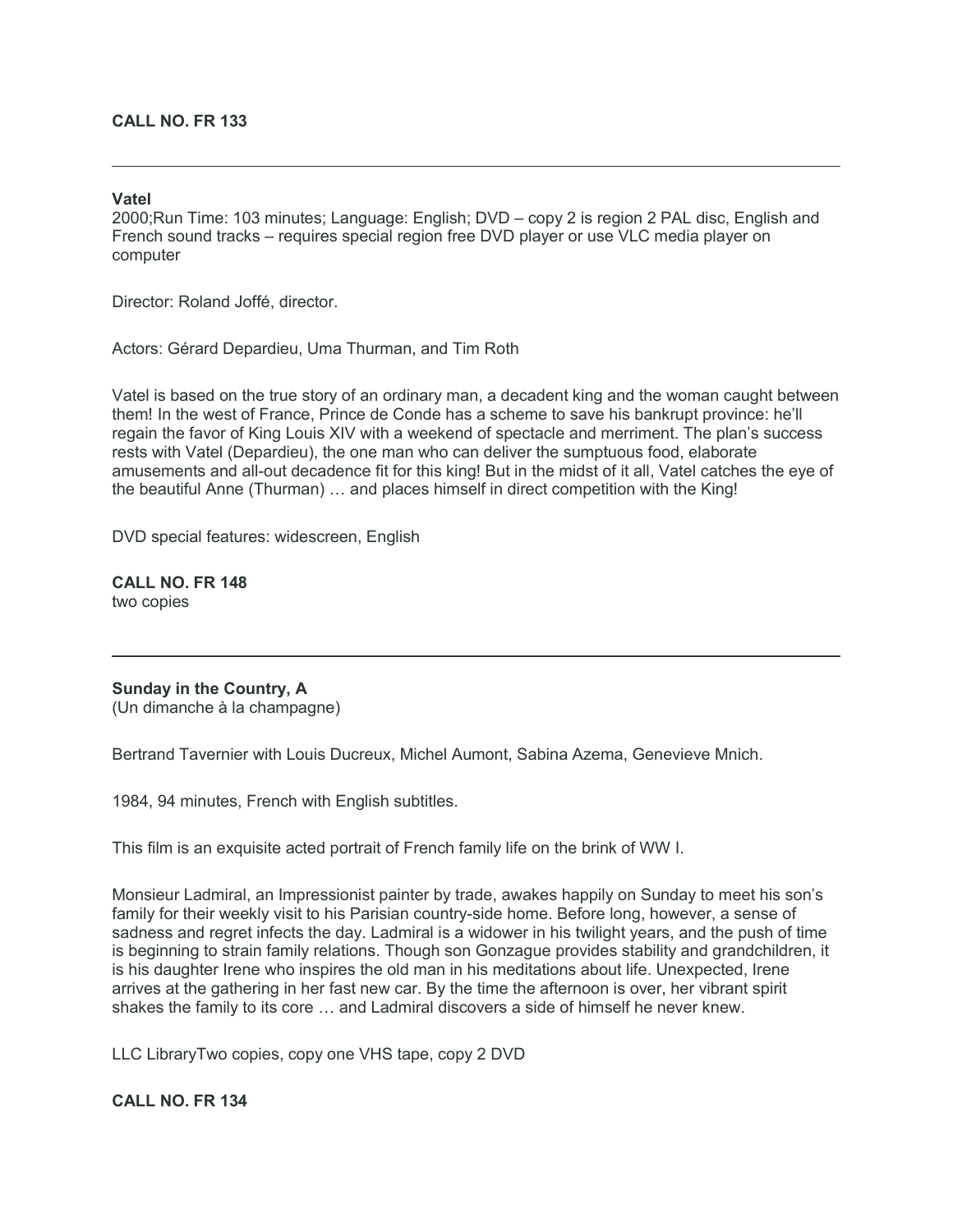#### **La Double Inconstance**

Marivaux' own favorite among his plays, this comedy tells of two lovers separated by the prince both of whom fall in love with others at court.

#### **CALL NO. FR 149 A/B VHS/DVD**

#### **Donkey Skin**

1971 Jacques Demy, producer. Starring Catherine Deneuve, Jean Marais, Jacques Perrin, Micheline Presle and Delphine Seyrig.

Lyrical fantasy about a tiny kingdom whose queen is dying. Insisting that her husband remarry someone even more beautiful than she, the queen puts the king in an impossible situation: the only woman more beautiful than the queen is their daughter, Catherine. The king must find a way to grant his wife's dying wish without involving the princess.

French with English subtitles. One VHS copy, one DVD copy.

#### **CALL NO. FR 152**

#### **Beaumarchais, The Scoundrel**

1997 Edouard Molinaro, director. Starring Fabrice Luchini, Manuel Blanc, Sandrine Kiberlain, Michel Serrault, Jacques Weber and Michel Piccoli.

About the legendary French playwright Pierre-Augustin Caron de Beaumarchais. An artist whose work influenced the likes of Mozart and Rossini, Beaumarchais the Scoundrel was one of history's most extraordinary figures: inventor, playwirght, diplomat, playboy, Royal spy for King Louis XV, and emissary of the colonial attackes against Britain during the American Rovolution.

Love affairs, scandals, and espionage fill the hilarious, yet elegant and richly detailed period piece exploring the years 1774 – 1784 – an explosive period in Beaumarchais' unprecedented life.

In French with English subtitles

## **CALL NO. FR 151**

#### **David, Portrait of an Artist**

Jacques-Louis David, The Passing Show.

More than any other painter in history, David saw his art as a weapon for social change. Twice taken political prisoner during the French Revolution, he continued to work from his jail cell. His subjects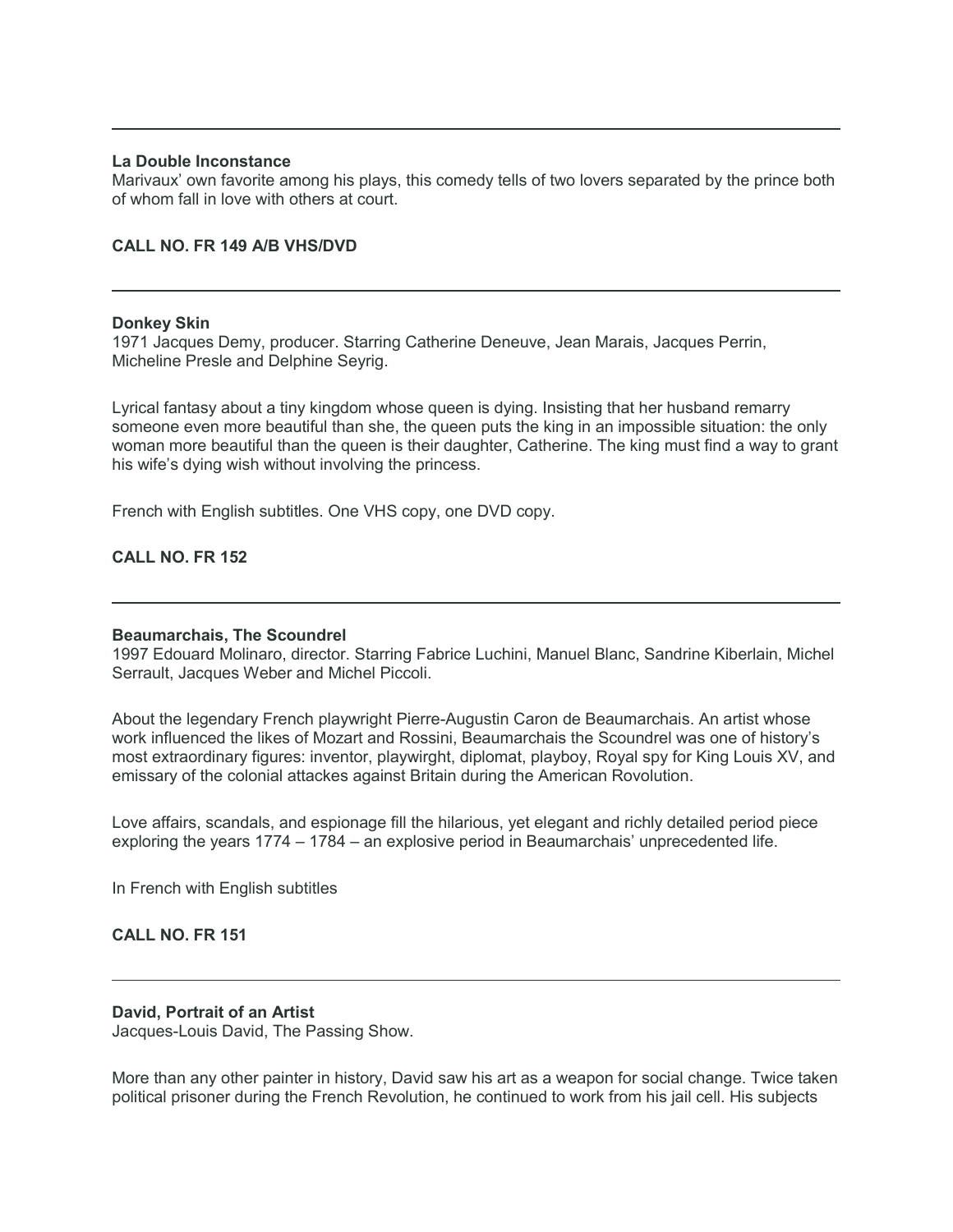were powerful and daring, incuding an actual murder (Death of Marat). So incredible were his realistic details that the painting was exhibited alongside the very bathtub which was the scene of the crime! Using a replica of David's studio, the "newsreel" technique, and a commentary derived from David's own speeches, this film provides a fascinating insight into the man who became, ironically, the virtual dictator of arts in his day.

## **CALL NO. FR 150**

#### **School of Flesh, The**

1998 Benoit Jacquot, director. Starring Isabelle Huppert, Vincent Martinez and Vincent Lindon.

Dominique (Huppert) is an accomplished fashion executive bored with her mundane life, until she meets Quentin (Vincent Martinez), a much younger bisexual hustler/bartender. The pair enjoy a powerful chemistry despite their differences in age and background and enter into an arrangement where each gets what they desire most: Dominique, a bed partner, and Quentin, a home and financial security. But Quentin's mysterious air and vulnerable, yet violent nature force Dominique to look into his past. What Dominique learns could jeopardize everything she has come to believe.

French with English subtitles

## **CALL NO. FR 154**

#### **L'Enfer**

1994 Claude Chabrol, director.

Paul seems to have it all: a charming hotel on a serene lake, a beautiful wife Nelly and a new son. Forced to work extremely hard to keep things afloat, Paul begins hearing voices in his head questioning the choices he's made. He's convinced that Nelly has been unfaithful and starts to see every male guest as a potential threat. What follows is Paul's downward spiral into the madness of deranged jealousy where he finally discovers that hell is not a state of mind – hell is himself.

French with English subtitles

## **CALL NO. FR 153**

**Noel en France** 10 min

**CALL NO. FR 155**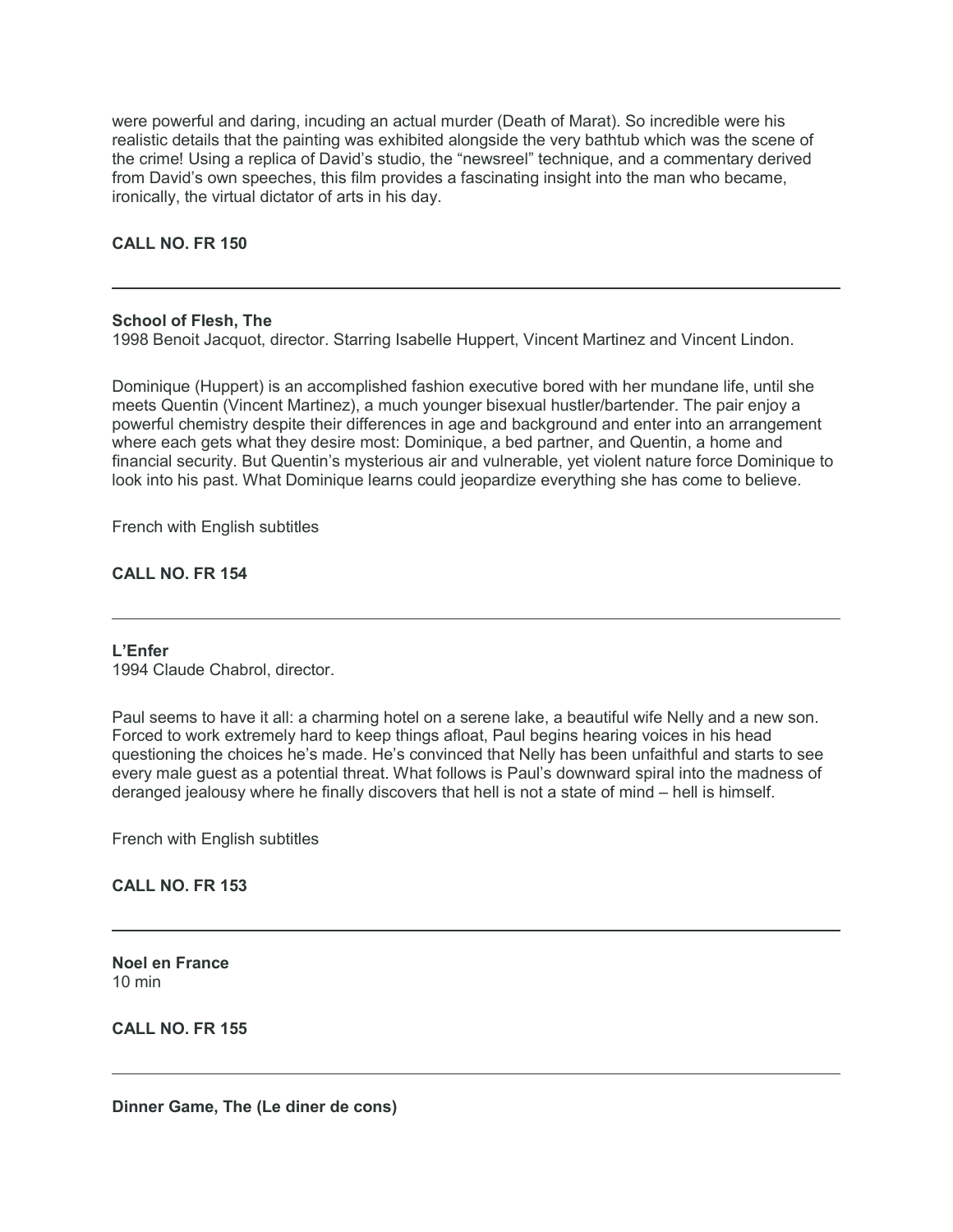1998 81 minutes French with English subtitles

Director: Rancis Verber.

Cast: Thierry Lhermitte, Jacques Villeret, Francis Huster, Daniel Prévost, Alexandra Vandernoot, Catherine Frot, Benoît Bellal, Jacques Bleu, Philippe Brigaud, Michel Caccia, Laurent Gendron, Mykhaël Georges-Schar, Edgar Givry, Pierre-Arnaud Juin, Daniel Martin, lvire Melliere, Pétronille Moss, Christian Pereira, Rémy Roubakha, Candide Sanchez.

Laughter is on the menu when the creator of LA CAGE AUX FOLLES serves up a tasty comic feast with this hilarious farce.

Pierre and his snobbish friends have a standing date for dinner. Every week, they compete to see who can bring the biggest "idiot" to the party. Pierre is sure he's found a winner in the unsuspecting François, a ministry accountant whose hobby is making matchstick models of famous monuments.

But when circumstances trap Pierre in his apartment with François, the tables are turned and everyone gets their just desserts. DVD, 2 copies

#### **CALL NO. FR 156**

#### **l'auberge espagnole (The Spanish Apartment)** 2002 122 minutes

Director: Cédric Klapisch

Cast: Romain Duris, Judith Godrèche, Audrey Tautou, Cécile De France, Kelly Reilly, Cristina Brondo, Federico D'Anna, Barnaby Metschurat, Christian Pagh, Kevin Bishop, Xavier De Guillebon, Wladimir Yordanoff, Irene Montalà, Javier Coromina, Iddo Goldberg, Martine Demaret, Olivier Raynal, Paulina Gálvez, Jacno, Sylvie Lachat, Magali Roze, Shilpa Baliga, Nadala Batiste, Pere Sagrista, Pere Abello, Babou Cham, Dani Grao, Iván Morales, Jacques Royer, Mira Wanting, Arsène Royer, Sophie Delin, Zinedine Soualem, Pablo Klapisch, Cédric Klapisch, Lise LamétrieXavier (Romain Duris) is a straight-laced French college senior who moves to Barcelona as part of a student exchange program, much to the dismay of his beautiful girfriend Martine (Audrey Tautou). But sharing cramped quarters with students from all over Europe quickly leads to mulicultural chaos as Xavier gets a hilarious, eye-opening lesson on how to live, love, laugh … and party!

DVD French and Spanish audio options, subtitled in English or Spanish

## **CALL NO. FR 157**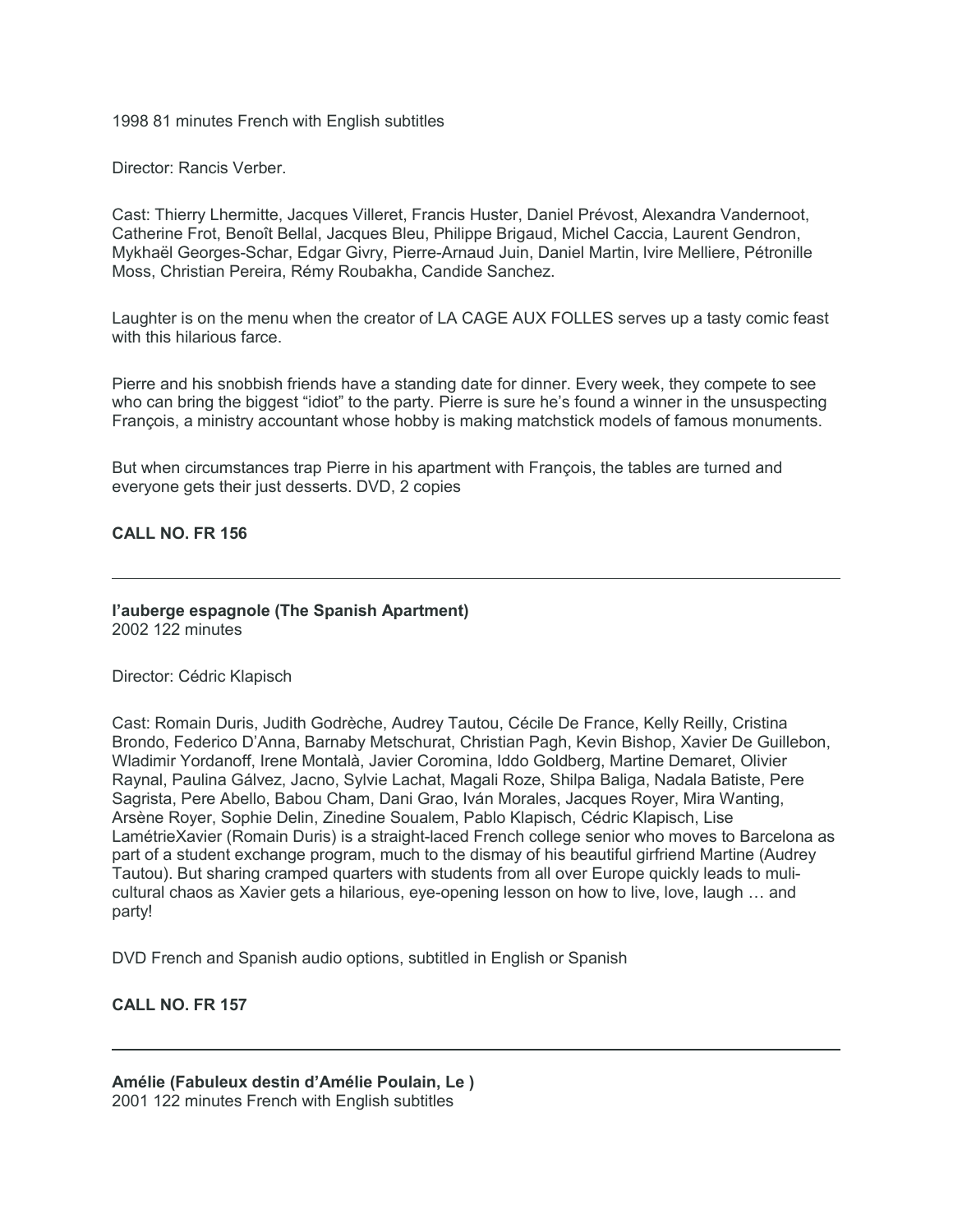Director: Jean-Pierre Jeunet

Cast: Audrey Tautou, Mathieu Kassovitz, Rufus, Lorella Cravotta, Jamel Debbouze, Clotilde Mollet, Claire Maurier, Isabelle Nanty, Dominique Pinon, Artus de Penguern, Yolande Moreau,

Urbain Cancelier, Maurice Bénichou,

Michel Robin

A painfully shy waitress working at a tiny Paris café, Amélie makes a surprising discovery and sees her life drastically changed for the better! From then on, Amélie dedicates herself to helping others find happiness…in the most delightfully unexpected ways! But will she have the courage to do for herself what she has done for others?

DVD

**CALL NO. FR 158**

**Marius and Jeannette**

(Marius et Jeannette)

1997. 102 minutes French with English subtitles

Director: Robert Guédiguian

Cast: Ariane Ascaride, Gérard Meylan, Pascale Roberts, Jacques Boudet, Frédérique Bonnal

Marius is the keeper of an abandonned cement works staying high above the quarter of l'Estaque in Marseilles. Jeannette is bringing up her two children alone with her poor checkout operator salary. Their meeting won't be without trouble, since besides material difficulties, both of them are wounded by life. They have to learn how to be happy again.Two copies; copy one VHS; copy two DVD with optional English subtitles

## **CALL NO. FR 159**

#### **La Fidélité**

Format: COLOR, IMPORT, NTSC ALL REGION (Plays Worldwide), 4:3 AUDIO: DOLBY DIGITAL in Original Language FRENCH. SUBTITLE LANGUAGES: Chinese, ENGLISH. PRIMARY ACTOR: SOPHIE MARCEAU, Pascal Greggory, Guillaume Canet, Michel Subor DIRECTOR: ANDRZEJ ZULAWSKI PLOT SUMMARY: Zulawski film is an outburst of passion and violence from the heart in this poignant marital drama. Intriguing that Sophie Marceau should make a film about fidelity under the direction of Zulawski, her companion for more than fifteen years. But this is just one aspect of a baroque and flamboyant film which evokes the gutter press and organ trafficking to bring up to date a literary classic, "The princess of Cleves ". Torn between her oath not to deceive her husband and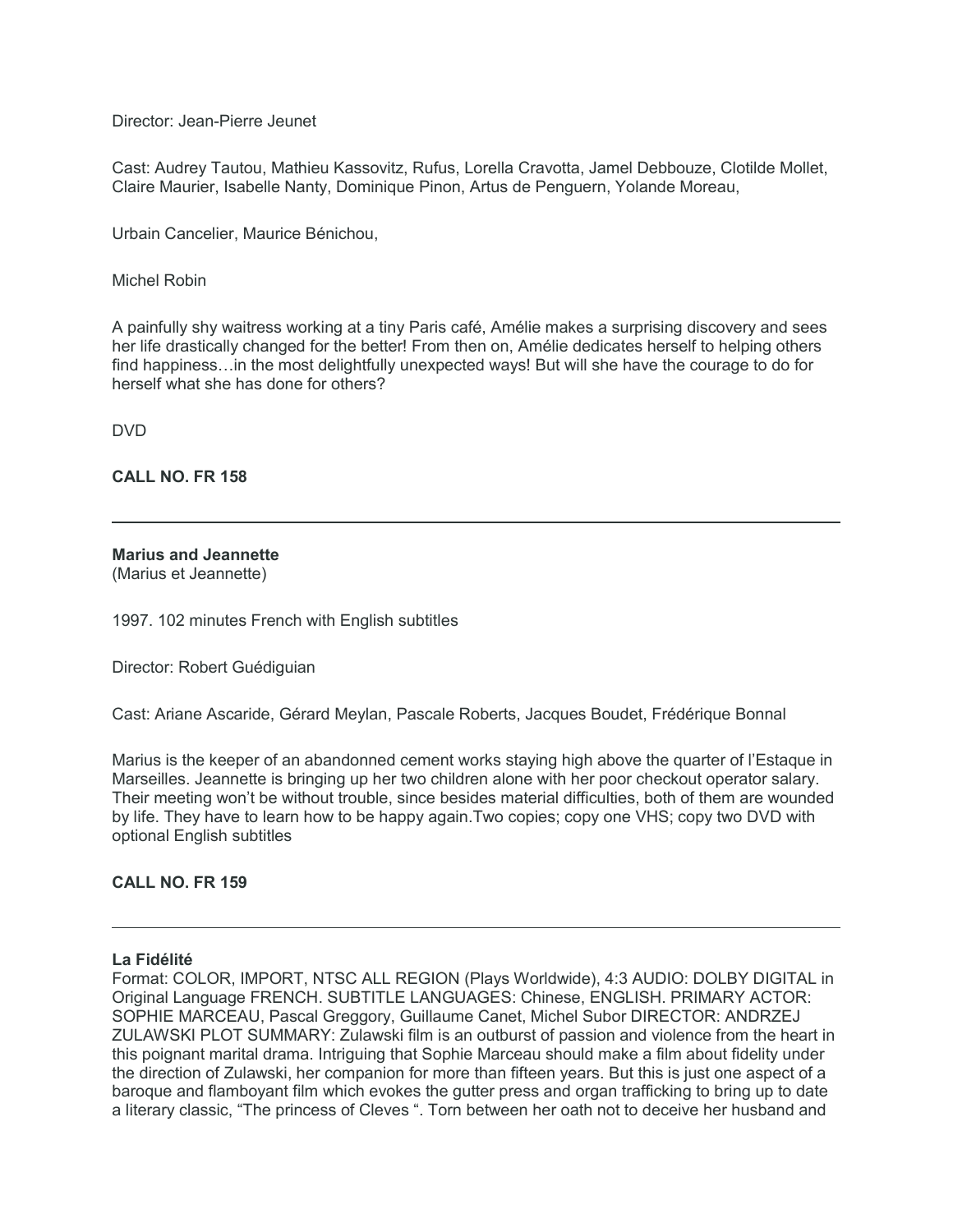her desire for a suicidal young photographer, Sophie Marceau finds herself in one of her best roles! The film's exploration of faithful monogamy vs. sexual temptation is quite reminiscent of Stanley Kubrick's Eyes Wide Shut. With her ailing mother in tow, distinguished Canadian photographer Clelia (Sophie Marceau) journeys to Paris to work for press baron Rupert MacRoi's tabloid La Verite (The Truth). In Paris, she meets Cleve (Pascal Greggory). The two quickly let their attraction become physical, and eventually Clelia marries Cleve. Once married to Cleve, she draws the line she will remain faithful on principle, however much she aches to consummate her attraction to Nemo, a photographer she meets.

DVD – two disk set

**CALL NO. FR 161**

**Le Petit Prince** 2004

Composer: Rachel Portman, Libretto: Nicolas Wright, Stage director: Francesca Zambello,

Set and costume conception: Maria BjornsonThe long-awaited new opera version of The Little Prince is set for its small screen debut and its release on Sony Classical this winter. Reaching our television sets on 27th November in the form of a BBC 2 screen adaptation, the opera was composed by the Oscar-winning musician Rachel Portman and directed by the renowned Francesca Zambello.

The opera is based on the internationally-loved children's book by Antoine de Saint-Exupery which has been translated into over 20 languages and sold millions of copies worldwide. It tells the tale of an airman who after crashing in the Sahara desert is approached by The Little Prince, a child who asks him to draw a sheep for him. As their friendship grows, the airman learns more of the tiny planet from which the Prince comes, and of a beautiful rose who the Prince is in love with. It is an immensely touching story that has continued to strike a chord with children and adults alike since its publication in 1945.

As well as starring familiar faces such as Willard White, Aled Jones and Lesley Garrett, The Little Prince also showcases a cast chosen by an extensive BBC talent search. Over 25,000 children applied to take part in the scheme with over 6,5000 turning up to auditions held all over the country. The BBC scheme was aimed at discovering talented singers aged 7-16 for the lead roles of the Rose and the Prince, as well as for a chorus of 36 vocalists. The singers were filmed by Blue Peter as they trained for their roles and prepared for their performances.

The Little Prince will air on BBC 2 at 7.30pm, while the double CD and DVD of this beautiful production will be available on Sony Classical on the following Monday, 29th November. As well as the production itself, the DVD will also include the Blue Peter special as bonus footage.

DVD (region 2 disk – won't play on standard American DVD player) and 2 disk CD set

## **CALL NO. FR 160**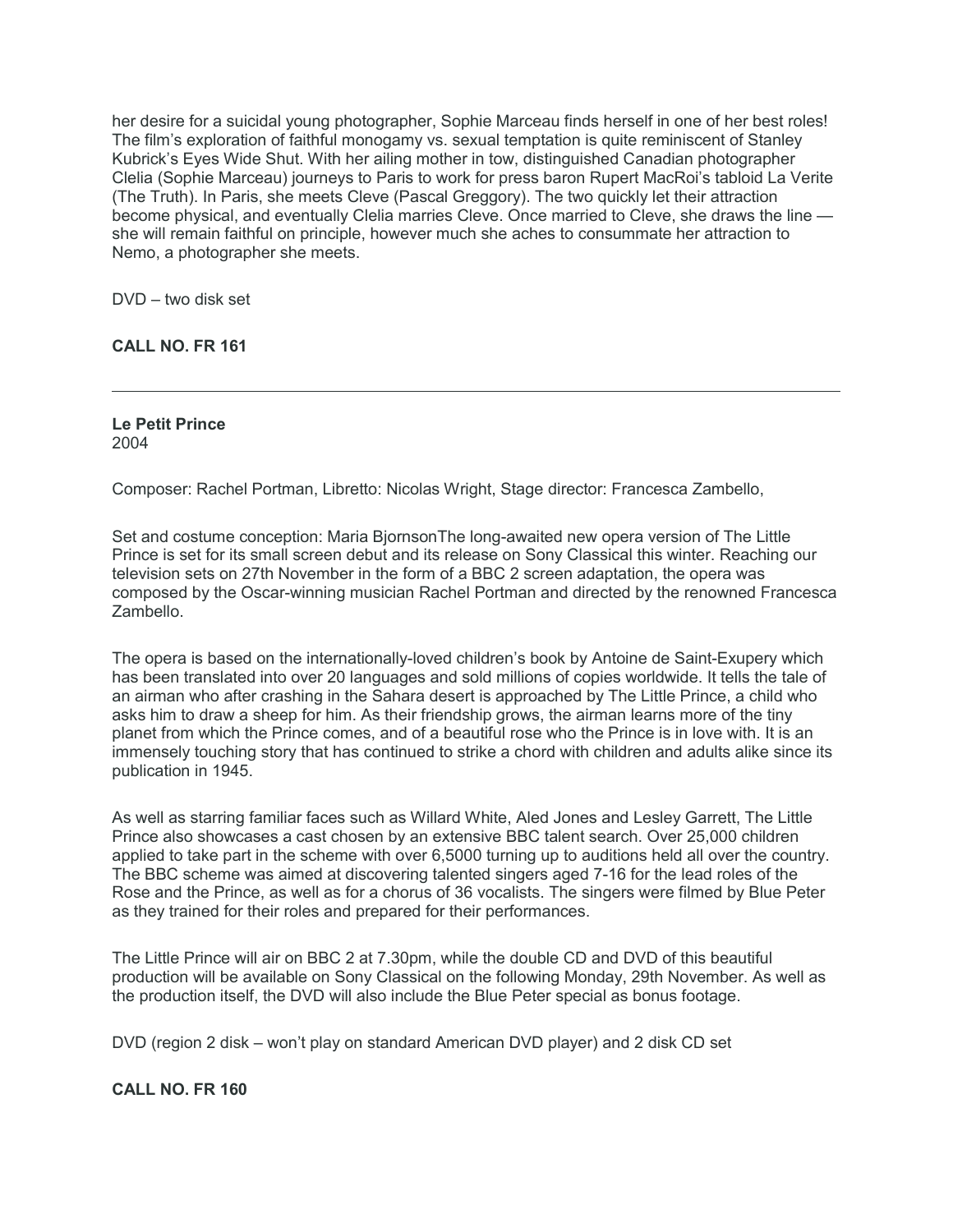# **Challenges of French Pronunciation**

2004. 53 min, Sunburst Visual Media

DVD and VHS

**CALL NO. FR 162**

## **The Little Prince**

1974. English with English subtitles. 88 minutes.

Director: Stanley Donen

Cast: Richard Kiley, Bob Fosse, Steven Warner and Gene Wilder.

Antoine de Saint-Exupery's slender, beloved classic of innocence and discovery come to the screen with its feet firmly on the Saharan sand, its eyes tilted to the stars and its spirit brightly soaring to the songs of Alan Jay Lerner and Frederick Loewe. "The score of The Little Prince is a sheer delight," says The New york Times. Delightful, too, is the magical storyline about a desert-stranded pilot and a wandering child from a faraway place. Together, the two share encounters that amuse, charm and touch the heart. Have you ever acquired wisdom from a fox? Cared for a rose that was special beyond all other roses? Visited a far-off, far-out king? Witnessed the wily dance of a snake? The universe – no, life – is an enchanting place, even more so when it's shared with The Little Prince.

DVD

**CALL NO. FR 163**

**Children of the Century** 2003. French with English subtitles. 137 minutes.

Director: Diane Kurys

Cast: Juliette Binoche, Benoît Magimel, Stefano Dionisi, Robin Renucci, Karin Viard

The Century is the story of the terribly tempestuous and passionate love affair between George Sand and poet Alfred de Musset, two of the 19th century's most headstrong Romanticists.

DVD

**CALL NO. FR 164**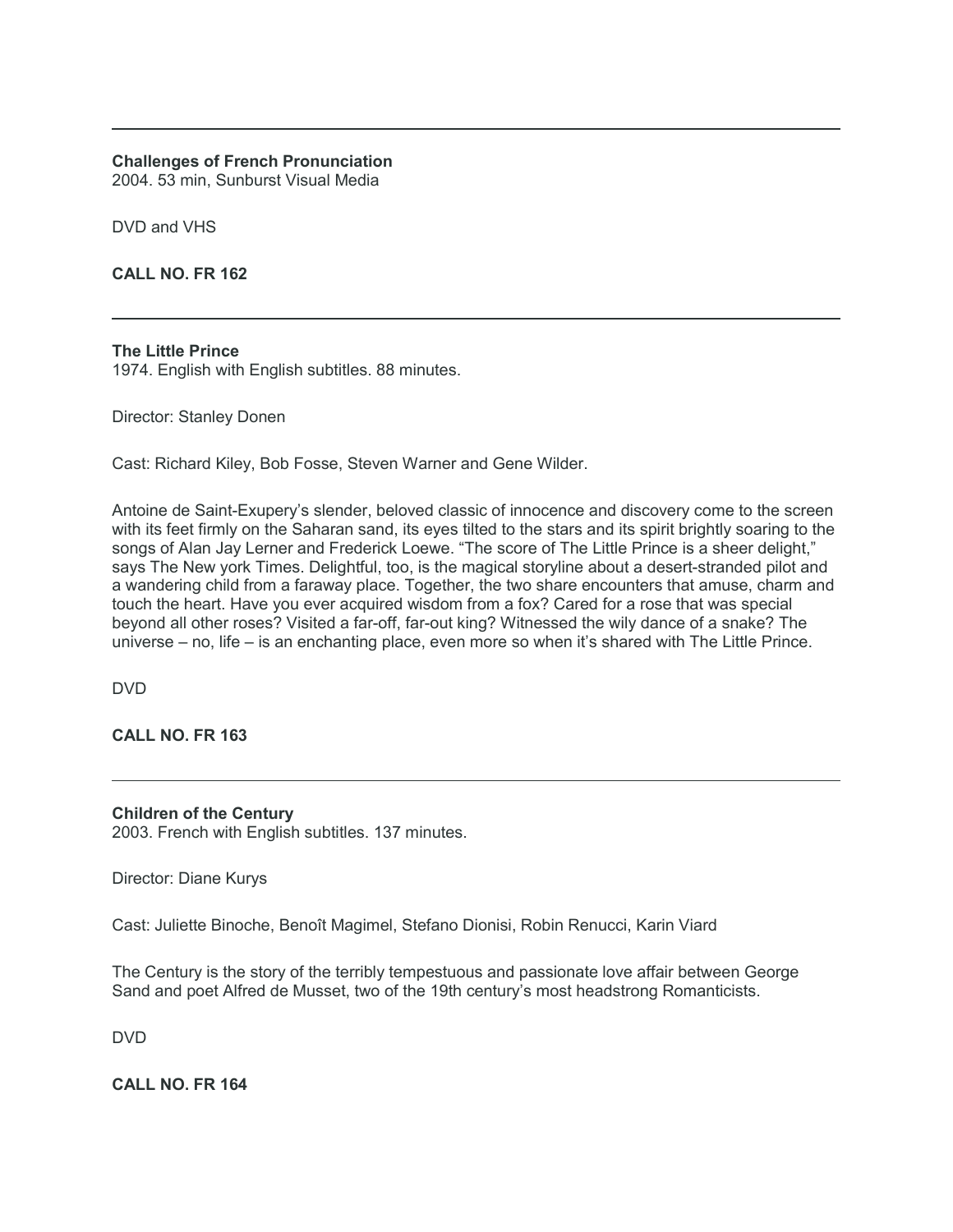#### **La Haine**

1995 97 minutes French with optional English subtitles

## Director: Mathieu Kassovitz

Actors: Marc Duret, Mathieu Kassovitz, Vincent Lindon, Benoît Magimel, Joseph MomoWhen he was just twenty-nine years old, Mathieu Kassovitz took the international film world by storm with La haine (Hate), a gritty, unsettling, and visually explosive look at the racial and cultural volatility in modern-day France, specifically in the low-income banlieue districts on Paris's outskirts. Aimlessly whiling away their days in the concrete environs of their dead-end suburbia, Vinz, Hubert, and Saïd—a Jew, an African, and an Arab—give human faces to France's immigrant populations, their bristling resentments at their social marginalization slowly simmering until they reach a climactic boiling point. A work of tough beauty, La haine is a landmark of contemporary French cinema and a gripping reflection of its country's ongoing identity crisis.DVD

## **CALL NO. FR 165**

#### **Human Resources (Ressources humaines)**

1999, Run Time: 103 minutes, in French with English subtitles

Director: Laurent Cantet

Actors: Jalil Lespert, Jean-Claude Vallod, Chantel Barre

Franck, a Parisian business school student, takes an internship in the Human Resources department at the factory where his father has labored for

the past 30 years. When Franck's efforts to better the company lead to the firing of many employees, including his father, a furious confrontation

ensues, forcing father and son to ponder their relationship while dealing with their individual lives.

Winner of over 17 International Awards, including the Jury Prize, Seattle International Film Festival

Best New Director: San Sebastian International Film Festival

DVD

**CALL NO. FR 171**

**Madame Bovary**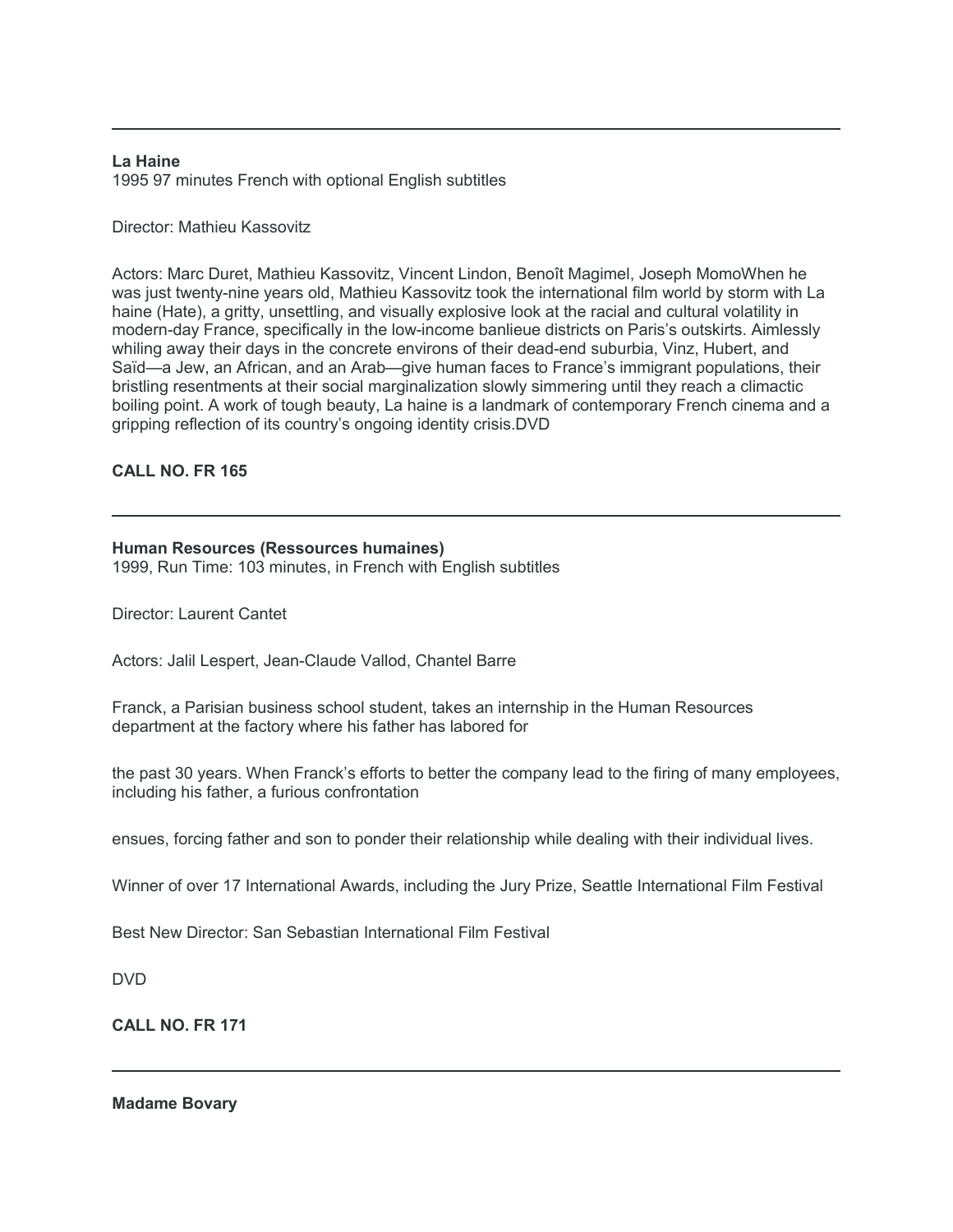1999, run time 2 hours 23 minutes, French with optional English, French & Spanish subtitles

Director: Claude Chabrol

Actors: Isabelle Huppert, Jean-François Balmer, Christophe Malavoy, Jean Yanne, Lucas Belvaux

Isabelle Huppert is "ravishingly erotic" (Newsday) as Madame Bovary in acclaimed director Claude Chabrol's masterful adaptation of Gustave Flaubert's novel. An uncompromising portrait of a woman desperate to escape her bourgeois life, Madame Bovary is a "triumphant [and] provocative" (Rolling Stone) tale of passion and destruction.

The beautiful and fiercely sensual Emma Bovary (Huppert) is trapped in a loveless marriage with a small-town physician (Jean-François Balmer). Possessed by a burning hunger for life and love, Emma pursues scandalous affairs with passionate abandon. But when her equally reckless spending triggers a financial crisis, she must gain control over her behavior before she completely destroys the lives of those around her.

DVD

**CALL NO. FR 170**

**Inch'Allah Dimanche** (Sunday, God-willing)

2001, Run Time: 98 minutes, Arabic and French with optional English subtitles

Director: Yamina Benguigui

Actors: Marie-France Pisier, Fejria Deliba, Mathilde Seigner, Zinedine Soualem, Jalil Lespert

Toronto Film Festival winner INCH'ALLAH DIMANCHE is the July film in The Film Movement Series. In 1974, under the "Family Reunion" law, the French government decided to allow the families of Algerian men working in France to legally emigrate to join them. Inch'Allah Dimanche tells the story of one such family. After a tearful good-bye to her friends and family in Algeria, Zouina (Fejria Deliba) arrives in France with her three children and moves into a house that her husband has rented for them, filled with the hopes and promises of a new life. However, Zouina's husband Ahmed fears that his wife's honor may be threatened in this foreign society and subsequently forbids her to leave the house. Throughout the film, Zouina is physically abused by her husband and emotionally attacked by her caustically "evil" mother-in-law. Zouina's neighbor, Madame Donze (France Darry), is a xenophobic busybody so obsessed with winning the prize for the best flower garden that she cannot empathize with Zouina and is cruel to her. Meanwhile, a young woman who works in a makeup factory, Nicole (Mathilde Seigner), helps Zouina feel accepted, and sparks her interest in French culture and the new world around her. As the days pass, Zouina finds herself struggling between traditional Algerian values and the rapid feminization and modernization of France. Constantly subject to the tyrannical wrath of her domineering mother-in-law and miles away from her friends and family, Zouina finds her only source of relief is Sunday, the one day that Ahmed and his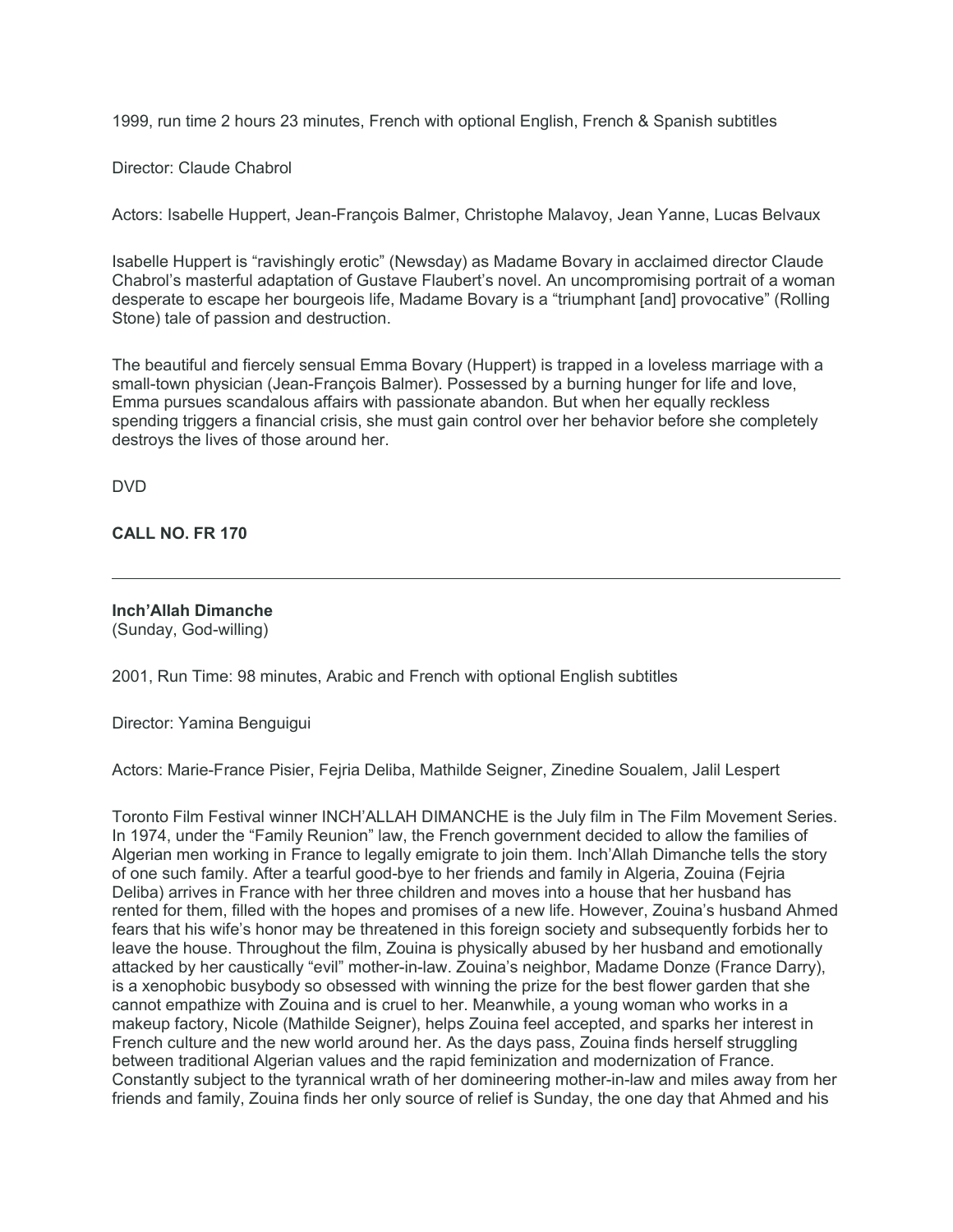mother are out of the house, when she takes her children on excursions through the countryside and attempts to come to terms with the difficulties of immigration, integration and an ostensibly impossible sense of independence.

DVD

**CALL NO. FR 169**

**8 Women** (8 femmes)

2002, Run Time: 111 minutes , French with optional English subtitles

Directors: François Ozon

Actors: Danielle Darrieux, Catherine Deneuve, Isabelle Huppert, Emmanuelle Béart, Fanny Ardant

Academy Award nominee Catherine Deneuve (The Musketeer), Isabelle Huppert (The Swindle) and Fanny Ardant (Elizabeth) star in this outrageous mystery about a wealthy industrialist who has been found murdered in his home while his family gathers for the holiday season. The house is isolated in a snowstorm and the phone lines have been cut. Eight women are his potential murderers: his calculating wife, his two mischievous daughters, his meddling mother-in-law, his neurotic sister-inlaw, his sexy sister, the faithful family cook and the sultry new maid. Each woman is a suspect. Each has a motive. Beautiful, tempestuous, intelligent, sensual and dangerous… One of them is guilty. Which one is it?

**CALL NO. FR 168**

**The Widow of Saint-Pierre** (La veuve de Saint-Pierre)

2000, Run Time: 108 minutes, French with English subtitles

Director: Patrice Leconte

Actors: Juliette Binoche, Daniel Auteuil, Emir Kusturica, Michel Duchaussoy, Philippe Magnan

While a guillotine and an executioner are sent from France, a convict sentenced to death on the isolated island of Saint-Pierre strives to better himself in the eyes of the police chief's beautiful wife. But when an event takes place turning public opinion against his execution, the town's politicians become even more determined to carry it out – and teach the police chief and his wife a lesson they will never forget.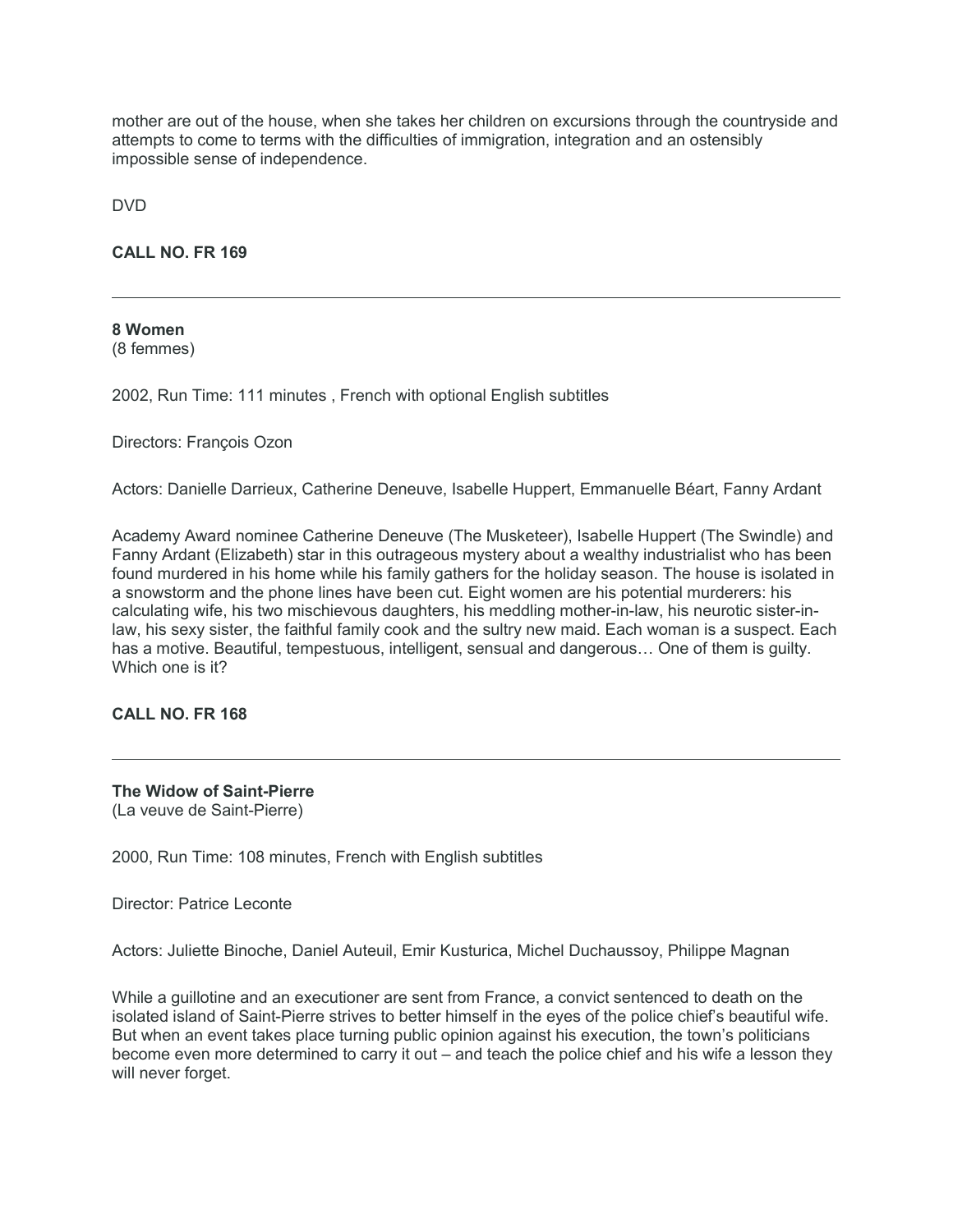# **CALL NO. FR 167**

# **Games of Love & Chance ( L'Esquive )**

2004, Run Time: 117 minutes, French with optional English subtitles

Directors Abdel Kechiche

Actors: Osman Elkharraz, Sara Forestier, Sabrina Ouazani, Nanou Benhamou, Hafet Ben-Ahmed

A sensitive, daringly original and deeply human portrait of a group of teenagers living in the projects outside Paris and surviving in a world marginalized by society. Set during preparations for a school production, it captures their affections, quarrels and jealousies as well as the budding romance between shy Krimo and Lydia, the fiery blonde star. Krimo, a pre-thug with great, big dreams forms a tight crew with his friends that carries its weight around their dangerous 'hood. Confident and sassy, Lydia is a romantic, stunning beauty driven by passion. Friends throughout their lives, as they move into adolescence, Krimo realizes he has fallen in love. Using the show as a way to get closer to Lydia, Krimo persuades his friend, Rachid, to give up the lead role. Krimo wants Lydia and he's far too smitten to be scared of looking ridiculous in front of his crew. Rejection, seduction, betrayal, and love are the heart of this universal coming-of-age story.

DVD

**CALL NO. FR 166**

**Paris, Je t'aime (Paris, I love You)** 2006, Run Time: 110 minutes, Language: English

Directors: Alexander Payne, Wes Craven, Gus Van Sant, Tom Tykwer, Vincenzo Natali

Actors: Natalie Portman, Elijah Wood, Juliette Binoche, Steve Buscemi, Catalina Sandino Moreno

In PARIS, JE T'AIME, celebrated directors from around the world, including the Coen Brothers, Gus Van Sant, Gurinder Chadha, Wes Craven, Walter Salles, Alexander Payne and Olivier Assayas, have come together to portray Paris in a way never before imagined. Made by a team of contributors as cosmopolitan as the city itself, this portrait of the city is as diverse as its creators' backgrounds and nationalities. With each director telling the story of an unusual encounter in oe of the city's neighborhoods, the vignettes go beyond the 'postcard' view of Paris to portray aspects of the city rarely seen on the big screen. Racial tensions stand next to paranoid visions of the city seen from the perspective of an American tourist. A young foreign worker moves from her own domestic situation into her employer's bourgeois environs. An American starlet finds escape as she is shooting a movie. A man is torn between his wife and his lover. A young man working in a print shop sees and desires another young man. A father grapples with his complex relationship with his

DVD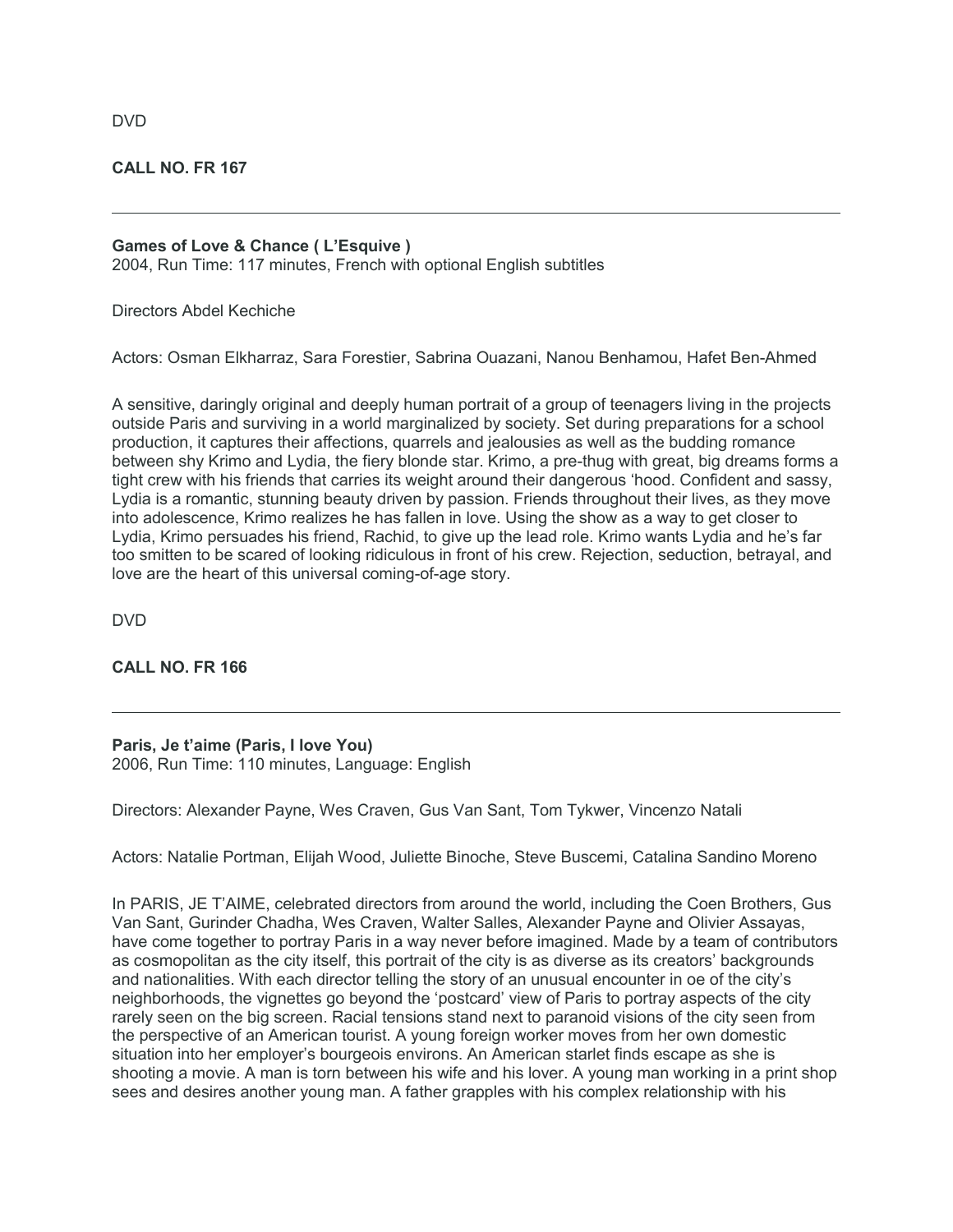daughter. A couple tries to add spice to their sex life. These are but a few of the witty and serendipitous narratives that make up PARIS, JE T'AIME.

DVD

**CALL NO. FR 173**

## **La Promesse**

1997 Run Time: 93 minutes Language: French Subtitles: English

VHSDirectors: Jean-Pierre Dardenne, Luc Dardenne

Actors: Jérémie Renier, Olivier Gourmet, Assita Ouedraogo, Hachemi Haddad, Sophie LeboutteUnder the connscienceless guidance of his father, Roger, fifteen-year old Igor appears destined to a life of petty crime. All changes, however, when Igor delivers an uncompromising promise to Hamidou – an immigrant who while working illegally for Roger accidentally falls to his death. As Roger scrambles to cover-up the accident, Igor suddenly finds himself torn between his loyalty to Roger and the agreement he made with Hamidou.

Suspicious of Roger's motivation and intimately drawn to the heart of his promise, Igor must choose between his love for his father and the demands of his awakening conscience.

# **CALL NO. FR 174**

## **Fidelity (Spanish import labeled as La Fidelidad)**

Run Time: 159 minutes Audio options: French, Spanish Subtitles: English, Spanish, or French

Director: Andrzej Zulawski

Actors: Aurélien Recoing, Edith Scob, Guillaume Canet, Guy Tréjan, Magali Noël

DVD PAL format, region 2 disk – requires special DVD player

## **CALL NO. FR 175**

## **Mon Oncle Antoine**

1971 Run Time: 104 minutes French with optional English subtitles

Director: Claude Jutra

Actors: Jean Duceppe, Monique Mercure, Olivette Thibault, Claude Jutra, Helene Loiselle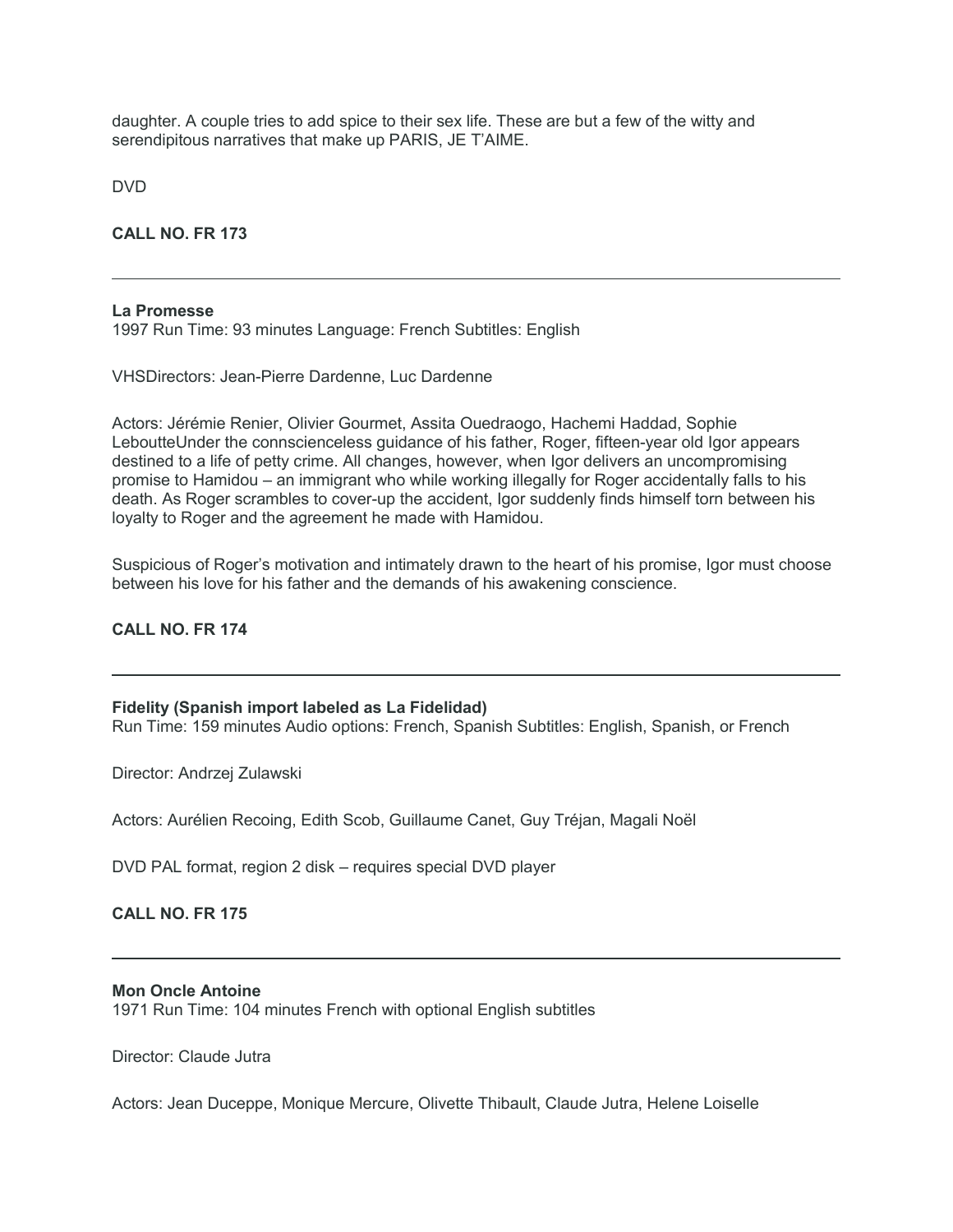Claude Jutra's evocative portrait of a boy's coming of age in wintry 1940s rural Quebec has been consistently cited by critics and scholars as the greatest Canadian film of all time. Delicate, naturalistic, and tinged with a striking mix of nostalgia and menace, Mon oncle Antoine follows Benoit, as he first encounters the twin terrors of sex and death, and his fellow villagers, who are living under the thumb of the local asbestos mine owner. Set during one ominous Christmas, Mon oncle Antoine is a holiday film unlike any other, and an authentically detailed illustration of childhood's twilight.

DVD – 2 disk set

Disk 1: The Film

Disk 2: The Supplements (2007 documentary tracing the making and history of the film; 2002 documentary featuring interviews with Brault, Bernardo Bertolucci, Genevieve Bujold and Saul Rubinek; A Chairy Tale, 1 1957 experimental short codirected by Jutra and Norman McLaren.

# **CALL NO. FR 176**

# **Commercials with Clothing Nouns**

2006 Teacher's Discovery, Inc. Run time 15 minutes French

Real TV commercials taken from French-speaking television stations used to increase your students' vocabulary. Chock-full of authentic present-day culture that we hand-selected especially for use in your classroom. Vocabulary found in these commercials provide you with a versatile teaching tool for listening and response activities. Captured in 2004

**CALL NO. FR 177a**

## **Commercials with Body Part Nouns**

2006 Teacher's Discovery, Inc. Run time 15 minutes French

Real TV commercials taken from French-speaking television stations used to increase your students' vocabulary. Chock-full of authentic present-day culture that we hand-selected especially for use in your classroom. Vocabulary found in these commercials provide you with a versatile teaching tool for listening and response activities. Captured in 2004

# **CALL NO. FR 177b**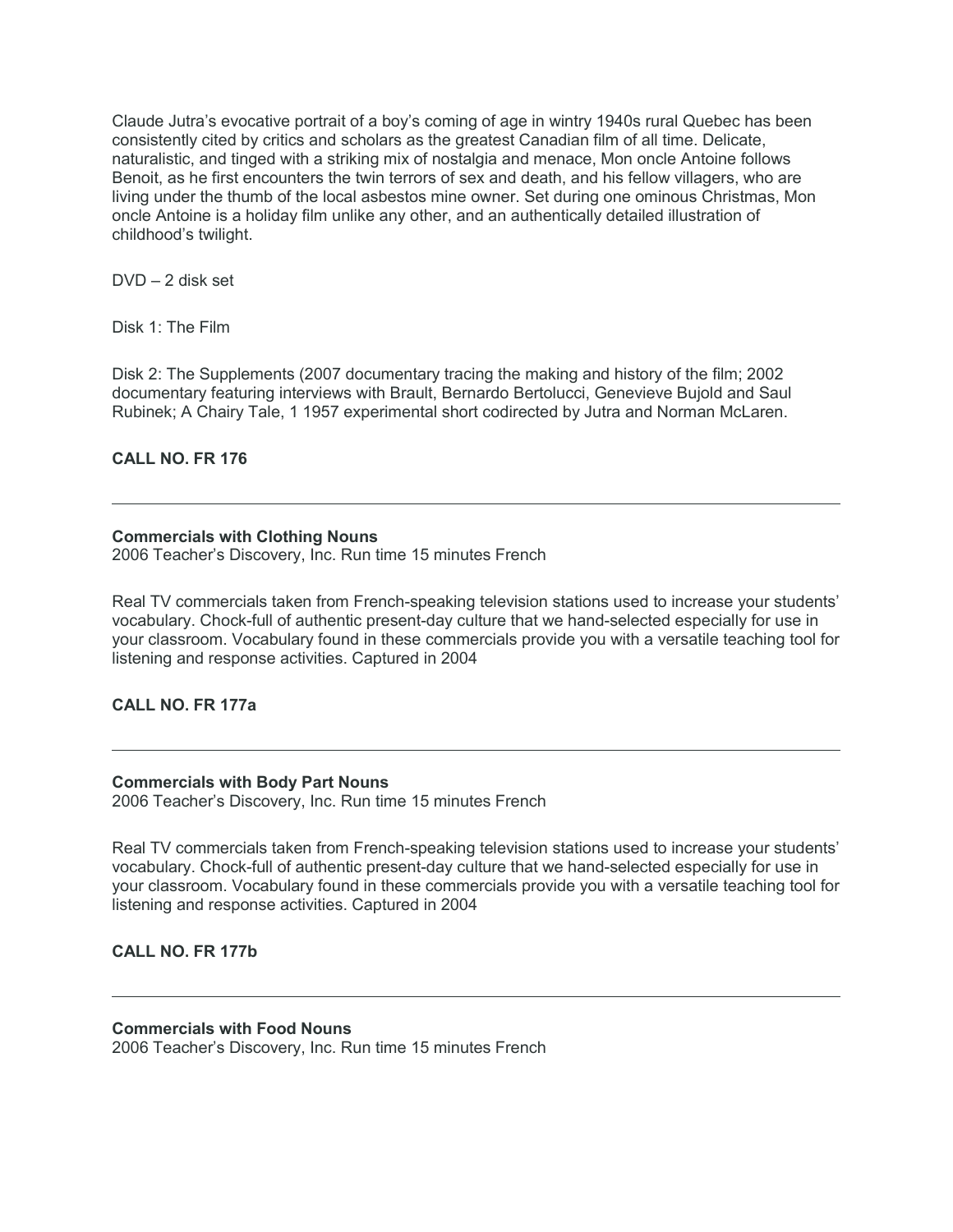Real TV commercials taken from French-speaking television stations used to increase your students' vocabulary. Chock-full of authentic present-day culture that we hand-selected especially for use in your classroom. Vocabulary found in these commercials provide you with a versatile teaching tool for listening and response activities. Captured in 2004

# **CALL NO. FR 177c**

## **Days of Glory**

2006 Run Time: 120 minutes Language: French Subtitles: English, Spanish

Set during WWII, North African soldiers enlist in the French army and battle their way across Europe to liberate the "fatherland" and confront discrimination.

DVD disk

**CALL NO. FR 178**

#### **La Lettre**

1999 Run Time: 107 minutes French with optional English subtitles

THIS DISK IS REGION 2 AND WILL PLAY ONLY IN A SPECIAL WORLD FORMAT DVD PLAYER

Director: Manoel de Oliveira

Actors: Chiara Mastroianni, Pedro Abrunhosa, Antoine Chappey, Leonor Silveira, Françoise Fabian

La princesse de Cleves by Madame de Lafayette, to the modern day in this film about passion and matrimonial virtues. Mademoiselle de Chartres (Chiara Mastroianni) has her first experience of heartbreak when a youth who believes in free love abandons her. One night, her mother's friend Mrs. Silva introduces her to Jacques de Cleves, a doctor of good reputation. The doctor fell in love with the young girl the day he saw her in a jewelry store in the Place Vendome, choosing a necklace in the company of her mother. Mademoiselle de Chartres agrees to marry the doctor to cure her broken heart but subsequently falls in love with a young and fashionable singer, Pedro Abrunhosa. Realizing the dangers of following one's passions, her mother warns her before she dies, reminding her of her reputation and her duties to her husband. But she is too much in love to care. Besides, she is a rebellious woman at heart. Using a story written almost three centuries ago, Oliveira makes light of the social order which is affecting humanity even today. Remarkably, he does this with a good dose of humor. Chiara Mastroianni combines beauty with dignity as the woman who has no choice but to follow her passions no matter where they lead her. In competition at the 52nd Cannes Film Festival, 1999

DVD region 2 disk – PAL format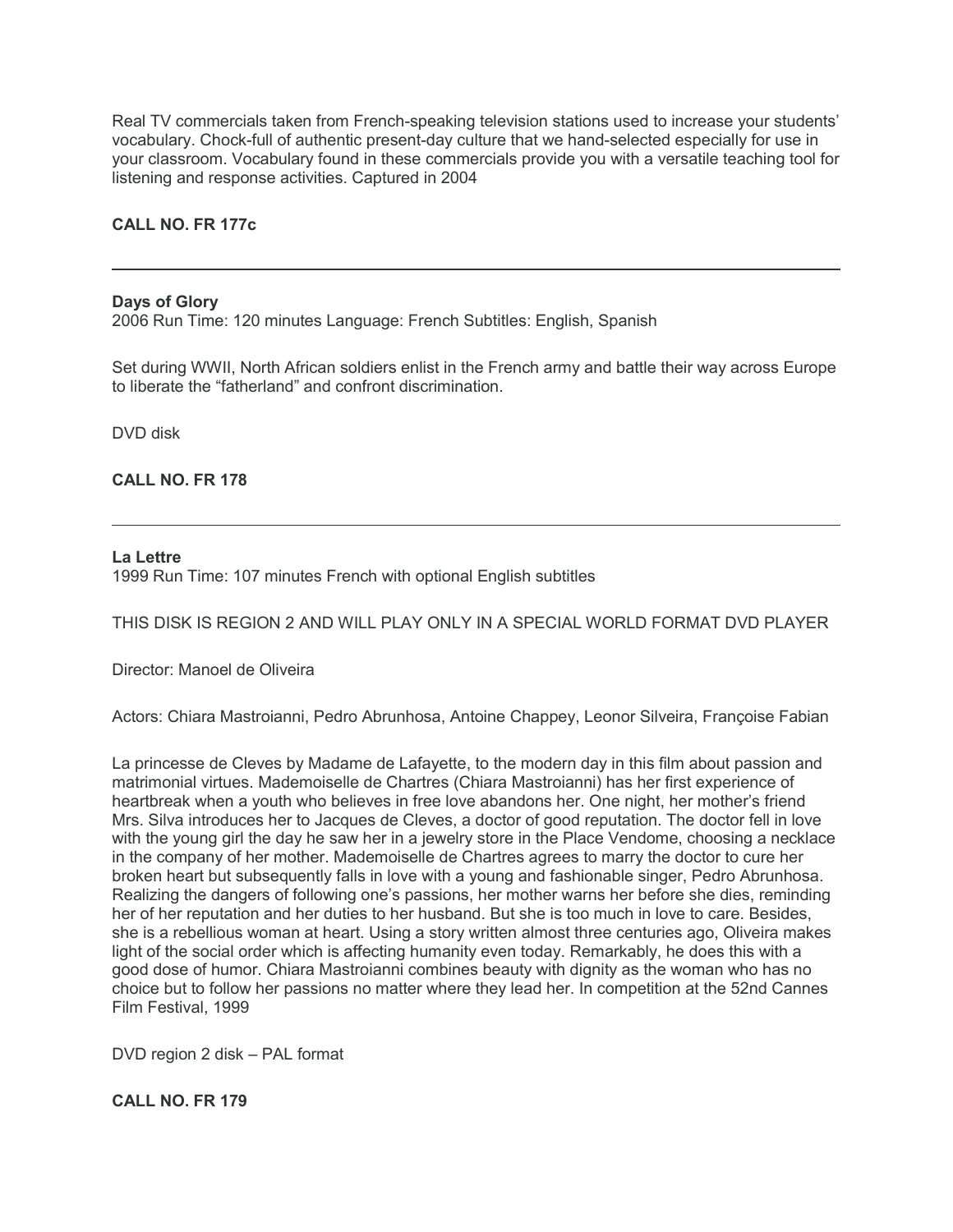# **Night and Fog ( Nuit et Brouillard )**

1955 run time: 31 minutes color and black & white French with optional English subtitles DVD

## Filmmaker: Alain Resnais

Ten years after the liberation of the Nazi concentration camps, filmmaker Alain Resnais documented the abandoned grounds of Auschwitz and Majdanek. One of the first cinematic reflections on the horrors of the Holocaust, Night and Fog (Nuit et Brouillard) contrasts the stillness of the abandoned camps' quiet, empty buildings with haunting wartime footage. With Night and Fog, Resnais investigates the cyclical nature of man's violence toward man and presents the unsettling suggestion that such horrors could come again.

## **CALL NO. FR 180**

## **Apres Vous ( Aprés Vous )**

2005 Run Time: 110 minutes Language: French Subtitles: English DVD

Actors: Daniel Auteuil, José Garcia, Sandrine Kiberlain, Marilyne Canto, Michèle Moretti

Director: Pierre Salvadori

A random act of kindness snowballs into vivid proof that "no good deed goes unpunished" in APRES VOUS, the irresistible French comedy that garnered actor Daniel Auteuil (GIRL ON THE BRIDGE, JEAN DE FLORETTE) a Cesar Award nomination for Best Actor. Antoine (Auteuil), a restaurant headwaiter; takes a shortcut through a park one night and spots Louis (Jose Garcia), a despondent, lovelorn stranger, attempting to kill himself. Antoine intervenes-despite Louis's vehement protestsand hustles him home to his apartment. And it isn't long before Antoine has decided to fix all that is wrong in Louis's life. He artfully intercepts a suicide note mailed to Louis's grandparents…riotously attempts to land Louis a job at his posh restaurant…and boldly attempts to mend the rifts between Louis and his former girlfriend, Blanche (Sandrine Kiberlain). But an unexpected twist of fate upsets Antoine's grandiose plans for Louis's "rehabilitation." Here's a surprising, dazzling comedy treat that sparkles like a bottle of fine wine.

## **CALL NO. FR 181**

**Read My Lips** 2001 Run Time: 1 hour 59 minutes Language: French Subtitles: English DVD

Actors: Vincent Cassel, Emmanuelle Devos, Olivier Gourmet, Olivier Perrier, Olivia Bonamy

Directors: Jacques Audiard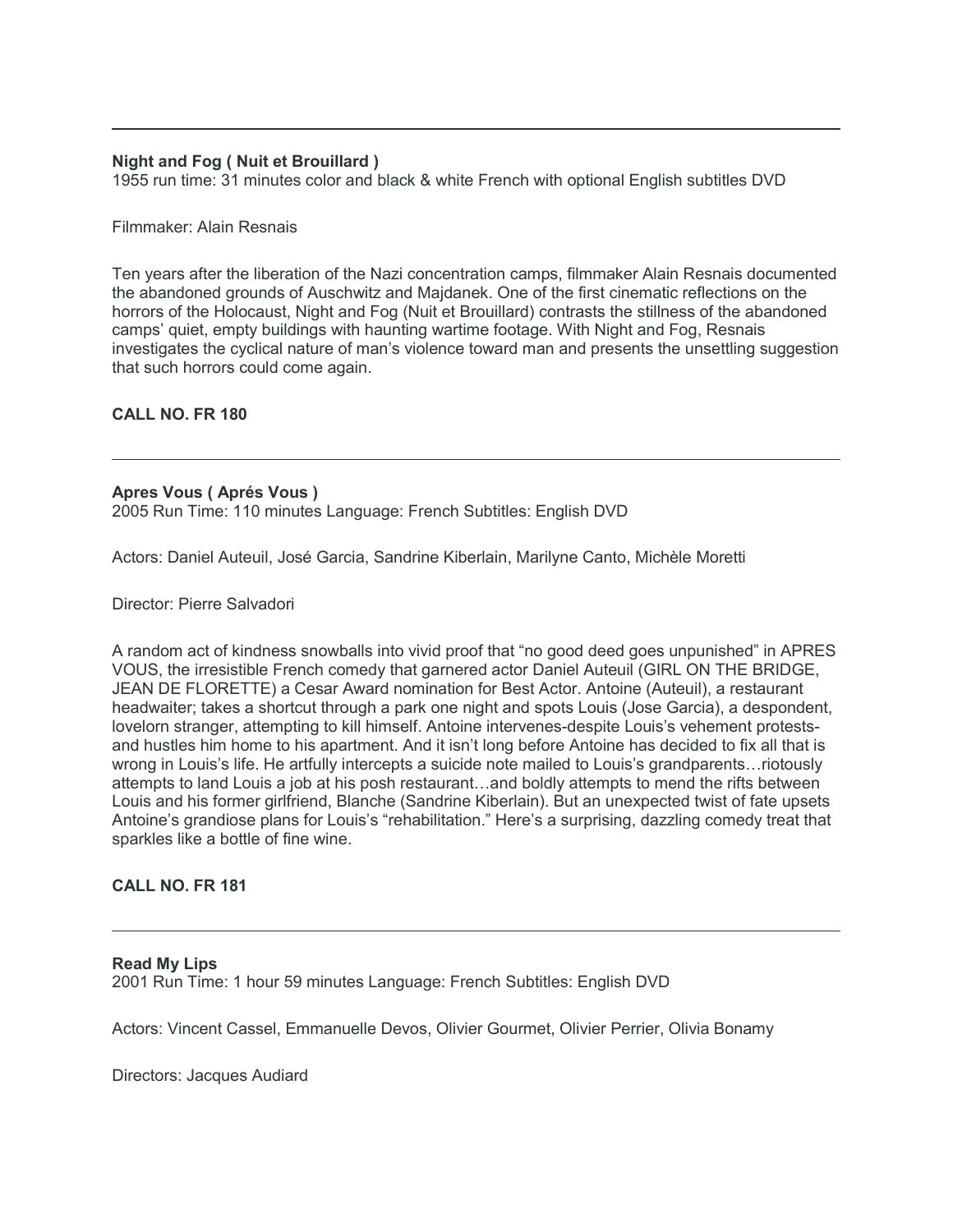As a secretary, Carla Behm is overqualified despite a disability that forces here to wear hearing aids in both ears. Still, her coworkers ridicule her daily for her plain looks, all the while taking credit for her best work. She's on the verge of cracking until she gets permission to hire an assistant.

Enter Paul Angeli. He's a suave, light-fingered ex-con unqualified for the simplest of tasks. However, when it comes time to steal a file a co-worker has pilfered from Carla's desk, Paul has all the skills that Carla requires. Soon he discovers Carla's uncanny ability to read lips, and their relationship becomes a seductive tango as Paul enlists Carla in a revenge plot against a crooked loan shark.

A masterfully crafted romantic thriller in the Hitchcock tradition, READ MY LIPS won Best Screenplay at the 2002 César Awards.

**CALL NO. FR 182**

**Café au Lait** 2005 Run Time: 91 minutes Language: French Subtitles: English DVD

Actors: Mathieu Kassovitz, Vincent Cassel, Hubert Kounde, Julie Mauduech

Director: Mathieu Kassovitz

An interracial trio comes to grips with impending parenthood in Mathieu Kassovitz's audacious comedy inspired by Spike Lee. Lola, a beautiful West Indian woman, brings her two lovers together in a surprise meeting to announce that she is pregnant and doesn't know which one of them is the father. A Jewish bike messenger and a rich African Muslim immediately hate each other in a rivalry fueled by their racial conflict and jealousy. Despite their differences, they share an apartment with Lola as they enthusiastically await the blessed event.

# **CALL NO. FR 183**

## **Bon Voyage**

2002 Run Time: 114 minutes Language: French Subtitles: English DVD

Actors: Isabelle Adjani, Gérard Depardieu, Virginie Ledoyen, Yvan Attal, Grégori Derangère

Occupied France the subject of a deft, breezy comedy? Believe it. Bon Voyage gathers a collection of romantics, fools, and survivors, and puts them together in Bordeaux in 1940. Loosely arranged around the ditzy figure of a famous grand-dame actress (Isabelle Adjani), these hapless creatures trip over each other very amusingly during the course of a couple of frantic days. The central character is actually a young writer (the winning Gregori Derangere), who's torn between panting after the actress or aiding the pretty daughter (Virginie Ledoyen, 8 Women) of an important scientist trying to escape to England. It would be hard to say that any of this amounts to anything substantial, but director Jean-Paul Rappeneau whips it together very attractively, and the Bordeaux location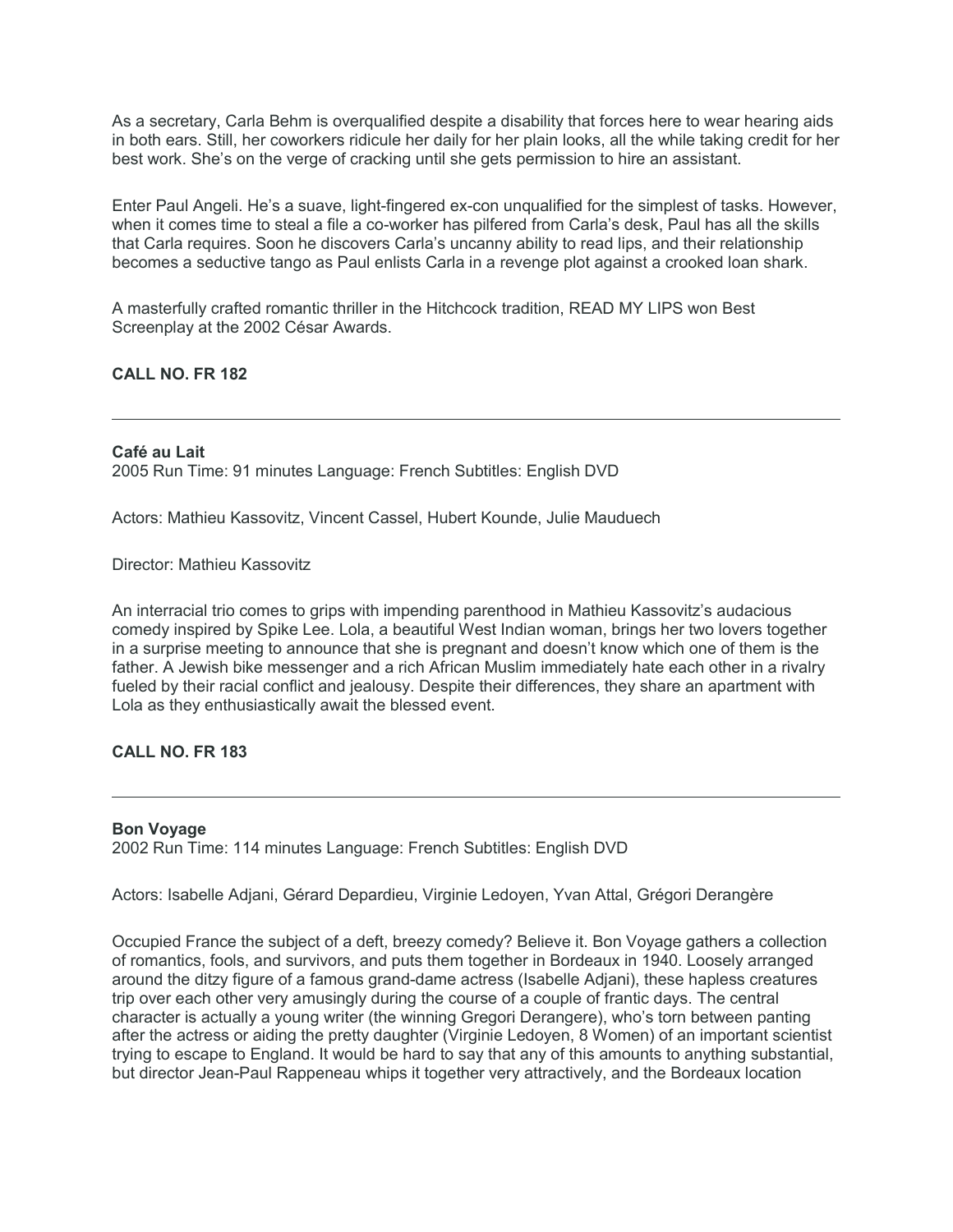offers luscious views of a pre-war city. Rappeneau's delightful 1966 comedy La Vie de Chateau, set in Normandy just before D-Day, treads some of the same turf. –Robert Horton

Two copies; copy one DVD without subtitles; copy two DVD with optional subtitles in English, Portuguese or Spanish

## **CALL NO. FR 184**

#### **The Butterfly**

2004 Run Time: 80 minutes Language: French Subtitles: English DVD

Director: Philippe Muyl

Actors: Michel Serrault, Claire Bouanich, Nade Dieu, Jacques Bouanich, Jerry Lucas (II)

Legendary actor Michel Serrault stars as Julien, an ornery butterfly collector. When eight-year-old Elsa and her often-absent mother move into the apartment next to his, the persistent and curious Elsa adopts a reluctant Julien as her surrogate grandpa. But when Julien leaves town for a weeklong hiking expedition in the Alps to find the "Isabella," an exotic butterfly as elusive as it is beautiful, he instead discovers an uninvited companion – Elsa!

## **CALL NO. FR 185**

## **Look at Me** 2005 Run Time: 111 minutes Language: French Subtitles: English and Spanish DVD

Director: Agnès Jaoui

Actors: Marilou Berry, Jean-Pierre Bacri, Agnès Jaoui, Laurent Grévill, Virginie Desarnauts

Celebrity has unexpected consequences for everyone who lives in its shadow, as the family, friends and hangers-on of a famous writer discover in LOOK AT ME, a witty and amusing comedy that won Best Screenplay at the 2004 Cannes Film Festival.

Lolita's father is a writer whose fame has made him so self-centered he has no clue the effect his egotistical behavior has on everyone around him. Now that she has grown up, Lolita becomes even more determined to make him notice her – especially since she's discovered a talent of her own and would like his approval. There are people who she thinks will help her, but she always winds up competing against them for her father's attention. And when she meets a guy who likes her for herself, Lolita finds she may actually be more like her father than she would ever have imagined.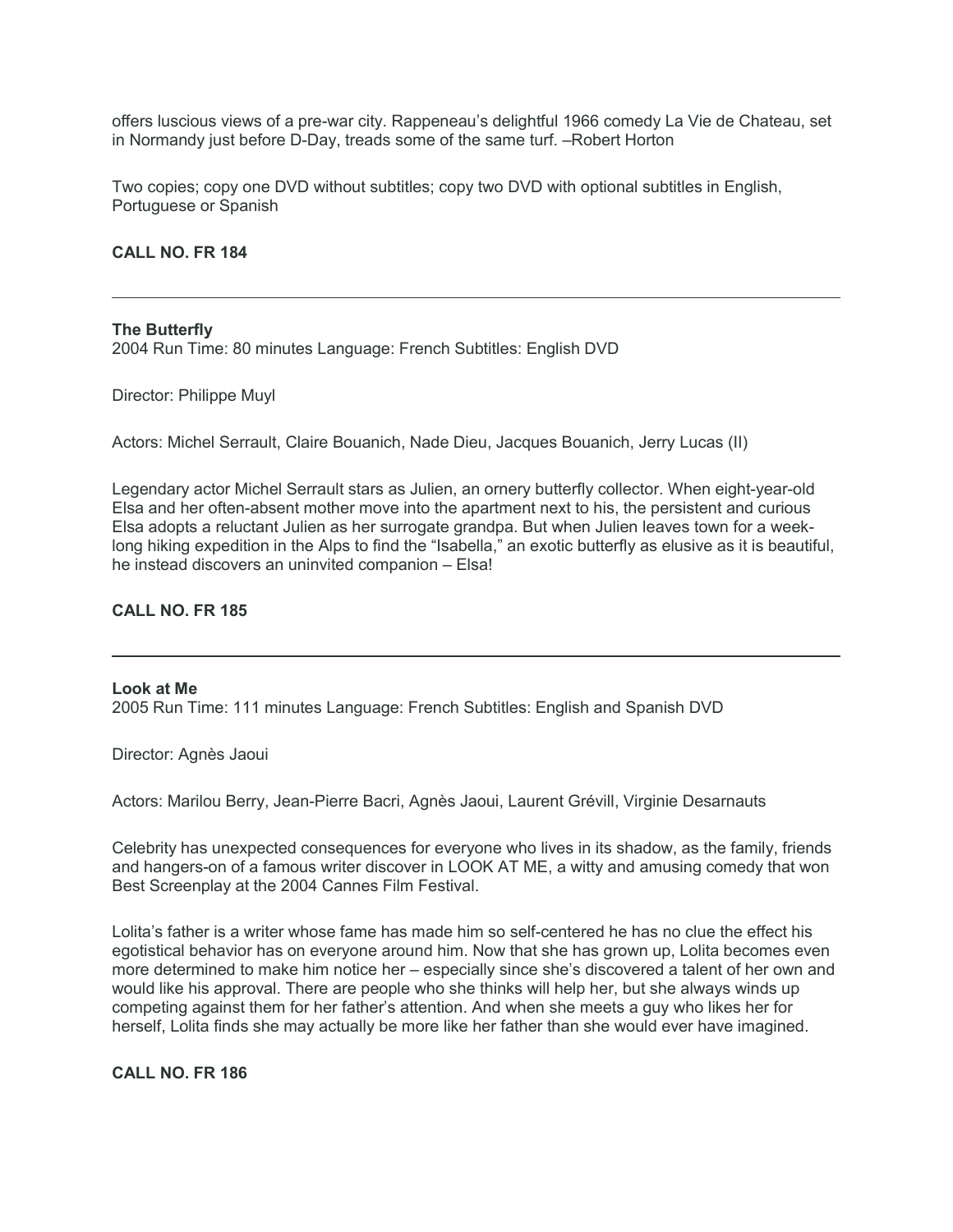**Être et avoir** (To Be and To Have)

2002 Run Time: 104 minutes Language: French Optional Subtitles: English DVD

Director: Nicolas Philibert

Best Documentary 2002 – European Film Awards

All over France, there are still examples of what is known as 'single-class schools' that bring together all the children of a village around one teacher, from kindergarten to the last year of primary school.

Between isolation and opening up to the world, these eclectic little groups share everyday life, for better and for worse.

This film was shot in one of them, somewhere in the heart of the Auvergne.

# **CALL NO. FR 187**

## **The Visitors**

1996 Run Time: 107 minutes Language: French Subtitles: English DVD

Director: Jean-Marie Poiré

Actors: Christian Clavier, Jean Reno, Valérie Lemercier, Marie-Anne Chazel, Christian Bujeau

This outrageous time-travel comedy follows the misadventures of a wacky medieval knight (Jean Reno — MISSION IMPOSSIBLE, THE PROFESSIONAL) and his faithful servant when they suddenly find themselves zapped into the present day! Mayhem rules as these 12th-century visitors try adapting to the wildly confusing modern world! To avoid being stuck here for good, however, they soon begin an all-out cosmic assault on their former castle — now a luxury hotel — in their quest to return to the past. But you can be sure THE VISITORS won't leave without first delivering nonstop laughs and outstanding comedy entertainment!

# **CALL NO. FR 188**

## **Les Misérables**

1995, Run Time: 175 minutes, Language: French, Subtitles: English, VHS

Director: Claude Lelouch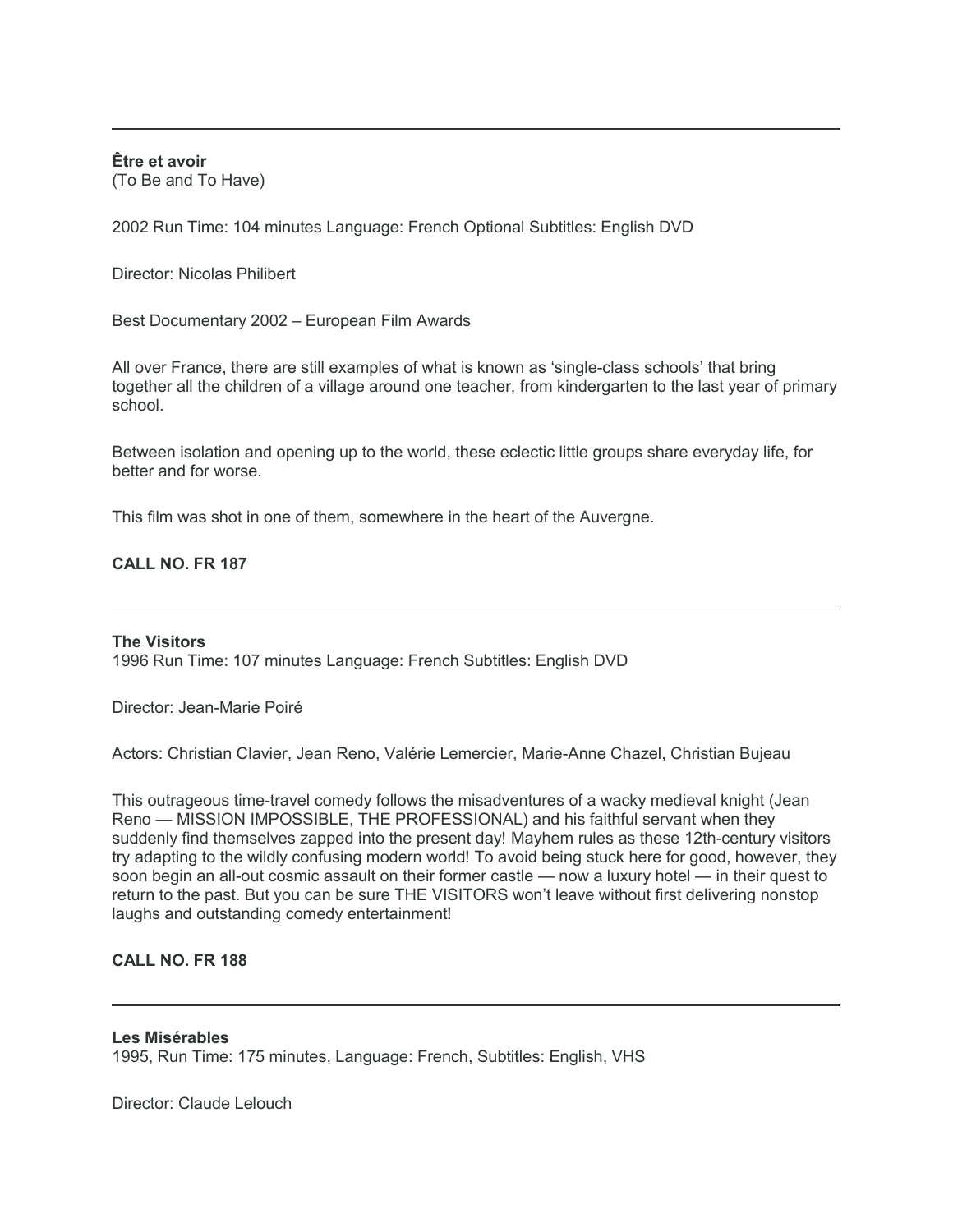Actors: Jean-Paul Belmondo, Michel Boujenah, Alessandra Martines, Salomé Lelouch, Annie Girardot

It comes like lightning. The Nazis overrun France and for its proud people, it begins the most miserable of times. Yet it's not so miserable that the goodness of one man cannot triumph.

In *Les Misérables*, two-time Academy Award winner Claude Lelouch fashions a magnificent achievement that won the Golden Globe Award as 1995's Best Foreign Language Film. Legendary Jean-Paul Belmondo stars as Henri Fortin, a true and simple man whose life parallels that of Jean Valjean, the hero of Victor Hugo's great novel. But those parallels do not mean a simple updating of Hugo's tale. Instead, Lelouch uses them to frame a towering cascade of events, traits and emotions: nobility, suffering, persistence, joy, hate, longing, love, greed, betrayal, war, peace and life-affirming joy and hope. "After 34 films, I am dedicated to filming hope," Lelouch states. Here he does it with exquisite power and grace. **CALL NO. FR 189**

## **Marie Antoinette**

2006, Run Time: 123 minutes, Language: English, Subtitles: English and French, DVD

Directors: Sofia Coppola and Callum Greene

Actors: Kirsten Dunst, Jason Schwartzman, Judy Davis, Rip Torn, Rose Byrne

Academy Award® winner Sofia Coppola directs an electrifying yet intimate re-telling of the turbulent life of history's favorite villainess, Marie Antoinette. Kirsten Dunst portrays the ill-fated child princess who married France's young and indifferent King Louis XVI Jason Schwartzman. Feeling isolated in a royal court rife with scandal and intrigue, Marie Antoinette defied both royalty and commoner by living like a rock star, which served only to seal her fate.

**CALL NO. FR 190**

**3 Films by Louis Malle (Lacombe, Lucien; Au Revoir les Enfants; Murmur of the Heart) – the Criterion Collection** FR 191 A

Murmur of the Heart

1971; Run Time: 118 minutes; Language: French; subtitles: English (optional); DVD

Director: Louis Malle

Actors: Lea Massari, Benoît Ferreux, Daniel Gélin, Michael Lonsdale, Ave Ninchi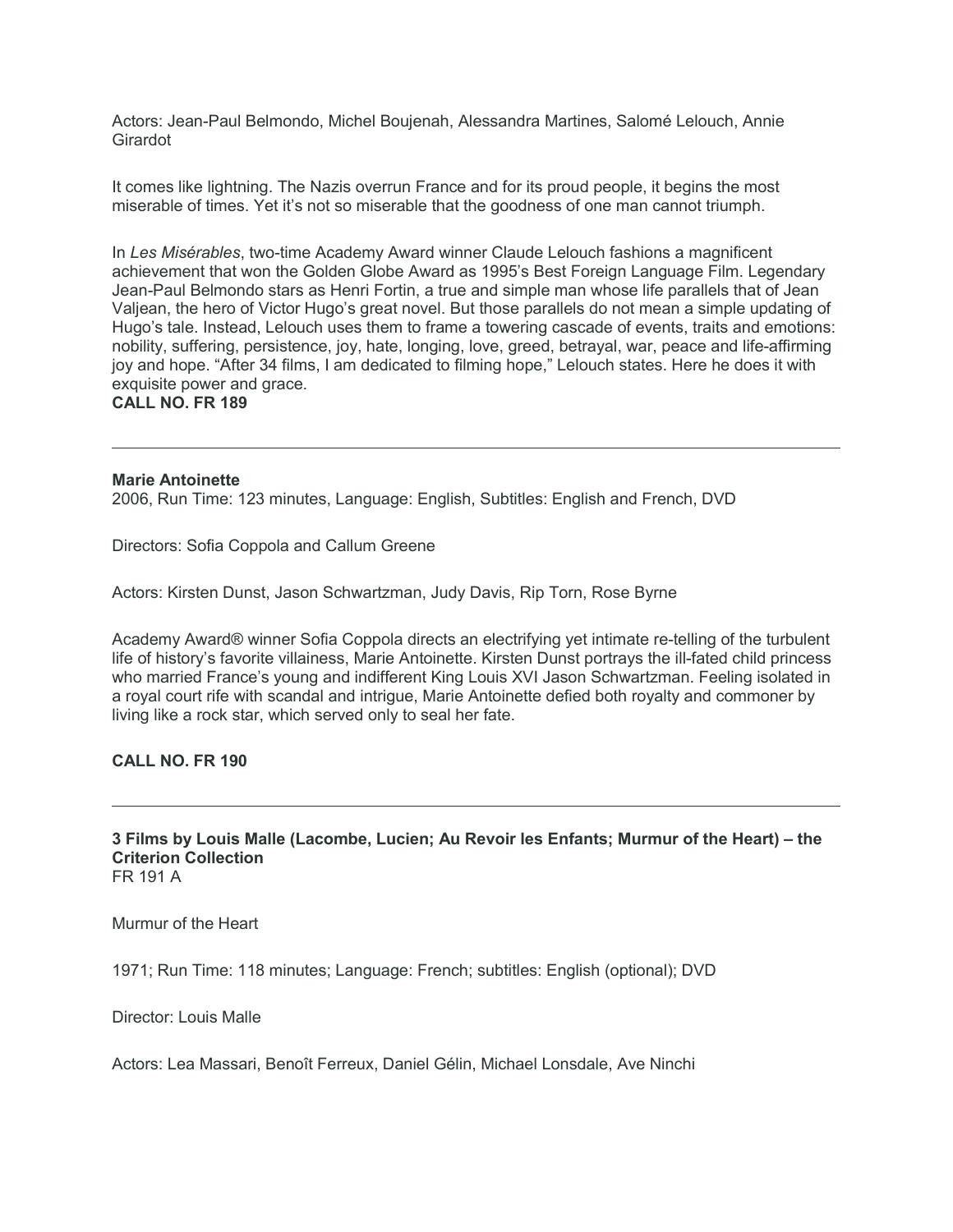Louis Malle's critically acclaimed Murmur of the Heart gracefully combines elements of comedy, drama, and autobiography in a candid portrait of a precocious adolescent boy's sexual maturation. Both shocking and deeply poignant, this is one of the finest coming-of-age films ever made.

FR 191 B

Lacombe, Lucien

1974; Run Time: 138 minutes; Language: French; Subtitles: English (optional); DVD

Director: Louis Malle

Actors: Pierre Blaise, Aurore Clément, Holger Löwenadler, Therese Giehse, Stéphane Bouy

One of the first French films to address the issue of collaboration during the German Occupation, Louis Malle's brave and controversial Lacombe, Lucien traces a young peasant's journey from potential Resistance member to Gestapo recruit. At once the story of a nation and of one troubled boy, the film is a disquieting portrait of lost innocence and guilt.

FR 191 C

Au Revoir les Enfants

1987; Run Time: 101 minutes; Language: French; Subtitles: English (optional), DVD

Director: Louis Malle

Actors: Gaspard Manesse, Francine Racette, Philippe Morier-Genoud, Stanislas Carre de Malberg

*Au revoir les enfants* tells a heartbreaking story of friendship and devastating loss between two boys living in Nazi-occupied France. At a provincial Catholic boarding school, the precocious youths enjoy true camaraderie – until a secret is revealed. Based on events from writer-director Louis Malle's own childhood, the film is a subtle, precisely observed tale of courage, cowardice, and tragic awakening. FR 191 D

The Supplements

Interviews with actor Candice Bergen and biographer Pierre Billard

Excerpts from a French TV program featuring the director on the sets of *Murmur of the Heart* and *Lacombe, Lucien* Audio interviews with Louis Malle from 1974, 1988, and 1990

*The Immigrant*, Charlie Chaplin's 1917 short comedy, featured in *Au revoir les enfants*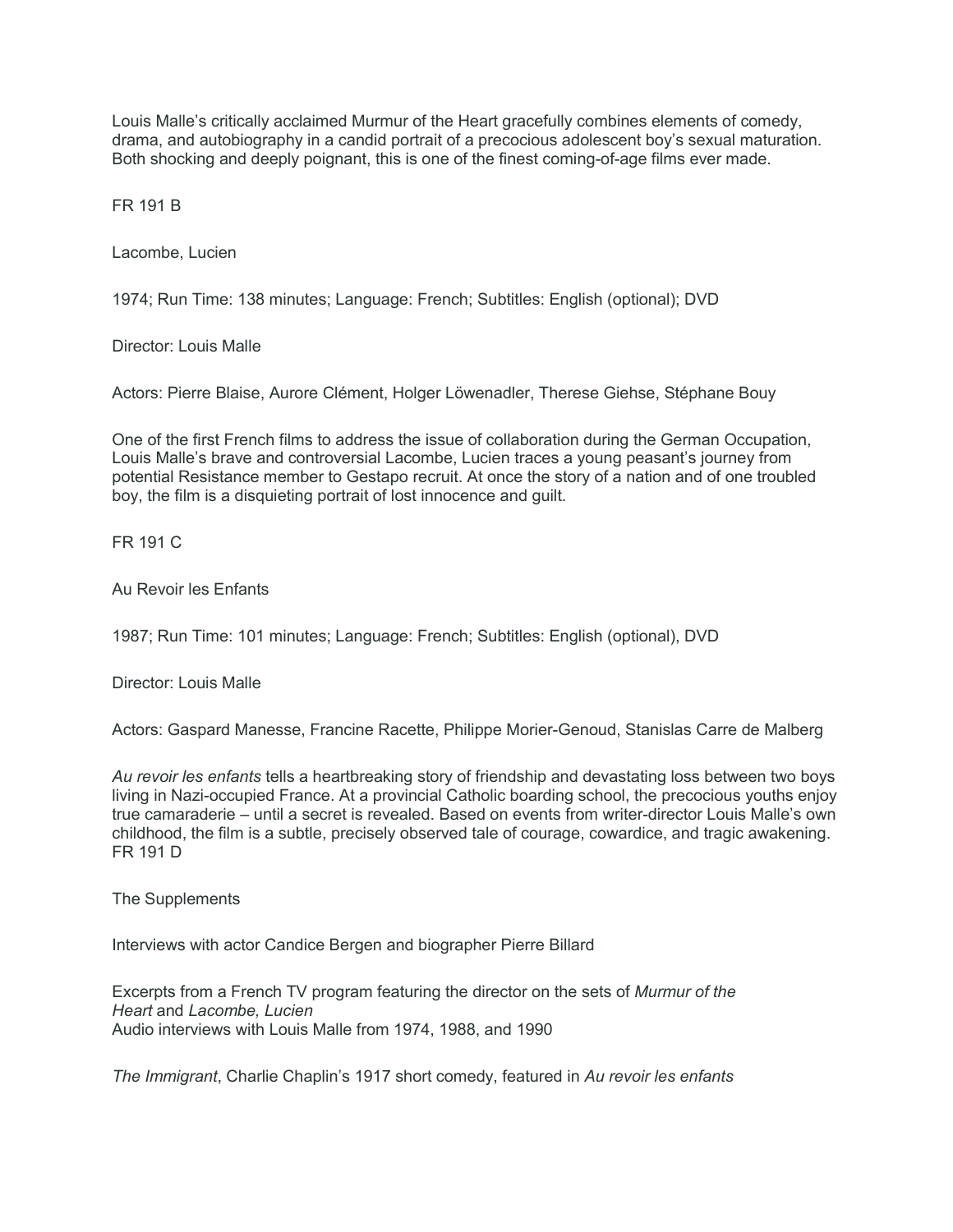A profile of the provocative character of Joseph from *Au revoir les enfants*, crated by filmmaker Guy Magen, in 2005 Louis Malle filmography

## **CALL NO. FR 191 A, B, C, D**

#### **Les Choristes (The Chorus)**

2004; Run Time: 97 minutes; Language: French; Optional subtitles in English or French; DVD

Director: Christophe Barratier

Actors: Jean-Paul Bonnaire, Marie Bunel, Jean-Baptiste Maunier

An inspirational story in the rich tradition of Music Of The Heart and Mr. Holland's Opus, The Chorus has moved critics everywhere to declare it one of the year's very best films! When he takes a job teaching music at a school for troubled boys, Clément Mathieu is unprepared for its harsh discipline and depressing atmosphere. But with passion and unconventional teaching methods, he's able to spark his students' interest in music and bring them a newfound joy! It also puts him at odds with the school's overbearing headmaster, however, locking Mathieu in a battle between politics and the determination to change his pupils' lives!

# **CALL NO. FR 192**

## **The Taste of Others**

2000; Run Time: 112 minutes; Language: French; Optional subtitles in English; DVD

Director: Agnes Jaoui

Actors: Anne Alvaro, Jean-Pierre Bacri, Alain Chabat, Agnes Jaoui, Gerard Lanvin

Fun, sexy and richly rewarding, The Taste Of Others earned an Academy Award® nomination as Best Foreign Language Film (2000)! The lives and loves of several completely opposite men and women artfully intersect in what becomes a delightfully funny web of romantic entanglements! While negotiating differences in wealth and status, style and taste, this vivid collection of characters mix and match in outrageously volatile combinations! Internationally acclaimed for its sexy comic sophistications- expect the unexpected from this uncommonly entertaining motion picture!

# **CALL NO. FR 193**

## **The Class (Entre Les Murs)**

2009; Run Time: 128 minutes; Language: French; Optional subtitles in English or Spanish; DVD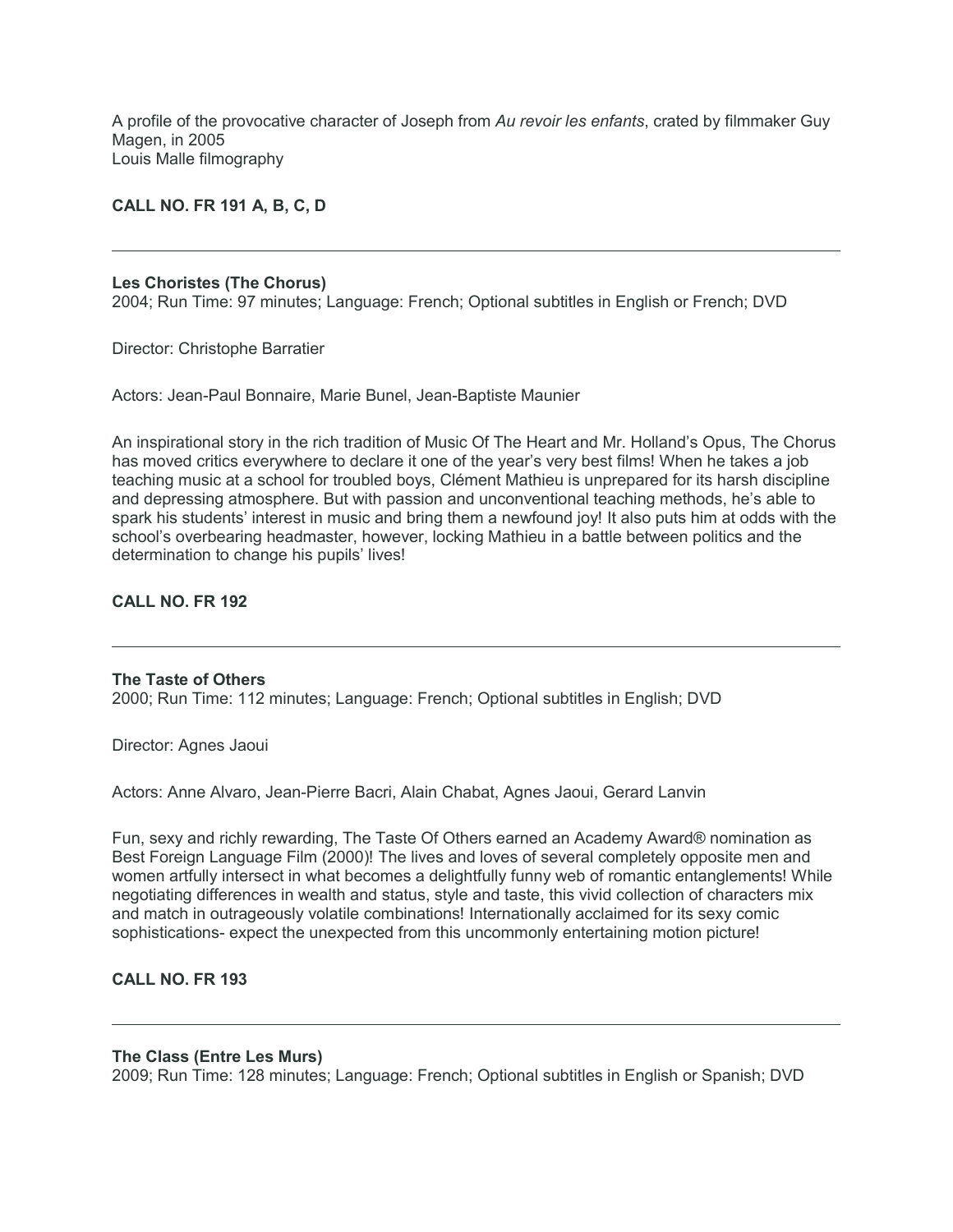Director: Laurent Cantet

Actors: François Bégaudeau, Agame Malembo-Emene, Angélica Sancio, Arthur Fogel, Boubacar **Toure** 

The Class is a 2008 French drama film directed by Laurent Cantet. Its original French title is Entre les murs, which translates literally to "Between the walls". It is based on the 2006 novel of the same name by François Bégaudeau. The novel is a semi-autobiographical account of Bégaudeau's experiences as a French language and literature teacher in a middle school in the 20th arrondissement of Paris, particularly illuminating his struggles with "problem children" Esmerelda (Esmeralda Ouertani), Khoumba (Rachel Regulier), and Souleymane (Franck Keïta). The film stars Bégaudeau himself in the role of the teacher. The film received the Palme d'Or at the 2008 Cannes Film Festival, making it the first French film to do so since 1987, when Maurice Pialat won the award for Under the Sun of Satan.

# **CALL NO. FR 194**

## **Le Petit Lieutenant**

2005; Run Time: 97 minutes; Language: French; Optional subtitles in English; DVD

Director: Xavier Beauvois

Actors: Nathalie Baye, Jalil Lespert, Roschdy Zem, Antoine Chappey, Jacques Perrin

A gripping police noir, LE PETIT LIEUTENANT tells the story of Antoine, an ambitious young cop from the provinces who joins a plainclothes crime unit in Paris. Antoine spends his days eagerly awaiting his first assignment, drinking with his fellow detectives and developing an unlikely relationship with his superior, a veteran policewoman with a troubled past. But when the body of a drifter is found murdered along the Seine, a seemingly routine investigation suddenly turns violent and forever changes all their lives.

# **CALL NO. FR 195**

## **Therese (Thérèse)**

1986, Run Time: 90 minutes, Language: French, Optional Subtitles: English; DVD

Director: Alain Cavalier

Actors: Catherine Mouchet, Hélène Alexandridis, Aurore Prieto, Clémence Massart-Weit, Sylvie **Habault** 

Winner of eight Cesar Awards including Best Film and Best Director, Alain Cavalier's monumental film depicts the true story of St. Therese de Lisieux, a young woman who found personal joy and spiritual liberation within the restrictive traditions of an austere religious order. Wishing to dedicate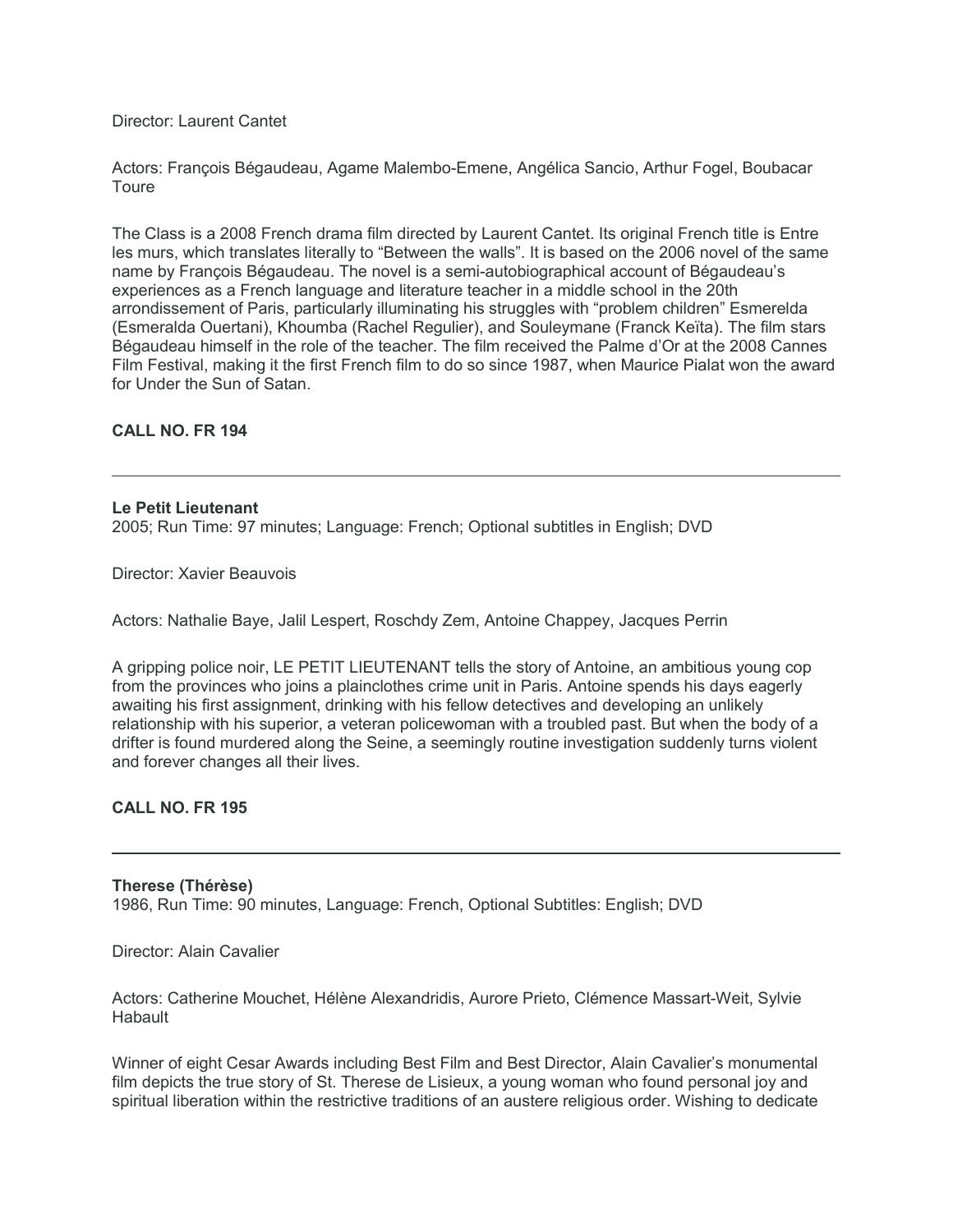her life to Christ, Therese (Catherine Mouchet) enters a cloistered convent of Carmelite nuns at the age of 15. But shortly after joining the order, she finds her devotion to the Lord tested by a grim battle against the debilitating effects of tuberculosis, for which she refuses any treatment. The strength of her faith eventually becomes an inspiration to both her fellow sisters and the millions of admirers who remember her as "The Little Flower of Jesus."

# **CALL NO. FR 196**

## **Children of Paradise**

1945; Run Time: 189 minutes; Language: French; Subtitles: English; 1 VHS tape, 2 DVD copies

Director: Marcel Carne

Actors: Arletty, Jean-Louis Barrault, Pierre Brasseur, Pierre Renoir, Marcel Herrand

Poetic realism reached sublime heights with Children of Paradise (Les enfants du paradis), widely considered one of the greatest French films of all time. This nimble depiction of nineteenth-century Paris's theatrical demimonde, filmed during World War II, follows a mysterious woman (The Pearls of the Crown's Arletty) loved by four different men (all based on historical figures): an actor, a criminal, a count, and, most poignantly, a street mime (La ronde's Jean-Louis Barrault, in a longing-suffused performance for the ages). With sensitivity and dramatic élan, director Marcel Carné (Port of Shadows) and screenwriter Jacques Prévert (Le jour se lève) resurrect a world teeming with hucksters and aristocrats, thieves and courtesans, pimps and seers.

## **CALL NO. FR 197**

## **The Man Who Planted Trees (L'homme qui plantait des arbres)**

2004; Run Time: 60 minutes; Language: French; VHS tapeThe Man Who Planted Trees tells the story of a solitary sheperd who patiently plants and nurtures a forest of thousands of trees, singlehandedly transforming his arid surroundings into a thriving oasis. Undeterred by two World Wars, and without any thought of personal reward, the sheperd tirelessly sows his seeds and acorns with the greatest care. As if by magic, a landscape that seemed condemned grows green again. A film of great beauty and hope, this story is a remarkable parable for all ages and an inspiring testament to the power of one person.

## **CALL NO. FR 198**

## **The Wages of Fear**

1952; Run Time: 148 minutes; Language: French; subtitles: English; VHS tape

Director: Henri-Georges Clouzot

Actors: Yves Montand, Charles Vanel, Peter van Eyck, Véra Clouzot, Folco Lulli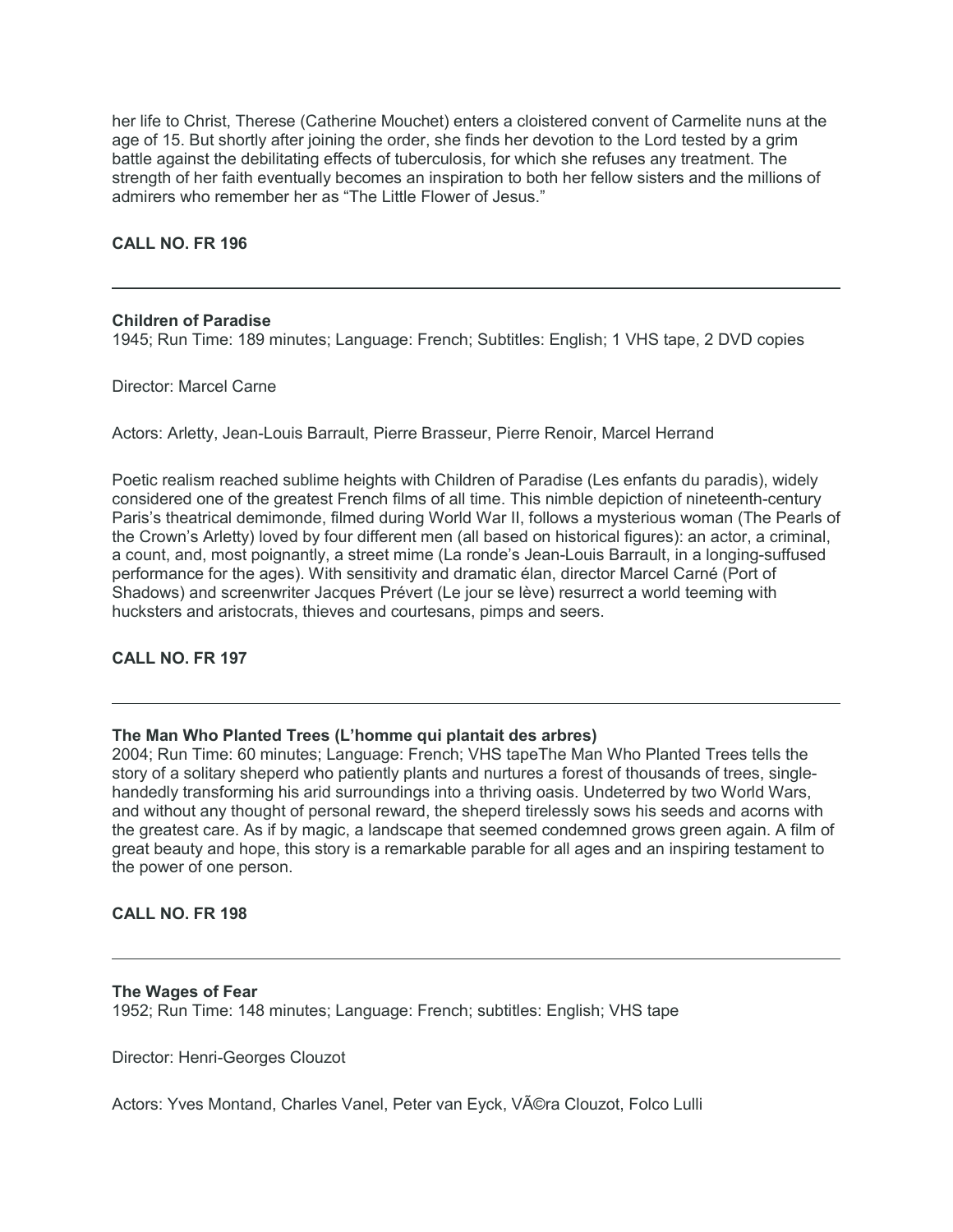In a squalid South American oil town, four desperate men sign on for a suicide mission to drive trucks loaded with nitroglycerin over a treacherous mountain route. As they ferry their expensive cargo to a faraway oil fire, each bump and jolt tests their courage, their friendship, and their nerves. The Wages of Fear (Le salaire de la peur) is one of the greatest thrillers ever committed to celluloid, a white-knuckle ride from France s legendary master of suspense Henri Georges-Clouzot.

## **CALL NO. FR 199**

**Germinal**

1993; Run Time: 166 minutes; Language: French; subtitles: English; VHS tape

Director: Claude Berri

Actors: Renaud, Gérard Depardieu, Miou-Miou, Jean Carmet, Judith Henry

Gerard Depardieu stars in an epic masterpiece from the director of Jean de Florette and Manon of the Spring. With the broad scope of Charles Dickens and the emotional immediacy of today's news, GERMINAL tells the story of a miners' strike which destroys one family, yet plants the seeds of change for future generations.

## **CALL NO. FR 200**

## **Diderot's Encycloédie**

Printing and Denis Diderot's Encyclopédie ou Dictionnaire Raisonneé des Sciences, des Arts et de Métiers

A lecture by Dr. Charles Zarobila, delivered to Dr. Hélène Sanko's FR 480 French class, January 31, 2006

DVD video disk

**CALL NO. FR 201**

#### **Moliere (Molière)**

2007; Run Time: 121 minutes; Language: French; subtitles: English and Spanish; DVD

Director: Laurent Tirard

Actors: Romain Duris, Fabrice Luchini, Laura Morante, Edouard Baer, Ludivine Sagnier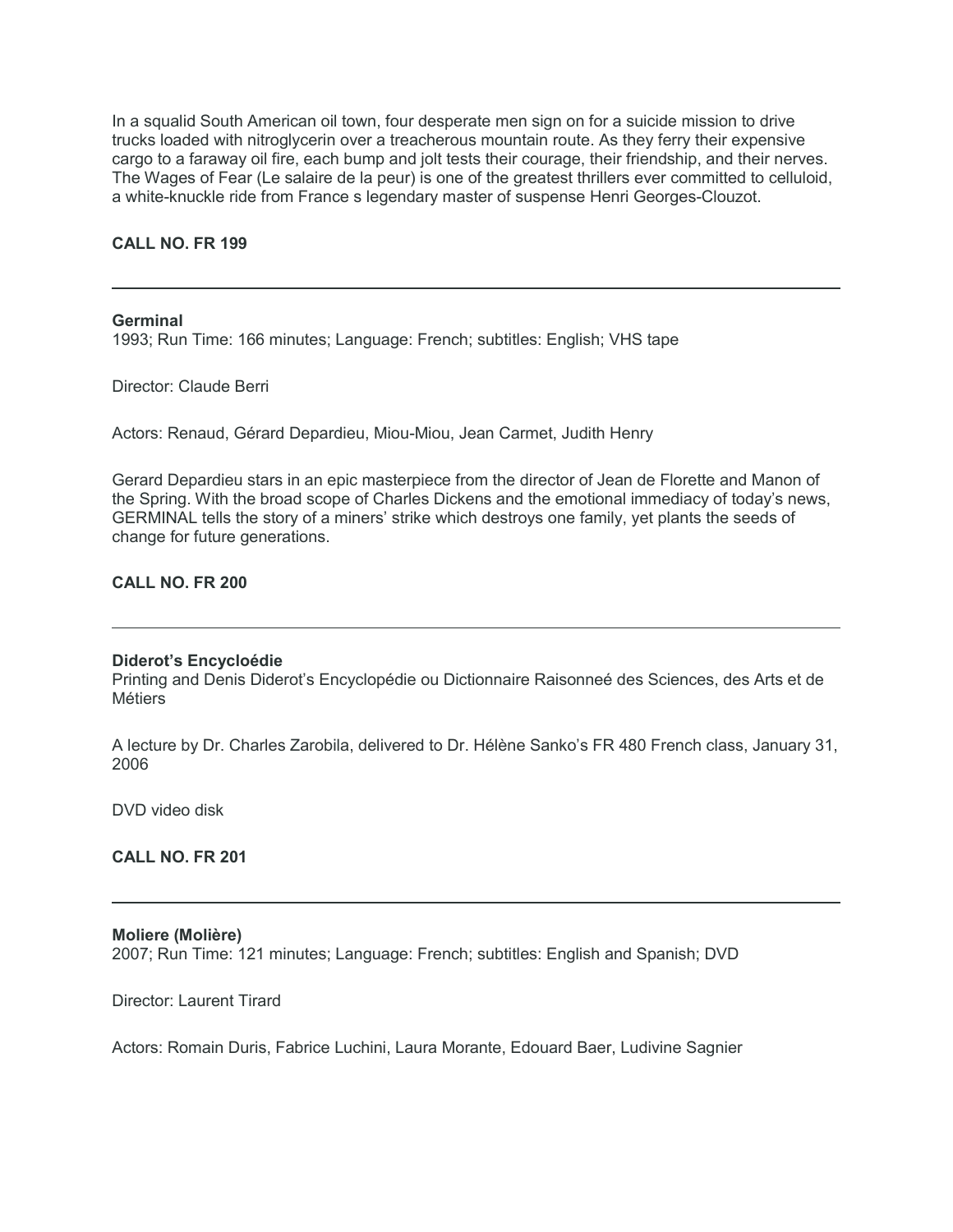Bubbling with wit, stellar performances and lavish cinematography, MOLIÈRE stars multi-Cesar(r) nominated French actor Romain Duris as Molière, a down-and-out actor-cum-playwright up to his ears in debt. When the wealthy Jourdain (Cesar(r)-winner Fabrice Luchini) offers to cover that debt (so that Molière's theatrical talents might help Jourdain win the heart of a certain widowed marquise), hilarity ensues. Disguised as a priest, Molière becomes a guest in Jourdain's palace on the pretext of teaching Jourdain the craft of the stage, which annoys his wife, Elmire. But, soon after, the confrontation between Elmire and Molière turns seductive. Too busy to notice, Jourdain enlists the aid of a well connected and scheming acquaintance, to help him pursue the young widow. Romantic yearning, human foibles and laughs galore all characterize MOLIÈRE, a delightful film that slyly captures your heart.

**CALL NO. FR 202**

# **Therese Desqueyroux**

(Thérèse Desqueyroux)

2012; Run Time: 110 minutes; Language: French; subtitles: English; DVD

Director: Claude Miller

Actors: Audrey Tatou, Gilles Lellouche

François Mauriac's legendary 1927 novel of French provincial life has been gloriously brought to the screen by the inestimable Claude Miller in his final film. Sumptuously photographed to capture the full beauty of the pine-forested Landes area in southwest France, THÉRÈSE DESQUEYROUX is a beautifully conceived drama of exquisite taste. Marvelously played by the luminous Audrey Tautou, Thérèse is a heroine hewn from the same stock as Madame Bovary or Anna Karenina, suffocated by her provincial marriage. Thérèse has married less for love than for convenience, but it is not long before the casual disinterestedness shown her by her arrogant husband, Bernard (Gilles Lellouche), sets her mind in motion. Life is easy at first, as Bernard's pinewood estates keep them both in the lap of luxury. But when Thérèse's best friend Anne (Anaïs Demoustier), who also happens to be Bernard's younger sister, falls madly in love with a handsome young Portuguese man, Thérèse begins to see what she has been missing in her life. Corralled by Bernard's family into persuading Anne to forego her planned nuptials, she begins to see first-hand the awesome power of passionate love, as Anne will go to any length to keep her lover by her side. Soon, Thérèse begins her own fight against the oppressive Desqueyroux family

# **CALL NO. FR 203**

**Le Herisson** (Le Hérisson)

2009; Run Time: 100 minutes; Language: French; subitles: English and French, DVD

Director: Mona Achache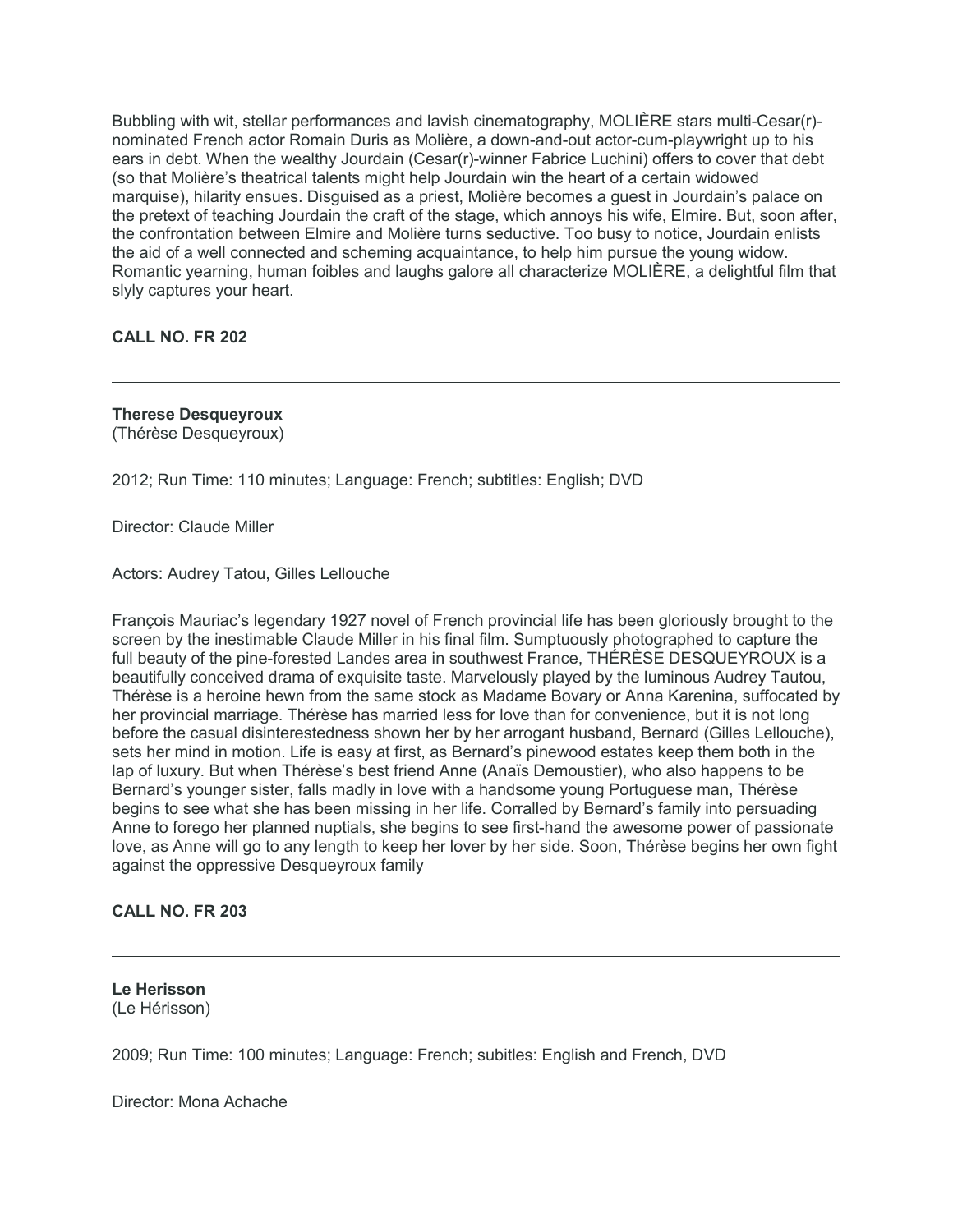Actors: Anne Brochet, Ariane Ascaride, Garance Le Guillermic, Josiane Balasko, Togo Igawa

Set in an upper-class Parisian apartment building, *The Hedgehog* is the story of an unexpected encounter, that of Paloma Josse, an exceptionally intelligent and suicidal 11 year old girl, of Renée Michel, a discrete and solitary porter, and of the enigmatic Mr. Kakuro Ozu. **CALL NO. FR 204**

## **Persepolis**

2007; Run Time: 96 minutes; Language: French, English; subtitles: English and Spanish, DVD

Directors: Marjane Satrapi, Vincent Paronnaud

Actors: Chiara Mastroianni, Catherine Deneuve, Gena Rowlands, Danielle Darrieux, Simon Abkarian

A fascinating and wholly unexpected take on Iran's Islamic revolution beginning in the 1970s, *Persepolis*is an enthralling, animated feature about a spirited young woman who spends her life trying to deal with the consequences of her nation's history. Based on an autobiographical comic book by Marjane Satrapi, the story concerns Marji (voiced as a teenager and woman by Chiara Mastroianni), whose natural fire and precociousness are slowly dampened by the rise of religious extremists. Marji grieves over the imprisonment and execution of a beloved uncle, then begrudgingly adapts to ever-tightening rules about dress, social mores, education for women, and expectations about marriage and divorce. Along the way, her grandmother (Danielle Darrieux) and mother (Catherine Deneuve) help keep Marji grounded during her rebellious teens and encourage her to find life beyond Iran's borders, a decision that proves both a blessing and curse. An unique window onto a crucial chapter of 20th century history, *Persepolis* is graphically engaging with its black-andwhite, bold lines and feeling of repressed energy, fit to burst. The emotional content is so strong that after awhile, one almost forgets the film is a cartoon. Satrapi co-wrote the screenplay and codirected the film along with animator Vincent Paronnaud. **CALL NO. FR 205**

## **The Intouchables**

2011; Run Time: 112 minutes; Language: French; subtitles: English and Spanish; DVD

Directors: Eric Toledano, Olivier Nakache

Actors: François Cluzet, Omar Sy, Anne Le Ny, Audrey Fleurot, Joséphine de Meaux

When Driss, an ex-con from the projects, is hired to take care of an eccentric French aristocrat named Philippe, his newfound job quickly becomes an unpredictable adventure. Speeding a Maserati through Paris, seducing women and paragliding over the Alps is just the beginning, as Driss turns the often humorous world of upper-class Parisian society upside-down. As this unlikely duo overcome adversity of every flavor in this true story, they also shatter their preconceptions of love, life and each other. Based on the #1 international best-selling book, "You Changed My Life."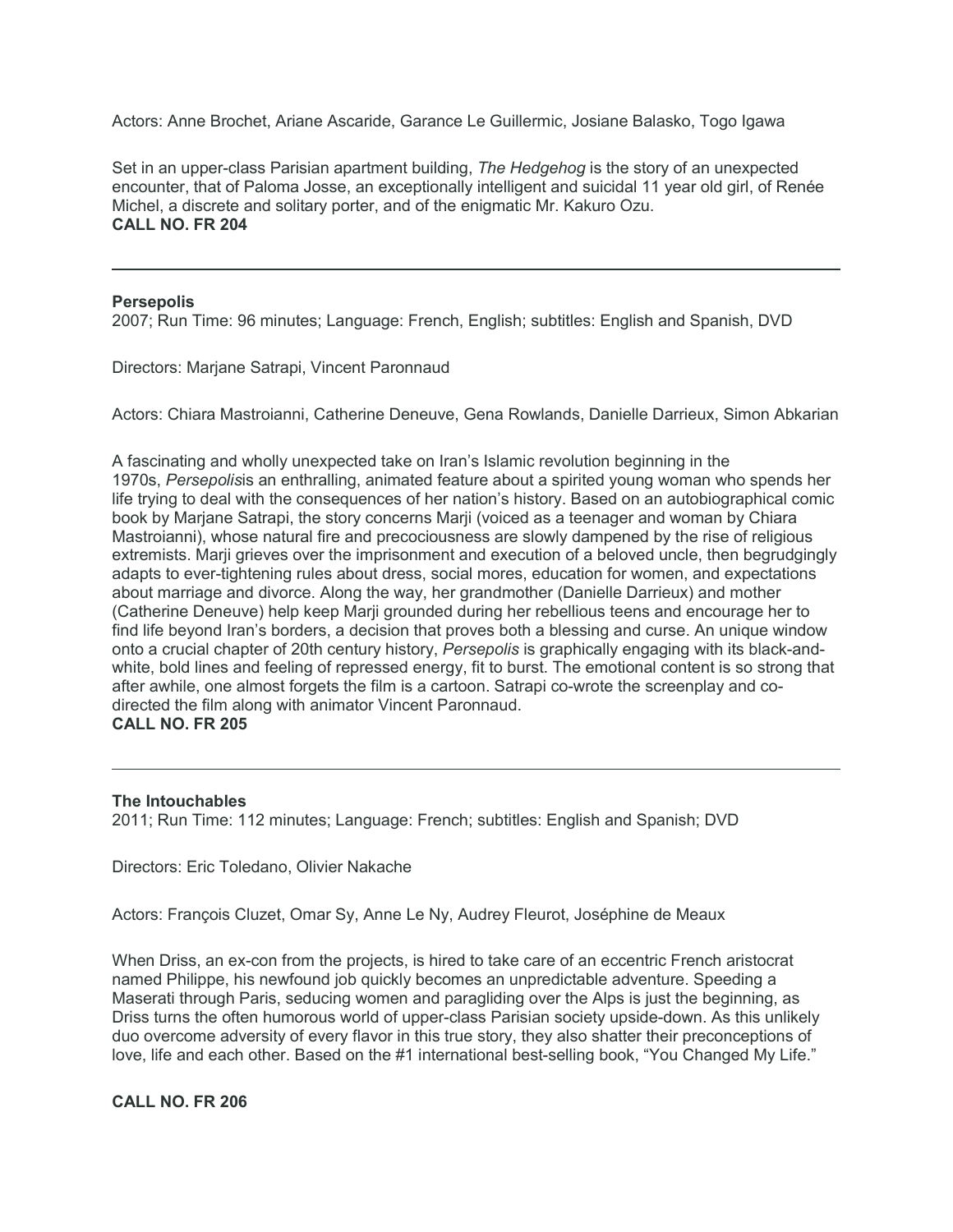## **Danton**

1983; Run Time 136 minutes; Language: French; subtitles: English; DVD

Director: Andrzej Wajda

Actors: Gerard Depardieu, Roland Blanche, Emmanuelle Debever, Ronald Guttman, Tadeusz Huk

Gérard Depardieu and Wojciech Pszoniak star in Andrzej Wajda s powerful, intimate depiction of the ideological clash between the earthy, man-of-the-people Georges Danton and icy Jacobin extemist Maximilien Robespierre, both key figures of the French Revolution. By drawing parallels to Polish solidarity, a movement that was being quashed by the government as the film went into production, Wajda drags history into the present. Meticulous and fiery, Danton has been hailed as one of the greatest films ever made about the Terror.

## SPECIAL EDITION DOUBLE-DISC SET FEATURES:

New high-definition digital transfer

Video interviews with director Andrzej Wajda, screenwriter Jean-Claude Carrière, and Polish film critic Jerzy Plazewski

Wajda s Danton, a 42-minute behind-the-scenes documentary on the making of the film

Original theatrical trailer

New and improved English subtitle translation

PLUS: A new essay by film scholar Leonard Quart

# **CALL NO. FR 207**

## **Karmen Gei**

2001; run time 82 minutes; language: French and Wolof subtitles: English DVD

Directors: Joseph Ga Ramaka

Actors: Magaye Niang, Thierno Ndiaye, Widemir Normil, Stephanie Biddle, Aissatou Diop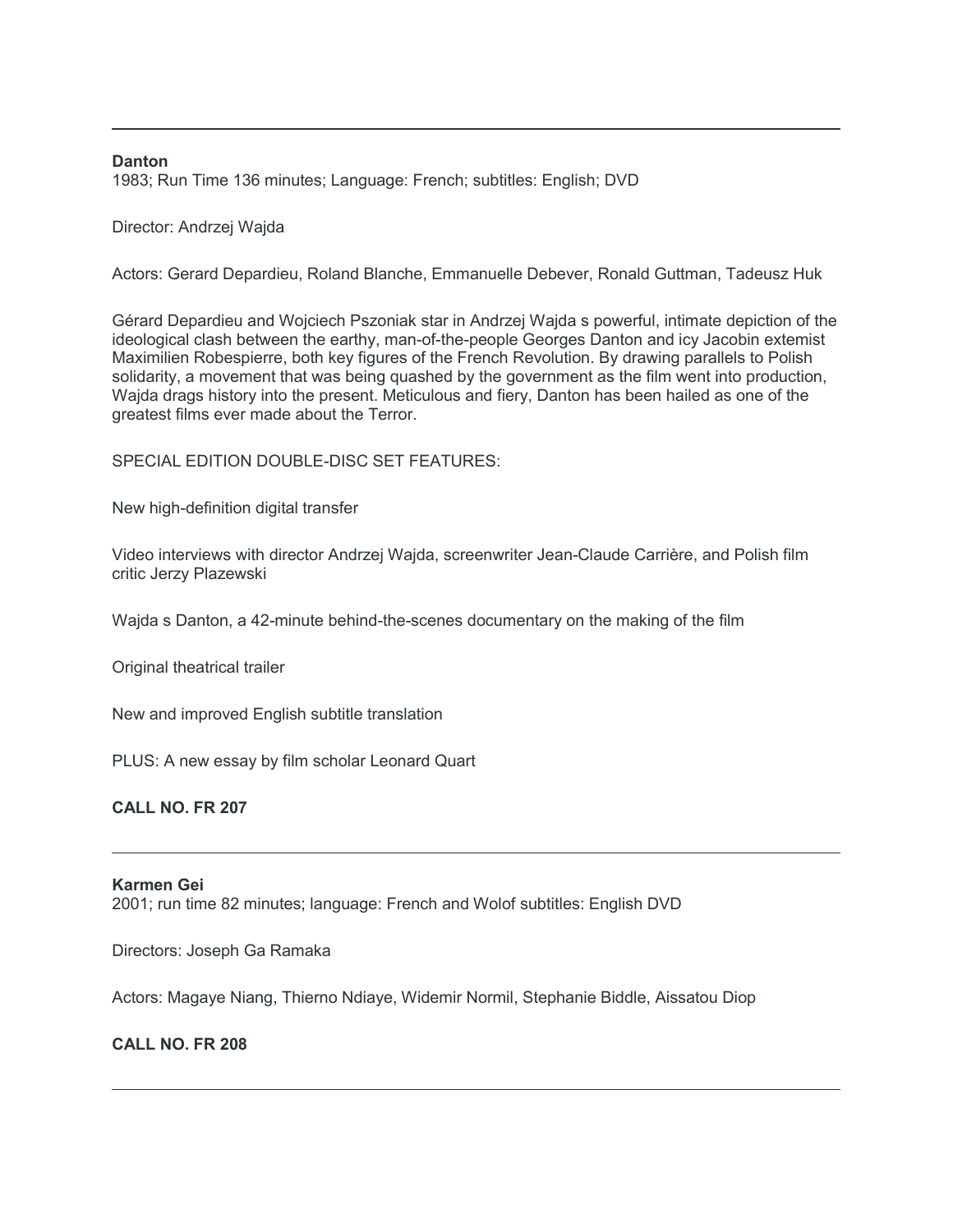## **Aya de Yopougon**

2013; run time 84 minutes; language: French; subtitles: French; animation; DVD region 2 disk – play with VLC media player on computer or word format DVD player

Directors: Marguerite Abouet, Clément Oubrerie

Actors: Aïssa Maïga, Tella Kpomahou, Tatiana Rojo

Love stories in Yopougon, a neighborhood of the Ivory Coast capital.

# **CALL NO. FR 209**

## **Le chat du rabbin**

2011; run time 100 minutes; language: French; subtitles: French; animation; DVD region 2 disk – play with VLC media player on computer or word format DVD player

Directors: Antoine Delesvaux, Joann Sfar

Actors: Mathieu Amalric, François Damiens, Eric Elmosnino

# **CALL NO. FR 210**

## **The Rabbi's Cat**

2011; run time 100 minutes; language: French; subtitles: English; animation; DVD

Directors: Antoine Delesvaux, Joann Sfar

Actors: Mathieu Amalric, François Damiens, Eric Elmosnino

see Le chat du rabbin for version with French subtitles (FR 210)

**CALL NO. FR 211**

## **Le Colonel Chabert**

1943; Run time: 95 minutes; Language: French, DVD – Region 2 disc

Raimu, entouré d'Aimé Clariond, Marie Bell, Roger Blin et Jacques Charon, prête sa stature et son immense talent à ce "Colonel Chabert" adapté du roman d'Honoré de Balzac. Raimu, dont Orson Welles disait: "C'est le plus grand acteur du monde".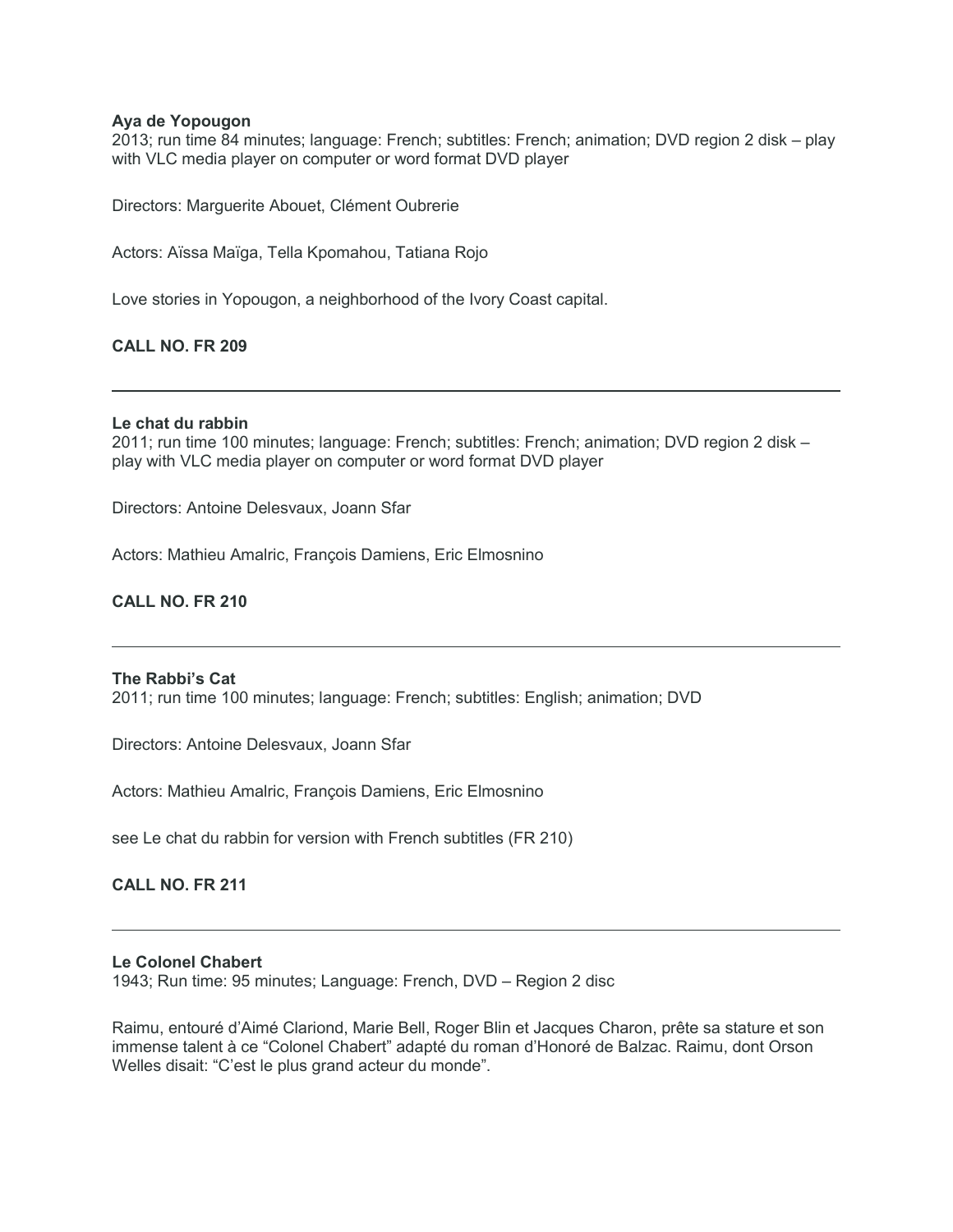NOTE: this disk will not play in standard DVD players (North America). Use a world format player or use VLC media player on a computer.

## **CALL NO. FR 212**

## **My Best Friend**

2007; run time: 95 min; Language: Fench; subtitles: English; DVD

Director Patrice Leconte

Starring Daniel Auteuil, Dany Boon

Unlikeable antiques dealer Francois (Auteuil) always gets what he wants, but there's one thing he's never had: a friend. Challenged to a bet by his business partner, Francois must find someone who will pose as his best pal in just 10 days. Enlisting the assistance of charming taxi driver Bruno (Boon), Francois, goes to outrageous lengths to be "sociable, smiling ans sincere."

## **CALL NO. FR 213**

# **L'Arnacoeur** 2010; run time 105 min; Language: French, subtitles: English and French; DVD

## **CALL NO. FR 214**

## **Thérèse Desqueyroux**

2012, run time 106 min, Language: French, subtitles: English; DVD region 2 Disk will not play in standard DVD players

Director: Claude Miller

Actors: Audrey Tautou, Gilles Lellouche, Anaïs Demoustier, Catherine Arditi, Isabelle Sadoyan

SYNOPSIS: The year is 1926. In the Landes region, free-spirited Thérèse Larroque, the daughter of a wealthy pinery owner and radical-socialist politician, marries Bernard Desqueyroux, another pinery owner. Although she does it half-heartedly, she thinks that marriage may help her to 'sort out all the ideas in her mind'. But her disappointment is great. Her wedding night is all but fascinating and when she becomes pregnant she realizes the baby matters more to Bernard than herself. While Thérèse stifles in her husband's beautiful residence among stiff in-laws who do not think high of her, ideas keep on roaming her mind.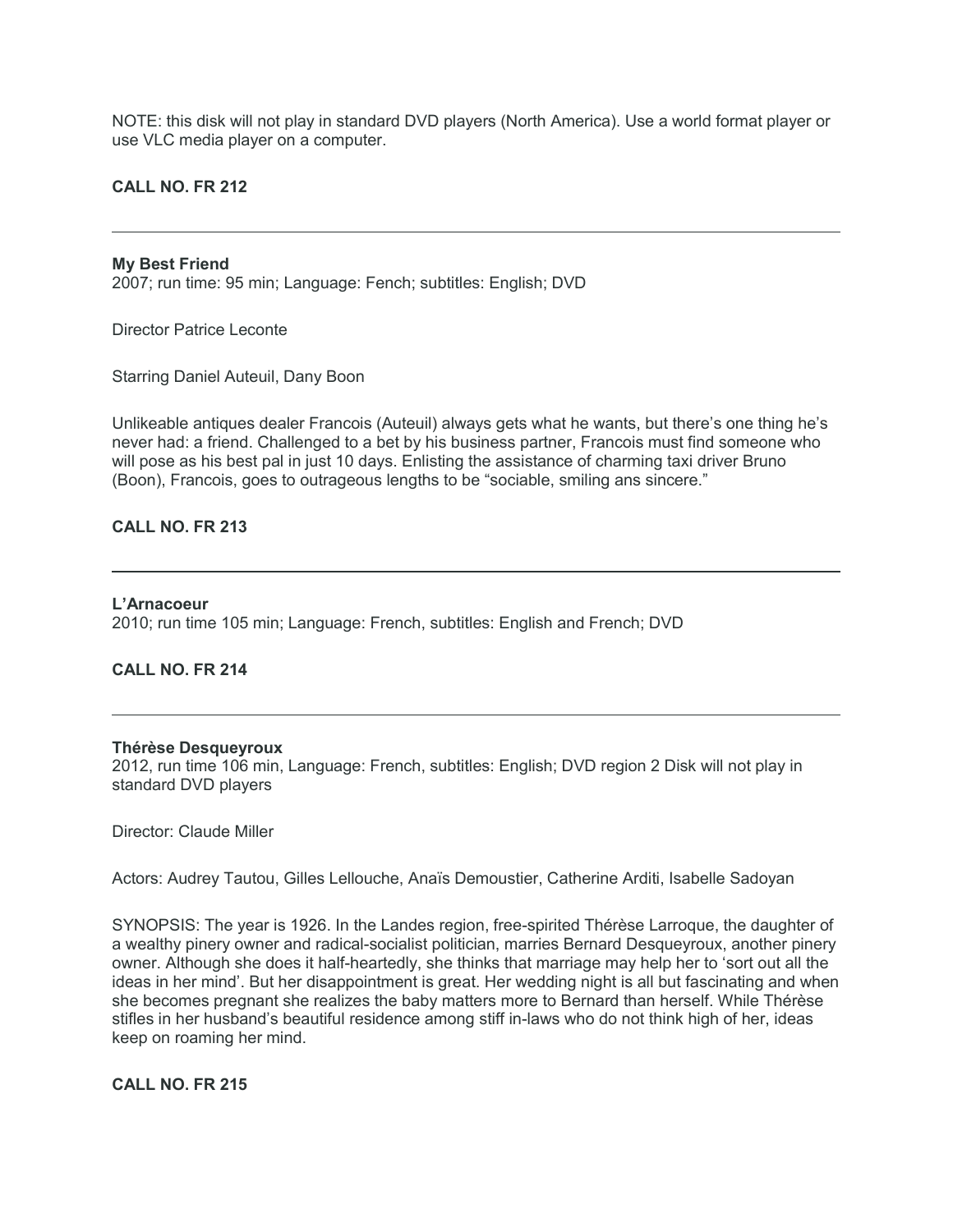## **C'est pas moi je le jure! (It's not me I swear!)** 2008, run time 110 min, Language: French, subtitles: English; DVD

Director: Philippe Falardeau

Actors: Antoine L'Écuyer, Gabriel Maillé, Catherine Faucher

10 year-old Leon is a lot of things, but normal is not one of them. He plays with Lego in the middle of the street, trashes his neighbor's house and attempts suicide from time to time, which really annoys his brother Jerome. Leon and his mother share a gift: they are terrific liars. But when his mother abandons the family and moves to Greece, Leon's world falls apart. To subdue the pain, he falls in love with Lea, the girl next door. In the summer of 1968, they embark on a journey where everything is possible: learning to play Barbie, braving a cyclops, growing up and, for good measure, buying a ticket to Greece…

# **CALL NO. FR 216**

# **Lost in Paris**

2017, run time 84 min, Language: French, subtitles: English; DVD

Directors: Fiona Gordon, Dominique Abel

Actors: Emmanuelle Riva, Fiona Gordon, Dominique Abel

Filmed in Dominique Abel and Fiona Gordon s signature whimsical style, LOST IN PARIS stars the filmmakers as a small-town Canadian librarian and a strangely seductive, oddly egotistical French vagabond. When Fiona s (Gordon) orderly life is disrupted by a letter of distress from her elderly Aunt Martha (Academy Award®-nominee Emmanuelle Riva) who is living in Paris, Fiona hops on the first plane she can and arrives only to discover that Martha has disappeared. In an avalanche of spectacular disasters, she encounters Dom (Abel), the affable, but annoying tramp who just won t leave her alone. LOST IN PARIS is a wondrously fun and hectic tale of peculiar people finding love while lost in the City of Lights..

# **CALL NO. FR 217**

# **Dangerous Liaisons**

1988, Run time: 119 minutes, Language: English; DVD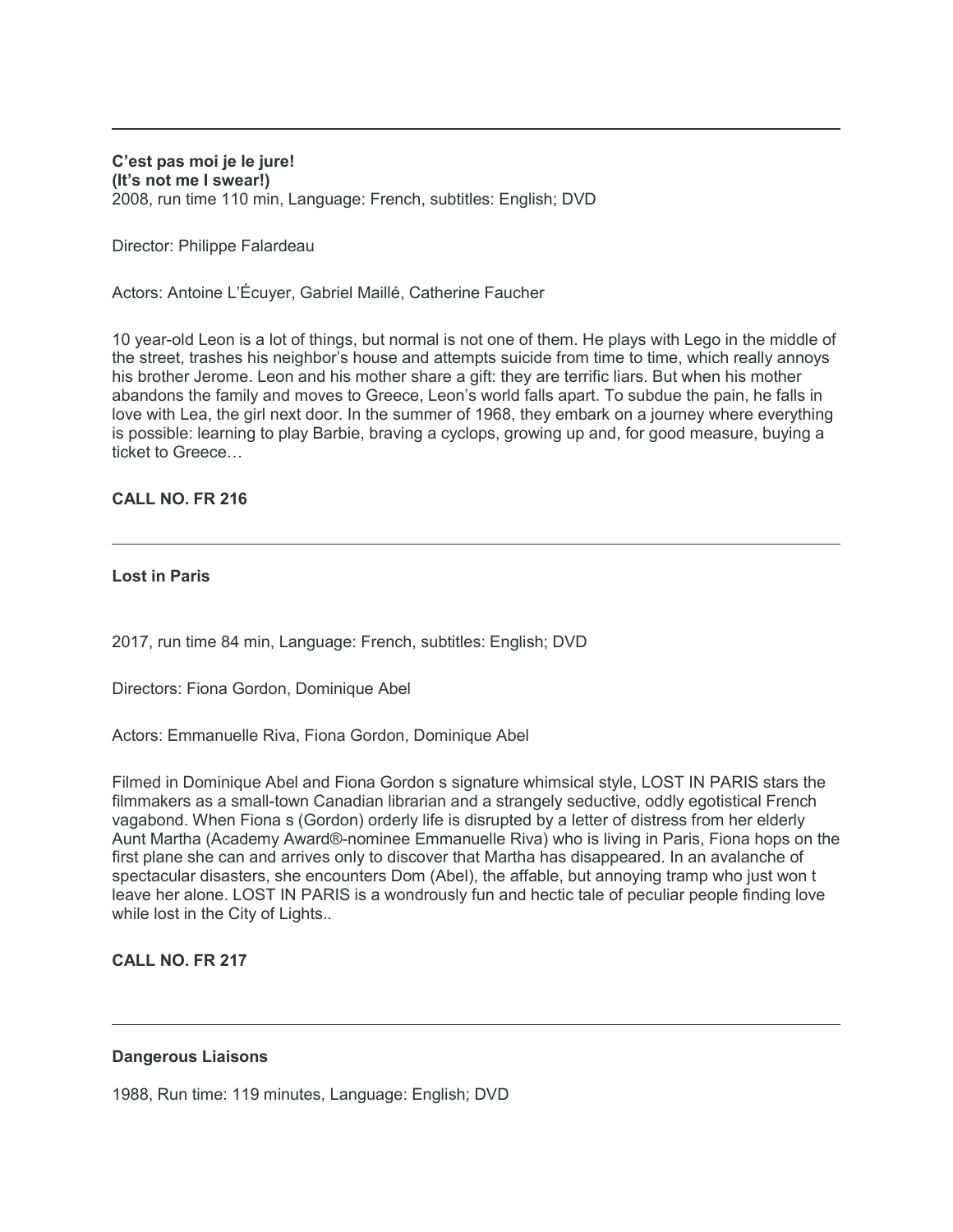Actors: Glenn Close, John Malkovich Directors: Stephen Frears

# **CALL NO. FR 218**

#### **Bluebeard**

2010; Run time: 80 minutes; Language: French; Subtitles: English; DVD

Director: Catherine Breillat Actors: Dominique Thomas, Lola Créton, Daphné Baiwir, Marilou Lopes-Benites, Lola Giovannetti

Based on Charles Perrault's grisly fairytale, Bluebeard tells the story of young Marie-Catherine, child bride to an aristocratic ogre with a reputation for murdering his wives. Princess Marie-Catherine must employ all her cunning to outwit her husband and escape the most unpleasant of fates. Controversial director Catherine Breillat (The Last Mistress, Fat Girl, Romance) brings her personal touch to this classic tale, a favorite of good little French girls since the 1950's.

**CALL NO. FR 219**

## **Keita: The Heritage of the Griot**

1994; language: French and Jula; subtitles: English; DVD

Director: Dani Kouyaté

**CALL NO. FR 220**

## **Summer Hours**

2008; Run Time: 103 minutes; Language: French; subtitles: English; DVD

Actors: Juliette Binoche, Charles Berling, Jérémie Renier, Edith Scob, Dominique Reymond Director: Olivier Assayas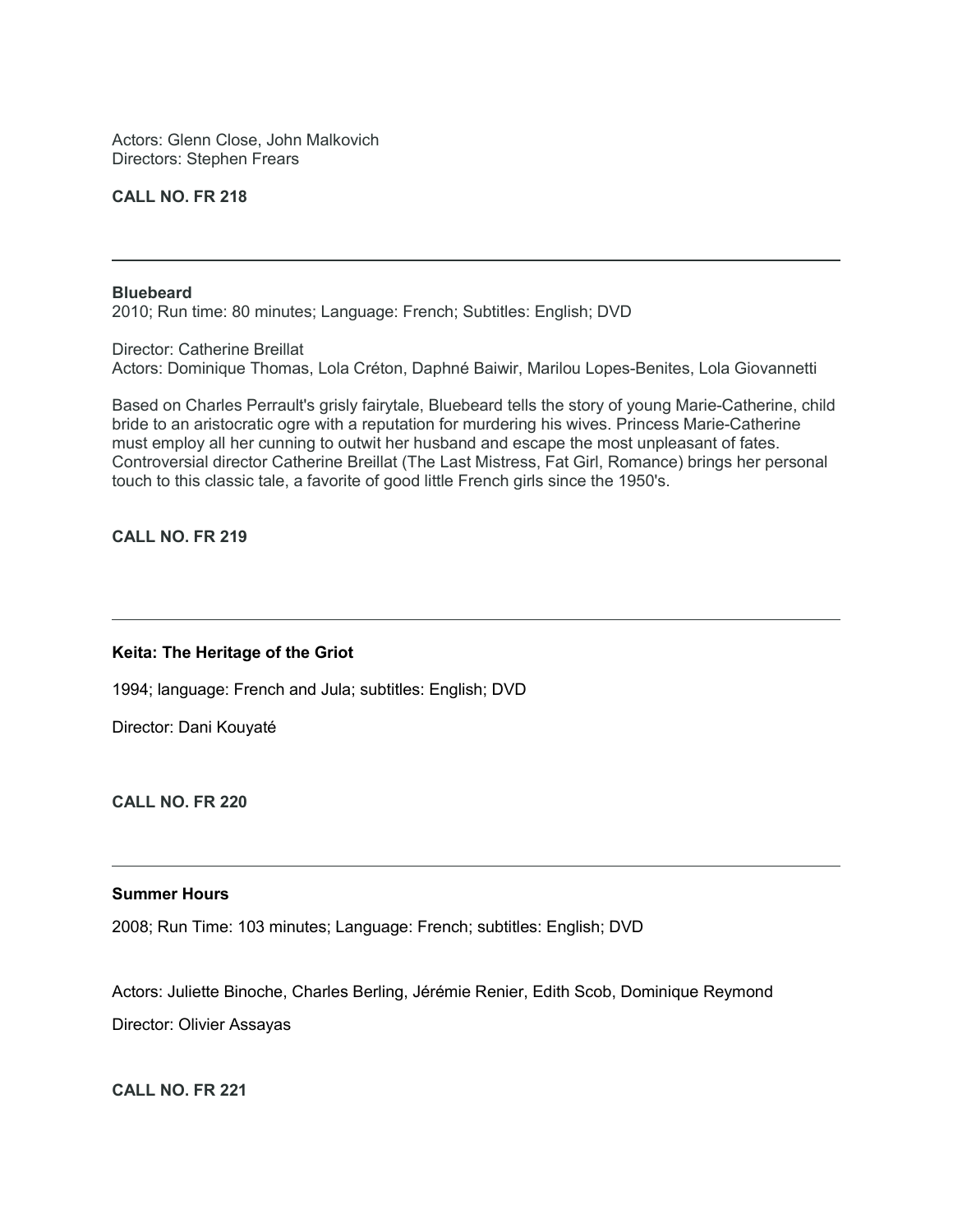# **Va, vis et Deviens**

Language: French; subtitles: English, DVD - region 2 disk

**CALL NO. FR 222**

## **Asterix and Obelix Mission Cleopatra**

2012; Run Time: 107 minutes; Language: English (dubbed); DVD

Actors: Gerard Depardieu, Christian Clavier, Jamel Debbouze, Monica Bellucci, Alain Chabat

Director: Alain Chabat

The Egyptian Queen Cleopatra bets against the Roman Emperor, Julius Caesar, that her people are still great, even if the times of the Pharaohs has long passed. She bets (against all logic) to be able to build a new palace for Caesar within three months. Since all her architects are either busy otherwise or too conservative in style, this ambivalent honor falls to Numerobis. If he is unable to complete the gold covered palace in time, he will be eaten by crocodiles! Numerobis calls upon an old friend, the fabulous Druid Panoramix from Gallia, who brews a potion that gives supernatural strength. In order to help and protect, Asterix and Obelix accompany the old Druid on his journey to Egypt. When Julius Caesar gets wind of the project succeeding, he has the building site attacked by his troops in order to win the bet and not lose his face. But he hasn't counted on Asterix and Obelix!

**CALL NO. FR 223**

# **The Closet**

2012; Run Time: 85 minutes; Language: French; Subtitles: English; DVD

Actors: Daniel Auteuil, Gerad Depardieu, Thierry Lhermitte

Director: Francis Veber

The always popular Gerard Depardieu (102 Dalmations, Vatel) stars in a warmly engaging comedy that shows how one little white lie can change everything! A dull and lonely accountant working at a condom factory, Francois (Daniel Auteuil) meekly endures office jokes and backroom whispers that he's about to be fired... usually instigated by his loutish coworker Felix (Depardieu). But that all changes when a rumor about him spreads around the office! Much to his surprise, this funny falsehood becomes a catalyst that sends Francois' life on an unexpected and hilarious turn for the better! As this outrageous, critically acclaimed story unfolds, you'll laugh along with Francois as he keeps this improbable charade going in an inspired bid to save his job and transform his life!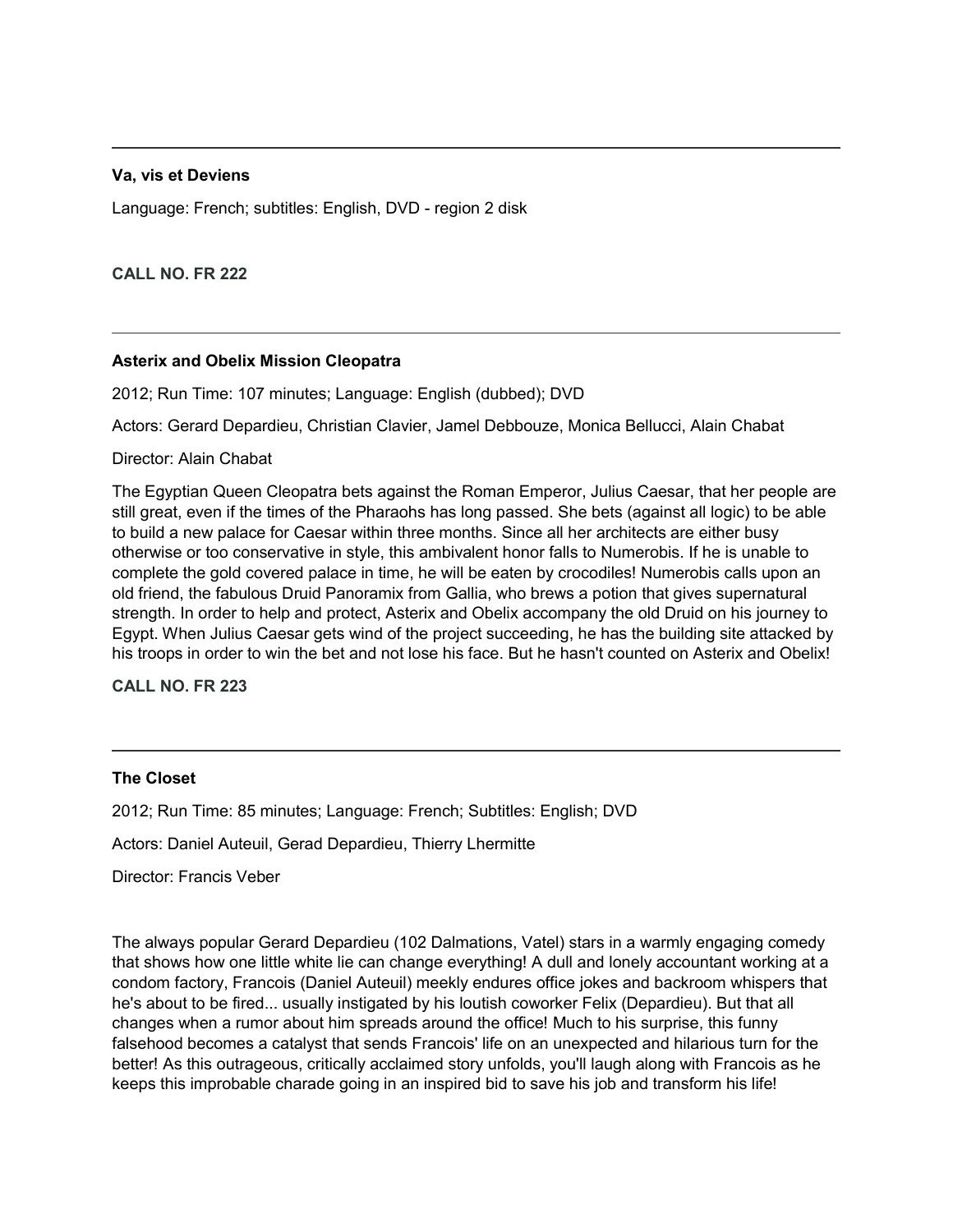## **CALL NO. FR 224**

## **Joyeux Noel**

2006; Run Time: 116 minutes; Languages: French, German, English; Subtitles: English; DVD

Actors: Diane Kruger, Benno Furmann, Guillaume Canet, Gary Lewis, Dany Boon Director: Christian Carion

Academy Award(r), Golden Globe(r) and BAFTA nominee for Best Foreign Film, JOYEUX NOEL (Merry Christmas) tells the true-life story of the spontaneous Christmas Eve truce declared by Scottish, French and German troops in the trenches of World War I. Enemies leave their weapons behind for one night as they band together in brotherhood and forget about the brutalities of war. Diane Krüger (Troy), Daniel Brühl (Good Bye Lenin!) and Benno Fürmann (The Princess and the Warrior) head a first-rate international cast in a truly powerful, must-see film.

**CALL NO. FR 225**

## **The Women on the 6th Floor**

2012; Run Time: 104 minutes; Language: French, Spanish; Subtitles: English; DVD

Actors: Carmen Maura, Fabrice Luchini, Sandrine Kiberlain

Director: Philippe Le Guay

Paris, 1960. Jean-Louis lives a bourgeois existence absorbed in his work, cohabitating peacefully with his neurotic socialite wife Suzanne while their children are away at boarding school. The couple s world is turned upside-down when they hire a Spanish maid María. Through María, Jean-Louis is introduced to an alternative reality just a few floors up on the building s sixth floor, the servants quarters. He befriends a group of sassy Spanish maids, refugees of the Franco regime, who teach him there s more to life than stocks and bonds, and whose influence on the house will ultimately transform everyone s life.

**CALL NO. FR 226**

## **Welcome**

2010; Run Time: 110 minutes; Language: English, French; Subtitles: English; DVD

Actors: Vincent Lindon, Firat Ayverdi, Audrey Dana, Derya Ayverdi, Thierry Godard

Directors: Philippe Lioret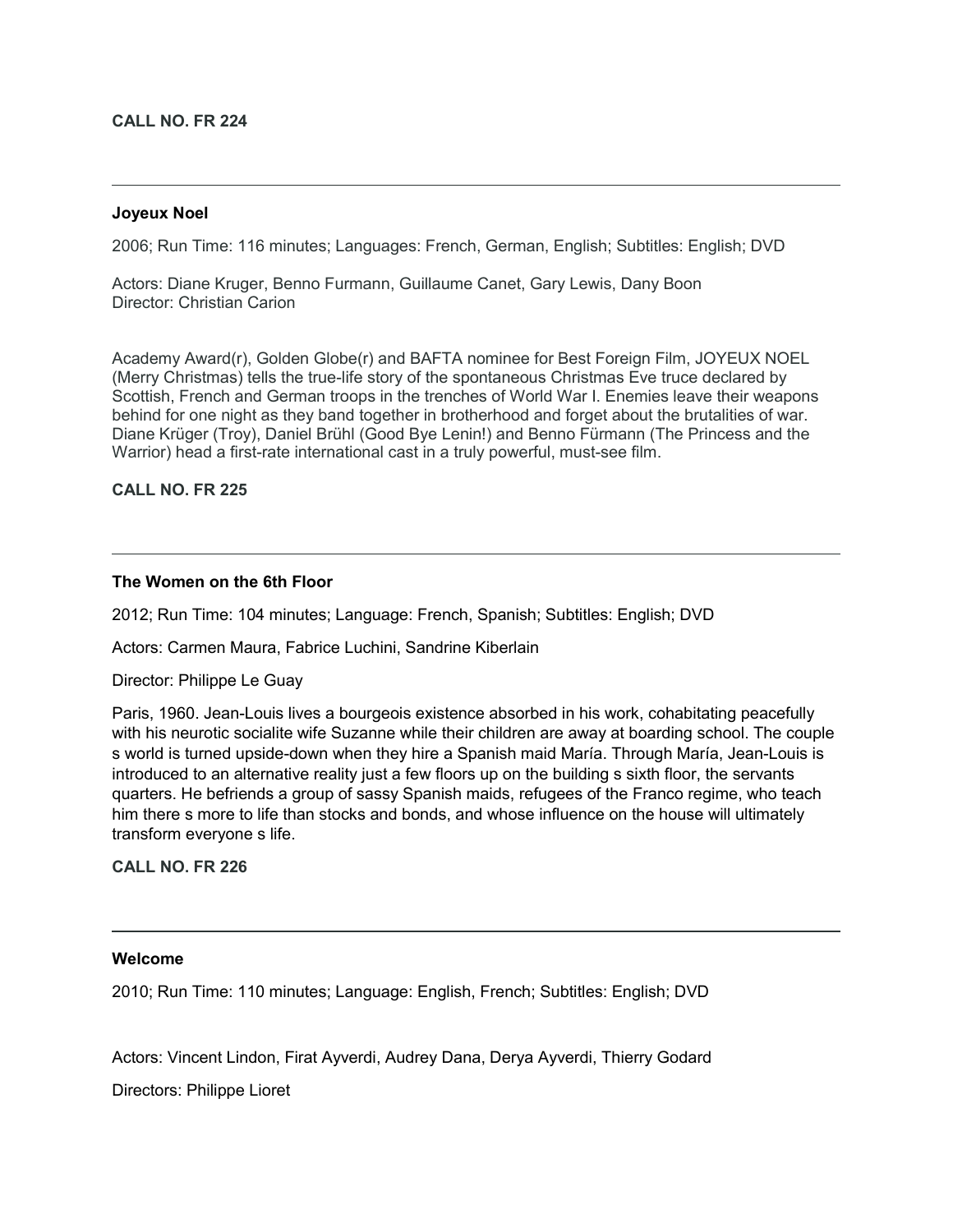Welcome is an emotionally affecting drama about intersecting lives, unlikely friendships and the hope of new beginnings. Bilal (Firat Ayverdi), a 17-year-old Kurdish refugee, has spent the last three months of his life traveling across Europe in an attempt to reunite with his girlfriend who recently emigrated to England. But his journey comes to an abrupt end when he is stopped on the French side of the Channel. Having decided to swim across, Bilal goes to the local swimming pool to train. It is here he meets Simon (Vincent Lindon), a middle-aged swimming instructor, who is privately reeling in turmoil as he dreads an imminent divorce from his wife (Audrey Dana). Despite their differences, the two men discover that they have much in common, and a strong bond emerges between them. Simon decides to take Bilal under his wing, realizing that he too must risk everything to reach the other side of happiness.

**CALL NO. FR 227**

# **Le Boucher**

2003; Run Time: 93 minutes; Langauge: French; Subtitles: English; DVD

Actors: Stéphane Audran, Jean Yanne, Antonio Passalia, Pascal Ferone, Mario Beccara

# Director: Claude Chabrol

In a provincial French town, a sophisticated schoolmistress (Stephane Audran) avoids attachments but strikes up a congenial friendship with the charmingly passionate local butcher (Jean Yanne), a veteran of Indochina. As a serial killer spreads terror throughout the countryside, the effort of these two people to come back from their emotional islands to some kind of mutual understanding and reality builds from oblique tenderness and humor to shattering tragedy.

Many regard Le Boucher not only as Chabrol's masterpiece but as one of the greatest films of all time. Le Boucher is a film to be savored and appreciated over innumerable viewings; when the nail-biting tension no longer surprises, its insights and artistic glories emerge even more clearly.

# **CALL NO. FR 228**

## **Babette's Feast**

2013; Run Time: 103 minutes; Language: Danish; Subtitles: English; Dubbed: Swedish, French; DVD

## Director: Gabriel Axel

Actors: Stéphane Audran, Jarl Kulle, Jean-Philippe Lafont, Bibi Andersson, Vibeke Hastrup

At once a rousing paean to artistic creation, a delicate evocation of divine grace, and the ultimate film about food, the Oscar-winning *Babette's Feast* is a deeply beloved treasure of cinema. Directed by Gabriel Axel and adapted from a story by Isak Dinesen, it is the lovingly layered tale of a French housekeeper with a mysterious past who brings quiet revolution in the form of one exquisite meal to